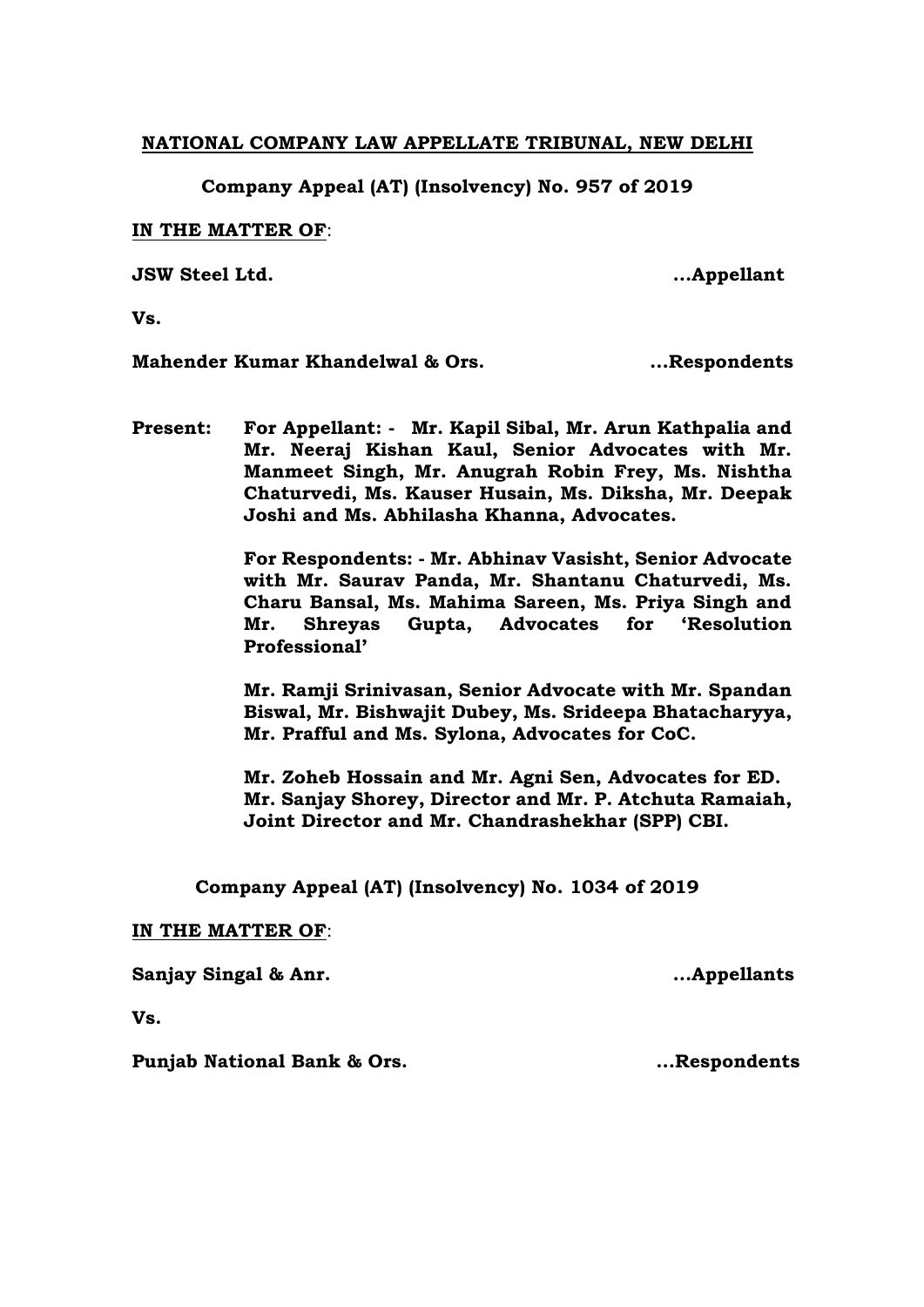**For Respondents: - Mr. Kapil Sibal, Mr. Arun Kathpalia and Mr. Neeraj Kishan Kaul, Senior Advocates with Mr. Manmeet Singh, Mr. Anugrah Robin Frey, Ms. Nishtha Chaturvedi, Ms. Kauser Husain, Ms. Diksha, Mr. Deepak Joshi and Ms. Abhilasha Khanna, Advocates.**

**Mr. Abhinav Vasisht, Senior Advocate with Mr. Saurav Panda, Mr. Shantanu Chaturvedi, Ms. Charu Bansal, Ms. Mahima Sareen, Ms. Priya Singh and Mr. Shreyas Gupta, Advocates for 'Resolution Professional'**

**Mr. Ramji Srinivasan, Senior Advocate with Mr. Spandan Biswal, Mr. Bishwajit Dubey, Ms. Srideepa Bhatacharyya, Mr. Prafful and Ms. Sylona, Advocates for CoC.**

**Company Appeal (AT) (Insolvency) No. 1035 of 2019**

#### **IN THE MATTER OF**:

#### **Kalyani Transco ...Appellant**

**Vs.**

**Bhushan Power & Steel Ltd. Through Resolution Professional & Ors. ...Respondents**

**Present: For Appellant: - Mr. Rajiv Ranjan, Senior Advocate with Mr. Nikhil Palli, Ms. Aliya Durafshan, Advocates**

> **For Respondents: - Mr. Abhinav Vasisht, Senior Advocate with Mr. Shantanu Chaturvedi, Ms. Charu Bansal, Ms. Mahima Sareen, Ms. Priya Singh and Mr. Shreyas Gupta, Advocates for 'Resolution Professional'**

> **Mr. Ramji Srinivasan, Senior Advocate with Mr. Spandan Biswal, Mr. Bishwajit Dubey, Ms. Srideepa Bhatacharyya, Mr. Prafful and Ms. Sylona, Advocates for CoC.**

**Mr. Arvind Kr. Gupta, Advocate for Mr. Sanjay Singal**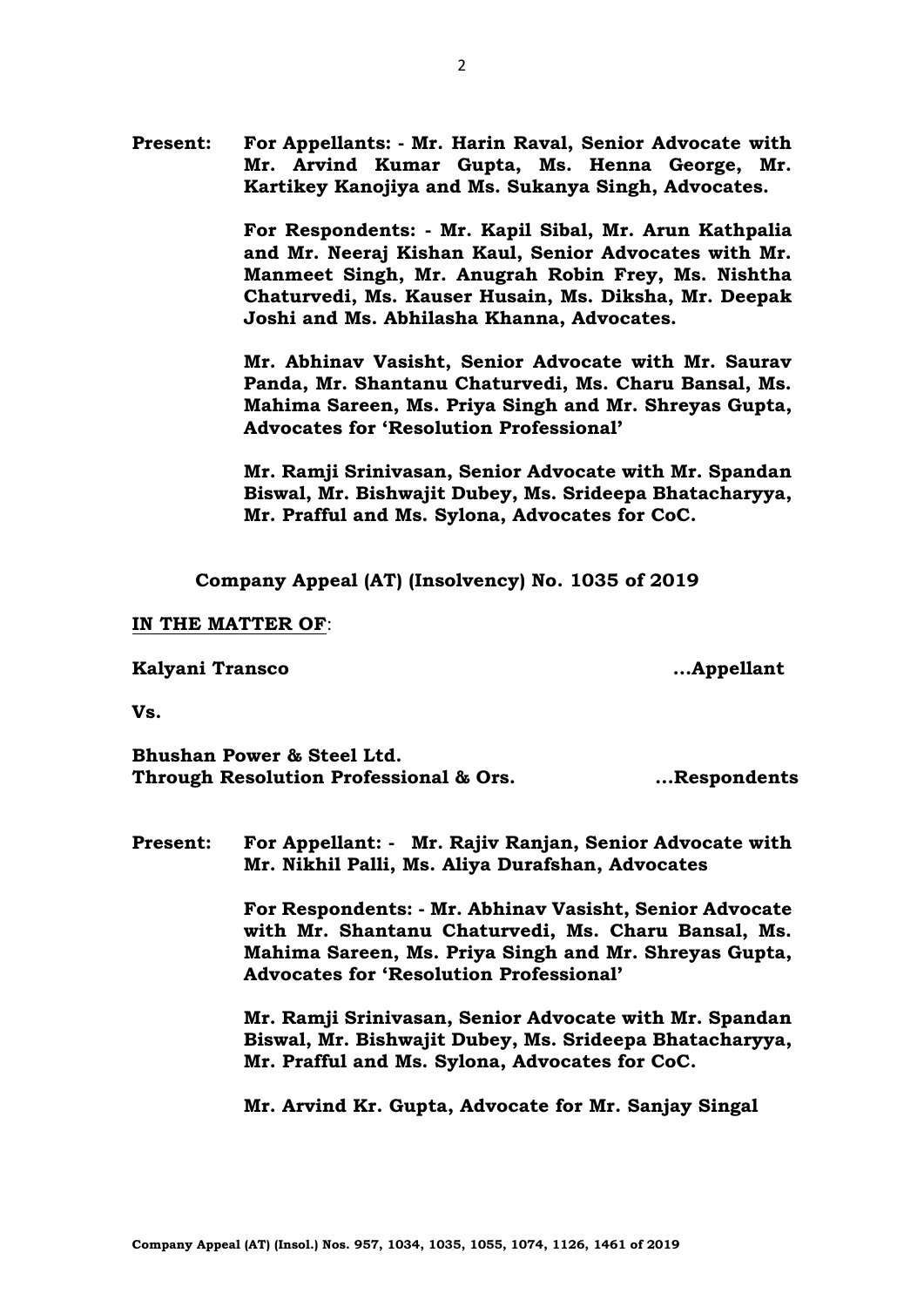**Mr. Kapil Sibal, Mr. Arun Kathpalia and Mr. Neeraj Kishan Kaul, Senior Advocates with Mr. Manmeet Singh, Mr. Anugrah Robin Frey, Ms. Nishtha Chaturvedi, Ms. Kauser Husain, Ms. Diksha, Mr. Deepak Joshi and Ms. Abhilasha Khanna, Advocates.**

**Company Appeal (AT) (Insolvency) No. 1055 of 2019**

## **IN THE MATTER OF**:

**Jaldhi Overseas Pte. Ltd. ...Appellant**

**Vs.**

**Bhushan Power Steel Ltd. & Ors. ...Respondents**

**Present: For Appellant: - Mr. Dhruv Mehta, Senior Advocate with Mr. Kumar Shashank Shekhar, Mr. Diwakar Maheshwari and Ms. Pratiksha Mishra, Advocates.**

> **For Respondents: - Mr. Kapil Sibal, Mr. Arun Kathpalia and Mr. Neeraj Kishan Kaul, Senior Advocates with Mr. Manmeet Singh, Mr. Anugrah Robin Frey, Ms. Nishtha Chaturvedi, Ms. Kauser Husain, Ms. Diksha, Mr. Deepak Joshi and Ms. Abhilasha Khanna, Advocates.**

> **Mr. Abhinav Vasisht, Senior Advocate with Mr. Shantanu Chaturvedi, Ms. Charu Bansal,Ms. Mahima Sareen, Ms. Priya Singh and Mr. Shreyas Gupta, Advocates for 'Resolution Professional'**

> **Mr. Ramji Srinivasan, Senior Advocate with Mr. Spandan Biswal, Mr. Bishwajit Dubey, Ms. Srideepa Bhatacharyya, Mr. Prafful and Ms. Sylona, Advocates for CoC.**

**Company Appeal (AT) (Insolvency) No. 1074 of 2019**

## **IN THE MATTER OF**:

**Medi Carrier Pvt. Ltd. ...Appellant**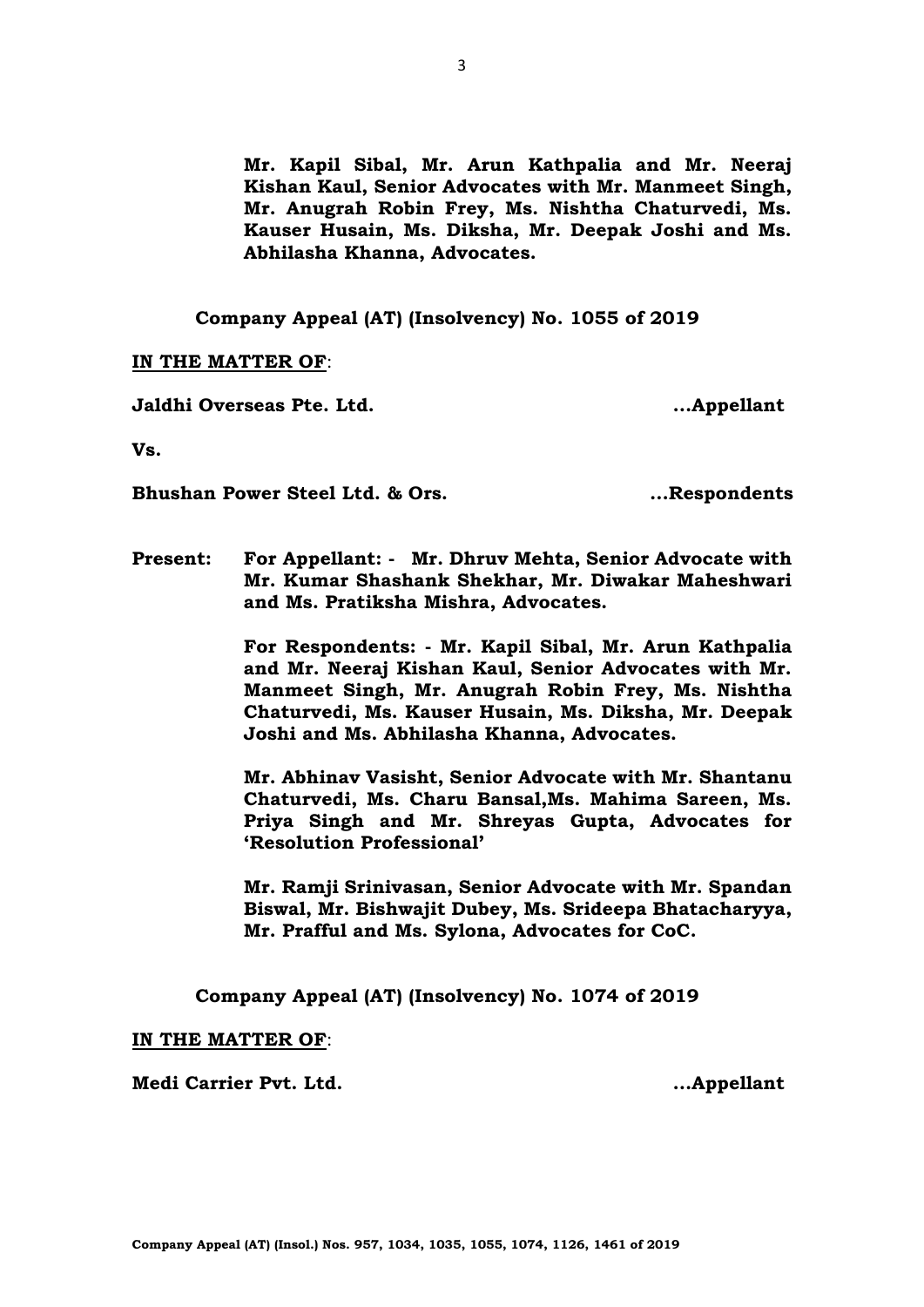**Vs.**

**Mahendra Kumar Khandelwal, Resolution Professional of Bhushan Power and Steel Ltd. & Anr. ...Respondents**

**Present: For Appellant: - Mr. Abhijeet Sinha, Mr. Sidhartha Sharma, Mr. Arjun Asthana and Ms. Sreenita Ghosh, Advocates.**

> **For Respondents: - Mr. Kapil Sibal, Mr. Arun Kathpalia and Mr. Neeraj Kishan Kaul, Senior Advocates with Mr. Manmeet Singh, Mr. Anugrah Robin Frey, Ms. Nishtha Chaturvedi, Ms. Kauser Husain, Ms. Diksha, Mr. Deepak Joshi and Ms. Abhilasha Khanna, Advocates.**

> **Mr. Abhinav Vasisht, Senior Advocate with Mr. Shantanu Chaturvedi, Ms. Charu Bansal,Ms. Mahima Sareen, Ms. Priya Singh and Mr. Shreyas Gupta, Advocates for 'Resolution Professional'**

> **Mr. Ramji Srinivasan, Senior Advocate with Mr. Spandan Biswal, Mr. Bishwajit Dubey, Ms. Srideepa Bhatacharyya, Mr. Prafful and Ms. Sylona, Advocates for CoC.**

**Company Appeal (AT) (Insolvency) No. 1126 of 2019**

#### **IN THE MATTER OF**:

**CJ Darcl Logistics Ltd. ...Appellant**

**Vs.**

**Mahender Kumar Khandelwal Resolution Professional of Bhushan Power & Steel Ltd. ...Respondent**

**Present: For Appellant: - Mr. Manu Beri, and Mr. Varun Varma, Advocates.**

> **For Respondents: - Mr. Ramji Srinivasan, Senior Advocate with Mr. Spandan Biswal, Mr. Bishwajit Dubey, Ms. Srideepa, Advocates for CoC.**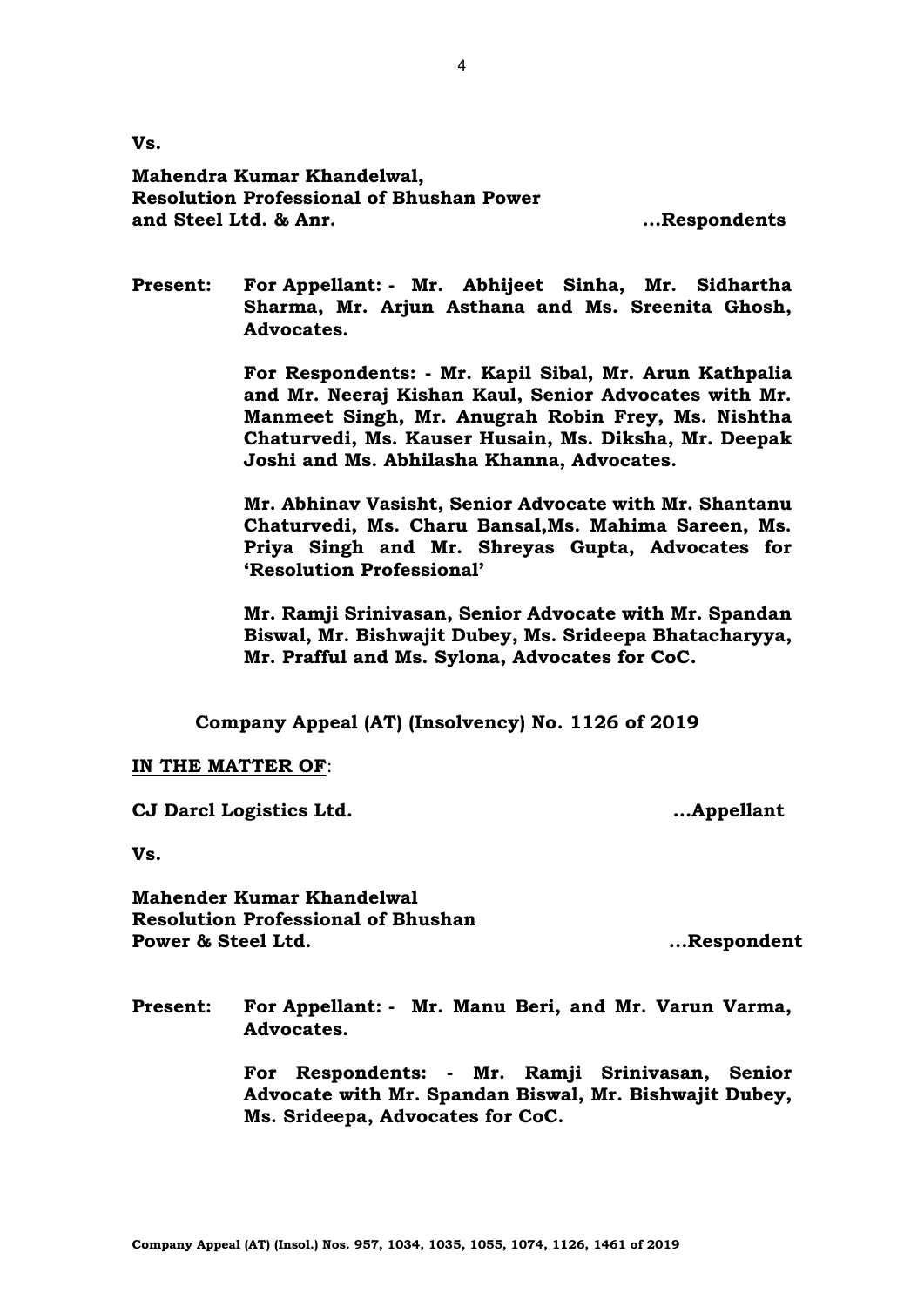**Company Appeal (AT) (Insolvency) No. 1461 of 2019**

**IN THE MATTER OF**:

**State of Odisha & Ors. ...Appellants**

**Vs.**

**Bhushan Power & Steel Ltd. & Anr.** ... Respondents

**Present: For Appellants: - Mr. Rana Mukherjee, Senior Advocate with Ms. Kirti Mishra, Ms. Kanika Sharma and Ms. Apurva Upmanyu, Advocates.**

> **For Respondents: - Mr. Kapil Sibal, Mr. Arun Kathpalia and Mr. Neeraj Kishan Kaul, Senior Advocates with Mr. Manmeet Singh, Mr. Anugrah Robin Frey, Ms. Nishtha Chaturvedi, Ms. Kauser Husain, Ms. Diksha, Mr. Deepak Joshi and Ms. Abhilasha Khanna, Advocates.**

> **Mr. Ramji Srinivasan, Senior Advocate with Mr. Spandan Biswal, Mr. Bishwajit Dubey, Ms. Srideepa Bhatacharyya, Mr. Prafful and Ms. Sylona, Advocates for CoC. Dr. Sukant Vats, Public Prosecutor, CBI, BS & FC**

> **Mr. Sanjay Shorey, Director (Legal & Prosecution) and Mr. Pasumarty Atchuta Ramaiah, Joint Director (in all the appeals)**

# **J U D G M E N T**

# **SUDHANSU JYOTI MUKHOPADHAYA, J.**

In the 'Corporate Insolvency Resolution Process' of 'Bhushan Power

& Steel Limited'- ('Corporate Debtor'), the 'Resolution Plan' submitted by

'JSW Steel Limited' ('Resolution Applicant') has been approved by the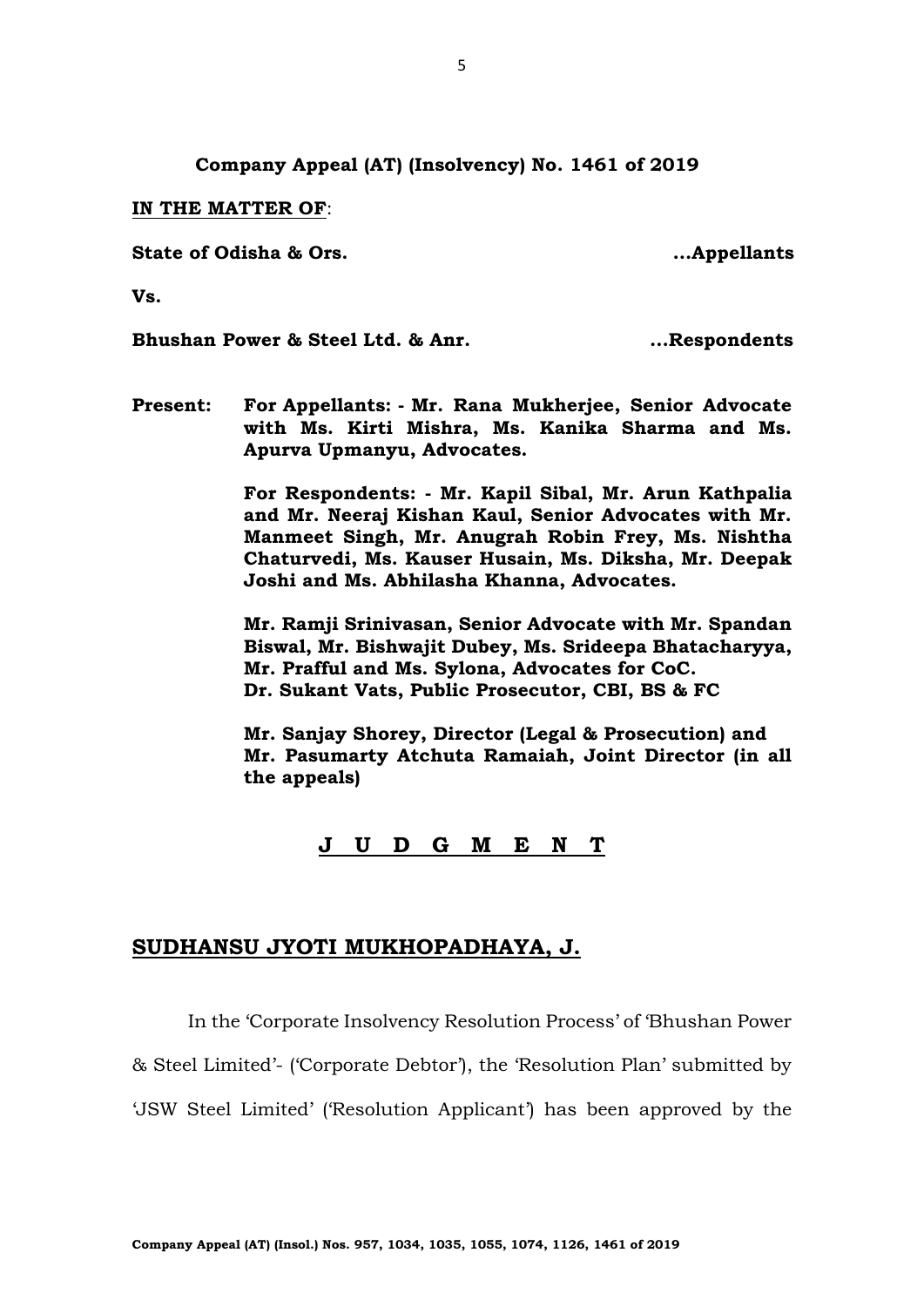Adjudicating Authority (National Company Law Tribunal), Principal Bench, New Delhi by impugned Judgment dated 5<sup>th</sup> September, 2019 with certain conditions.

After the approval of plan when Monitoring Committee was monitoring the change of management, on 10<sup>th</sup> October, 2019, the Directorate of Enforcement of Central Government attached assets of 'Bhushan Power & Steel Limited'- ('Corporate Debtor') under Section 5 of the 'Prevention of Money Laundering Act, 2002'.

2. 'JSW Steel Limited' is 'Successful Resolution Applicant', in its appeal has sought for setting aside/ modification of conditions imposed in paragraph 128 sub paras (e),  $(f)$ ,  $(g)$ ,  $(i)$ ,  $(j)$ ,  $(k)$  of the impugned order dated 5th September, 2019. It has also raised objection and challenged the jurisdiction of Directorate of Enforcement to attach the properties of the 'Bhushan Power & Steel Limited'- ('Corporate Debtor'), after change of hands.

3. In view of such development, one of the questions raised is whether after approval of a 'Resolution Plan' under Section 31 of the Insolvency and Bankruptcy Code, 2016, is it open to the Directorate of Enforcement to attach the assets of the 'Corporate Debtor' on the alleged ground of money laundering by erstwhile Promoters.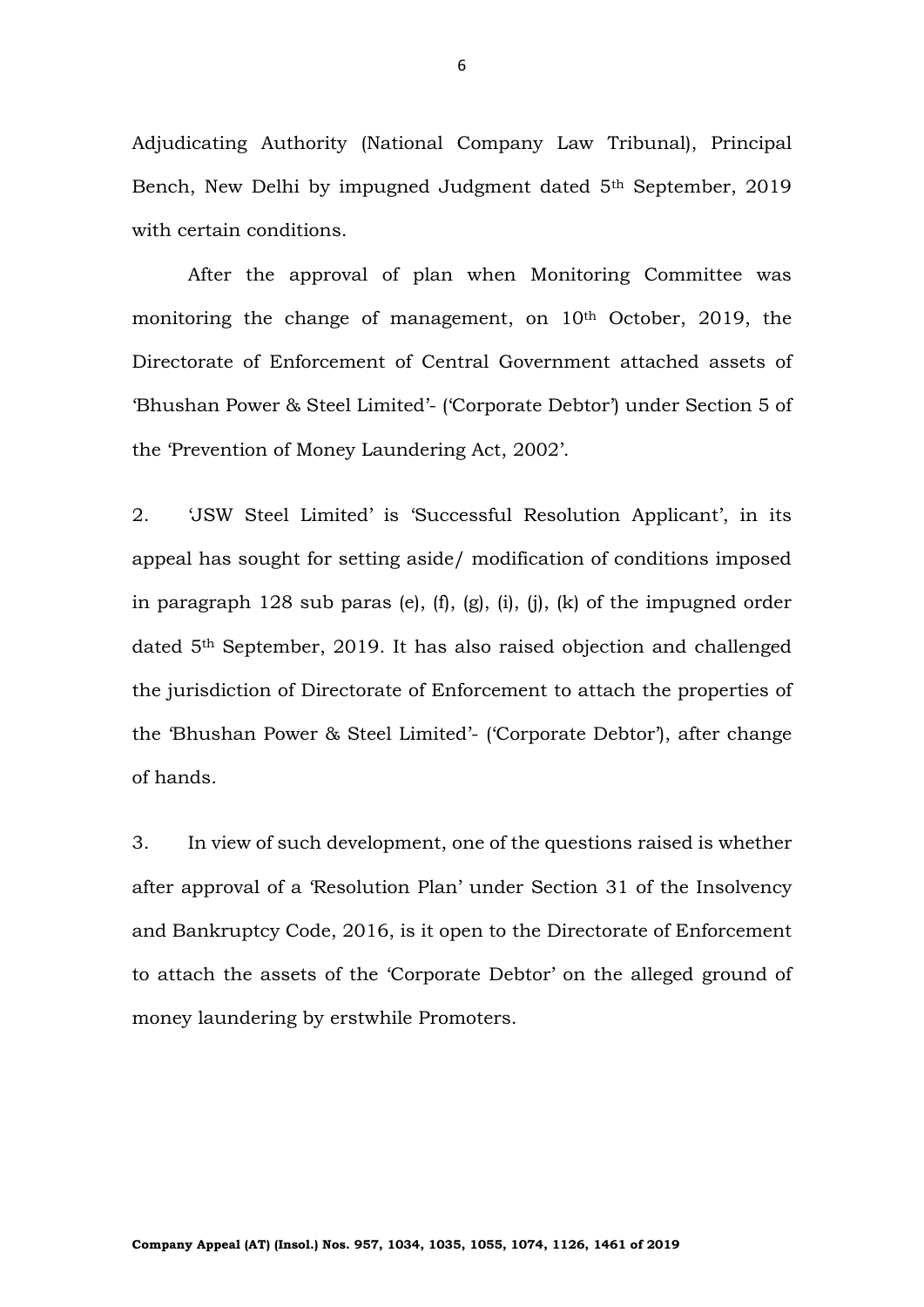4. One of the appeals has been filed by the Promoters- 'Mr. Sanjay Singhal and Anr.'. and some other appeals have been preferred by 'Operational Creditors', as discussed below.

# **JSW Steel Limited**

5. The Appellant- 'JSW Steel Limited' has sought for setting aside/ modification of conditions imposed in paragraph 128 sub paras (e), (f),  $(g)$ , (i), (i), (k) of the impugned order dated  $5<sup>th</sup>$  September, 2019, relevant of which are:

> *"128. As a sequel of the above discussion, CA No-254(PB)/ 2019 is allowed and the resolution plan of JSW-H1 Resolution Plan Applicant is accepted. The objections raised by the Ex-Directors cum Promoters of the Corporate Debtor and Operational Creditors are hereby over-ruled. However, the acceptance and approval of the resolution plan shall be subject to the following:*

*xxx xxx xxx*

*(e) We also approve the appointment of Monitoring Agency from the date of this order until the closing date. Accordingly, the CoC and the RP would continue as Monitoring Agency.*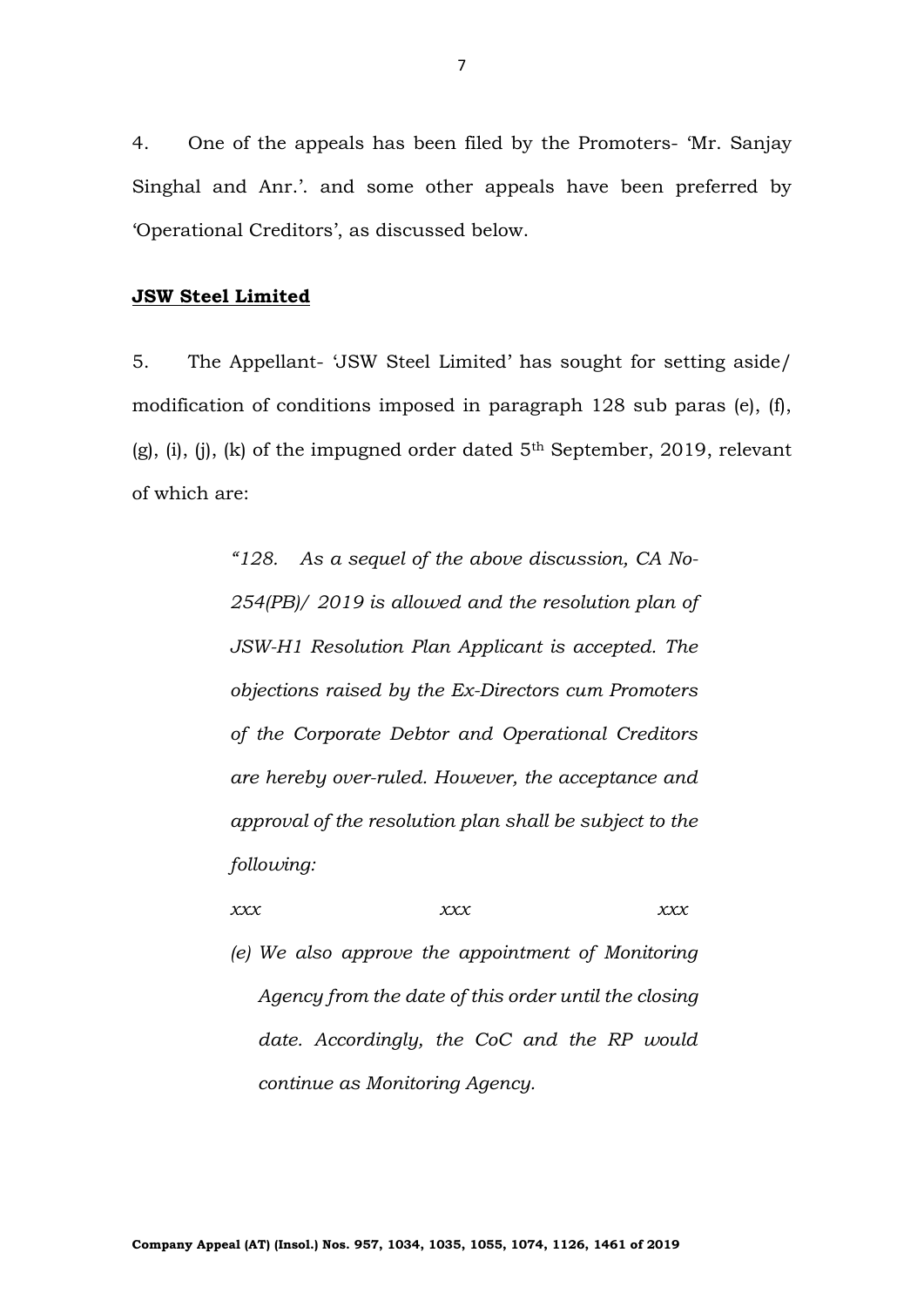- *(f) The power of the Board of Directors of the Corporate Debtor shall remain suspended until the closing date.*
- *(g) Various reliefs sought from the statutory authorities under the Income Tax Act, 1961, Ministry of Corporate Affairs, Department of Registration and Stamps, Reserve Bank of India and others are also disposed of. We do not feel persuaded to accept the prayer made in the resolution plan yet the resolution plan applicant may file appropriate applications before the competent authorities which would be considered in accordance with law because it would not be competent for the Adjudicating Authority-NCLT to enter into any such area for granting relaxation, concession or waiver is wholly within the domain of competent authorities.*

## *xxx xxx xxx*

*(i) The criminal proceedings initiated against the erstwhile Members of the Board of Directors and others shall not effect the JSW-H1 Resolution Plan Applicant or the implementation of the resolution plan by the Monitoring Agency comprising of CoC*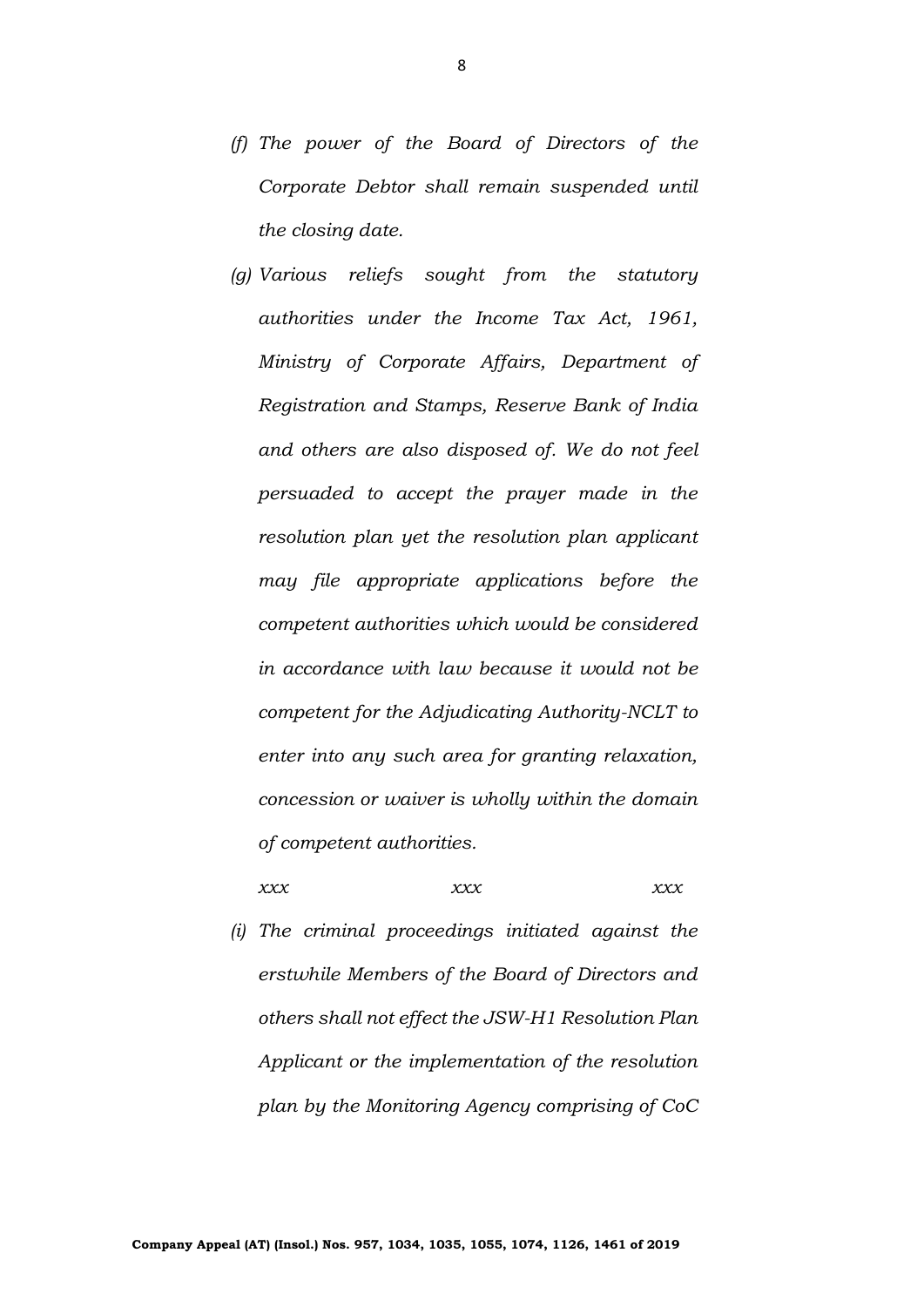*and RP. We leave it open to the Members of the CoC to file appropriate applications if criminal proceedings result in recovery of money which has been siphoned of or on account of tainted transactions or fabrication as contemplated under the provisions of the Code or any other law. Those applications shall be considered in accordance with the prevalent law.*

- *(j) The RP is directed to redistribute the profits earned by running the Corporate Debtor during the Corporate Insolvency Resolution Process in accordance with the judgment of the Hon'ble NCLAT rendered in the case of Standard Chartered Bank v. Satish Kumar Gupta, R.P. of Essar Steel Ltd. & Ors., Company Appeal (AT) (Ins.) No. 242 of 2019 decided on 04.07.2019 and the action to be taken by the RP is evident from the reading of para 211 of the said judgment.*
- *(k) The case in which the Adjudicating Authority or the Appellate Authority could not decide the claim on merit, all such Applicants may raise the issue before an appropriate forum in terms of Section 60(6) of the Code. The other 'Financial Creditors/*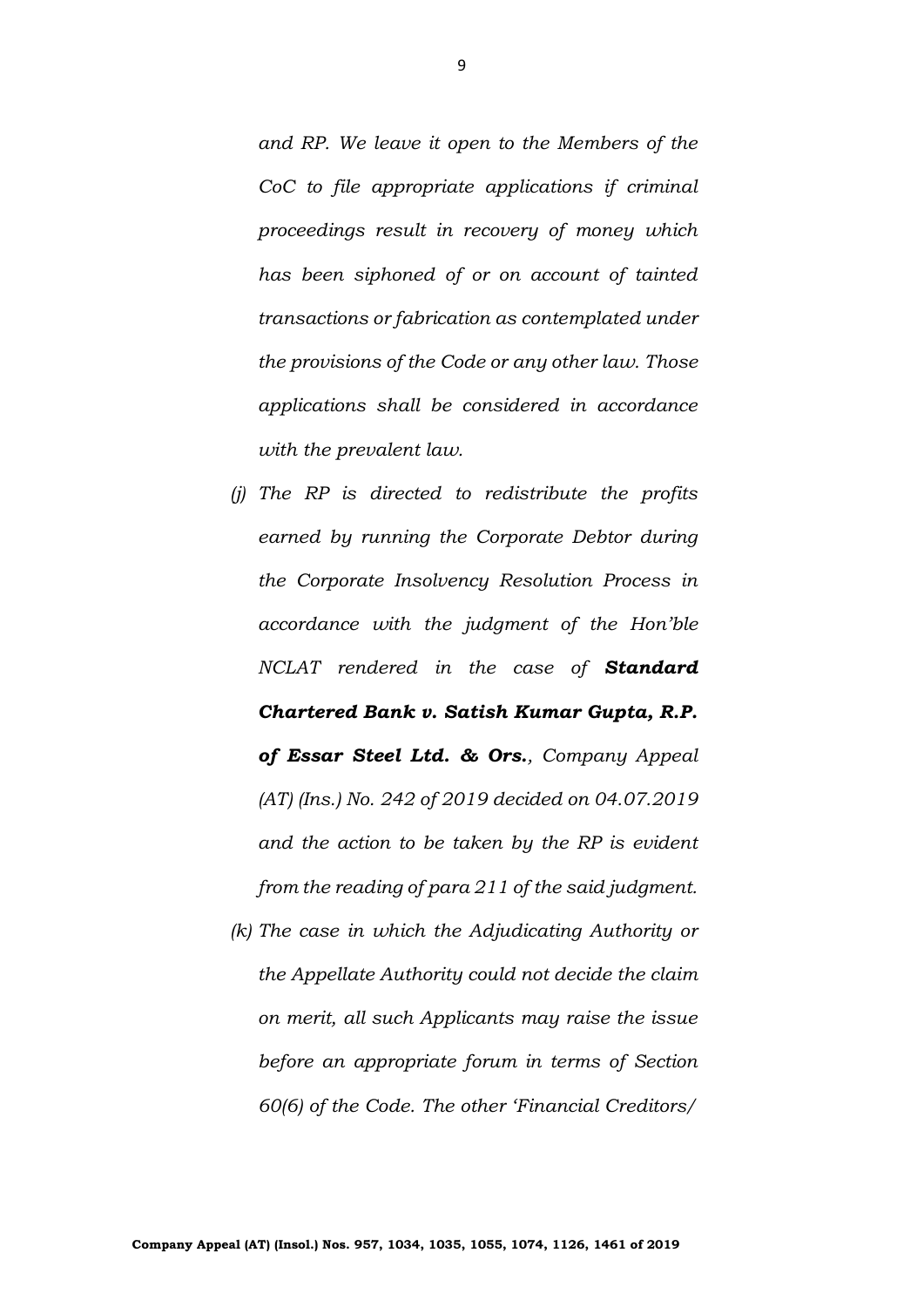*Operational Creditors' would not be entitled any remedy under Section 60(6) of the Code."*

6. On 14th October, 2019, when the appeal preferred by 'JSW Steel Limited' was taken up, learned counsel for the parties brought to our notice that the Deputy Director of the Directorate of Enforcement, New Delhi by order dated 10th October, 2019 attached part of the assets of the 'Corporate Debtor' (Bhushan Power & Steel Limited).

7. The Union of India through Ministry of Corporate Affairs was asked to clear its stand in view of the stand taken by the Directorate of Enforcement that it has power to seize assets of the 'Corporate Debtor' even after approval of the 'Resolution Plan' under the 'I&B Code'. The stand of the Union of India was recorded on 14th October, 2019 as follows:-

> *"6. In the reply-affidavit filed by Union of India through Ministry of Corporate Affairs in consultation with Department of Financial Services and the Banks, the following statement has been made in support of stand taken by Union of India:*

"*3) That pursuant to the captioned notice, the Ministry had called for meeting of the officials of Department of Financial Services and the*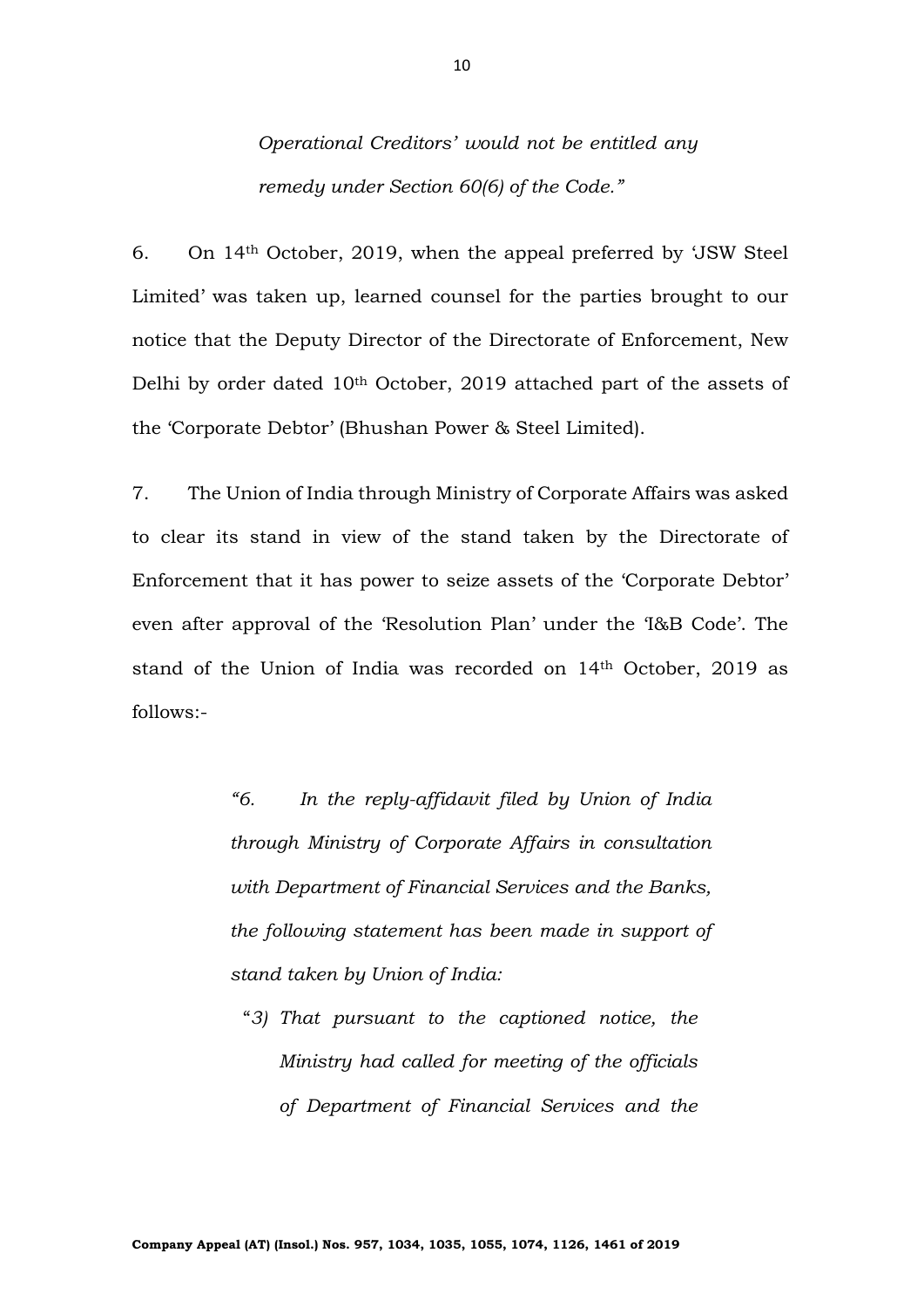*Banks who were members of the Committee of Creditors on October 3rd, 2019 to ascertain their views and formalize the response of this Ministry, in view of rippling effects it would have in this case as well as other cases as well. In the meeting, it was unanimously recognized that the rights of Secured Financial Creditors are to be protected in the resolution of the Corporate Debtor and the incumbent resolution applicant is bona fide investor who acquires and takes over the Non-performing Assets (NPA) company as a going concern and facilitates maximization of the value of assets of the corporate debtor, revival of a failing company and realization of dues of creditors to the extent possible under an open, transparent National Company Law Tribunal (NCLT) supervised process.*

*4) It is submitted that under the process envisaged under the Insolvency & Bankruptcy Code, 2016("IBC"), once a Resolution Plan is approved by the Ld. Adjudicating Authority, it is binding on all stakeholders. Before*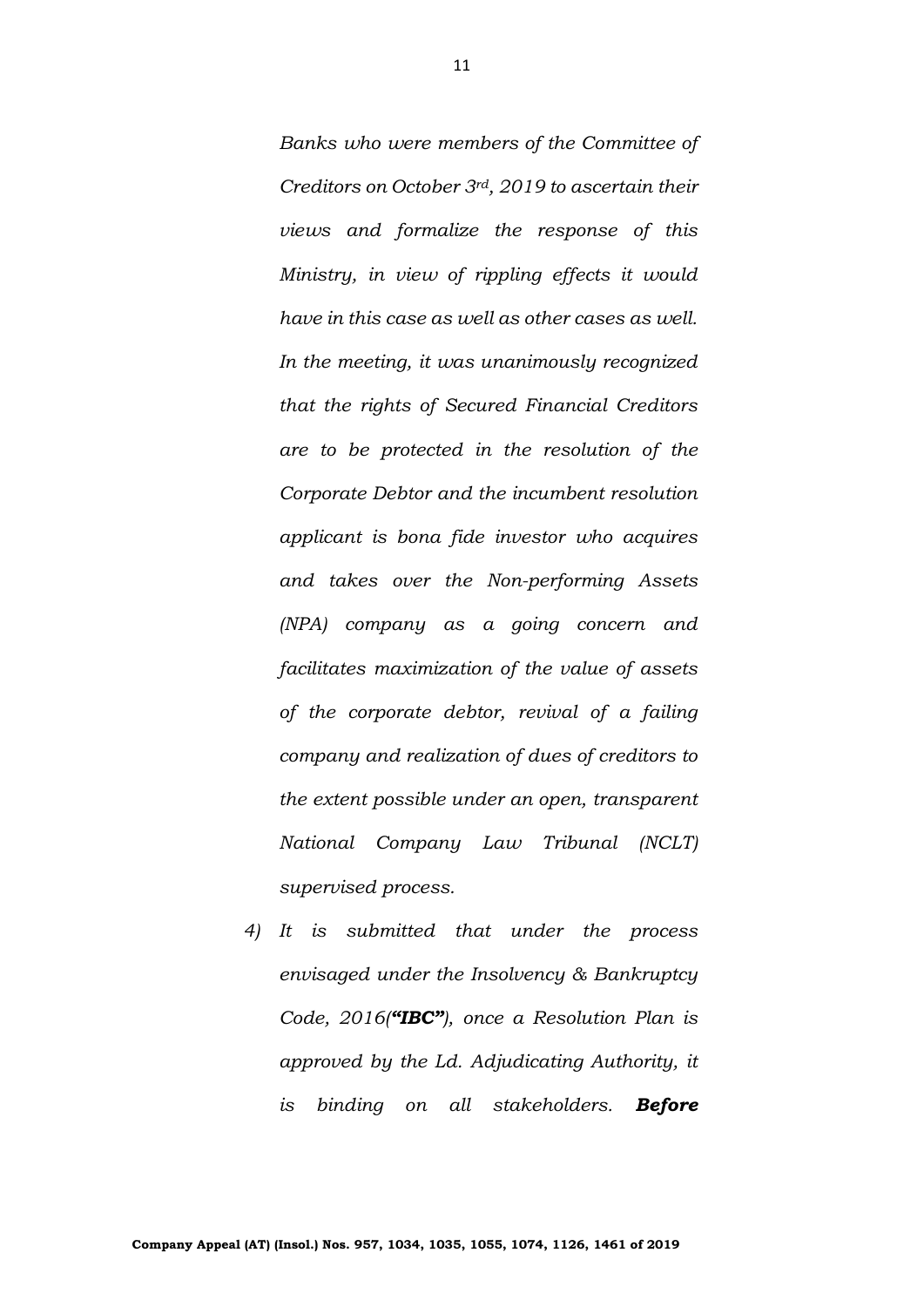*approving the Resolution Plan, objections are heard by the Ld. Adjudicating Authority and once hearing on the Resolution Plan and objections is completed before the Ld. Adjudicating Authority and the Resolution Plan is approved, such approved Resolution Plan is binding on all stakeholders, including all government agencies. The provision of the Insolvency and Bankruptcy Code (Amendment) Act, 2019 by which Section 31(1) was amended, makes it amply clear that a resolution plan is binding on Central Government and all statutory authorities.*

*5) It is submitted that if any Corporate Debtor is undergoing investigation by the Central Bureau of Investigation ("CBI"), Serious Fraud Investigation Office("SFIO") and/ or the Directorate of Enforcement ("ED"), such investigations are separate and independent of the Corporate Insolvency Resolution Process ("CIR Process") under the IBC and both can*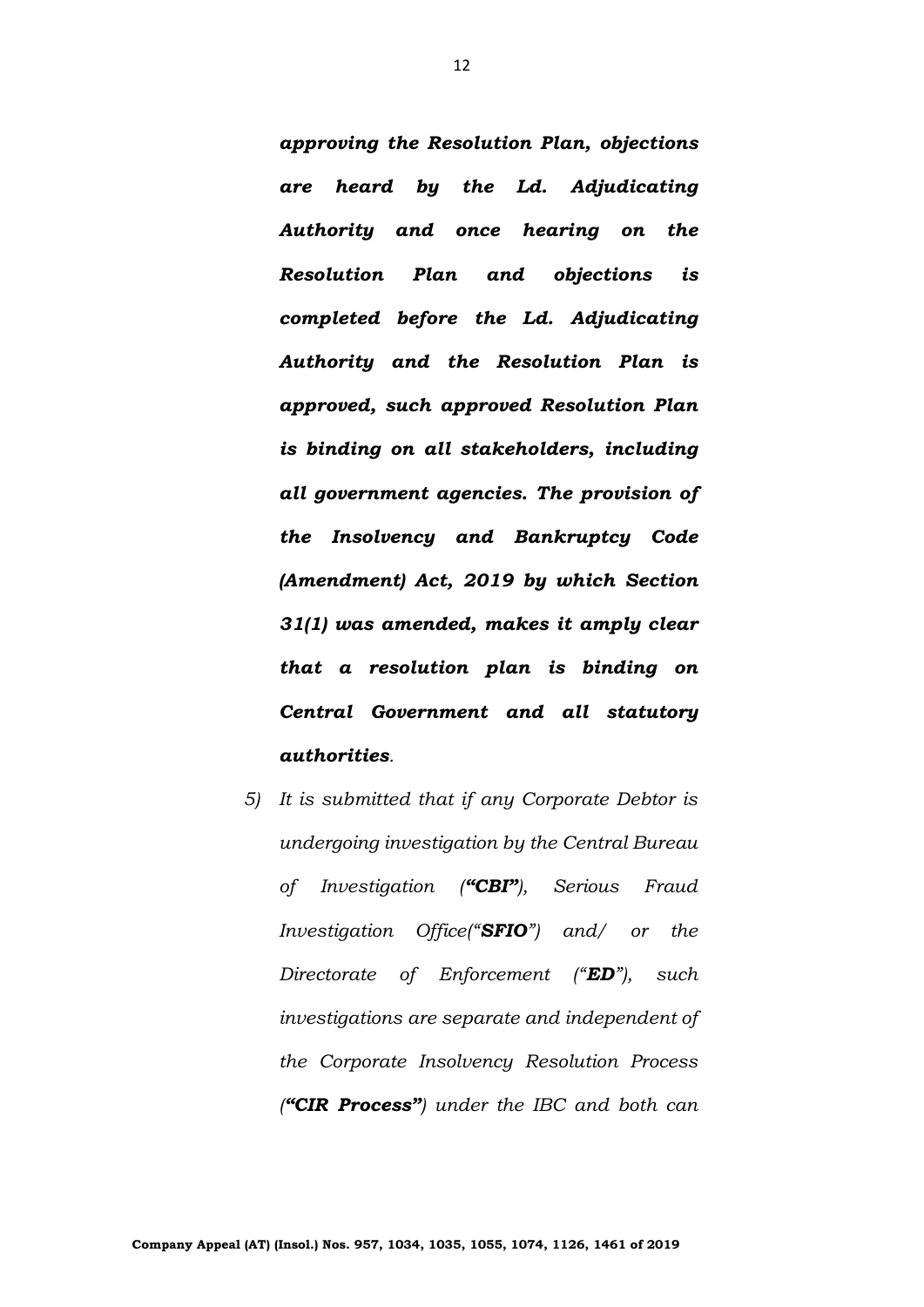*run simultaneously and independent of each other. It is further submitted that the erstwhile management of a company would be held responsible for the crimes, if any, committed under their regime and the new management taking over the company after going through the IBC process cannot be held responsible for the acts of omission and commission of the previous management. In other words, no criminal liability can be fixed on the successful Resolution Applicant or its officials.*

*6) In so far as the corporate debtor or its assets are concerned, after the completion of the CIR Process, i.e. a statutory process under the IBC, there cannot be any attachment or confiscation of the assets of the Corporate Debtor by any enforcement agencies after approval of the Resolution Plan. The CIR Process is an open and transparent statutory process wherein under Resolution Plans are invited from bona fide*

13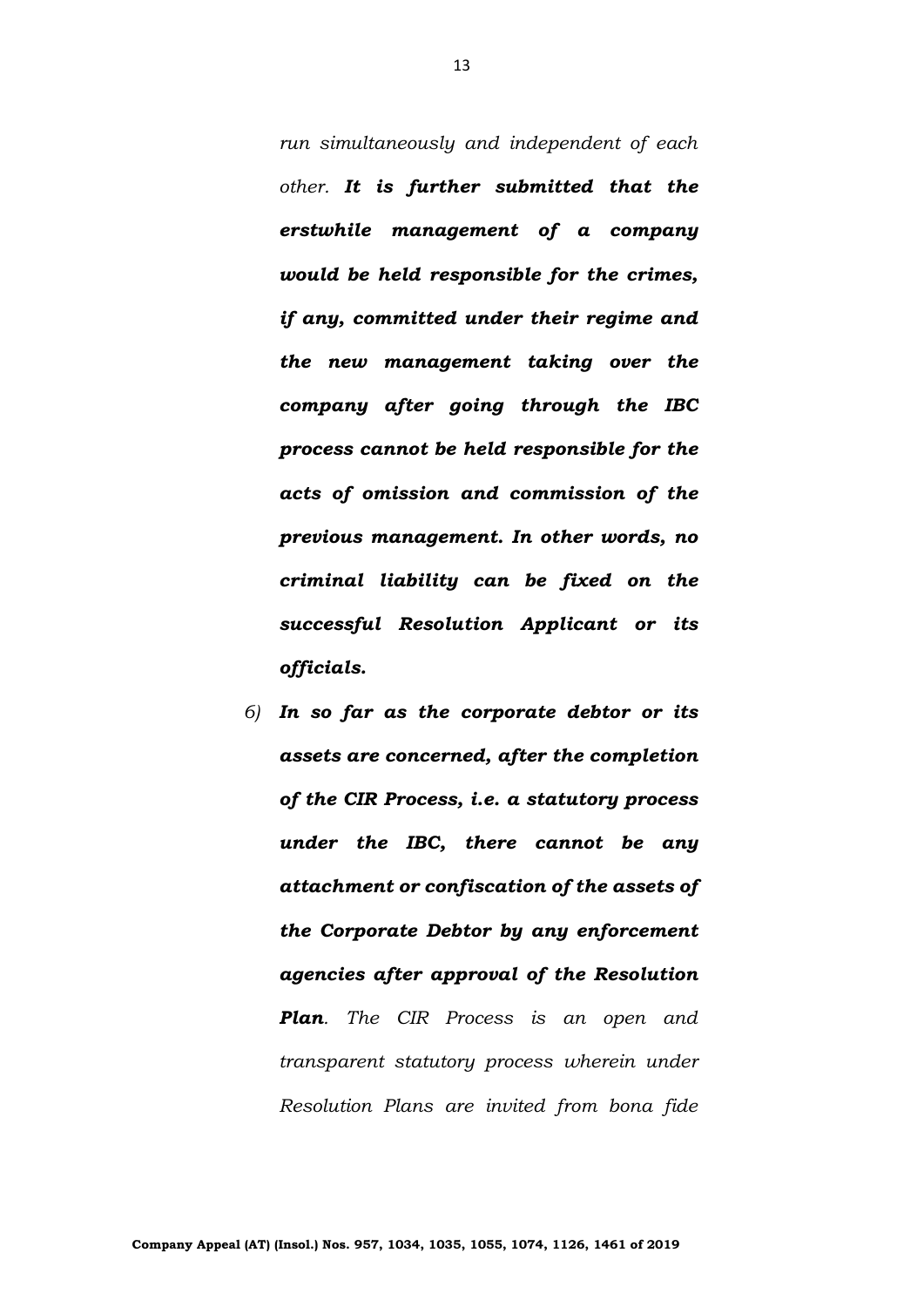*Prospective applicants who are not hit or disqualified under Section 29A of the IBC.*

*7) Resolution Plan submitted by the interested Resolution Applicants are duly examined and validated by the Resolution Professional and the Committee of Creditors ("CoC"). Once the Resolution Plan is voted upon and approved by the CoC, it is submitted to the Ld. Adjudicating Authority for its approval. The Ld. Adjudicating Authority after hearing the objections, if any, and being satisfied that the Resolution Plan is in compliance with the provisions of the law, approves the Plan. The CIR Process is desired to ensure that undesirable persons do not take control of the Corporate Debtor by virtue of Section 29A of the IBC. The purpose and scheme of the CIR process is to hand over the company of the corporate debtor to a bona fide new resolution applicant. Any threat of attachment of the assets of the corporate debtor or subjecting the corporate debtor to proceedings by investigating agencies for wrong doing of*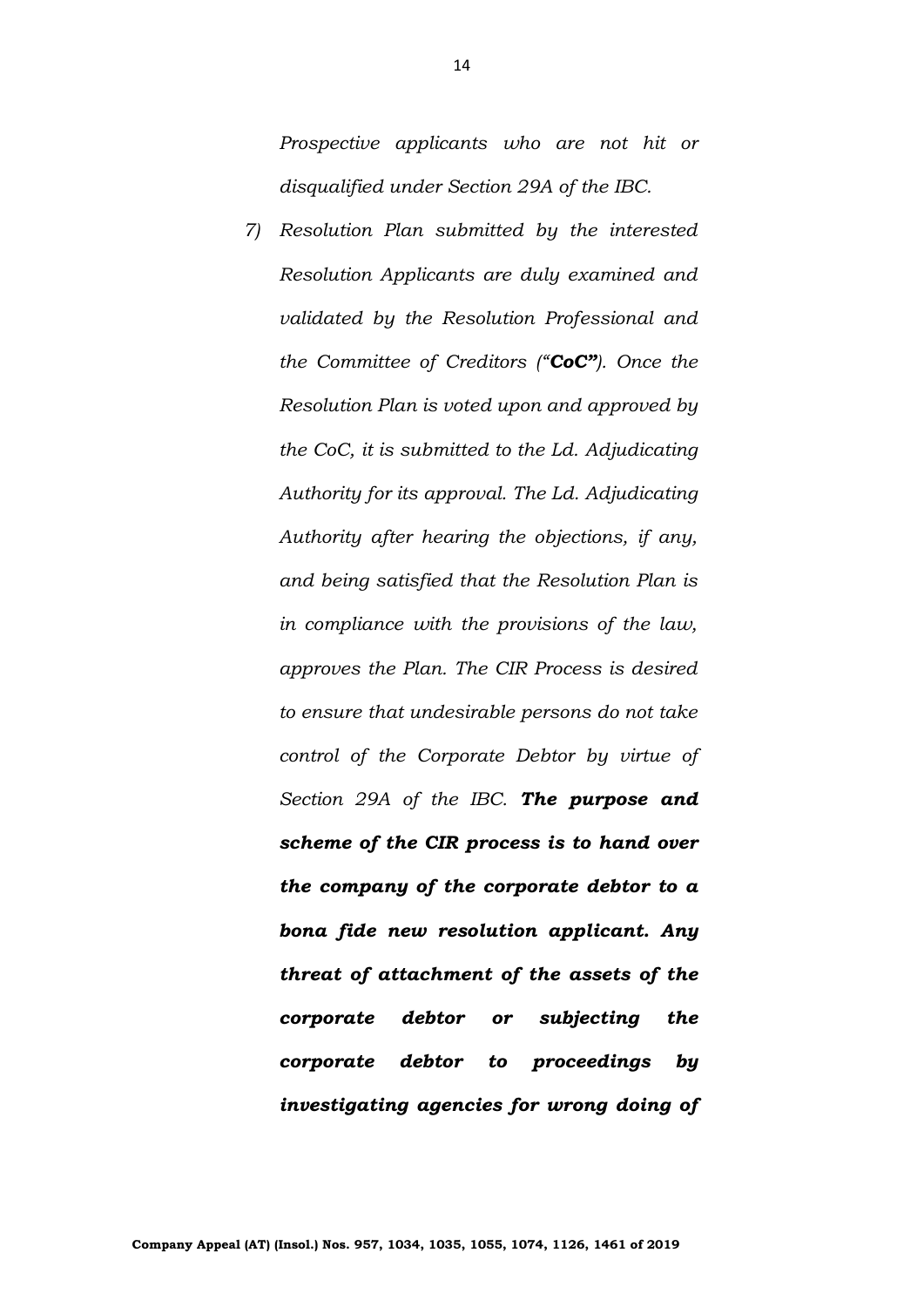*the previous management will defeat the very purpose and scheme of CIR process, which inter-alia includes resolution of insolvency and revival of the company, and the efforts of the bank to realise dues from their NPAs would get derailed. Otherwise too, the money realised by way of resolution plan is invariably recovered by the banks and public financial institutions and other creditors who have lent money to the erstwhile promoters to recover their dues which they have lent to the erstwhile management for creation of moveable or immoveable assets of the corporate debtor in question and therefore, to attach such an asset in the hands of new promoters or resolution applicant would only negate the very purpose of IBC and eventually destroy the value of assets.*

*8) In light of the above, it is respectfully submitted that the ED while conducting investigation under PMLA is free to deal with or attach the personal assets of the erstwhile promoters and other accused*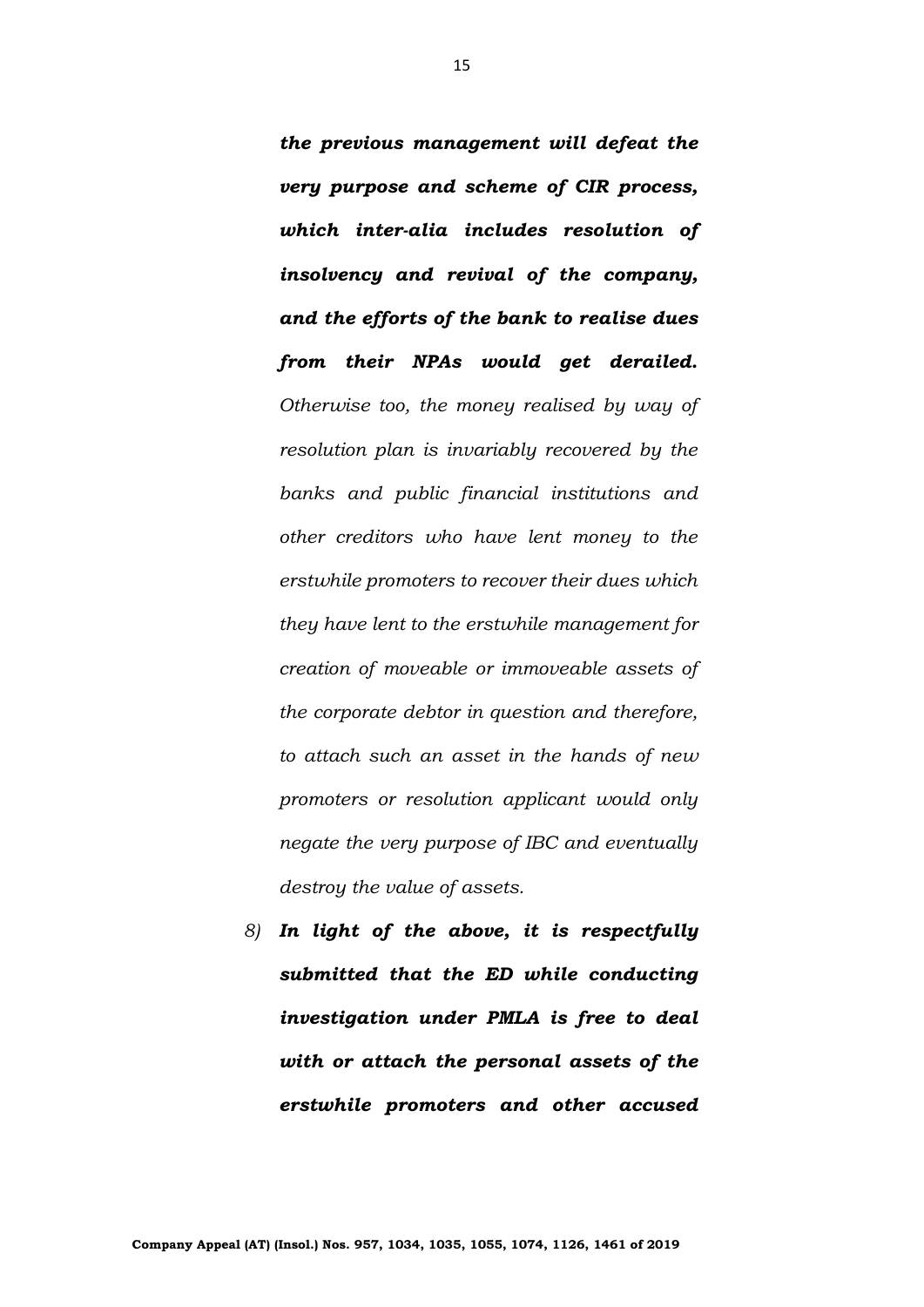*persons, acquired through crime proceeds and not the assets of the Corporate Debtor which have been financed by creditors and acquired by a bona fide third party Resolution Applicant through the statutory process supervised and approved by the Adjudicating Authority under the IBC. In so far as a Resolution Applicant is concerned, they would not be in wrongful enjoyment of any proceeds of crime after acquisition of the Corporate Debtor and its assets, as a Resolution Applicant would be a bona fide assets acquired through a legal process. Therefore, upon an acquisition under a CIR Process by a Resolution Applicant, the Corporate Debtor and its assets are not derived or obtained through proceeds of crime under the Prevention of Money Laundering Act, 2002 ("PMLA) and need not be subject to attachment by the ED after approval of Resolution Plan by the Adjudicating Authorities."*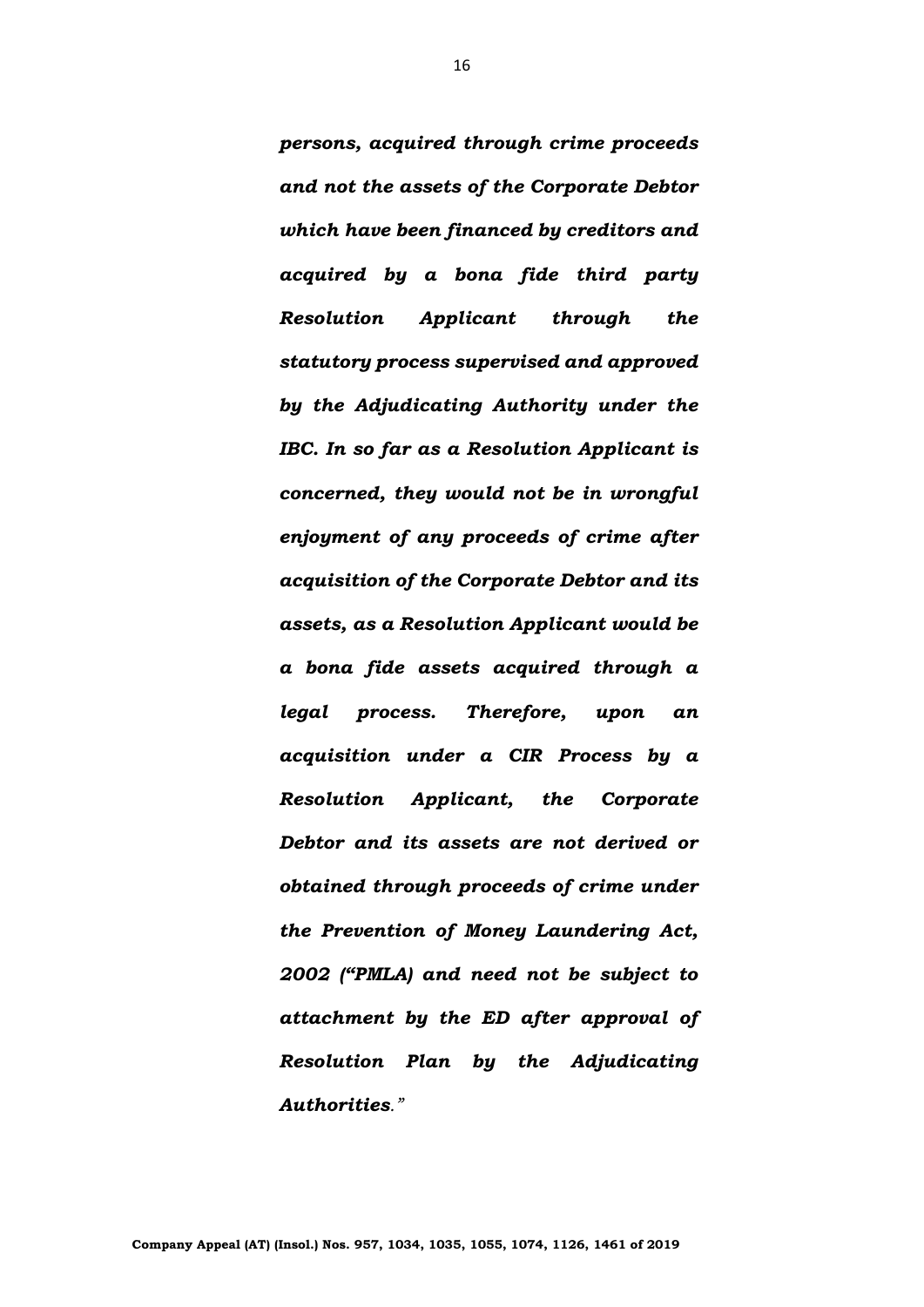8. Taking into consideration the fact that the 'Directorate of Enforcement', has taken stand contrary to the stand taken by the Government of India, this Appellate Tribunal stayed the order of attachment dated 10th October, 2019 passed by the Deputy Director, 'Directorate of Enforcement' with regard to part property of the 'Corporate Debtor' (Bhushan Power & Steel Limited). Further, direction was issued not to give effect to the 'Resolution Plan' and impugned order dated 5<sup>th</sup> September, 2019, so far it relates to the payment of the creditors, was stayed.

9. On 25th October, 2019, this Appellate Tribunal taking into consideration the conflicting stand, passed following order:

> *"25.10.2019─ Before deciding the case on merit, it is desirable if the two wings/ Departments of the Central Government sit together and settle the issue.*

> *Prima facie, we are of the view that if the assets are seized by the Enforcement Directorate and finally hold that the assets were purchased out of the 'proceeds of crime', in such case, the amount as may be generated out of the assets will come within the meaning of 'Operational Debt' payable to*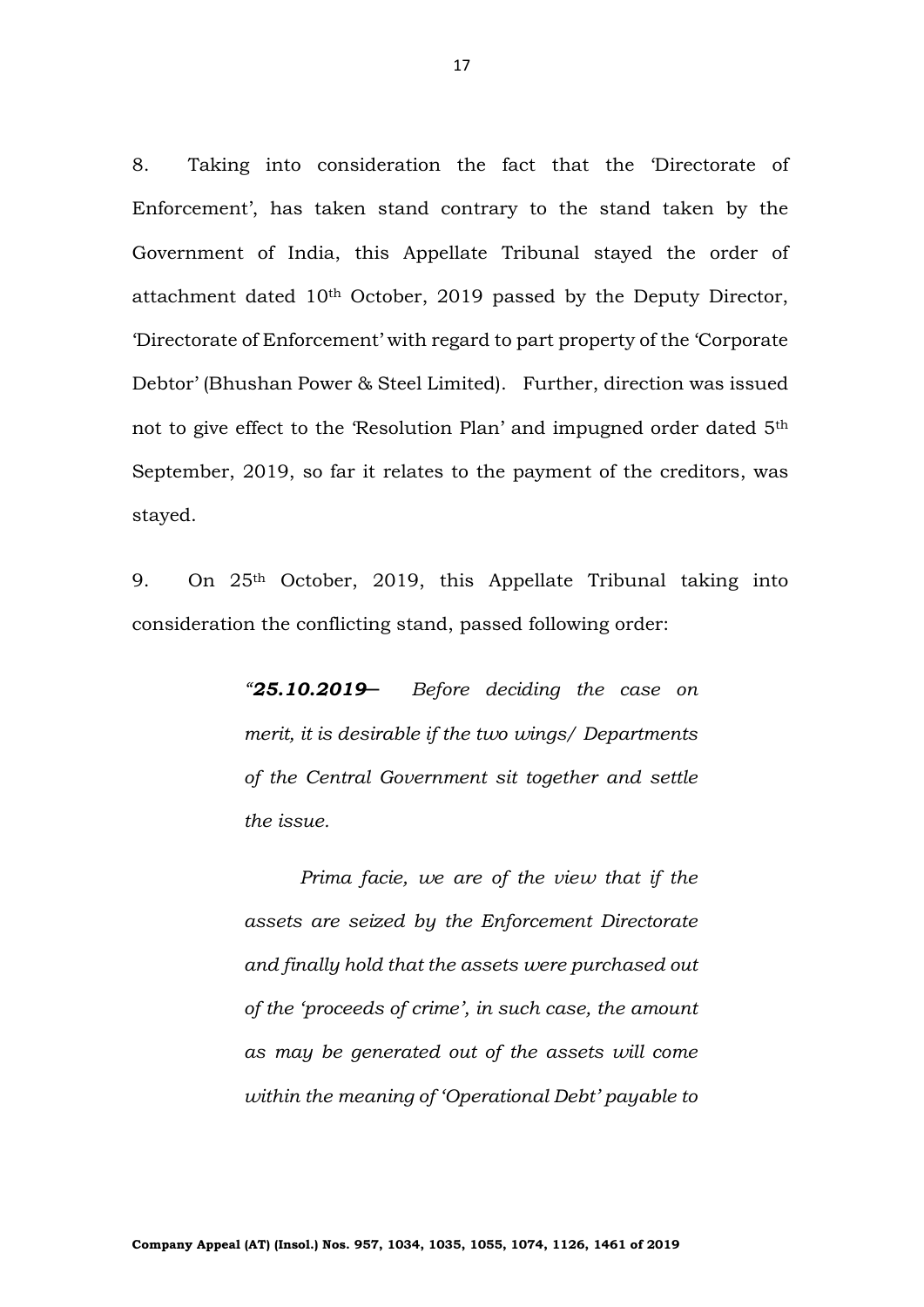*the Enforcement Directorate for which it may file claim in terms of the Insolvency and Bankruptcy Code, 2016.*

*To give an opportunity to the different wings/ Departments of the Central Government, we adjourn the matter.*

*Post these appeals 'for orders' on 18th November, 2019 at 2.00 p.m. on the top of the list.*

*In the meantime, the Respondents may file their respective reply affidavit within 10 days and rejoinder, if any, be filed within a week thereof."* 

10. The matter was adjourned and finally the Hon'ble the President of India promulgated an Ordinance making further amendment in the 'Insolvency and Bankruptcy Code, 2016', published in the Gazette of India extraordinary Part II- Section 1, dated 28th December, 2019, to resolve the issue.

11. The preamble of Ordinance making further amendment in the 'Insolvency and Bankruptcy Code, 2016' reads as follows:

> *"WHEREAS a need was felt to give the highest priority in repayment to last mile funding to*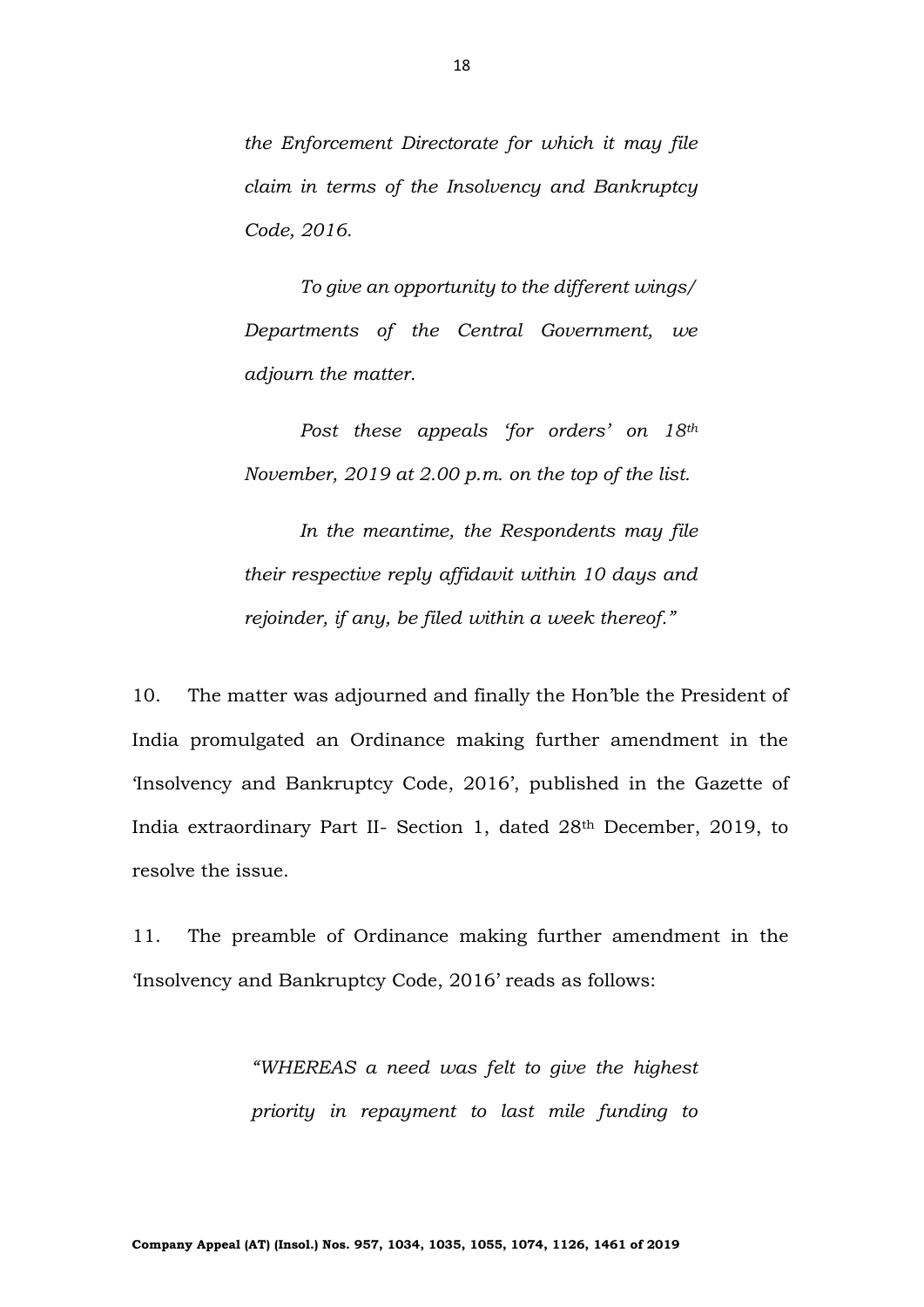*corporate debtors to present insolvency in case the company goes into corporate insolvency resolution process or liquidation, to provide immunity against prosecution of the corporate debtor, to prevent action against the property of such corporate debtor and the successful resolution applicant subject to fulfilment of certain conditions and to fill the critical gaps in the corporate insolvency framework, it has become necessary to amend certain provisions of the Insolvency and Bankruptcy Code, 2016;*

*AND WHEREAS the Insolvency and Bankruptcy Code (Second Amendment) Bill, 2019 has been introduced in the House of the People on the 12th day of December, 2019;*

*AND WHEREAS the aforesaid Bill could not be taken up for consideration and passing in the House of the People;*

*AND WHEREAS Parliament is not in session and the President is satisfied that circumstances exist which render it necessary for him to take immediate action;……"*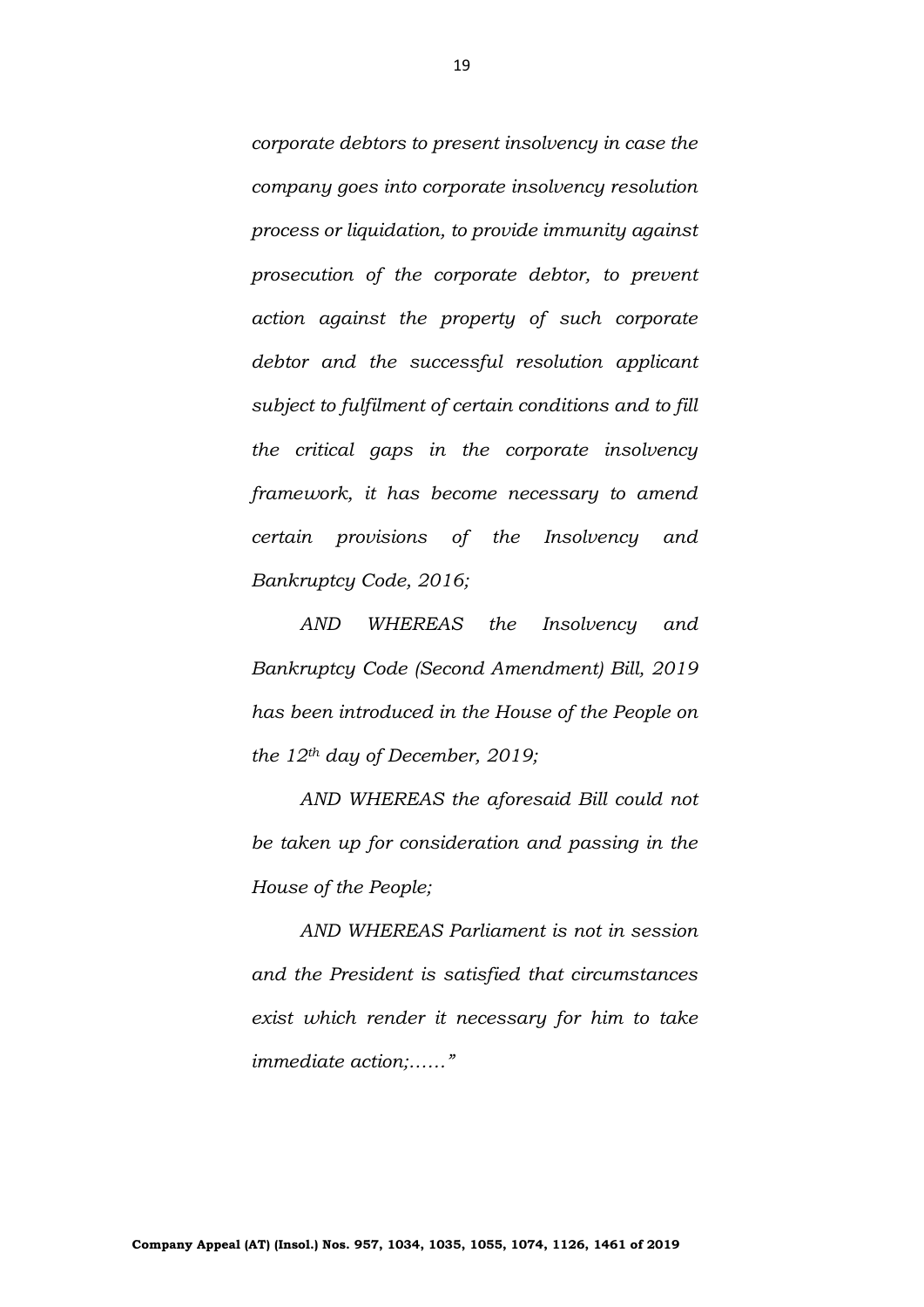12. After Section 32 of the Principal Act, the following section has been inserted which came into force at once:

> *"32A. (1) Notwithstanding anything to the contrary contained in this Code or any other law for the time being in force, the liability of a corporate debtor for an offence committed prior to the commencement of the corporate insolvency resolution process shall cease, and the corporate debtor shall not be prosecuted for such an offence from the date the resolution plan has been approved by the Adjudicating Authority under section 31, if the resolution plan results in the change in the management or control of the corporate debtor to a person who was not-*

- *(a) a promoter or in the management or control of the corporate debtor or a related party of such a person; or*
- *(b) a person with regard to whom the relevant investigating authority has, on the basis of material in its possession, reason to believe that he had abetted or conspired for the commission of the offence, and has submitted*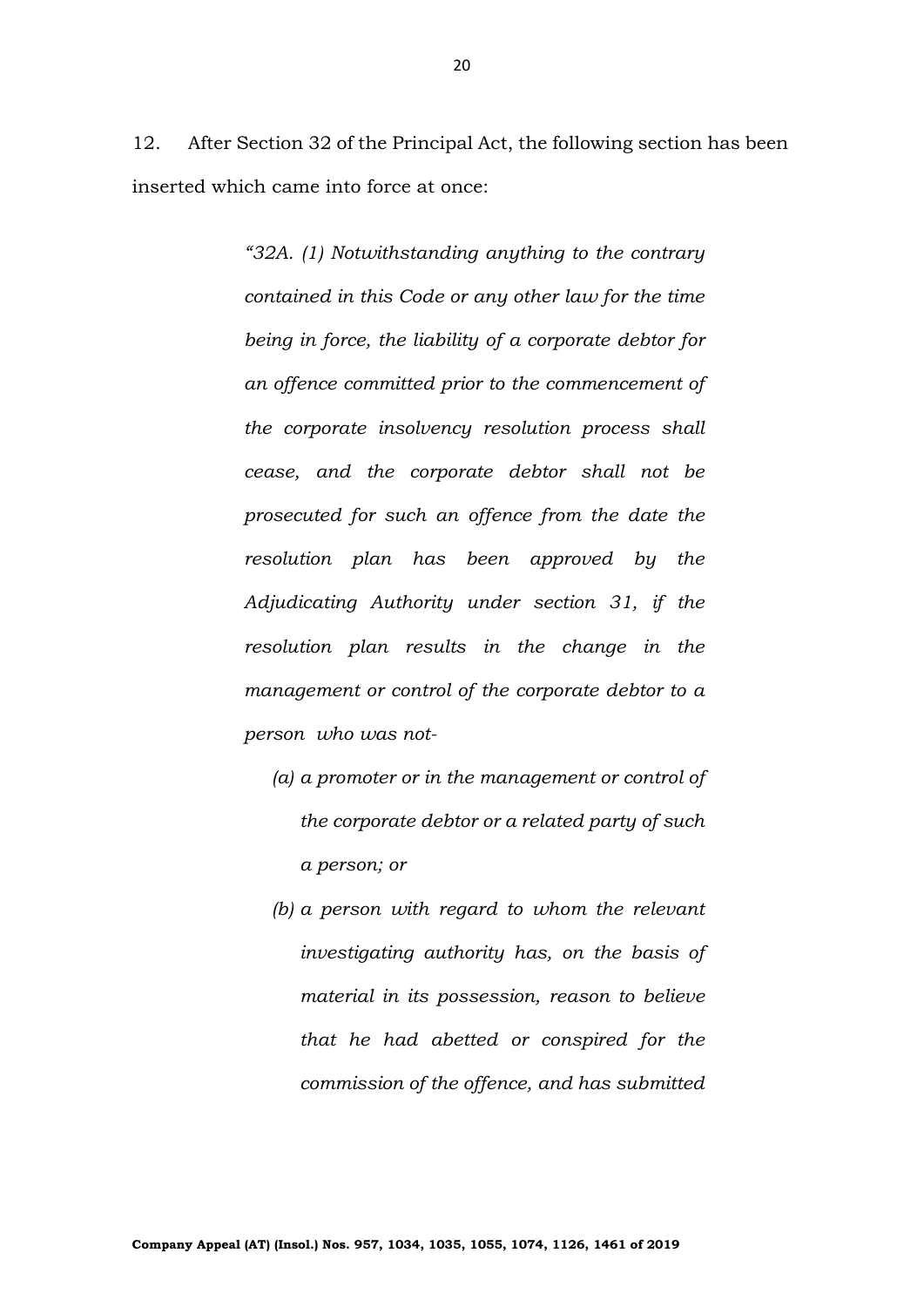*or filed a report or a complaint to the relevant statutory authority or Court:*

*Provided that if a prosecution had been instituted during the corporate insolvency resolution process against such corporate debtor, it shall stand discharged from the date of approval of the resolution plan subject to requirements of this sub-section having been fulfilled:*

*Provided further that every person who was a "designated partner" as defined in clause (j) of section 2 of the Limited Liability Partnership Act, 2008 or an "officer who is in default", as defined in clause (60) of section 2 of the Companies Act, 2013, or was in any manner in-charge of, or responsible to the corporate debtor for the conduct of its business or associated with the corporate debtor in any manner and who was directly or indirectly involved in the commission of such offence as per the report submitted or complaint filed by the investigating authority, shall continue to be liable to be prosecuted*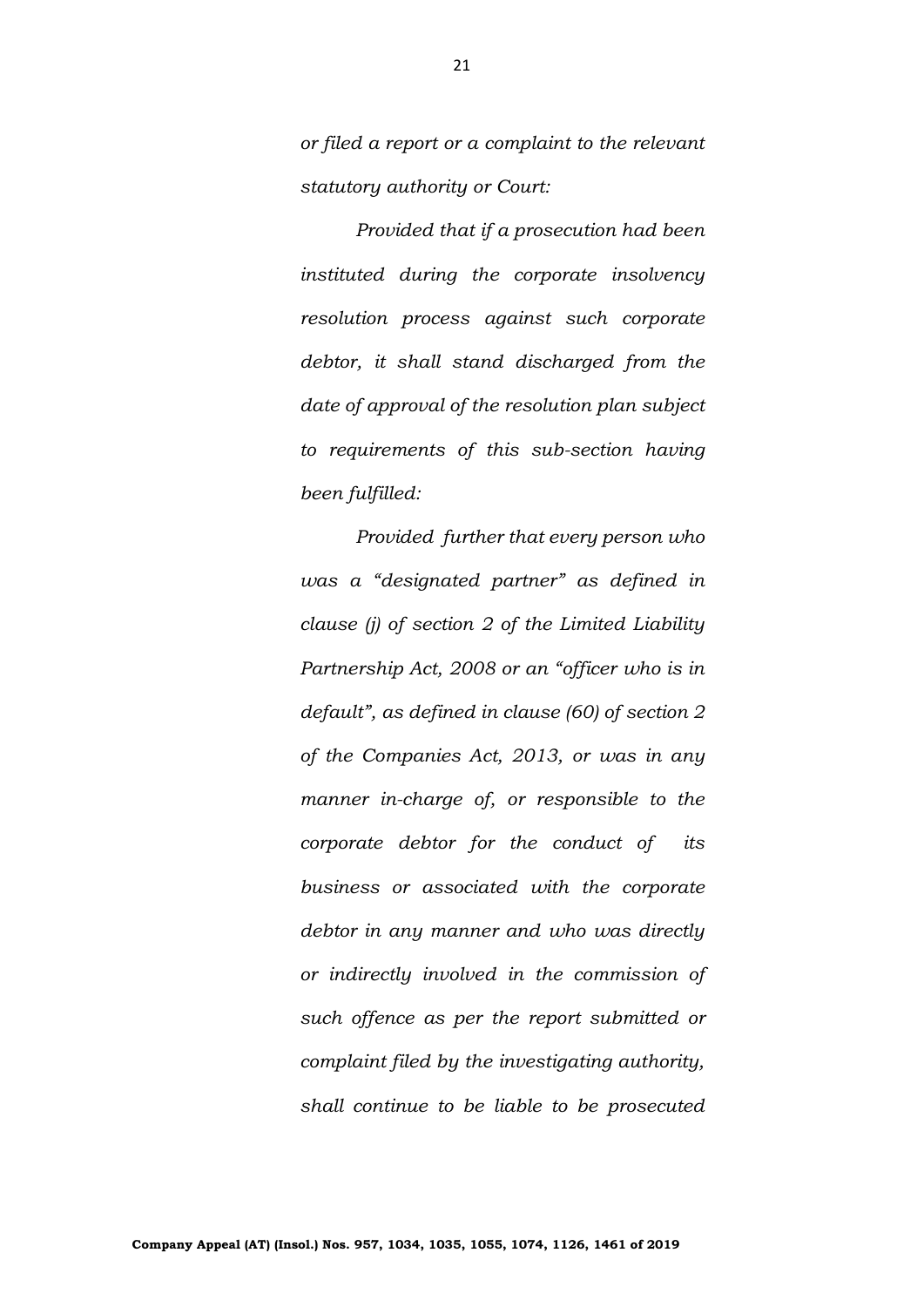*and punished for such an offence committed by the corporate debtor notwithstanding that the corporate debtor's liability has ceased under this sub-section.*

*(2) No action shall be taken against the property of the corporate debtor in relation to an offence committed prior to the commencement of the corporate insolvency resolution process of the corporate debtor, where such property is covered under a resolution plan approved by the Adjudicating Authority under section 31, which a person, or sale of liquidation assets under the provisions of Chapter III of Part II of this Code to a person, who was not-*

> *(i) a promoter or in the management or control of the corporate debtor or a related party of such a person; or*

> *(ii) a person with regard to whom the relevant investigating authority has, on the basis of material in its possession, reason to believe that he had abetted or conspired for the commission of the offence, and has submitted*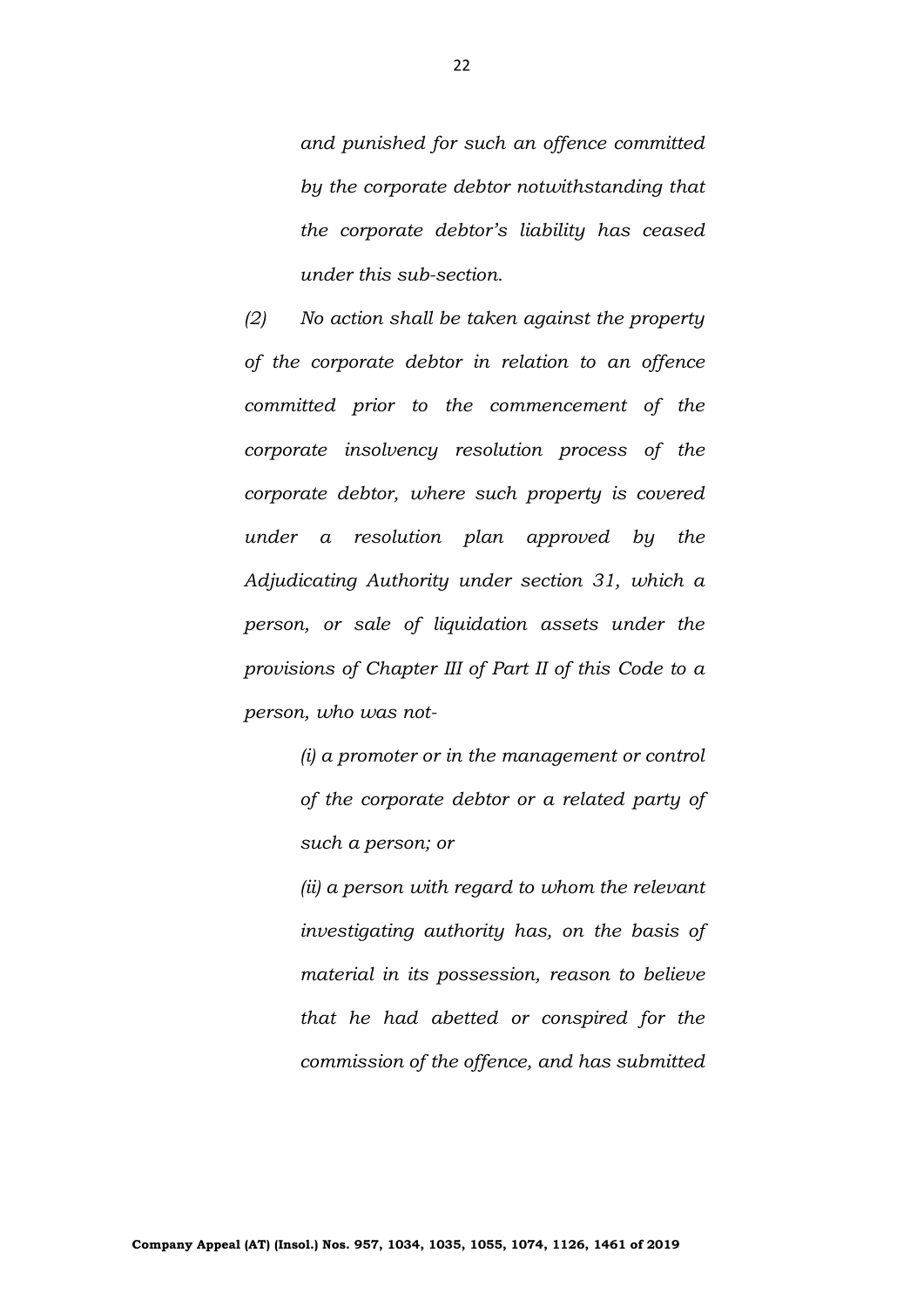*or filed a report or a complaint to the relevant statutory authority or Court.*

*Explanation.─ For the purpose of this sub-section, it is hereby clarified that,─*

- *(i) an action against the property of the corporate debtor in relation to an offence shall include the attachment, seizure, retention or confiscation of such property under such law as may be applicable to the corporate debtor;*
- *(ii) nothing in this sub-section shall be construed to bare an action against the property of any person, other than the corporate debtor or a person who has acquired such property through corporate insolvency resolution process or liquidation process under this Code and fulfils the requirements specified in this section, against whom such an action may be taken under such law as may be applicable.*

*(3) Subject to the provisions contained in subsections (1) and (2), and notwithstanding the*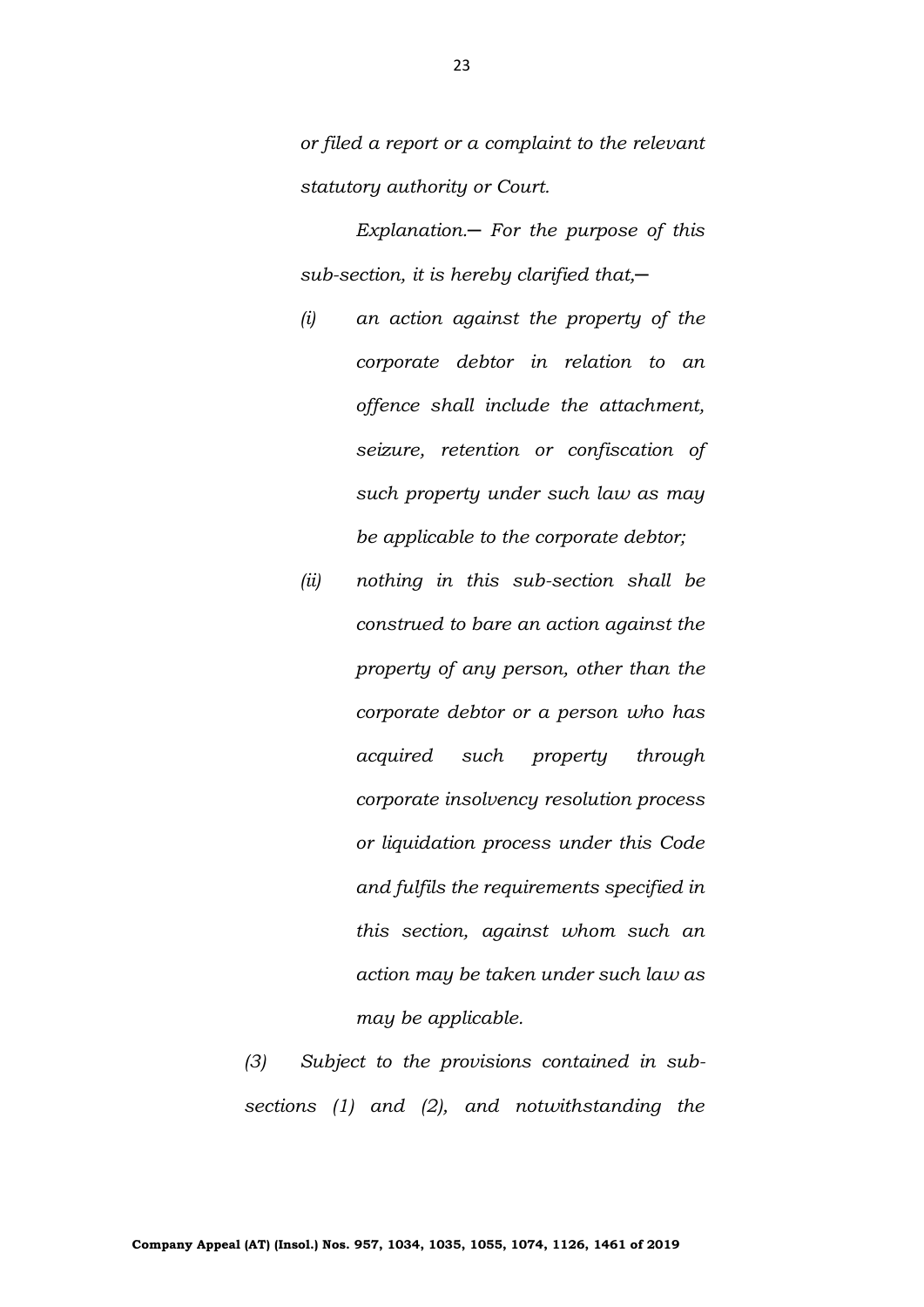*immunity given in this section, the corporate debtor and any person, who may be required to provide assistance under such law as may be applicable to such corporate debtor or person, shall extend all assistance and co-operation to any authority investigating an offence committed prior to the commencement of the corporate insolvency resolution process."*

13. On 13th January, 2020, this Appellate Tribunal issued notice to 'Directorate of Enforcement' and the Central Government through the Secretary, Ministry of Corporate Affairs, *inter alia,* directed:

> *"The Directorate of Enforcement and the Central Government through the Secretary, Ministry of Corporate Affairs on behalf of the Serious Fraud Investigation Office and the Central Bureau of Investigation are allowed to file additional reply affidavit by 20th January, 2020 stating therein as to whether 'JSW Steel Limited', whose plan has been approved, are covered by the newly inserted Section 32A of the Insolvency and Bankruptcy Code, 2016. In case, the answer is in negative, they*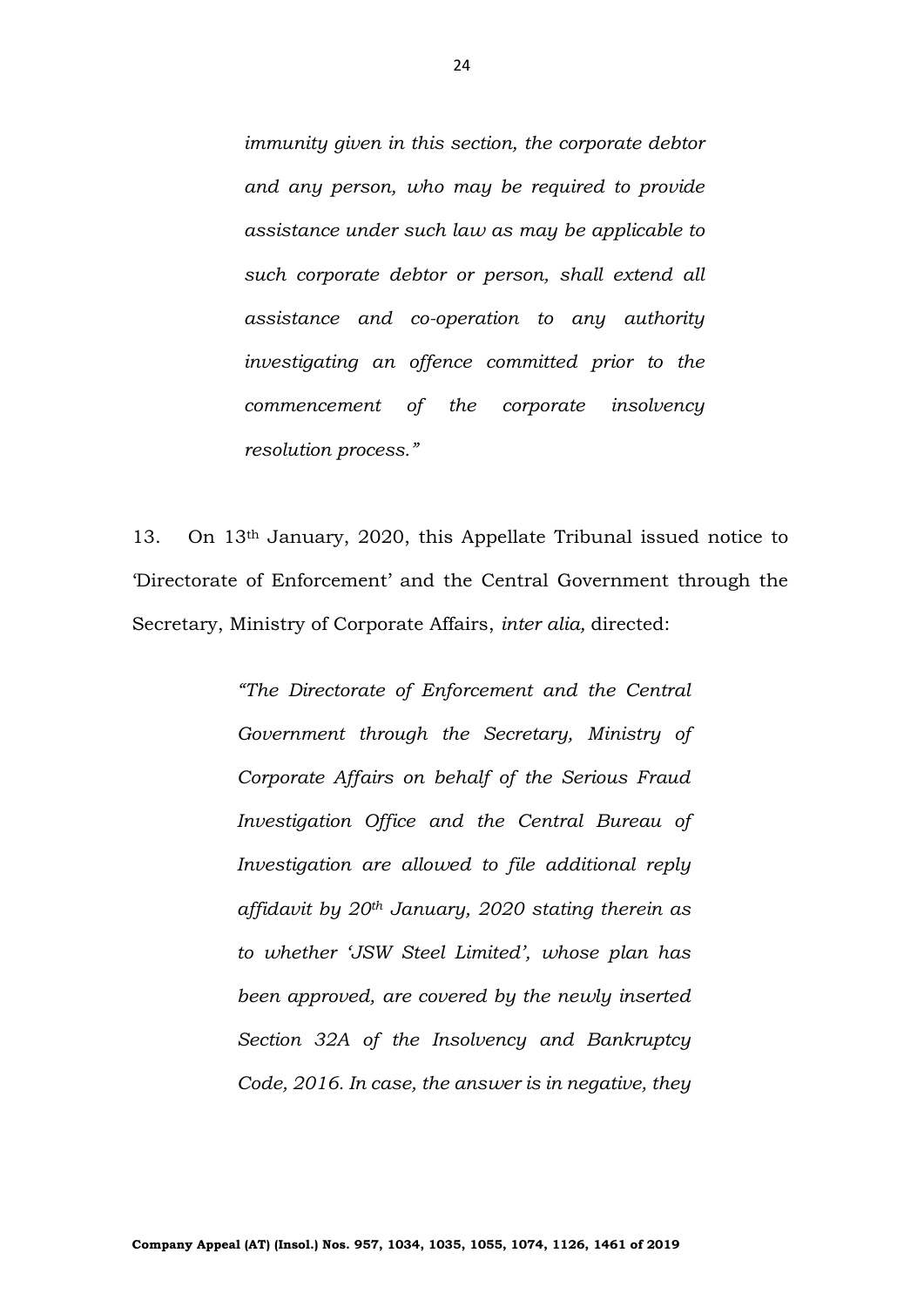*will enclose the evidence in support of their stand after serving a copy of the same on the learned counsel for 'JSW Steel Limited' and other Appellants."*

14. The Union of India through Regional Director, Northern Region, Ministry of Corporate Affairs, has taken specific plea that 'JSW Steel Limited' (Resolution Applicant) does satisfy the conditions prescribed under Section 32A and cannot be held to be ineligible in terms of Section 32A (2) (i) as quoted hereunder:

> *"7) That in light of the aforementioned provisions of the IBC, the Code does not envisage any role of the Central Government to check that the Resolution Plan submitted during the course of a corporate insolvency resolution process, satisfies the conditions as set forth in Section 29A, 30, 31 and 32A. Specifically with respect to Section 32A, the onus has been placed by the Code on the Adjudicating Authority and the Investigating Authorities to ensure that conditions prescribed under 32A are met, before approval is granted for any resolution plan.*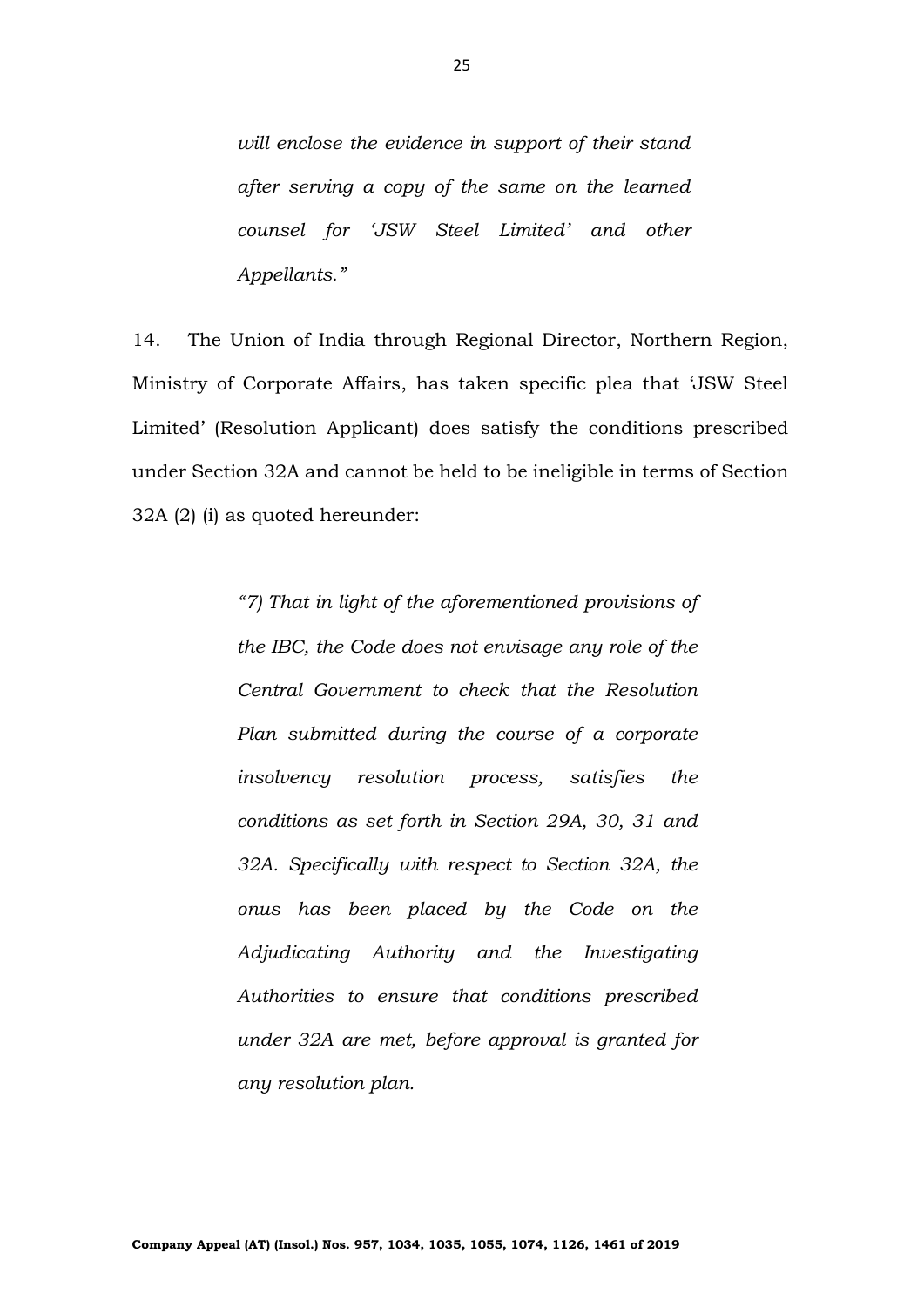*8) The instant Affidavit is made bona fide, clarifying the stance of Respondent No.03 on the notice dated 13/01/2020, passed by the Hon'ble Appellate Tribunal. This Affidavit is filed without the stand of the Central Bureau of Investigation ("CBI"), which is an independent investigating authority. The order dated 13/01/2020 of the Hon'ble Appellate Tribunal has been forwarded to the CBI on 16/01/2020 by the answering respondent with a request to take appropriate action on this order."*

15. The Central Bureau of Investigation has appeared, which is making investigation, has not alleged any act of money laundering or other acts against 'JSW Steel Limited' or its management.

16. The Serious Fraud Investigation Office is under the control of the Ministry of Corporate Affairs has also not pleaded anything against 'JSW Steel Limited' or its management.

17. Mr. Sanjay Shorey, Director (Legal and Prosecution), Ministry of Corporate Affairs, appearing on behalf of 'Union of India' submitted that 'JSW Steel Limited' has not been held to be 'related party' by the 'Resolution Professional' or the 'Committee of Creditors' or the 'Adjudicating Authority'.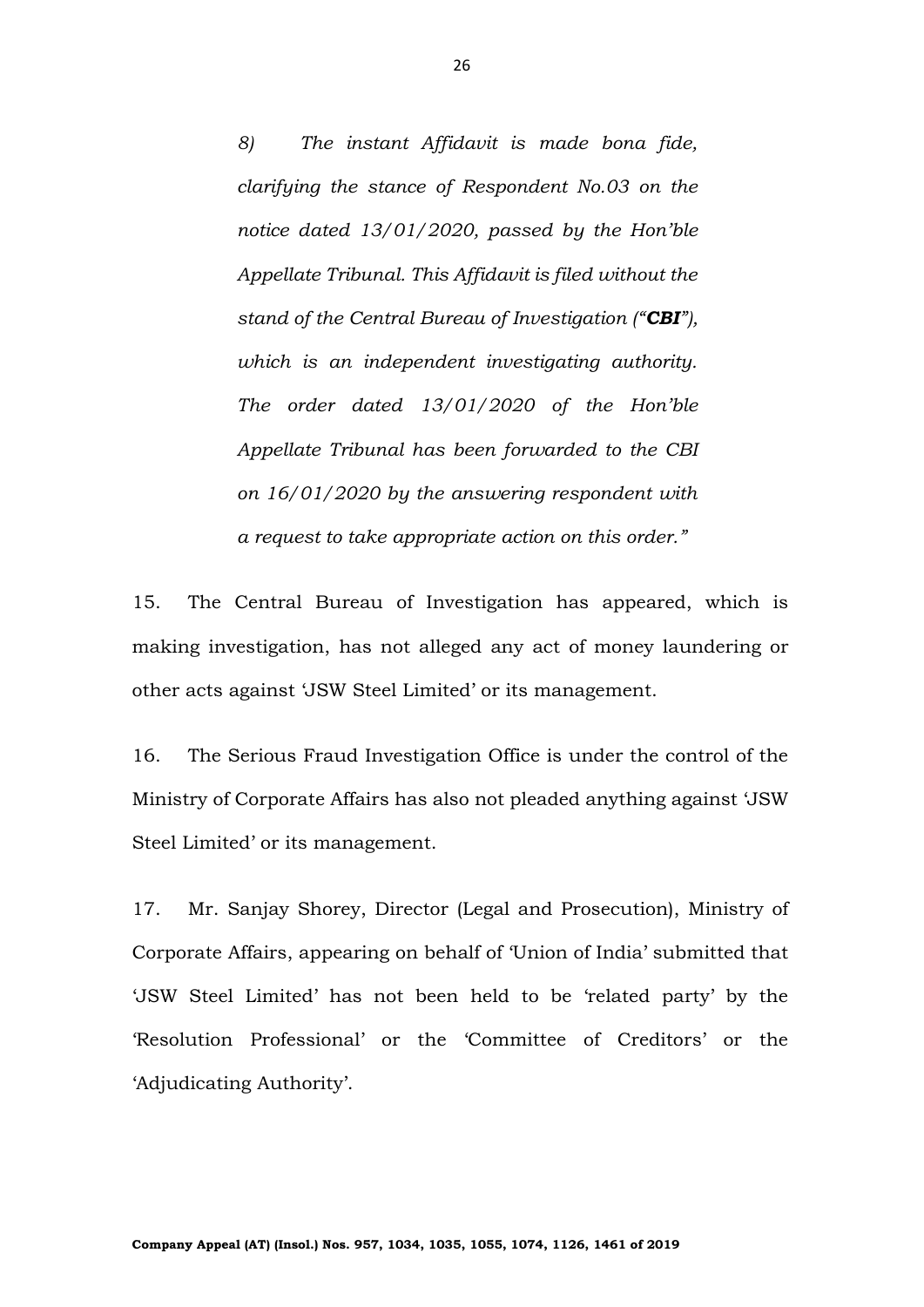18. However, in spite of issuance of the Ordinance dated 28<sup>th</sup> December, 2019 and insertion of Section 32A, a contradictory stand has been taken by the Directorate of Enforcement.

19. According to Directorate of Enforcement, it is incumbent on the 'Successful Resolution Applicant' to make a self-declaration that whether the benefit of sub-sections (1) & (2) of Section 32A would be available to it upon fulfilment of the conditions laid down therein; and whether the 'Successful Resolution Applicant' was a promoter or in the management or in the control of the 'Corporate Debtor' or a related party. Therefore, this Appellate Tribunal should call for such a declaration by way of an affidavit from the 'Resolution Applicant' i.e. 'JSW Steel Limited'.

20. Aforesaid stand taken by the Directorate of Enforcement cannot be accepted, in absence of any mandate under Section 32A that the 'Successful Resolution Applicant' after approval of the plan is required to give any such declaration as to whether the benefit of Section 32A will be applicable to them or not. Only the competent authority can decide such issue if any such allegation is levelled.

21. The next plea taken by the Directorate of Enforcement is that Section 32A introduced w.e.f. 28th December, 2019 is prospective and would not apply to 'Resolution Plan' which has already been approved under Section 31 of the 'I&B Code'. It was submitted that the 'Resolution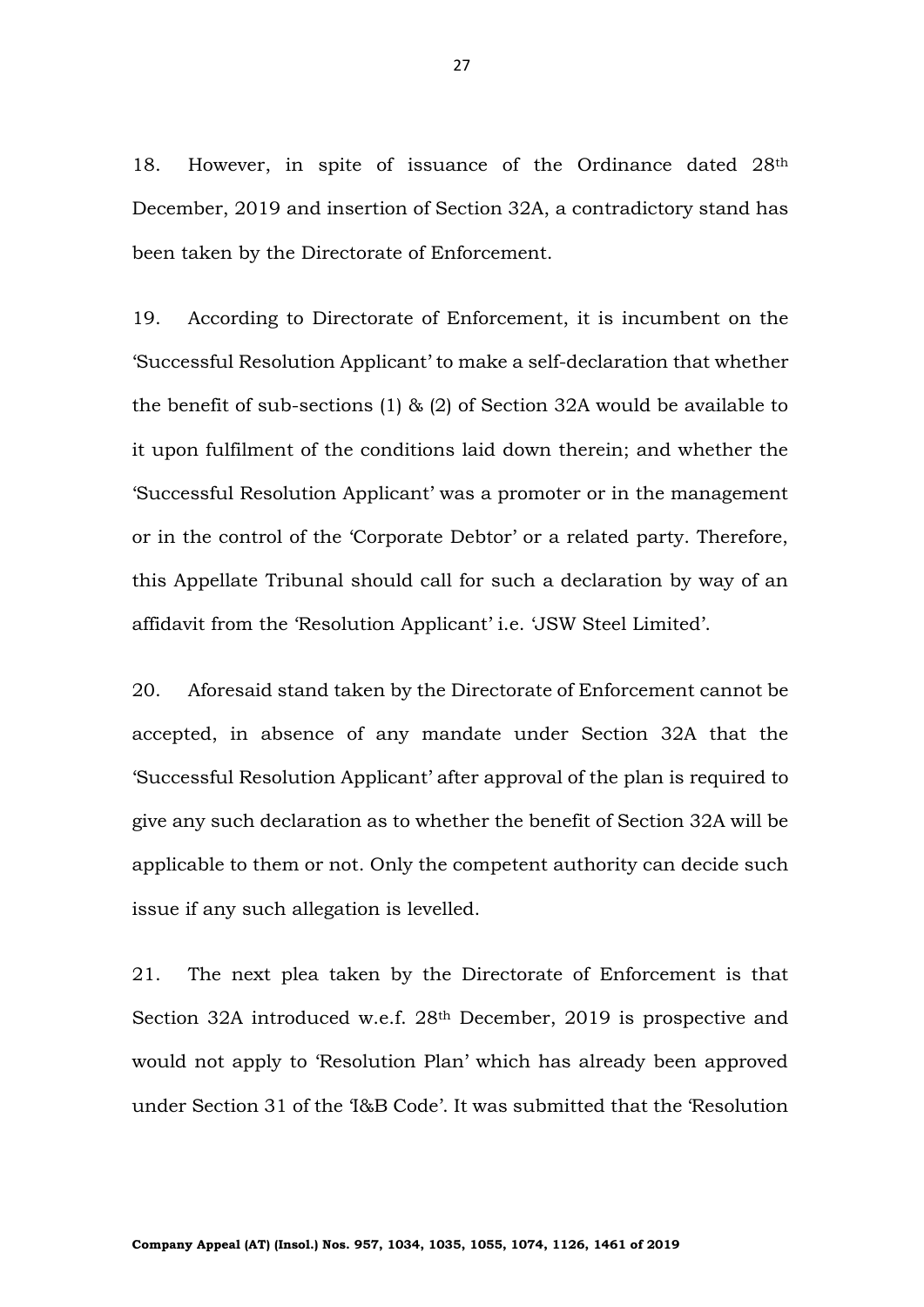Plan' was approved on 5th September, 2019 and Section 32A has come into force on 28th December, 2019.

22. The plea taken by the Directorate of Enforcement is fit to be rejected for the following reasons.

23. Section 31(1) of the 'I&B Code' reads as follows:

*"31. Approval of resolution plan.─ (1) If the Adjudicating Authority is satisfied that the resolution plan as approved by the committee of creditors under sub-section (4) of section 30 meets the requirements as referred to in sub-section (2) of section 30, it shall by order approve the resolution plan which shall be binding on the corporate debtor and its employees, members, creditors, including the Central Government, any State Government or any local authority to whom a debt in respect of the payment of dues arising under any law for the time being in force, such as authorities to whom statutory dues are owed, guarantors and other stakeholders involved in the resolution plan:*

*PROVIDED that the Adjudicating Authority shall, before passing the order for approval of*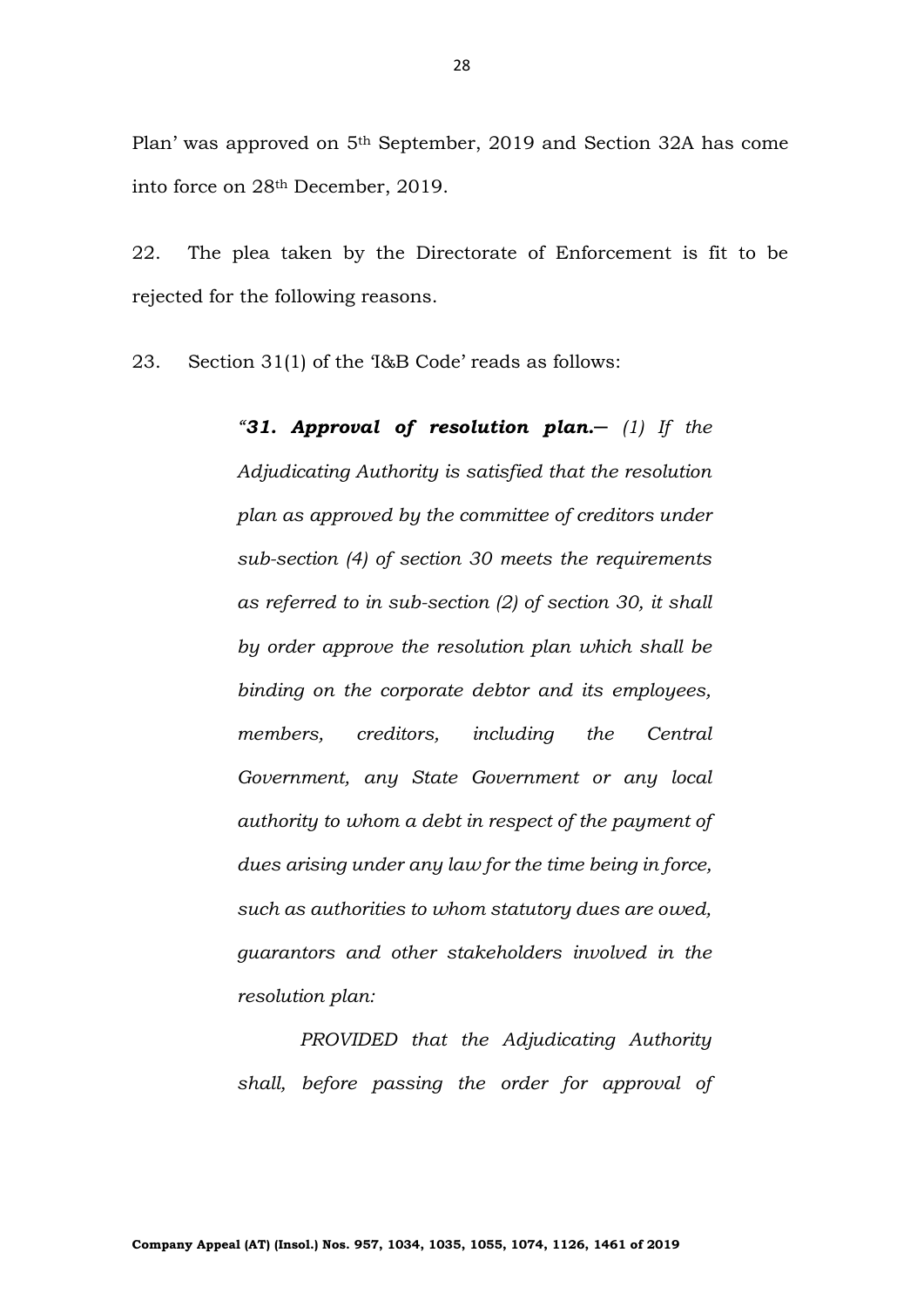*resolution plan under this sub-section, satisfy that the resolution plan has provisions for its effective implementation."*

24. The 'Resolution Plan' having approved by impugned order dated 5<sup>th</sup> September, 2019, is binding on 'Corporate Debtor' (Successful Resolution Applicant herein), its employees, creditors including the Central Government, any State Government or any local authority to whom a debt in respect of the payment of dues arising under any law for the time being in force.

25. Attachment of assets of the 'Corporate Debtor' which is under change of the hands whose order of attachment was passed on 10th October, 2019 i.e. after one month seven days under Section 5 of the 'Prevention of Money Laundering Act, 2002'.

26. As contradictory plea was taken by two Departments of the Central Government, time was allowed to resolve the issue. Only thereafter, after deliberation by the Central Government, the Ordinance has been issued on 28th December, 2019 inserting Section 32A. The preamble suggests that a need was felt to give the highest priority in repayment to last mile funding to corporate debtors to present insolvency in case the company goes into corporate insolvency resolution process or liquidation, to provide immunity against prosecution of the corporate debtor, to prevent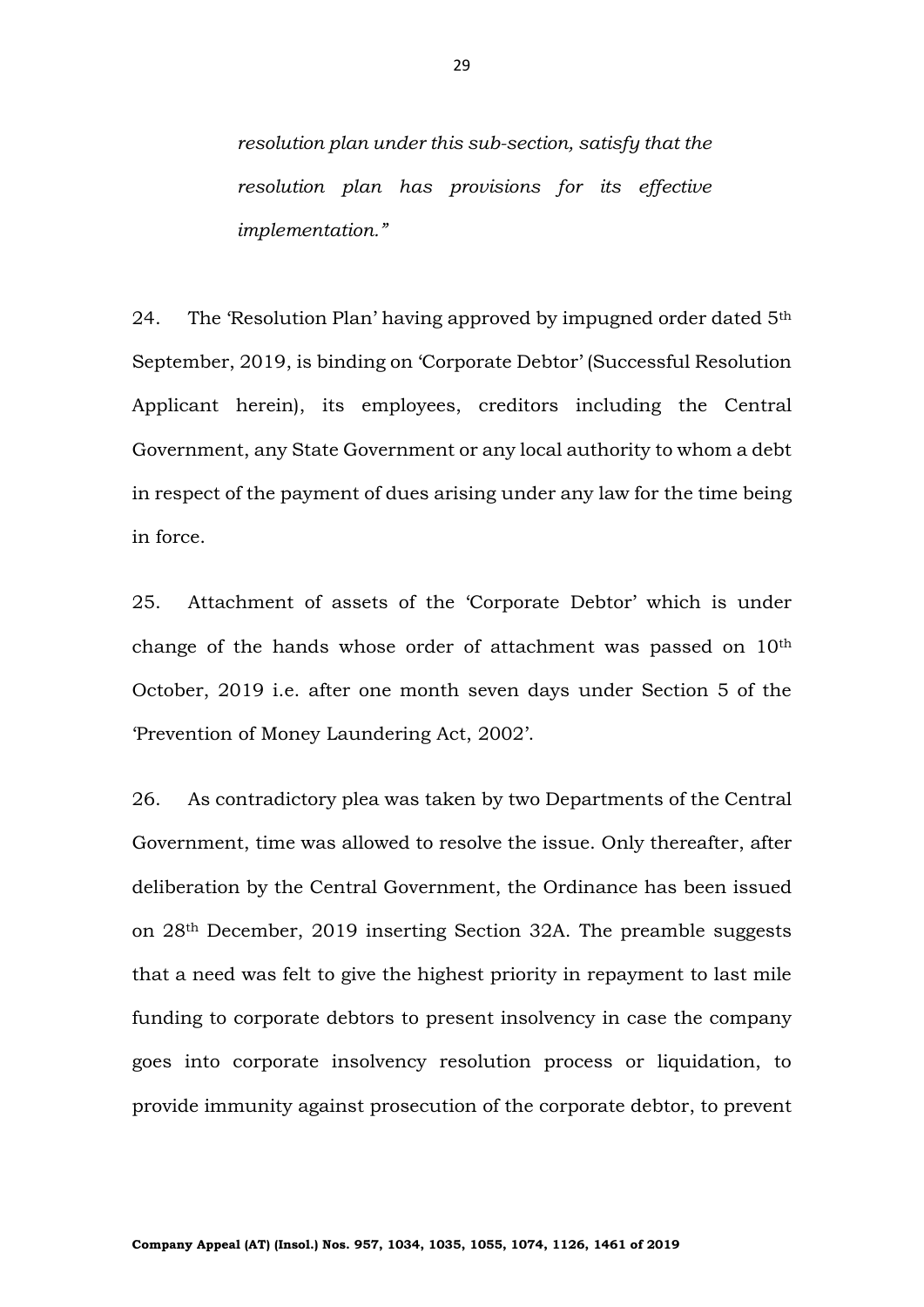action against the property of such corporate debtor and the successful resolution applicant subject to fulfilment of certain conditions and to fill the critical gaps in the corporate insolvency framework, it has become necessary to amend certain provisions of the Insolvency and Bankruptcy Code, 2016.

27. After the approval of the 'Resolution Plan', as the attachment order was passed by the Deputy Directorate of Enforcement, we left the matter to the Central Government to decide as to whether to provide immunity against the prosecution to the 'Corporate Debtor' or to take action against the 'Corporate Debtor' and the 'Successful Resolution Applicant'. The Ordinance having issued pursuant to direction of this Appellate Tribunal to the Central Government which on deliberation resulted into issuance of Ordinance, we hold that Section 32A will be applicable to the present case- 'JSW Steel Limited'.

28. Learned counsel for the 'Directorate of Enforcement' submitted that 'JSW Steel Limited' ('Successful Resolution Applicant') is a 'related party' and, therefore, even if Section 32A is applied in the present case, related party including associate company of the Promoter/ Corporate Debtor is not eligible.

29. Reliance has been placed on the definition of 'related party' as defined under Section 5(24), as follows: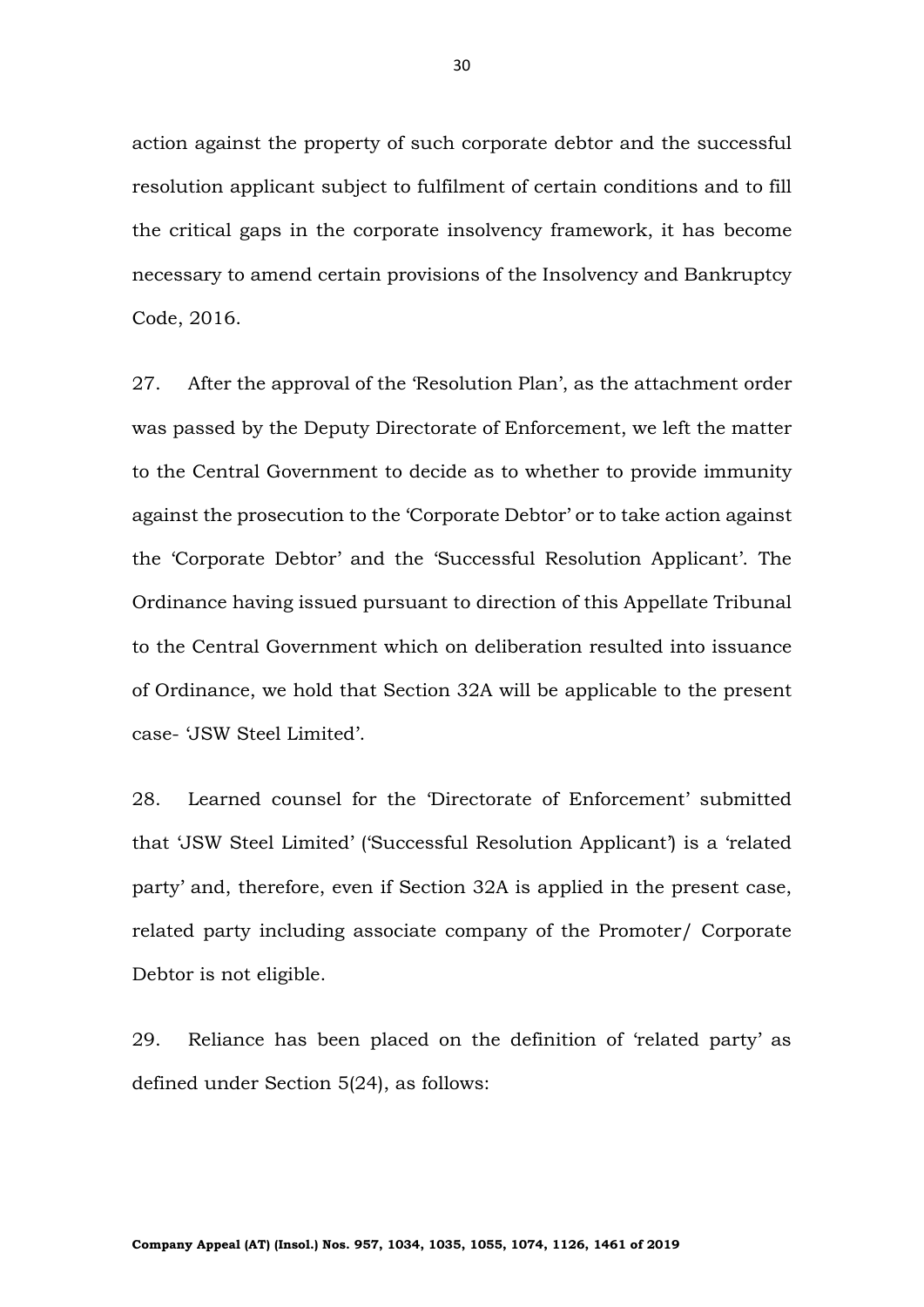*"5. Definitions.─…………(24) "related party", in relation to a corporate debtor, means—*

*(a) a director or partner of the corporate debtor or a relative of a director or partner of the corporate debtor; (b) a key managerial personnel of the corporate debtor or a relative of a key managerial personnel of the corporate debtor;*

*(c) a limited liability partnership or a partnership firm in which a director, partner, or manager of the corporate debtor or his relative is a partner;* 

*(d) a private company in which a director, partner or manager of the corporate debtor is a director and holds along with his relatives, more than two per cent. of its share capital;* 

*(e) a public company in which a director, partner or manager of the corporate debtor is a director and holds along with relatives, more than two per cent. of its paid-up share capital;* 

*(f) anybody corporate whose board of directors, managing director or manager, in the ordinary course of business, acts on the advice, directions or*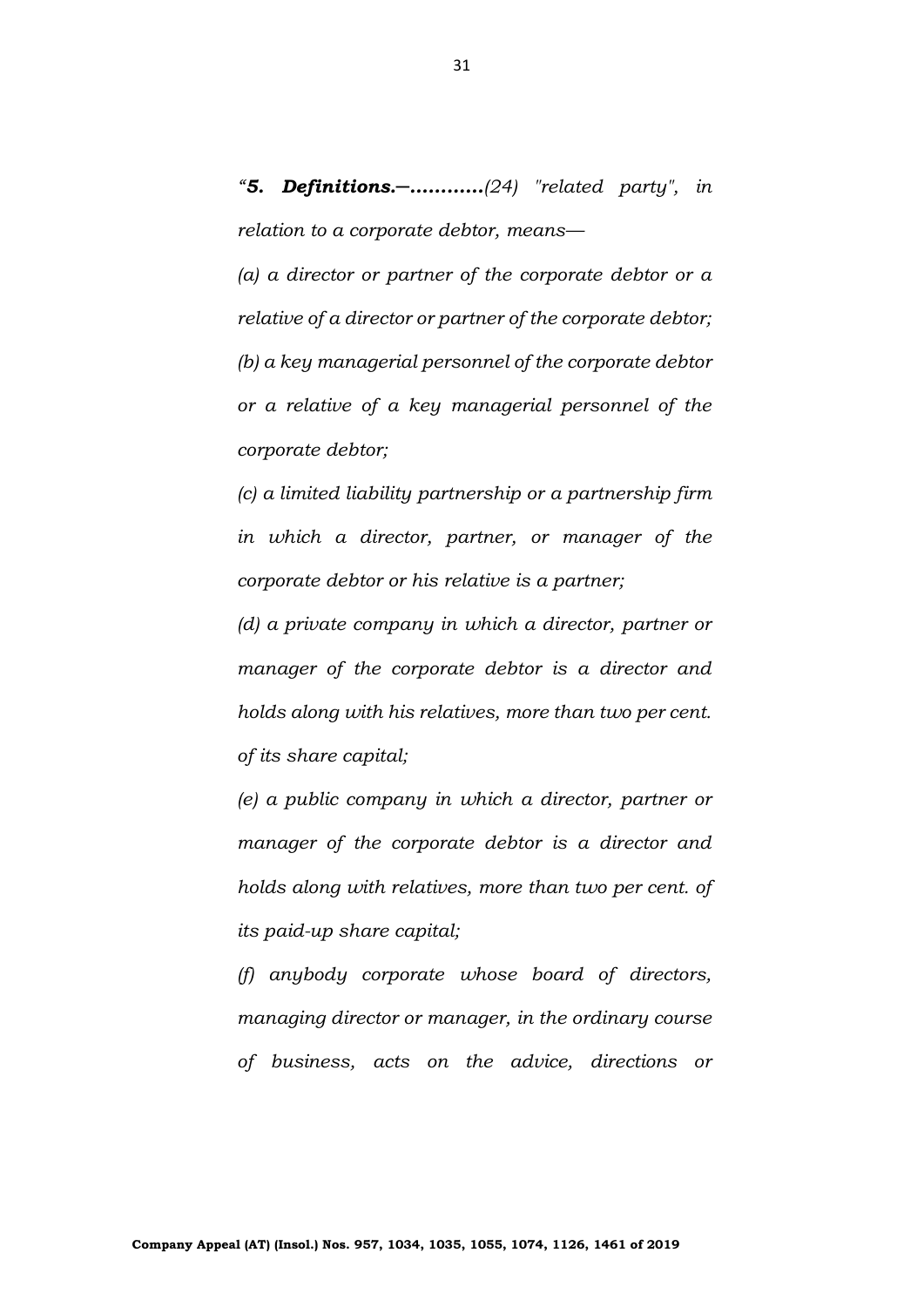*instructions of a director, partner or manager of the corporate debtor;* 

*(g) any limited liability partnership or a partnership firm whose partners or employees in the ordinary course of business, acts on the advice, directions or instructions of a director, partner or manager of the corporate debtor;* 

*(h) any person on whose advice, directions or instructions, a director, partner or manager of the corporate debtor is accustomed to act;* 

*(i) a body corporate which is a holding, subsidiary or an associate company of the corporate debtor, or a subsidiary of a holding company to which the corporate debtor is a subsidiary;*

*(j) any person who controls more than twenty per cent. of voting rights in the corporate debtor on account of ownership or a voting agreement;* 

*(k) any person in whom the corporate debtor controls more than twenty per cent. of voting rights on account of ownership or a voting agreement;*

*(l) any person who can control the composition of the board of directors or corresponding governing body of the corporate debtor;*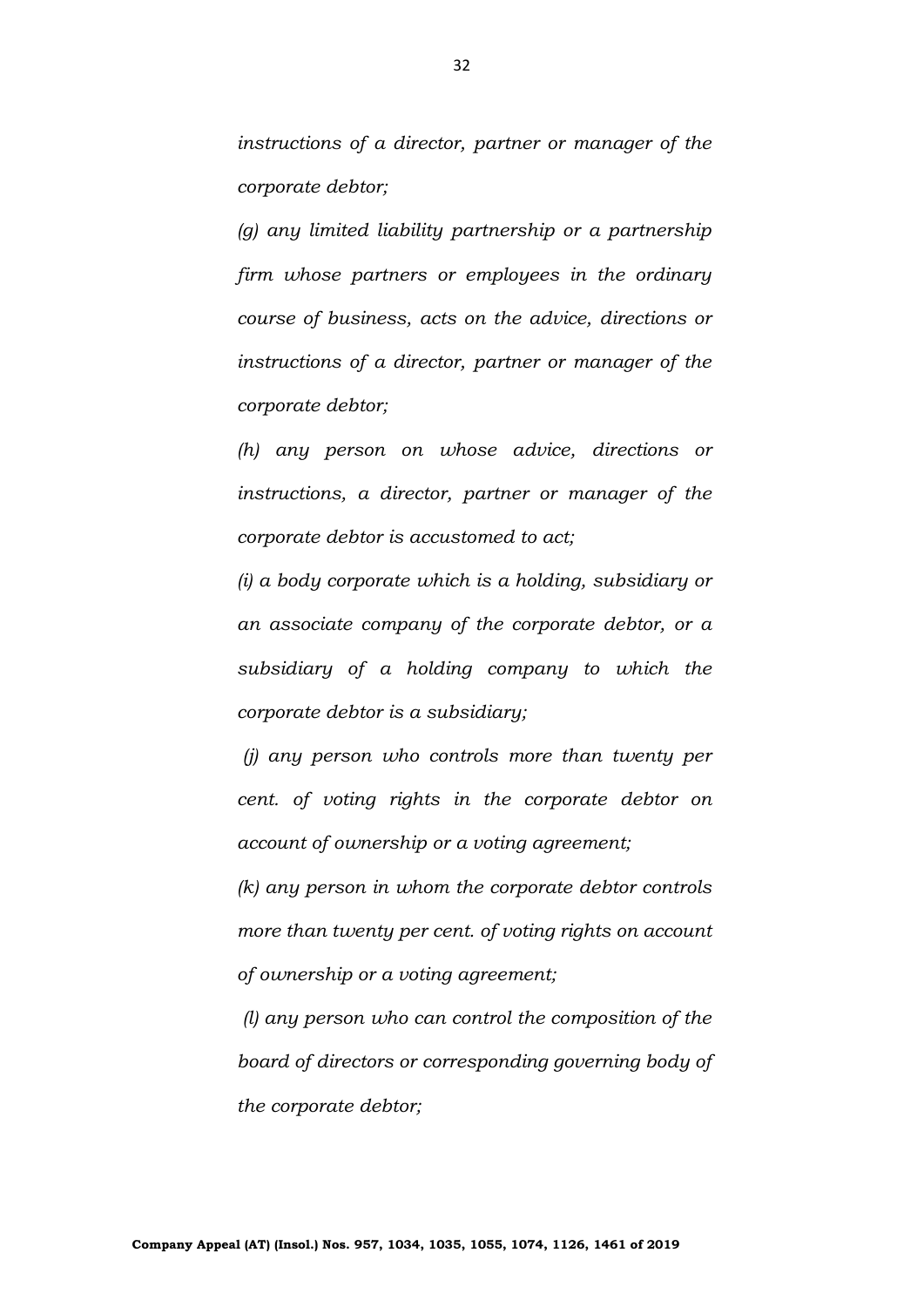*(m) any person who is associated with the corporate debtor on account of—*

> *(i) participation in policy making processes of the corporate debtor; or*

> *(ii) having more than two directors in common between the corporate debtor and such person; or*

> *(iii) interchange of managerial personnel between the corporate debtor and such person; or*

> *(iv) provision of essential technical information to, or from, the corporate debtor"*

30. The definition of "associate company" under the Companies Act, 2013, as defined under Section 2(6), has also been highlighted to suggest that a Company in which other Company has significant influence may not be a subsidiary company but includes a joint venture company:-

> *"2. Definitions.─ (6) "associate company", in relation to another company, means a company in which that other company has a significant influence, but which is not a subsidiary company of the company having such influence and includes a joint venture company.*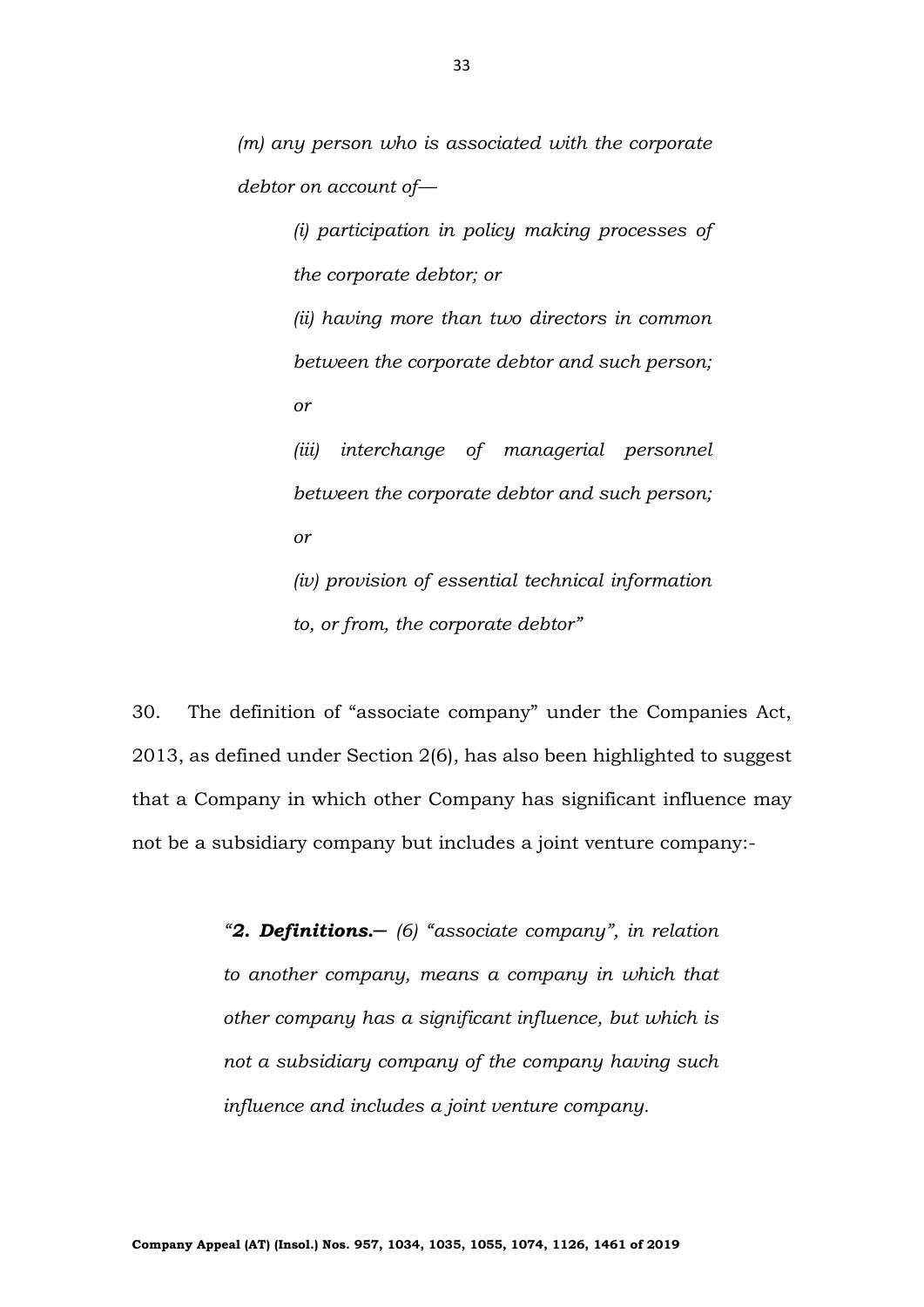*Explanation.—For the purposes of this clause, "significant influence" means control of at least twenty per cent. of total share capital, or of business decisions under an agreement;*

31. It was submitted that the expression "significant influence" is also defined in the *explanation* to Section 2(6) of the Companies Act, 2013 and it includes control of or participation in business decisions under an agreement. It also relied on Section 2(27) which relates to "control" includes controlling the management or policy decisions exercisable by a person or persons acting individually or in concert, directly or indirectly, as under:

> *"2. Definitions.─ ………..(27) "control" shall include the right to appoint majority of the directors or to control the management or policy decisions exercisable by a person or persons acting individually or in concert, directly or indirectly, including by virtue of their shareholding or management rights or shareholders agreements or voting agreements or in any other manner."*

32. It is stated that during the course of PMLA investigation, it has come to notice that M/s. 'Bhushan Power & Steel Limited'- ('Corporate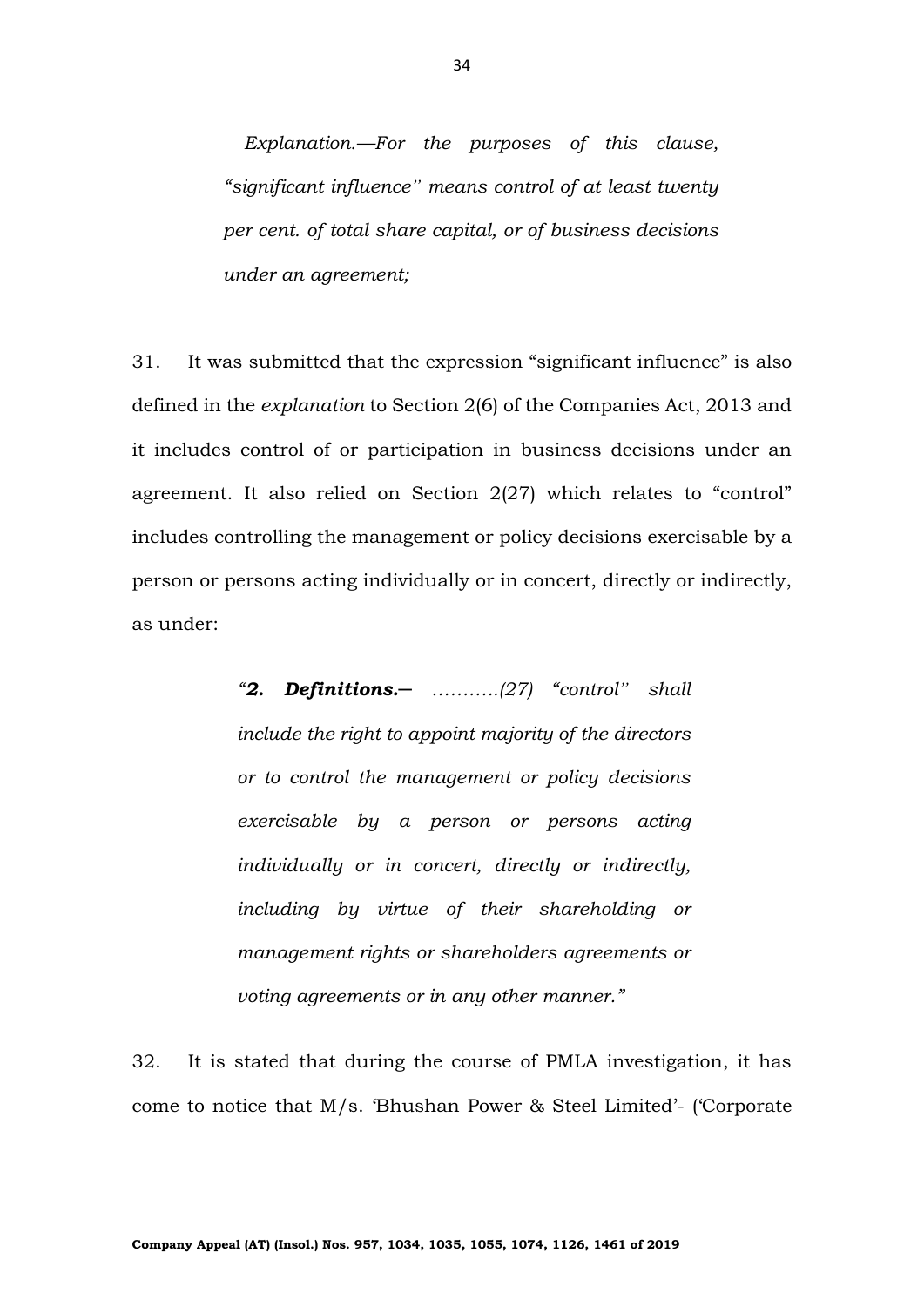Debtor') and 'M/s. JSW Steel Limited' are associated as shareholders holding 24.09% and 49% equity respectively in a Joint venture company namely 'M/s. Rohne Coal Company Private Limited'. The composition of the equity shareholding as per annual return filed with Ministry of Corporate Affairs is as follows:

| S. No.         | Name<br>of      | the    | CIN/FCRN              | Holding/      | $\%$<br>of |
|----------------|-----------------|--------|-----------------------|---------------|------------|
|                | Company         |        |                       | Subsidiary/   | shares     |
|                |                 |        |                       | Associate/    | held       |
|                |                 |        |                       | Joint Venture |            |
|                | JSW Steel Ltd.  |        | L2710MH1994PLC152925  | Joint Venture | 49.00      |
| $\overline{2}$ | <b>BPSL</b>     |        | U27100DL1999PLC108350 | Joint Venture | 24.09      |
| 3              | Everbest        |        | U74999MH2016PTC287605 | Joint Venture | 20.01      |
|                | Consultancy     |        |                       |               |            |
|                | Services Ltd.   |        |                       |               |            |
| $\overline{4}$ | Jai             | Balaji | L27102WB1999PLC089755 | Joint Venture | 6.90       |
|                | Industries Ltd. |        |                       |               |            |

33. Further, as per the updated information filed with Ministry of Corporate Affairs in Annual Return 2018-19, the company was formed in 2008 and is still in operation.

34. In the light of the above, it was submitted that under Section 32A (1), the liability of the 'Corporate Debtor' shall not cease for the impugned offences under 'Prevention of Money Laundering Act, 2002' as the 'Resolution Plan' approved by the Adjudicating Authority is not resulting in change in management or control of the 'Corporate Debtor' to a person who was not a related party of the 'Corporate Debtor', for the reason the 'JSW Steel Limited' is a 'Related Party' of the 'Corporate Debtor', being an Associate Company which has formed a joint venture company.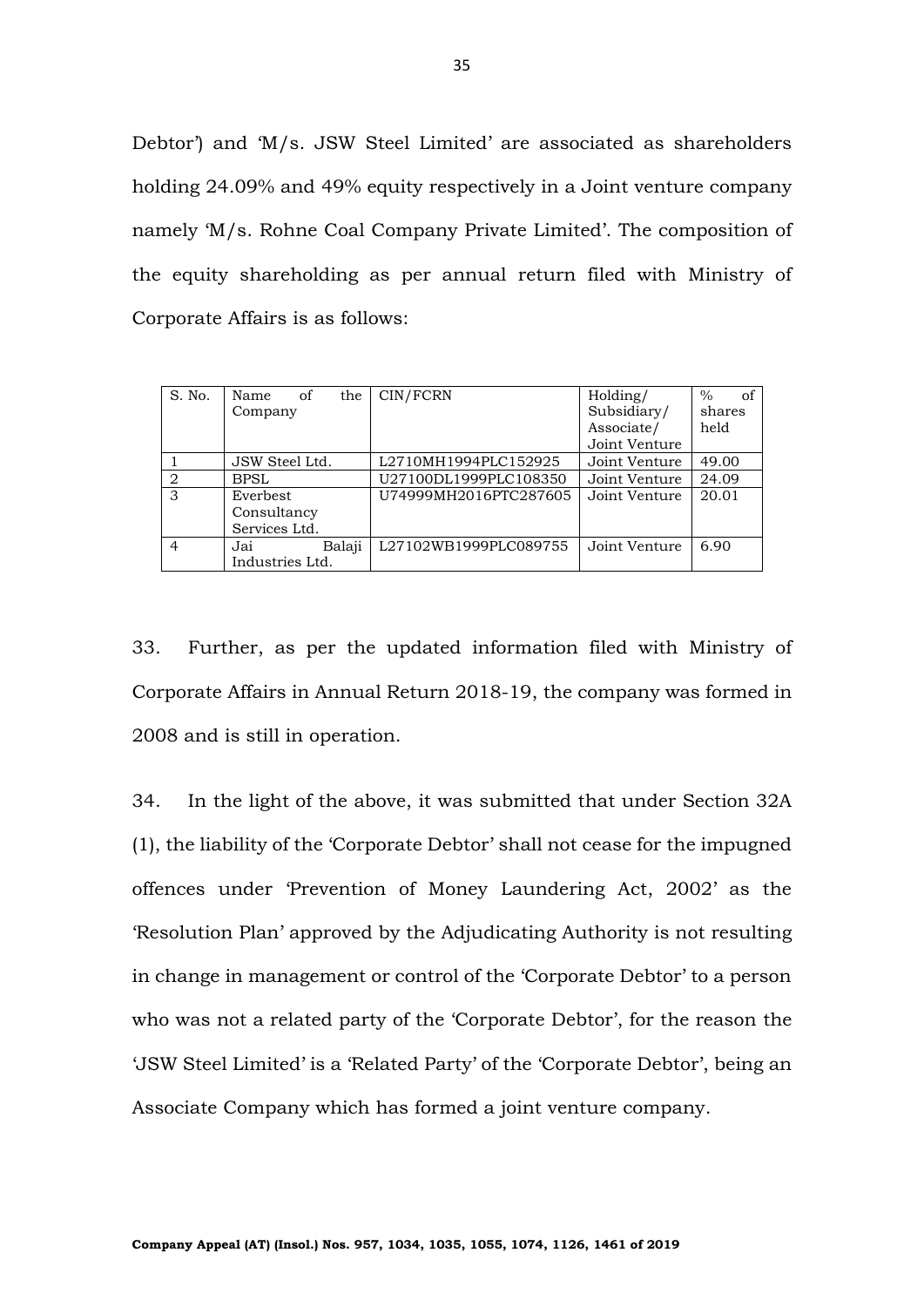35. It was submitted that the benefit of the provisions of Section 32A (2) is not available to the properties attached of the 'Corporate Debtor' vide PAO dated 10<sup>th</sup> October, 2019.

36. Reliance has been placed on different decisions of this Appellate Tribunal and also the Hon'ble Supreme Court, but it is not required to refer to the same for the reasons below.

37. A person is not eligible to submit a resolution plan, if such a person, or any other person acting jointly or in concert with such person is ineligible in terms of clauses (a) to (j) of Section 29A, as follows:

## *"29A. Persons not eligible to be resolution*

*applicant.─ A person shall not be eligible to submit a resolution plan, if such person, or any other person acting jointly or in concert with such person—*

> *(a) is an undischarged insolvent; (b) is a wilful defaulter in accordance with the guidelines of the Reserve Bank of India issued under the Banking Regulation Act, 1949 (10 of 1949);*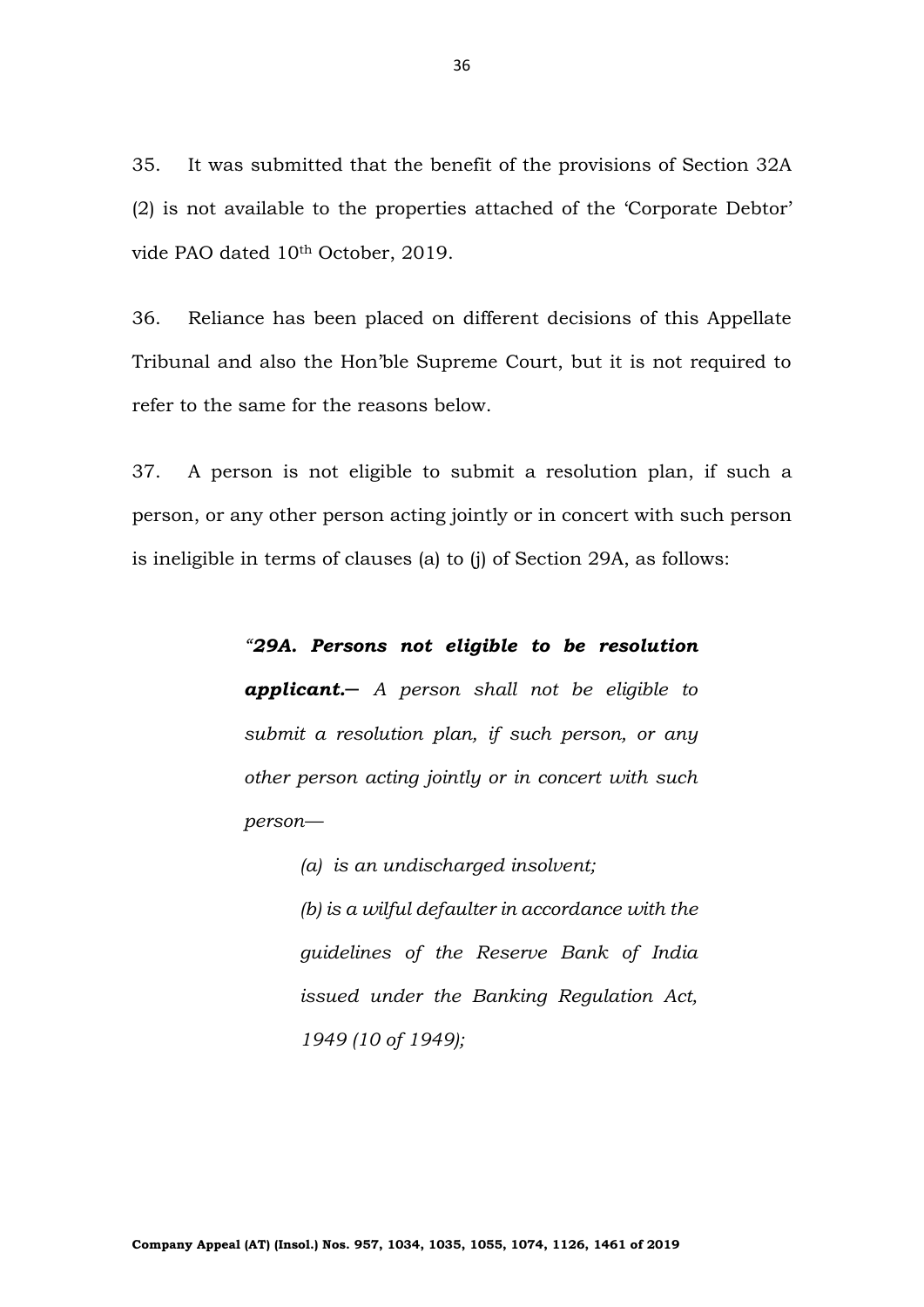*(c) at the time of submission of the resolution plan has an account, or an account of a corporate debtor under the management or control of such person or of whom such person is a promoter, classified as nonperforming asset in accordance with the guidelines of the Reserve Bank of India issued under the Banking Regulation Act, 1949 (10 of 1949) [or the guidelines of a financial sector regulator issued under any other law for the time being in force,] and at least a period of one year has lapsed from the date of such classification till the date of commencement of the corporate insolvency resolution process of the corporate debtor:* 

*Provided that the person shall be eligible to submit a resolution plan if such person makes payment of all overdue amounts with interest thereon and charges relating to nonperforming asset accounts before submission of resolution plan:* 

*Provided further that nothing in this clause shall apply to a resolution applicant where such*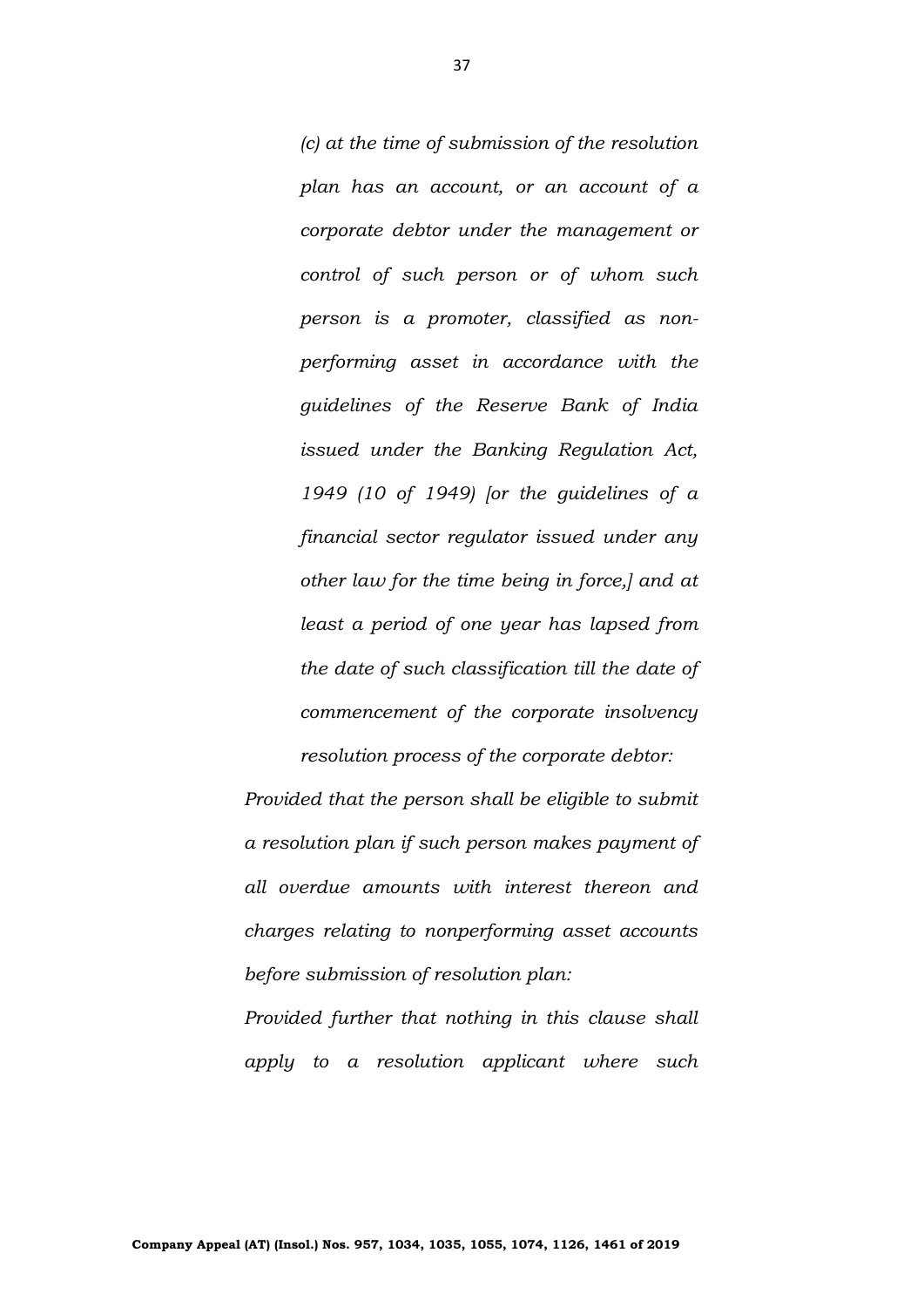*applicant is a financial entity and is not a related party to the corporate debtor.*

*Explanation I.- For the purposes of this proviso, the expression "related party" shall not include a financial entity, regulated by a financial sector regulator, if it is a financial creditor of the corporate debtor and is a related party of the corporate debtor solely on account of conversion or substitution of debt into equity shares or instruments convertible into equity shares or completion of such transactions as may be prescribed, prior to the insolvency commencement date.* 

*Explanation II.— For the purposes of this clause, where a resolution applicant has an account, or an account of a corporate debtor under the management or control of such person or of whom such person is a promoter, classified as nonperforming asset and such account was acquired pursuant to a prior resolution plan approved under this Code, then, the provisions of this clause shall not apply to such resolution applicant for a period of three years from the date of approval of such*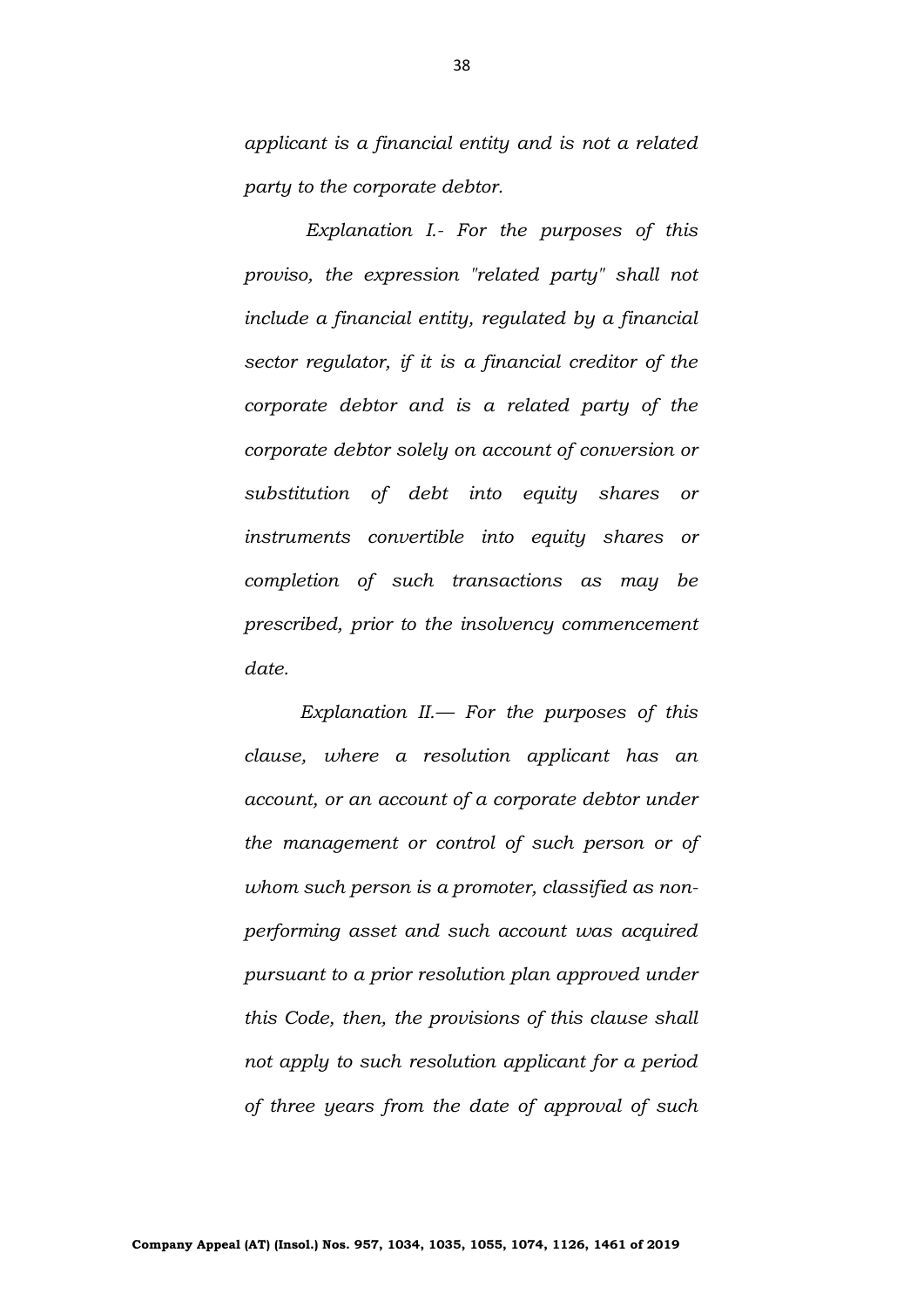*resolution plan by the Adjudicating Authority under this Code;*

> *(d) has been convicted for any offence punishable with imprisonment –*

> > *(i) for two years or more under any Act specified under the Twelfth Schedule; or*

> > *(ii) for seven years or more under any law for the time being in force: Provided that this clause shall not apply to a person after the expiry of a period of two years from the date of his release from imprisonment:*

> > *Provided further that this clause shall not apply in relation to a connected person referred to in clause(iii) of Explanation I;*

*(e) is disqualified to act as a director under the Companies Act, 2013 (18 of 2013):*

*Provided that this clause shall not apply in relation to a connected person referred to in clause (iii) of Explanation I;*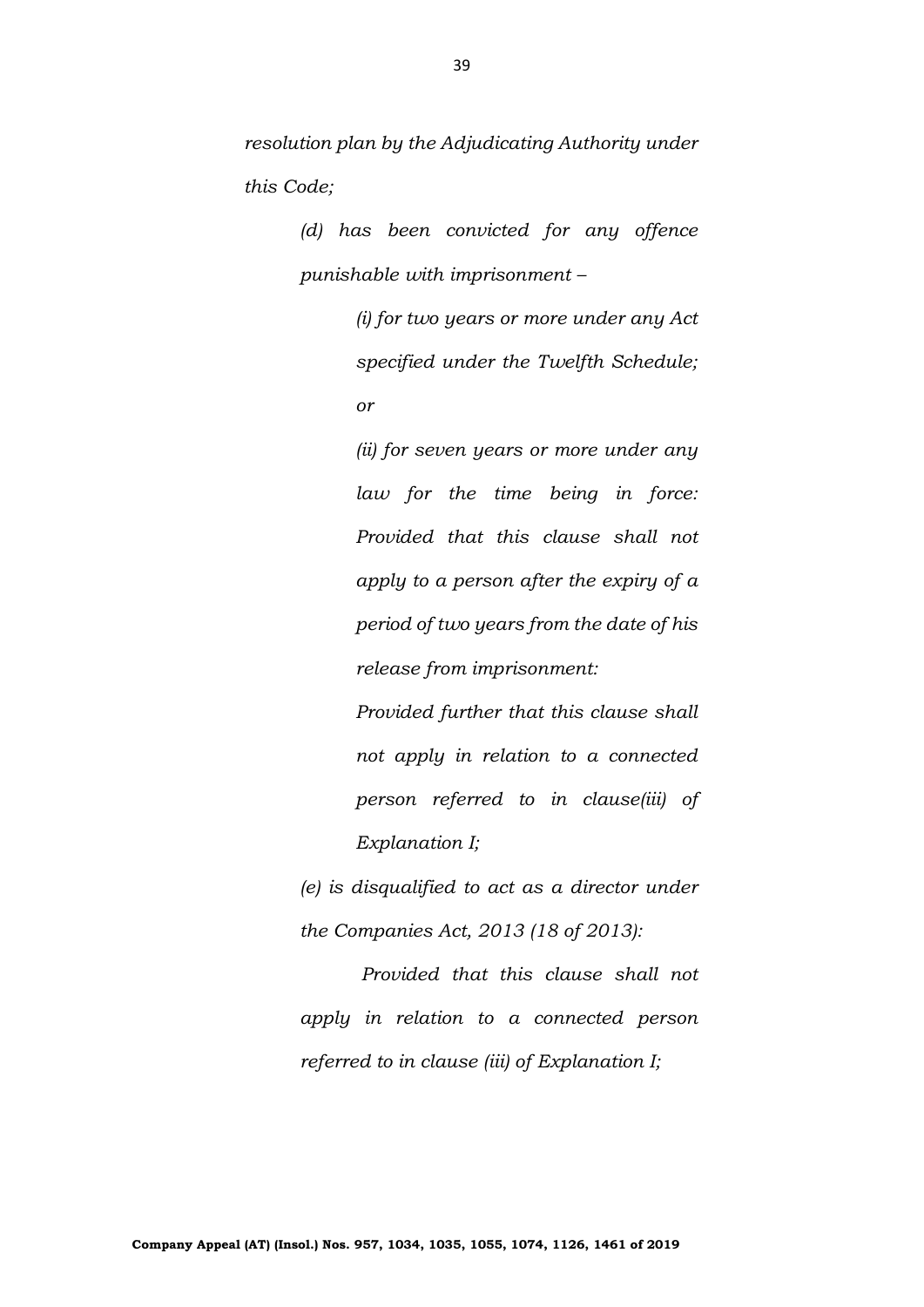*(f) is prohibited by the Securities and Exchange Board of India from trading in securities or accessing the securities markets;* 

*(g) has been a promoter or in the management or control of a corporate debtor in which a preferential transaction, undervalued transaction, extortionate credit transaction or fraudulent transaction has taken place and in respect of which an order has been made by the Adjudicating Authority under this Code:* 

> *Provided that this clause shall not apply if a preferential transaction, undervalued transaction, extortionate credit transaction or fraudulent transaction has taken place prior to the acquisition of the corporate debtor by the resolution applicant pursuant to a resolution plan approved under this Code or pursuant to a scheme or plan approved by a financial sector regulator or a court, and such*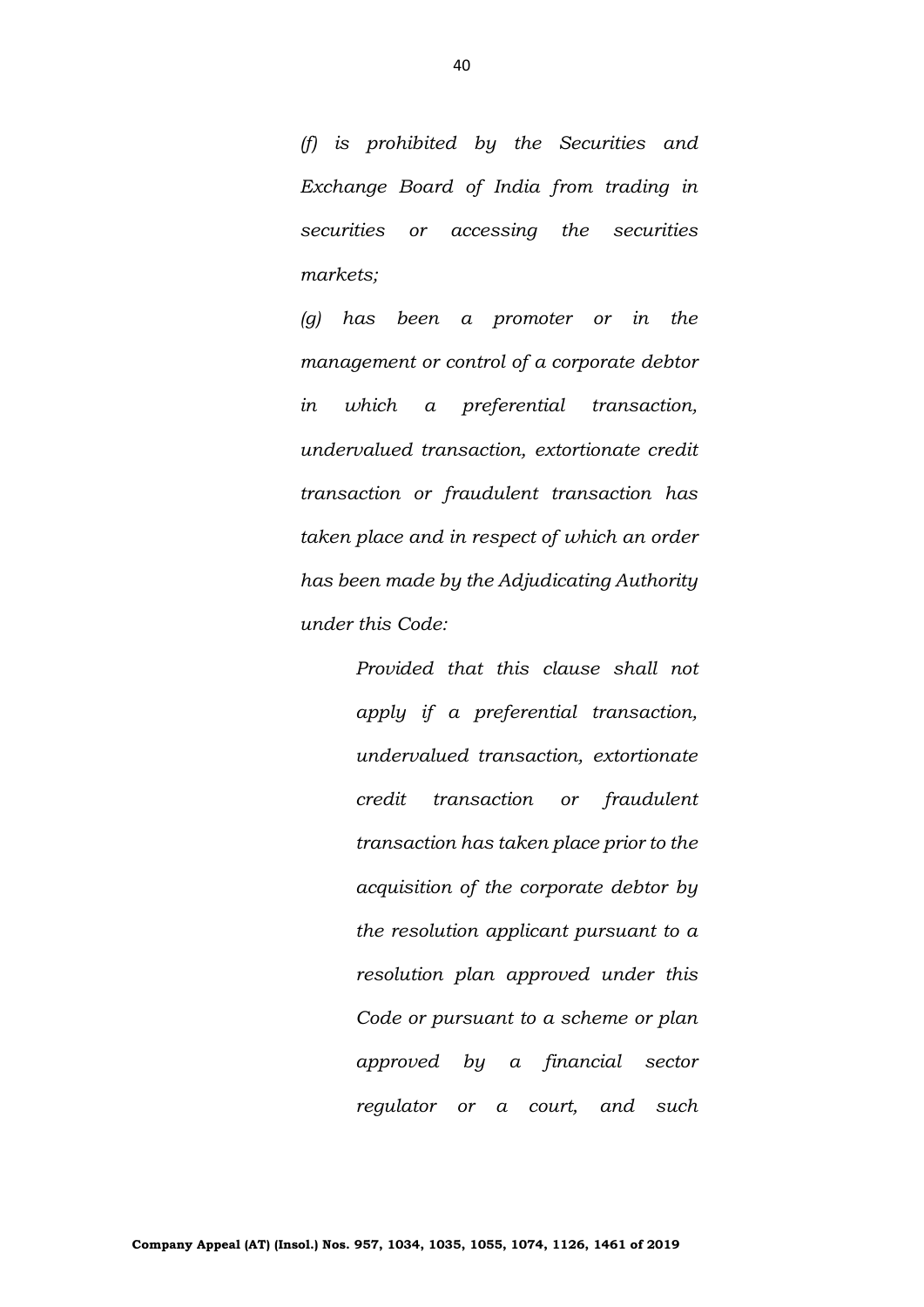*resolution applicant has not otherwise contributed to the preferential transaction, undervalued transaction, extortionate credit transaction or fraudulent transaction;*

*(h) has executed 4 [a guarantee] in favour of a creditor in respect of a corporate debtor against which an application for insolvency resolution made by such creditor has been admitted under this Code and such guarantee has been invoked by the creditor and remains unpaid in full or part;*

*(i) is subject to any disability, corresponding to clauses (a) to (h), under any law in a jurisdiction outside India; or* 

*(j) has a connected person not eligible under clauses (a) to (i).* 

*Explanation I .*  $-$  *For the purposes of this clause, the expression "connected person" means—*

> *(i) any person who is the promoter or in the management or control of the resolution applicant; or*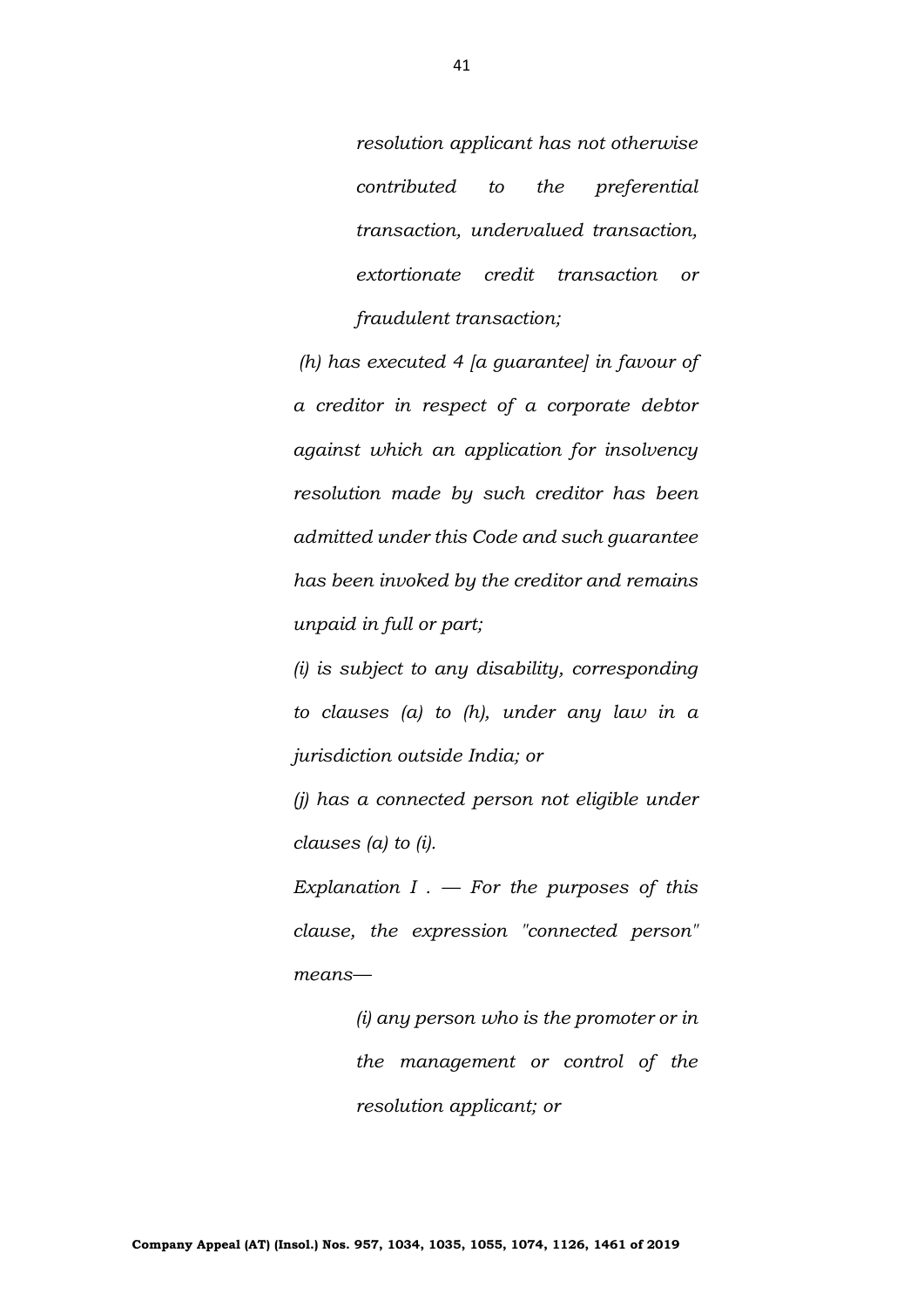*(ii) any person who shall be the promoter or in management or control of the business of the corporate debtor during the implementation of the resolution plan; or* 

*(iii) the holding company, subsidiary company, associate company or related party of a person referred to in clauses (i) and (ii):* 

*Provided that nothing in clause (iii) of Explanation I shall apply to a resolution applicant where such applicant is a financial entity and is not a related party of the corporate debtor: Provided further that the expression "related party" shall not include a financial entity, regulated by a financial sector regulator, if it is a financial creditor of the corporate debtor and is a related party of the corporate debtor solely on account of conversion or substitution of debt into equity shares or instruments convertible into equity shares or completion of such transactions as*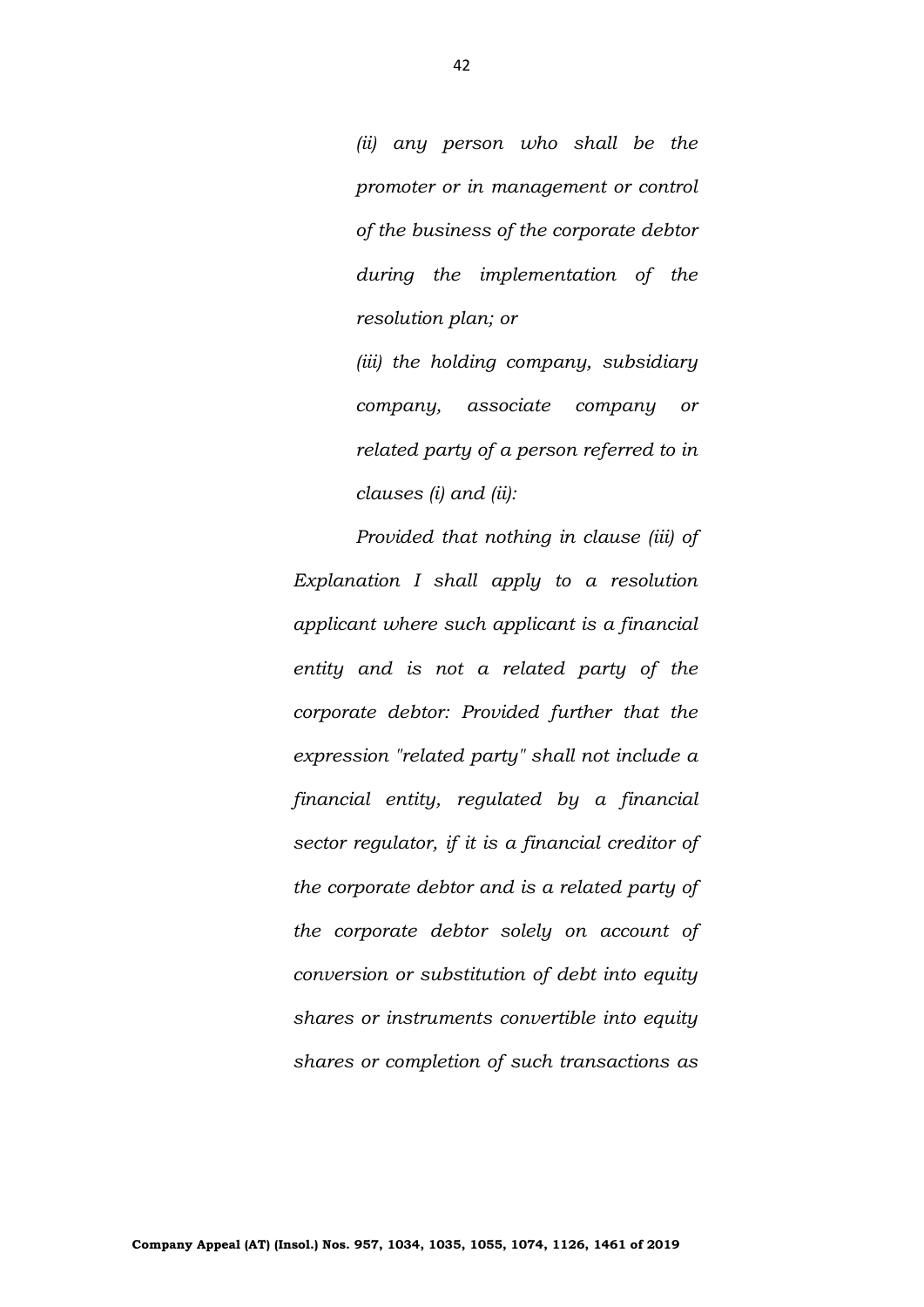*may be prescribed], prior to the insolvency commencement date;*

*Explanation II—For the purposes of this section, "financial entity" shall mean the following entities which meet such criteria or conditions as the Central Government may, in consultation with the financial sector regulator, notify in this behalf, namely:—*

*(a) a scheduled bank;* 

*(b) any entity regulated by a foreign central bank or a securities market regulator or other financial sector regulator of a jurisdiction outside India which jurisdiction is compliant with the Financial Action Task Force Standards and is a signatory to the International Organisation of Securities Commissions Multilateral Memorandum of Understanding;* 

*(c) any investment vehicle, registered foreign institutional investor, registered foreign portfolio investor or a foreign venture capital investor, where the terms shall have the meaning assigned to them in regulation 2 of*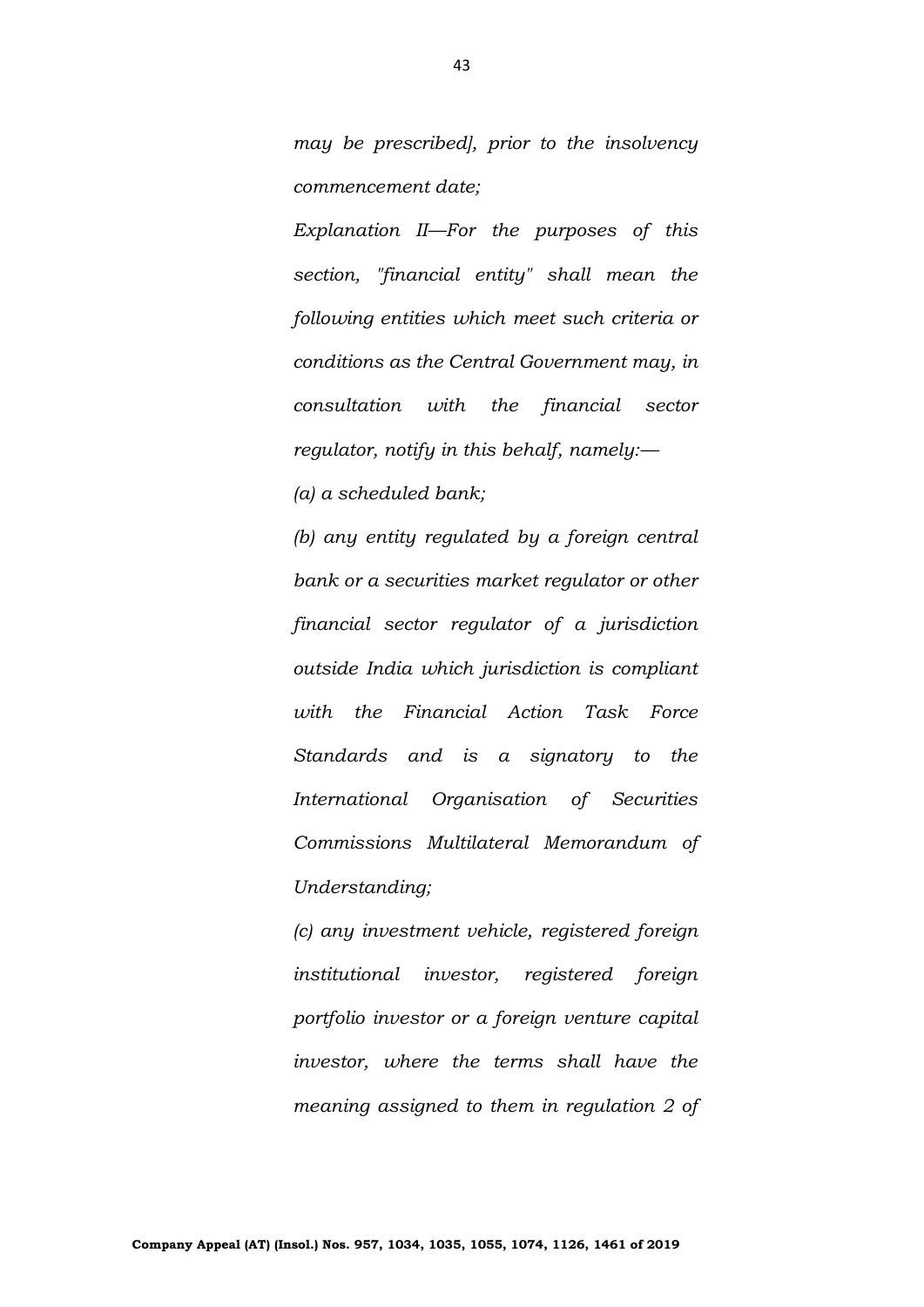*the Foreign Exchange Management (Transfer or Issue of Security by a Person Resident Outside India) Regulations, 2017 made under the Foreign Exchange Management Act, 1999 (42 of 1999);* 

*(d) an asset reconstruction company register with the Reserve Bank of India under section 3 of the Securitisation and Reconstruction of Financial Assets and Enforcement of Security Interest Act, 2002 (54 of 2002); (e) an Alternate Investment Fund registered with Securities and Exchange Board of India;* 

*(f) such categories of persons as may be notified by the Central Government."*

38. A person cannot be held to be ineligible till it is shown that it comes within any of the disqualifications under clauses (a) to (j) of Section 29A.

39. It is not the case that 'JSW Steel Limited' filed plan in concert with any person who is ineligible in terms of any of the clauses (a) to (j) of Section 29A. It is only alleged that 'JSW Steel Limited' is a 'related party' of erstwhile Promoter of the 'Corporate Debtor'.

40. In this regard, Section 5(24) of the 'I&B Code' provides that: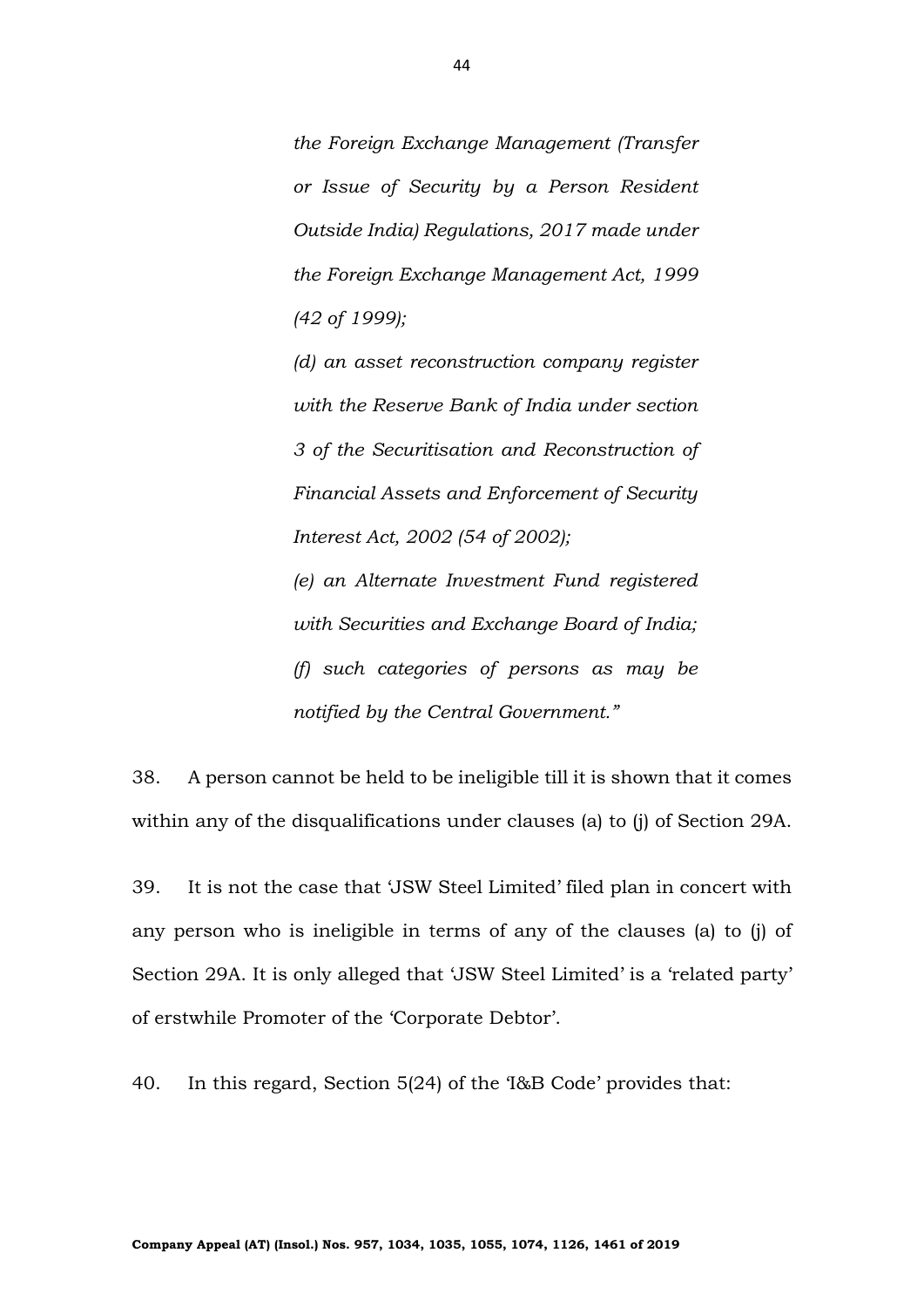*"5. Definitions.─ …….(24) "related party", in relation to a corporate debtor, means-*

*xxx xxx xxx (i) a body corporate which is a holding, subsidiary or any associate company of the corporate debtor, or a subsidiary of a holding company to which a corporate debtor is a subsidiary……."*

41. Upon a perusal of Section 32A (1) (a) of the 'I&B Code' read with the aforesaid definition, it is *ex facie* evident that the 'JSW Steel Limited' is not an associate company/ related party of the 'Corporate Debtor'. While 'Rohne Coal Company Private Limited' is an 'associate company' of the 'Corporate Debtor' as well as of the 'JSW Steel Limited', but by virtue of both having investment in such downstream joint venture company i.e. 'Rohne Coal Company Private Limited', the 'JSW Steel Limited' and the 'Corporate Debtor' do not become related parties of each other.

42. The Directorate of Enforcement is interpretation that Section 32A of the 'I&B Code' is prospective in nature and the benefit of such provision cannot be claimed by the Appellant is wrong and misplaced.

43. A plain reading of Section 32A(1) and (2) clearly suggests that the Directorate of Enforcement/ other investigating agencies do not have the powers to attach assets of a 'Corporate Debtor', once the 'Resolution Plan'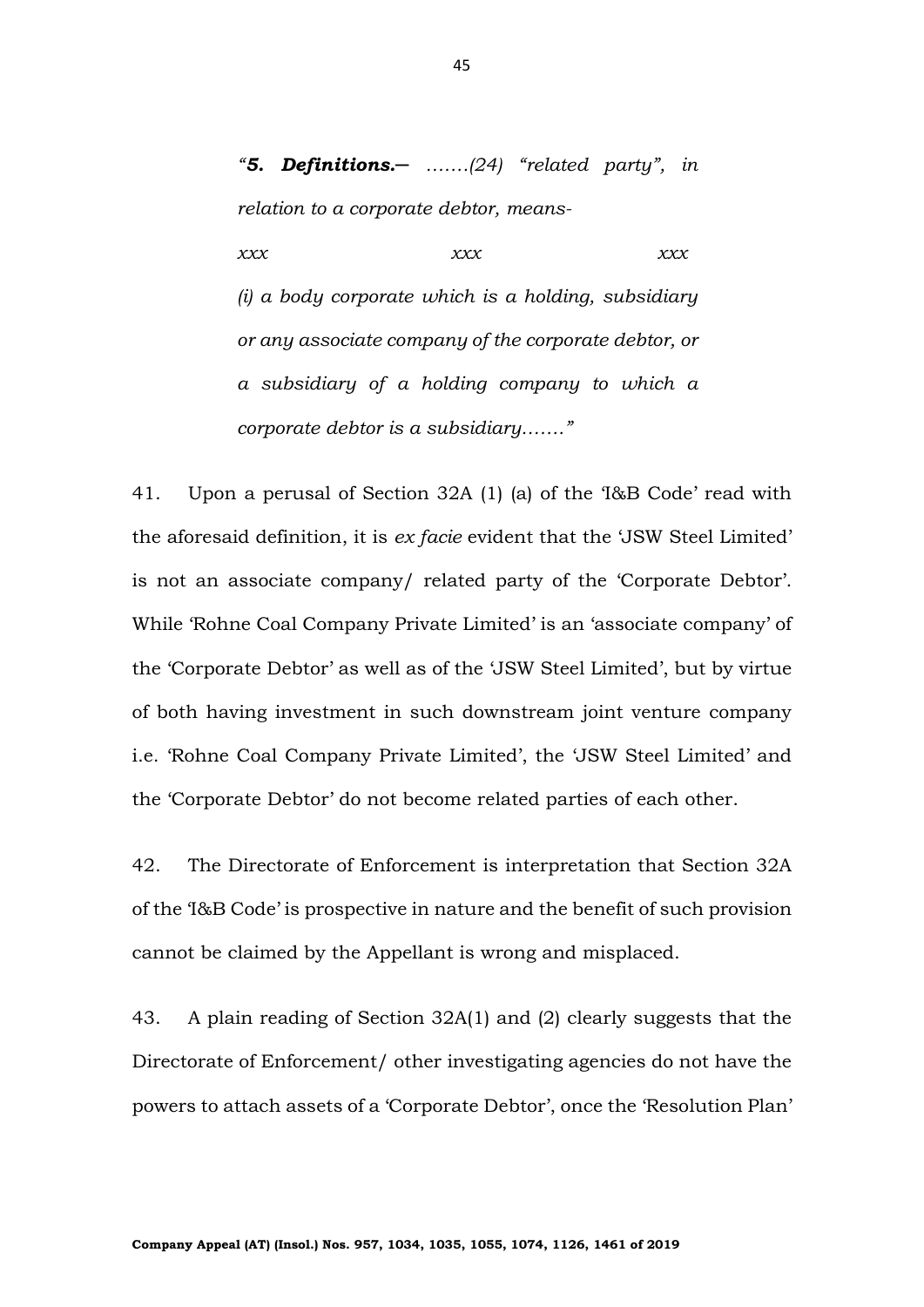stands approved and the criminal investigations against the 'Corporate Debtor' stands abated. Section 32A of the 'I&B Code' does not in any manner suggest that the benefit provided thereunder is only for such resolution plans which are yet to be approved. Further, there is no basis to make distinction between a resolution applicant whose plan has been approved post or prior to the promulgation of the Ordinance.

44. Further, even prior to the passing of the Ordinance, the 3rd Respondent i.e. Union of India through Ministry of Corporate Affairs in its 'Affidavit in Reply' dated 10th October, 2019, had categorically stated that:

> *"5) It is submitted that if any Corporate Debtor is undergoing investigation by the Central Bureau of Investigation ("CBI"), Serious Fraud Investigation Office ("SFIO") and/ or the Directorate of Enforcement ("ED"), such investigations are separate and independent of the Corporate Insolvency Resolution Process ("CIR Process") under the IBC and both can run simultaneously and independent of each other. It is further submitted that the erstwhile management of a company would be held responsible for the crimes, if any, committed under their regime and the new*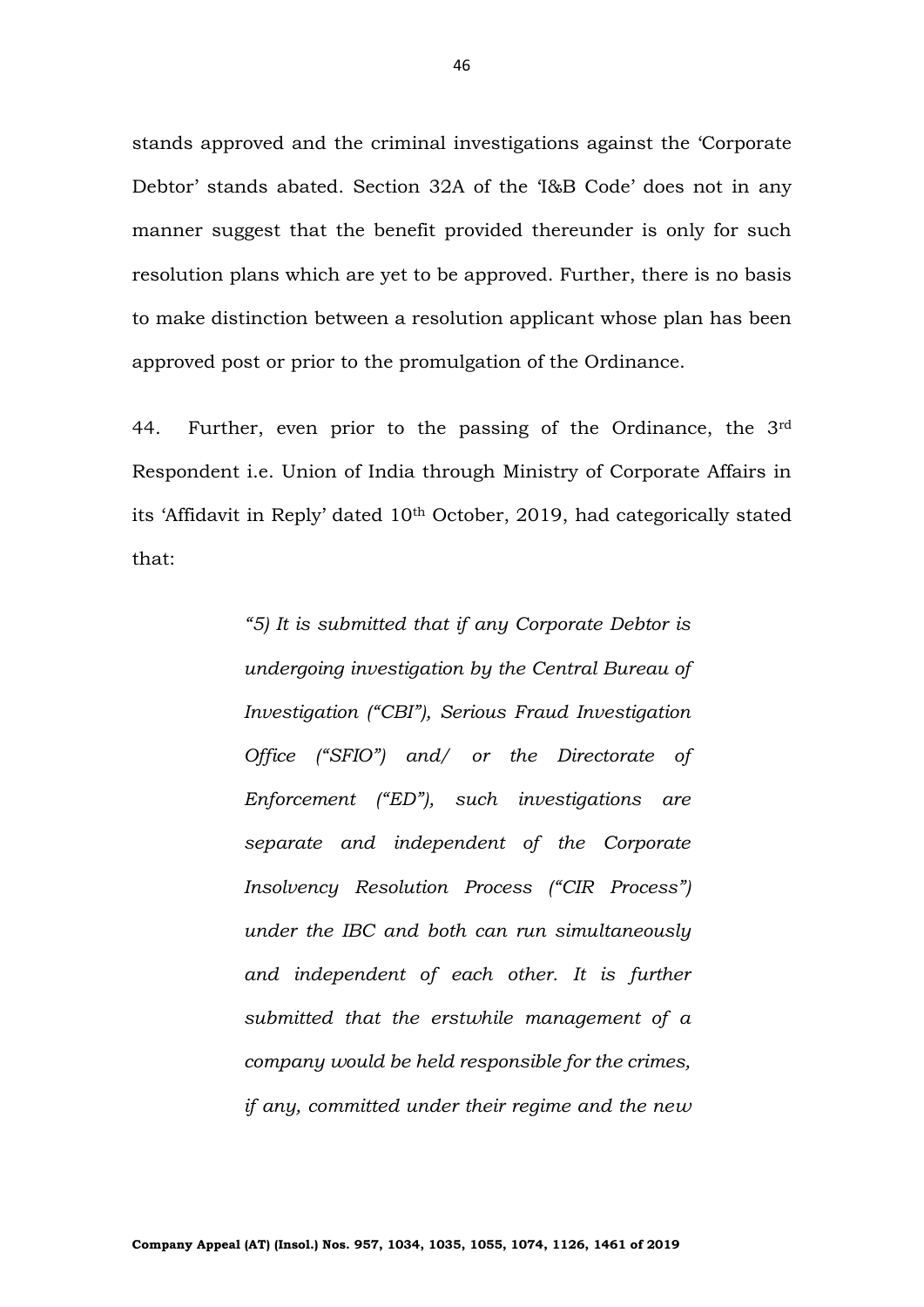*management taking over the company after going through the IBC process cannot be held responsible for the acts of omission and commission of the previous management. In other words, no criminal liability can be fixed on the successful resolution applicant or its officials.*

*6) In so far as the corporate debtor or its assets are concerned, after the completion of the CIR Process, i.e. a statutory process under the IBC, there cannot be any attachment or confiscation of the assets of the Corporate Debtor by any enforcement agencies after approval of the Resolution Plan.*

*7). Resolution Plan submitted by the interested Resolution Applicants are duly examined and validated by the Resolution Professional and the Committee of Creditors ("CoC"). Once the Resolution Plan is voted upon and approved by the CoC, it is submitted to the Ld. Adjudicating Authority for its approval. The Ld. Adjudicating Authority after hearing the objections, if any, and being satisfied that the Resolution Plan is in compliance with the provisions of the law, approved the Plan. The CIR Process is desired to*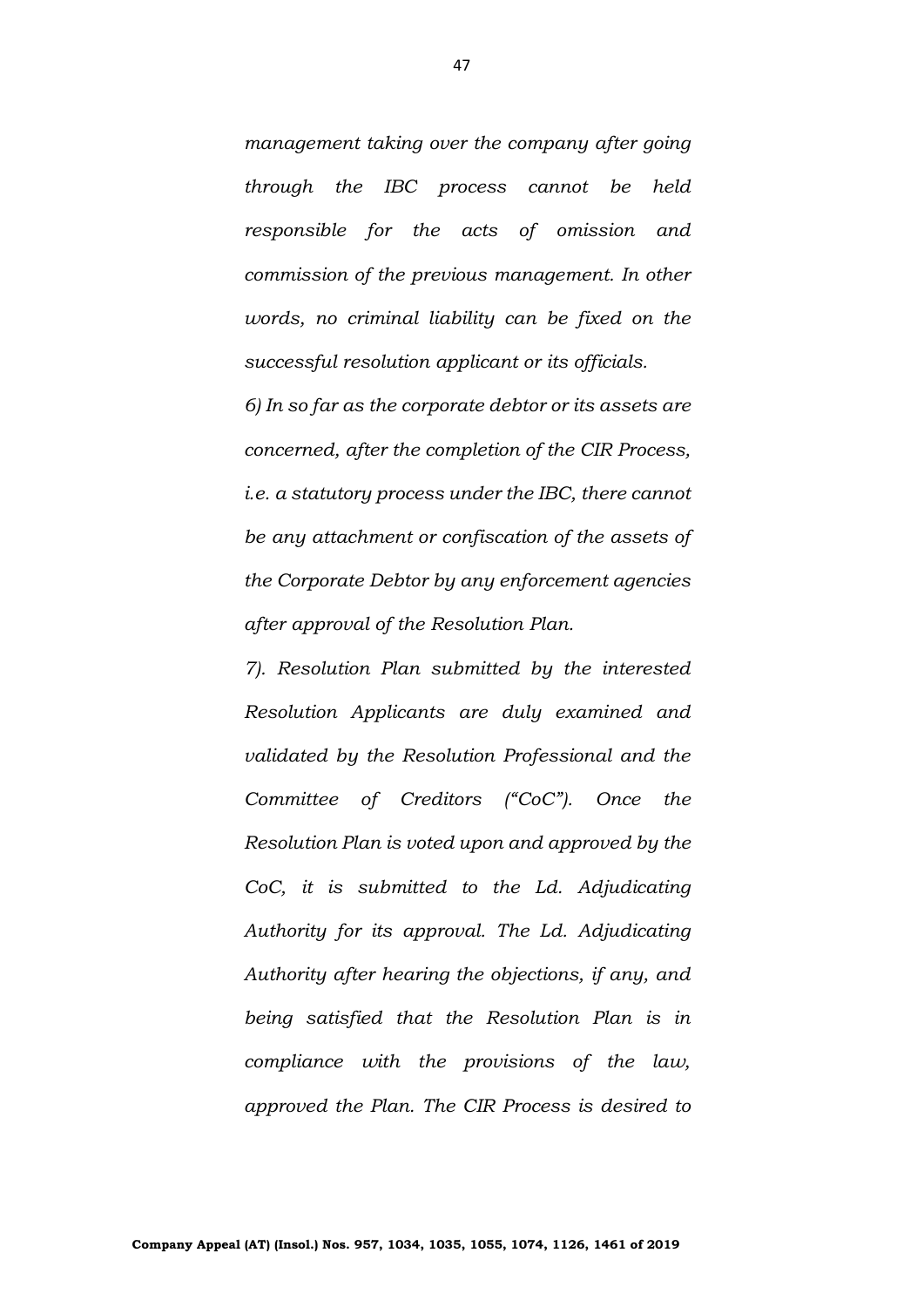*ensure that undesirable persons do not take control of the Corporate Debtor by virtue of Section 29A of the IBC. The purpose and scheme of the CIR Process is to hand over the company of the corporate debtor to a bona fide new resolution applicant. Any threat of attachment of the assets of the corporate debtor or subjecting the corporate debtor to proceedings by investigating agencies for wrong doing of the previous management will defeat the very purpose and scheme of CIR Process, which inter-alia includes resolution of insolvency and revival of the company, and the efforts of the bank to realise dues from their NPAs would get derailed. Otherwise too, the money realised by way of resolution plan is invariably recovered by the banks and public financial institutions and other creditors who have lent money to the erstwhile promoters to recover their dues which they have lent to the erstwhile management for creation of moveable or immoveable assets of the corporate debtor in question and therefore, to attach such an asset in the hands of new promoters of resolution applicant*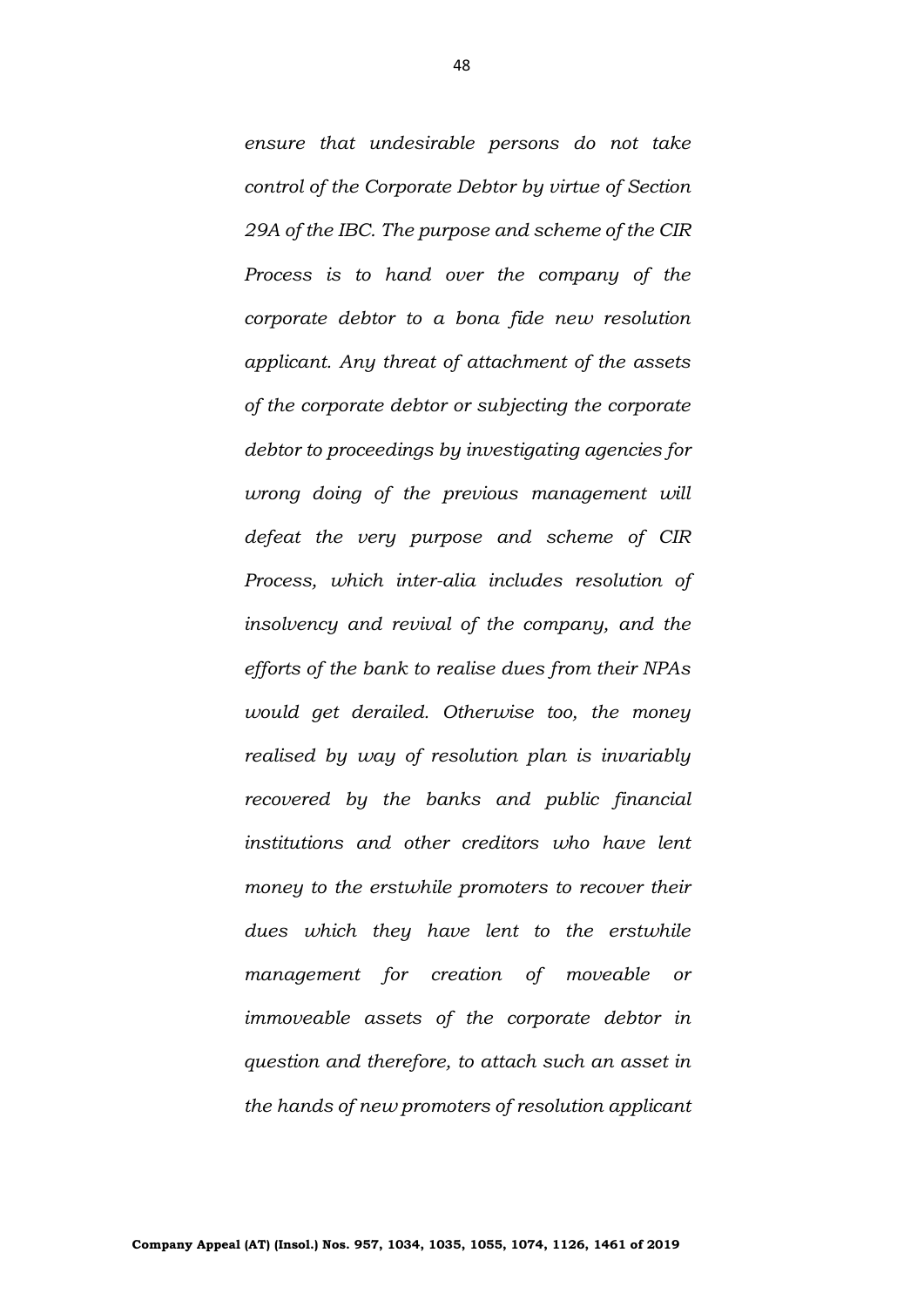*would only negate the very purpose of IBC and eventually destroy the value of assets.*

*8). In light of the above, the ED while conducting investigation under PMLA is free to deal with or attach the personal assets of the erstwhile promoters and other accused persons, acquired through crime proceeds and not the assets of the Corporate Debtor which have been financed by creditors and acquired by a bona fide third party Resolution Applicant through the statutory process supervised and approved by the Adjudicating Authority under the IBC. In so far as a Resolution Applicant is concerned, they would not be in wrongful enjoyment of any proceeds of crime after acquisition of the Corporate Debtor and its assets, as a Resolution Applicant would be a bona fide assets acquired through a legal process. Therefore, upon an acquisition under a CIR Process by a Resolution Applicant, the Corporate Debtor and its assets are not derived or obtained through proceeds of*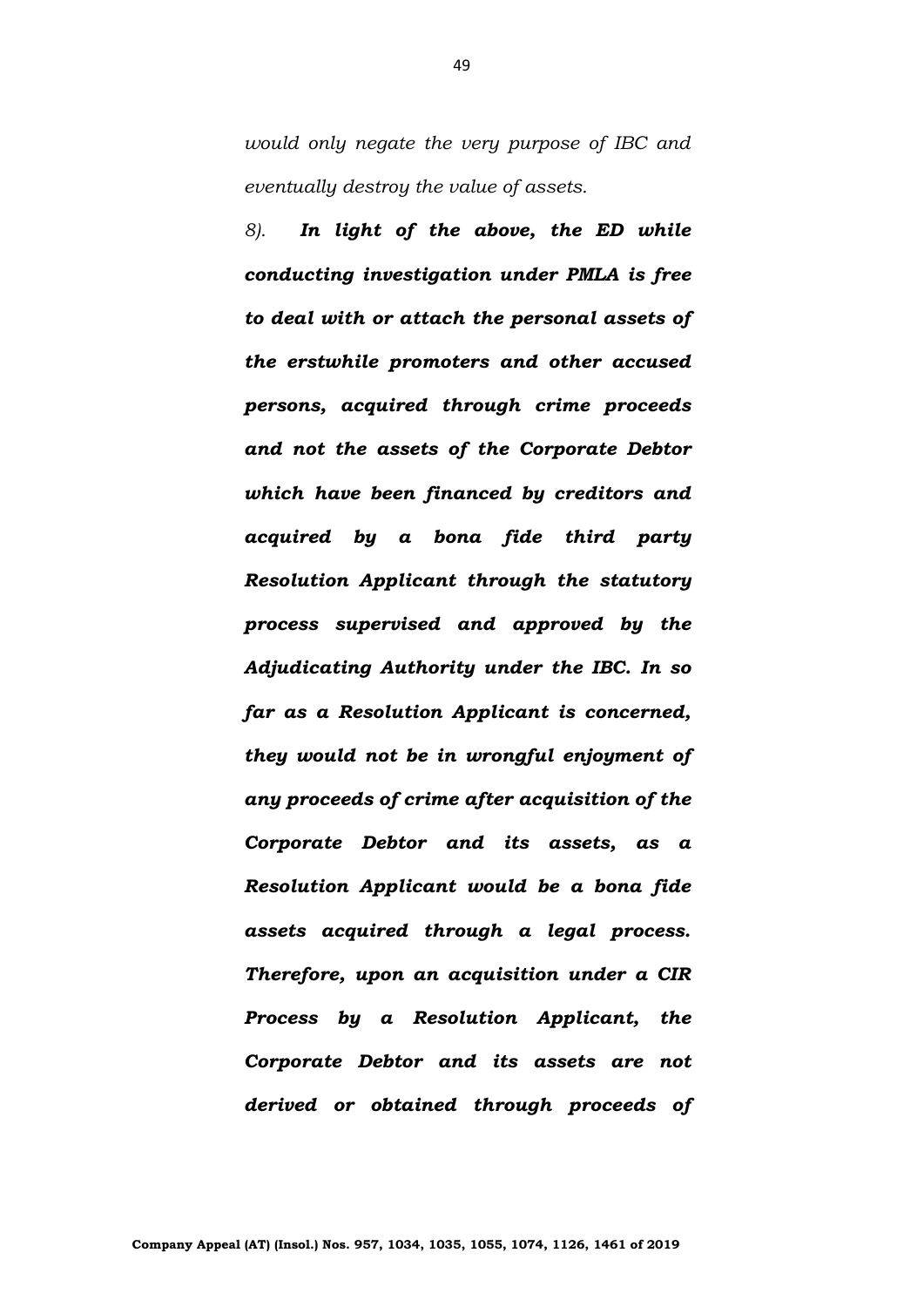*crime under the Prevention of Money Laundering Act, 2002 ("PMLA") and need not be subject to attachment by the ED after approval of Resolution Plan by the Adjudicating Authorities."* 

 *(Emphasis supplied)*

45. The Union of India had unequivocally stated that after the completion of the 'Corporate Insolvency Resolution Process', there cannot be any threat of criminal proceedings against the 'Corporate Debtor', or attachment or confiscation of its assets by any investigating agency, after approval of the 'Resolution Plan'. In any event, by virtue of Section 238 of the 'I&B Code', the 'I&B Code' has an overriding effect over anything inconsistent therewith in any other law. Accordingly, it is clear that subsequent promulgation of the Ordinance is merely a clarification in this respect. Therefore, it is *ex facie* evident that the Ordinance being clarificatory in nature, must be made applicable retrospectively.

46. It is not the case of the Directorate of Enforcement that 'JSW Steel Limited' comes within clause (a) of Section 5(24) as a director or partner of the said 'Corporate Debtor'- 'Bhushan Power and Steel Limited' or a relative of a director or partner of the 'Corporate Debtor'. It is not holding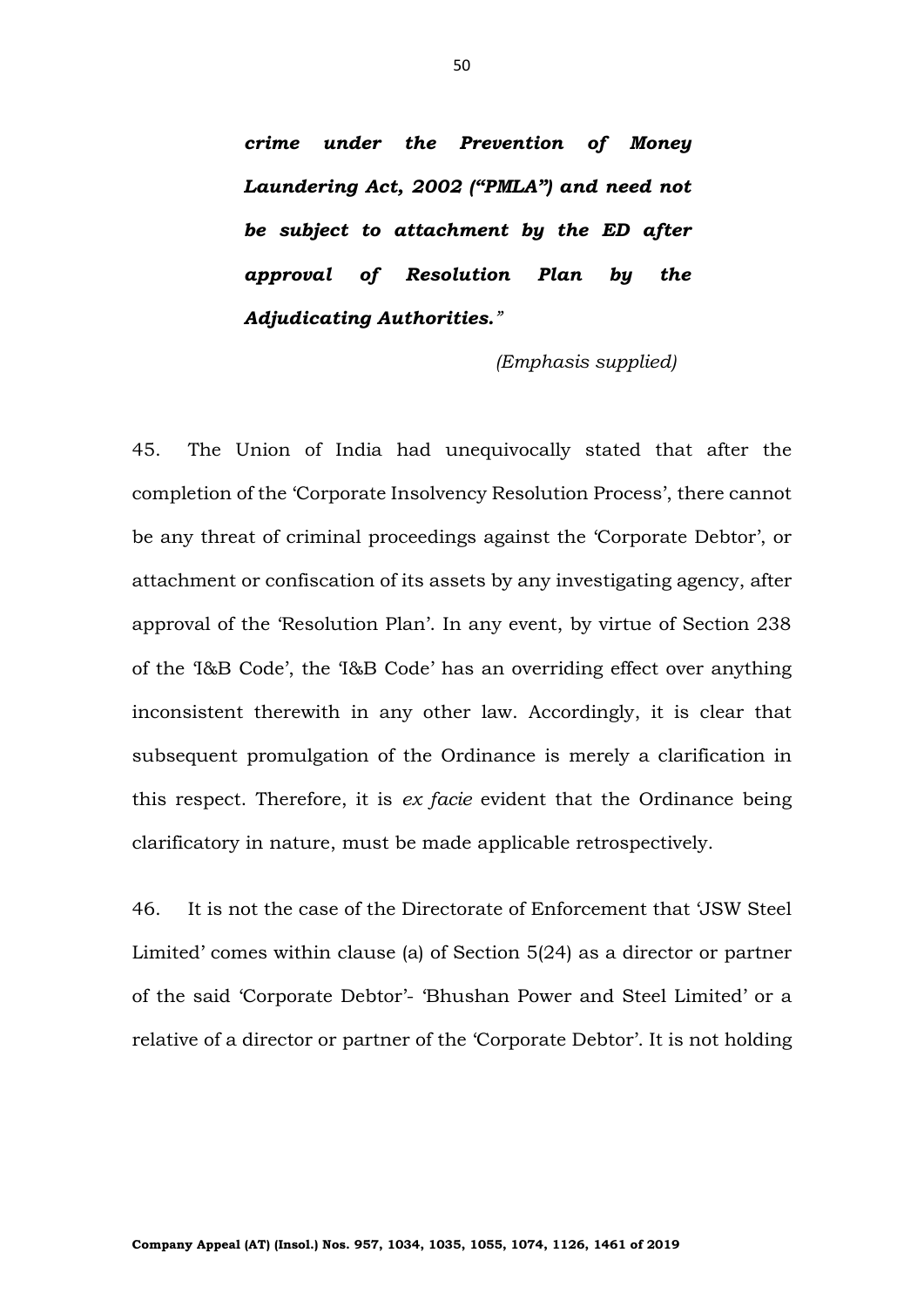position as a key managerial personnel of the 'Corporate Debtor' or a relative of a key managerial personnel of the 'Corporate Debtor'.

47. There is nothing on the record to suggest that there is a limited liability partnership or a partnership firm in which 'JSW Steel Limited' is a partner of the 'Bhushan Power and Steel Limited'.

48. It is not the case of the Directorate of Enforcement that in a private company in which a director, partner or manager of the 'Bhushan Power and Steel Limited' was a director and 'JSW Steel Limited' holds more than two per cent of its share capital.

49. The allegation is not that 'JSW Steel Limited' a public company of which a director, partner or manager of the 'Corporate Debtor' is a director and holds along with relatives, more than two per cent of its paidup share capital.

50. The allegation is that in a joint venture Company namely— 'M/s. Rohne Coal Company Private Limited', 'Bhushan Power and Steel Limited' and 'JSW Steel Limited' are holding 24.09% and 49% equity respectively.

51. 'JSW Steel Limited' has taken specific plea that it is not a 'related party' of erstwhile 'Bhushan Power and Steel Limited'- ('Corporate Debtor') and placed on record the following facts: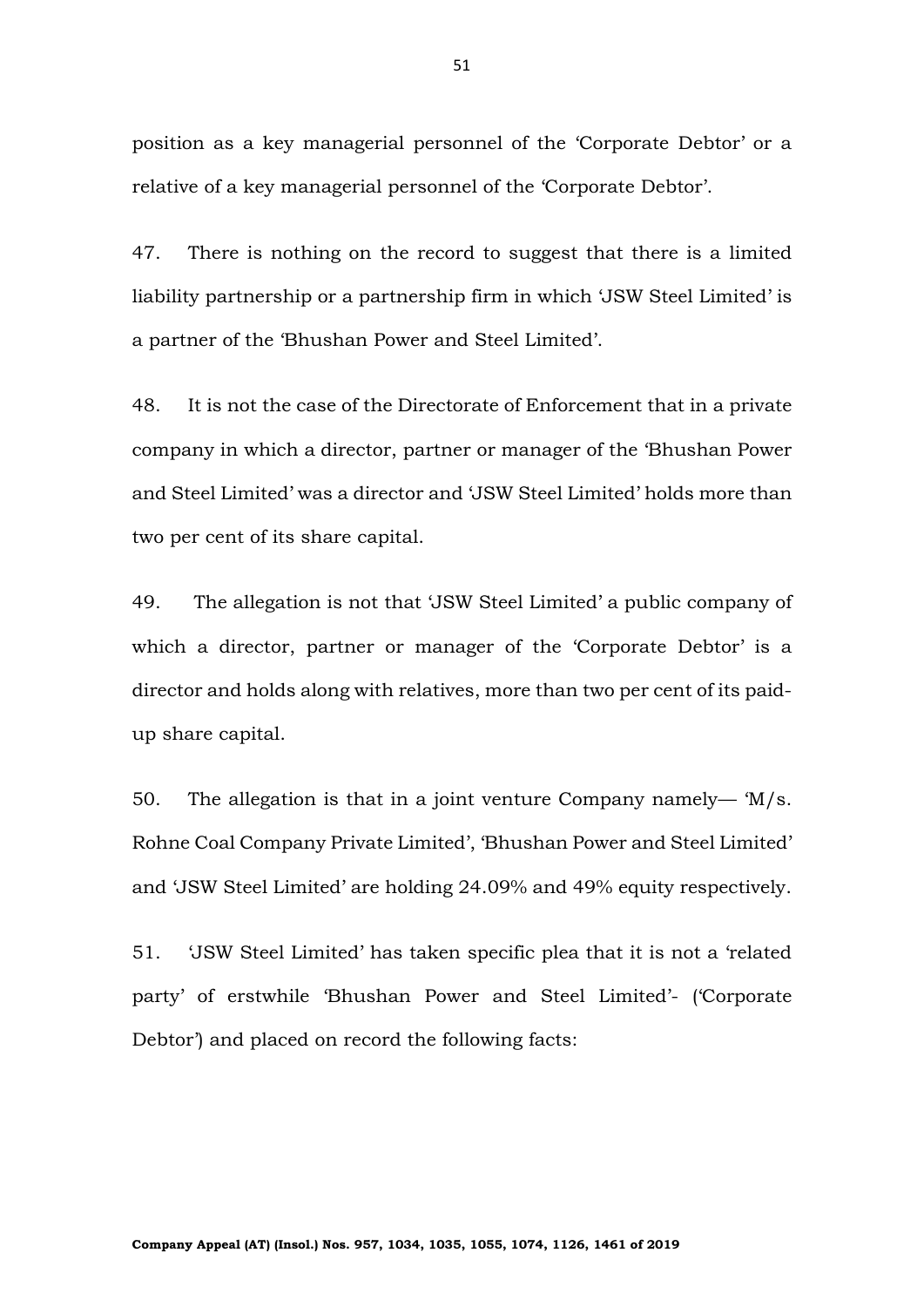## *"II. The Appellant is not related party of the Corporate Debtor*

*10. The basis of ED's submissions that the Appellant is a related party of the Corporate Debtor is the existence of a company namely Rohne Coal Company Private Limited ("RCCPL") which was incorporated in 2008 as a joint venture amongst (i) JSW Steel Ltd. (Appellant); (ii) Bhushan Power and Steel Ltd. (Corporate Debtor) and (iii) Jai Balaji Industries Ltd. In this regard, Appellant seeks to place on record the following facts:*

*(i) The Appellant had individually applied to the Government of India for allocation of a Coking Coal Block. Such application was not made jointly with any entity. However, by letter of intent ("LoI") dated 9th April, 2017, the Government of India, through Ministry of Coal, proposed joint allocation of Rohne Coking Coal Block amongst the aforesaid three companies, including the Appellant and the Corporate Debtor herein, with their respective proportionate share of coal reserve.* 

*(ii) At the behest of the Ministry of Coal, a joint venture agreement dated 05.03.2008 was executed* 

52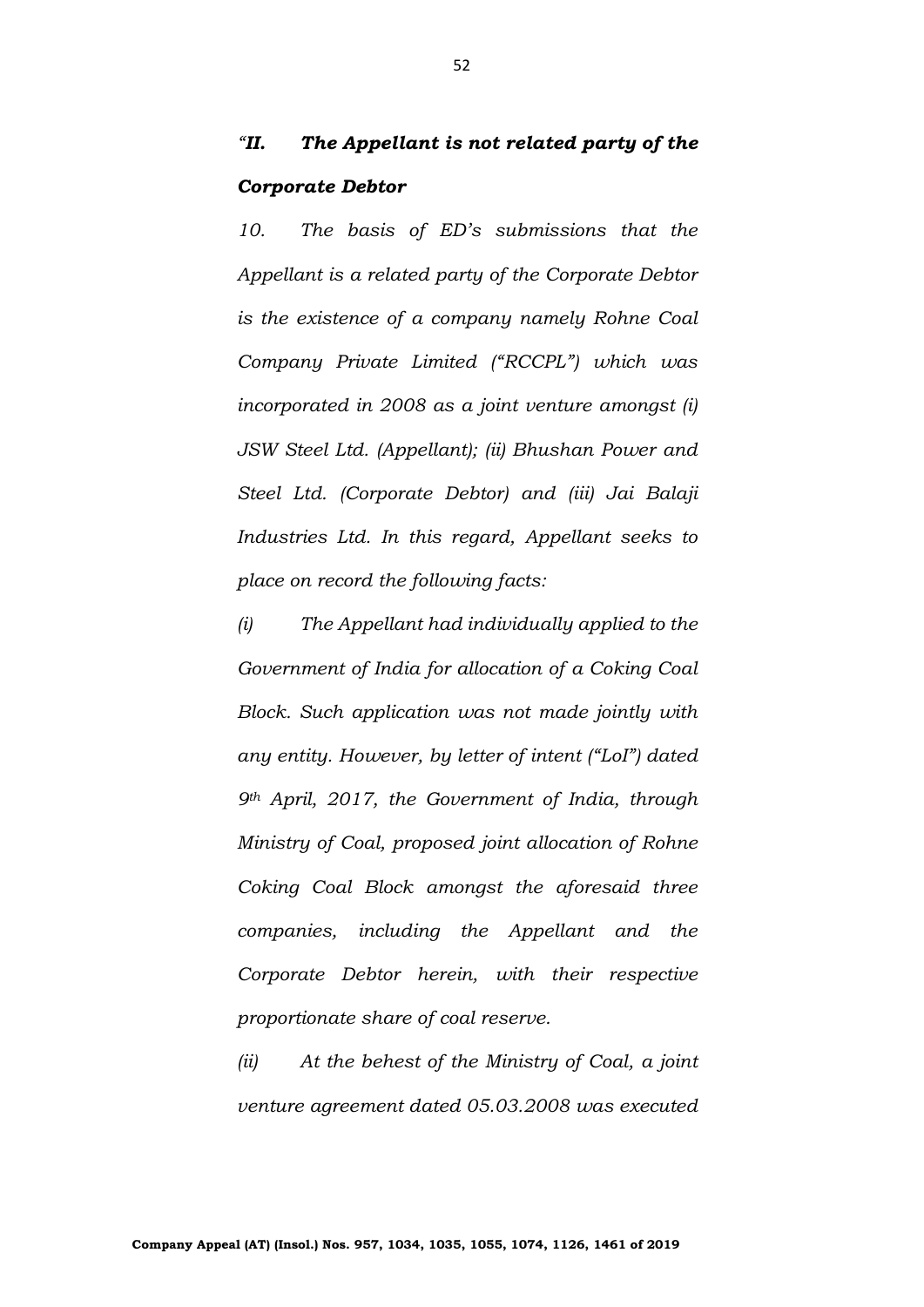*by and amongst the Appellant, Corporate Debtor and Jai Balaji Industries Ltd., pursuant to which RCCPL came to be incorporated.*

*(iii) Vide the LoI and the proportionate share of coal reserve allotted to each Allocattee specified thereunder, the Appellant was entitled to 69.01% of coal reserve. Further, as per the JVA, the Appellant was entitled to subscribe to 69.01% of the share capital of RCCPL together with its affiliate company/s. Therefore, the Appellant had directly subscribed to 49% of the share capital in RCCPL and one of its affiliate, Everbest Consultancy Services Pvt. Ltd. had subscribed to the remaining 20.01% of share capital.*

*(iv) While the Coal Block was under development, the Hon'ble Supreme Court of India vide its order dated 24.09.2014 passed in Manohar Lal Sharma v. The Principal Secretary & Others. W.P. (Criminal) 120/2012, cancelled the allocation of the coal blocks by the Government of India (to States and private sector industries). Consequently, the allocation of Coal Block to RCCPL stood cancelled and the operations of RCCPL have been inactive since the*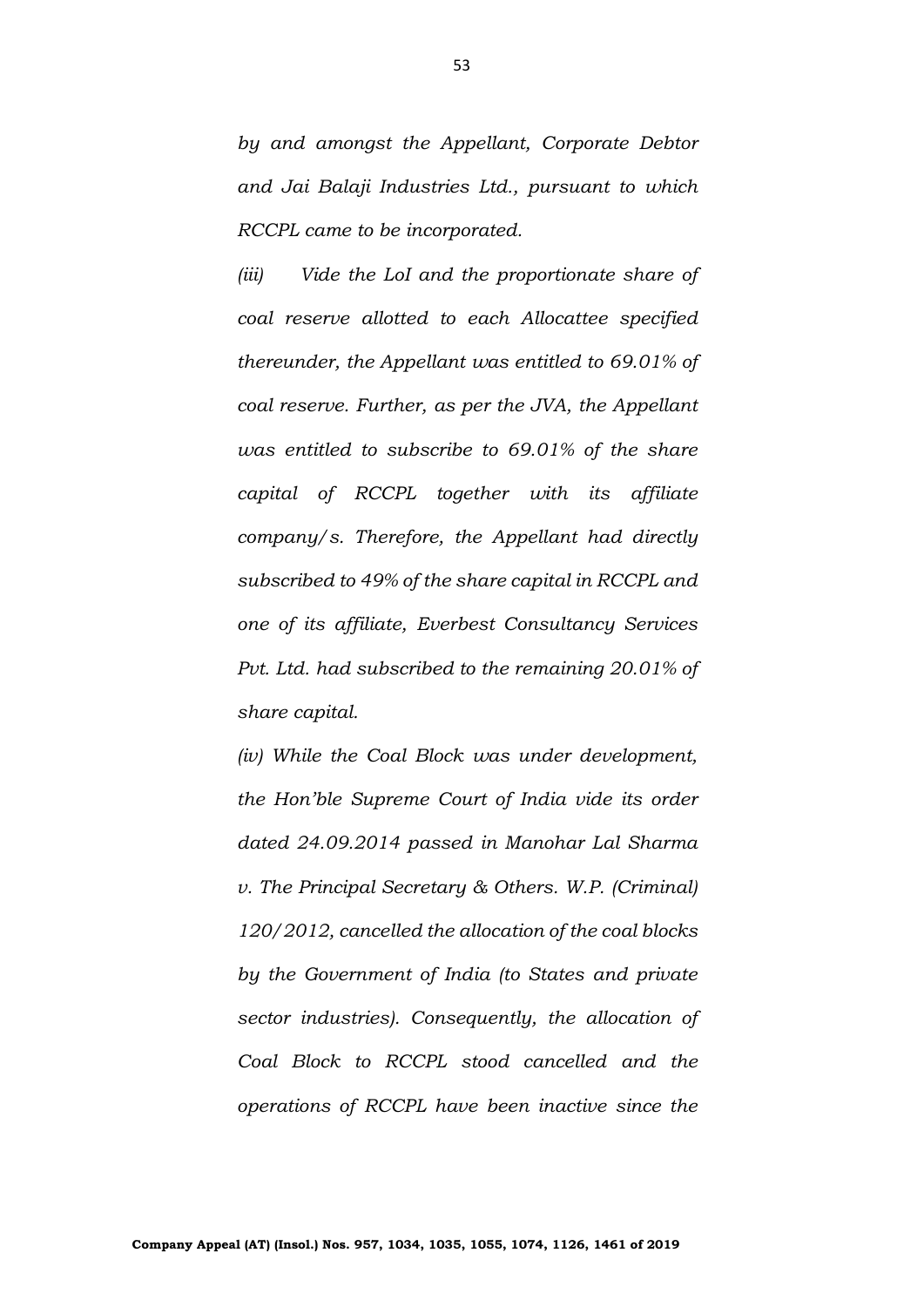*said cancellation. Further, post the cancellation, the Coal Block has been allotted to National Mineral Development Corporation (NMDC).*

*(v) While the operations of RCCPL have been inactive since the cancelation of the Coal Block, the joint venture has not been dissolved as on date, on account of a pending litigation with respect to the Coal Block before the Hon'ble Delhi High Court in Rohne Coal Co. Ltd. vs Union of India and Ors. WP (C) 11551/2015 and the resolution of issues with respect to reimbursement of costs incurred by RCCPL for development of the mine until it was cancelled."*

52. The Appellant- 'JSW Steel Limited' had fully disclosed its association with 'Rohne Coal Company Private Limited' in the 'Resolution Plan'. It has also disclosed the association of the 'Corporate Debtor' with 'Rohne Coal Company Private Limited'.

53. After taking into account the disclosures made by 'JSW Steel Limited', the 'Resolution Professional' had confirmed that the Appellant- 'JSW Steel Limited' is not disqualified under Section 29A of the 'I&B Code' to submit its 'Resolution Plan', which was also accepted by the 'Committee of Creditors' who approved the plan. The Adjudicating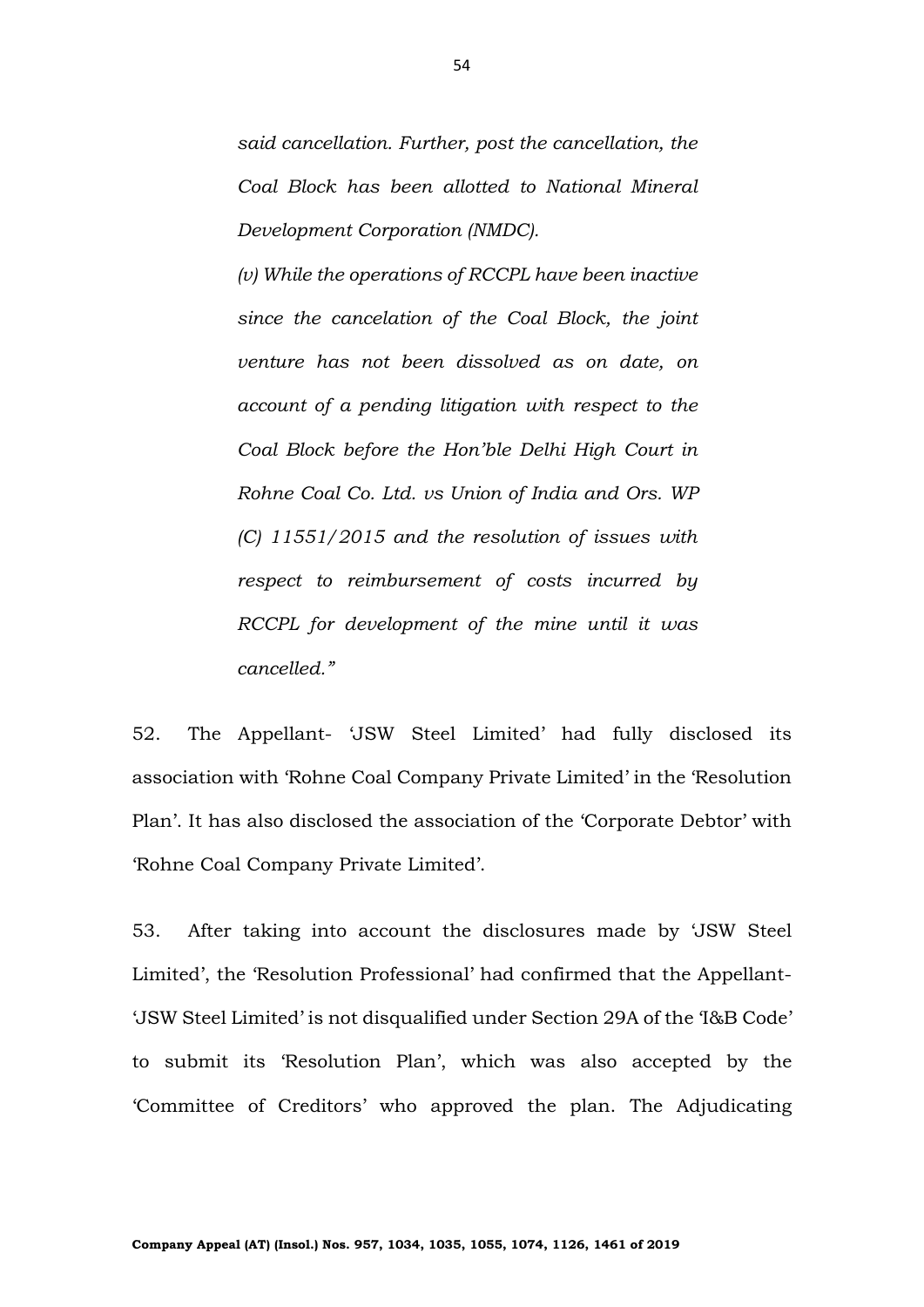Authority also had gone into the question of ineligibility and approved the plan.

54. The Notification of Government of India through Ministry of Coal dated 9th April, 2017 shows that 'JSW Steel Limited' in its individual capacity applied for allocation of 'Rohne Coking Coal Block' in its favour. However, there being more applicants, the Central Government contemplated to make joint allocation of Rohne coking coal block in favour of 'M/s. JSW Steel Ltd.', 'M./s. Bhushan Power & Steel Ltd.' and 'M/s. Jai Balaji Sponge Ltd.' for meeting their proportionate share of requirement of coal, as extracted below:

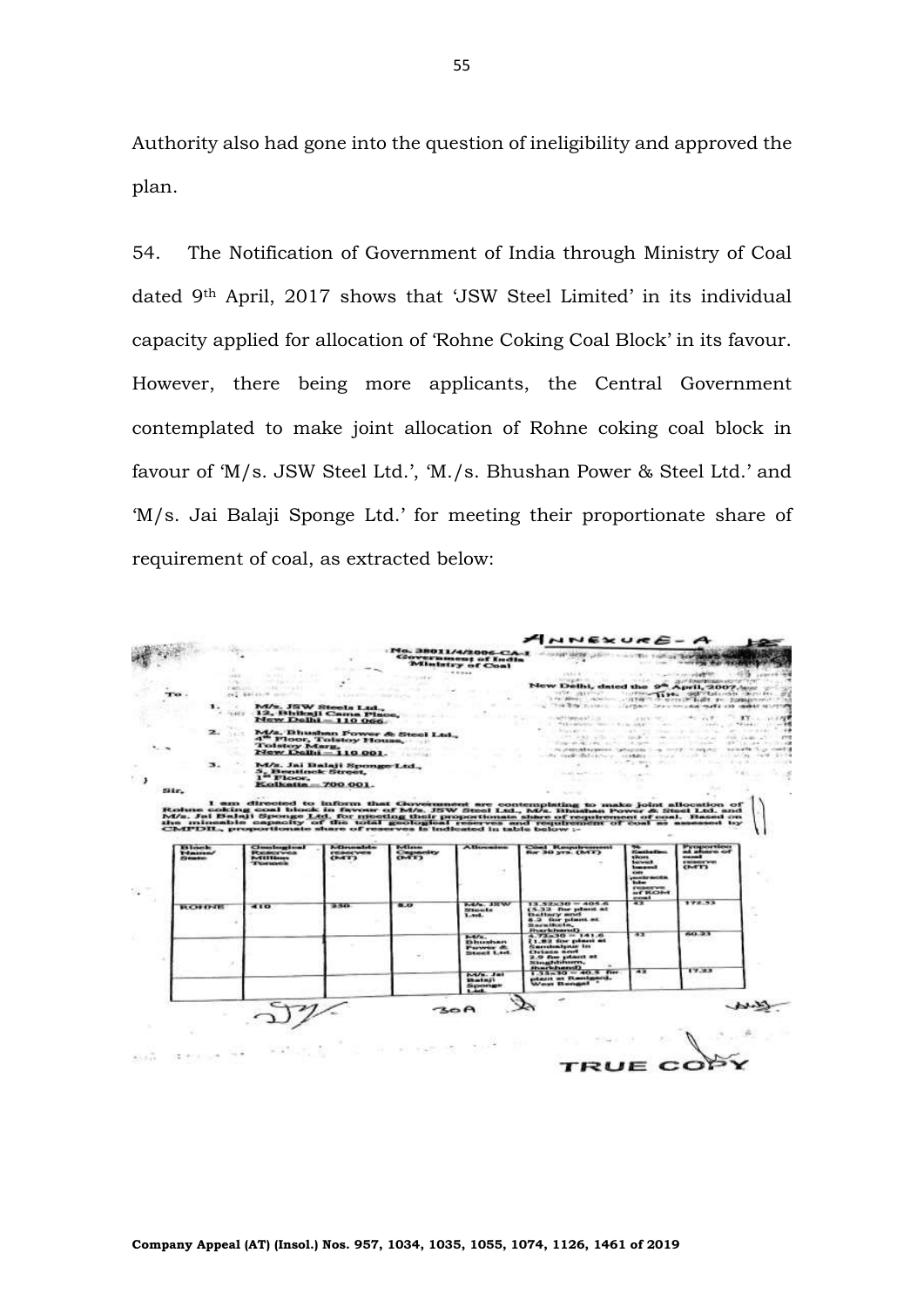In the case of joint allocation, the block can be mined by the joint allocates under any of the<br>ptions as given below :three options as given below :-

The mining be carried out in consortium of two or more allocattees in any given Option I: Option I: The mining be carried out in consortium of two or more allocatters in any given<br>block by constituting a joint venture/special purpose vehicle company wherein there would be<br>equity stake and management participati

Option-II : In this option, one allocative company would be designated as the leader for the allocation would be made to the leader and the associates but the mining lease will be granted to the leader, all investments wi reno or their respective assessed requirement at the time of allocation. The<br>will be given to the associates would be determined by the Central Got would be called the 'transfer price'.

**SERVICE STATE** Option-III : In this option, for each block one allocattee would be chosen as the leader. The allocation will be made to the group of leader and associates jointly but the mining lease of each block would be given to the designated leader who would make the investment and carry out the mining operations. The production from the mine will be shared between the leader and the associates in proportion to their actual requirement/assessed requirement at the time of allocation, whichever is less. In this option, the local CIL subsidiary company will have a role to play. They would arrange the transfer of coal from the leader to the associates as per the ratio determined at the time of allocation, at a price to be determined by the Central Government/its agency. The CIL subsidiary would be permitted to charge some nominal service charges.

In accordance with the three options as indicated above, the joint allocattees may discuss the з. 3. In accordance with the three options as introduct legally binding and enforceable agreement,<br>opting for any one of the above mentioned three arrangements. The agreement should be in conformity with the provisions of the Coal Mines (Nationalisation) Act, 1973 and the guidelines conformity with the provisions of the Coal Prince (variety inter-alia, issues such as share in equity, issued in this regard. The agreement may cover, inter-aua, issues such as since the production sharing, rights and liabilities, penalties etc. In case Option III is preferred, then a tripartite agreement between the leader tripartite agreement between the leaders, associates and the local coar beat and the cases of no or less<br>no liability devolves on the local CIL subsidiary in any case including in cases of no or less no liability devolves on the local CIL subsidiary in any case menuating in cases of no of these<br>production by the leaders or no or less offinate by the associates, and CIL subsidiary is fully indemnified against any liability, has to be entered into.

4. You are requested to exercise the requisite option and to submit an agreement, duly signed<br>by all the parties concerned and legally tenable, to this Ministry within 30 days from the date of<br>issue of this letter... In ca

 $30B$ 

Yours faithfully, √.À  $(V.S.\overline{Rana})$ 

Under Secretary to the Govt. of India.

Ŷ.

Y

D

TRUE C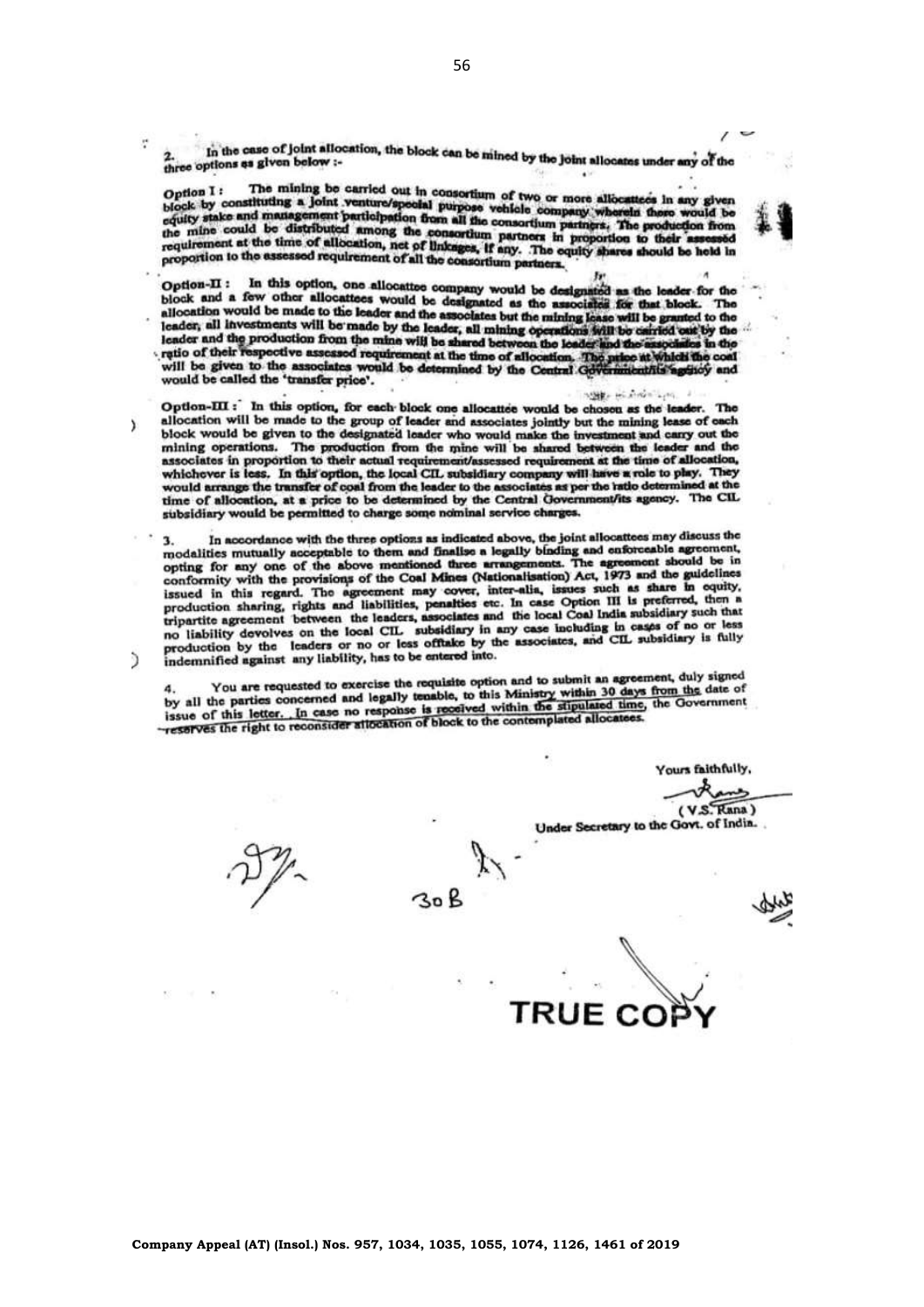55. All the three options suggest that either two or more of them had to make a consortium or one of them will be designated as 'leader' of the block and others as 'associates' of the block. The third option was that in each block, one allocatee will be made to the group of leader and associates jointly.

56. There was a compulsion on the part of 'JSW Steel Limited' for allocation of Rohne Coking Coal Block though it applied for individual allotment, because of mandate of the Central Government. They had to share jointly with the two others including 'M./s. Bhushan Power & Steel Ltd.' and 'M/s. Jai Balaji Sponge Ltd.' for meeting their proportionate share of requirement of coal.

57. We hold that where a party for the purpose of its business, if mandated by the Central Government to join hands together and are forced to form a consortium or as joint associate, such person ('Resolution Applicant') cannot be held ineligible in terms of Section 32A (1) (a) on the ground of 'related party'.

58. In fact, the contention of the Directorate of Enforcement that the Appellant- 'JSW Steel Limited' is a 'related party' of the 'Corporate Debtor' as per Section 5(24) is based upon a complete misconception and misinterpretation of Section 32A (1) (a) and Section 5(24) of the 'I&B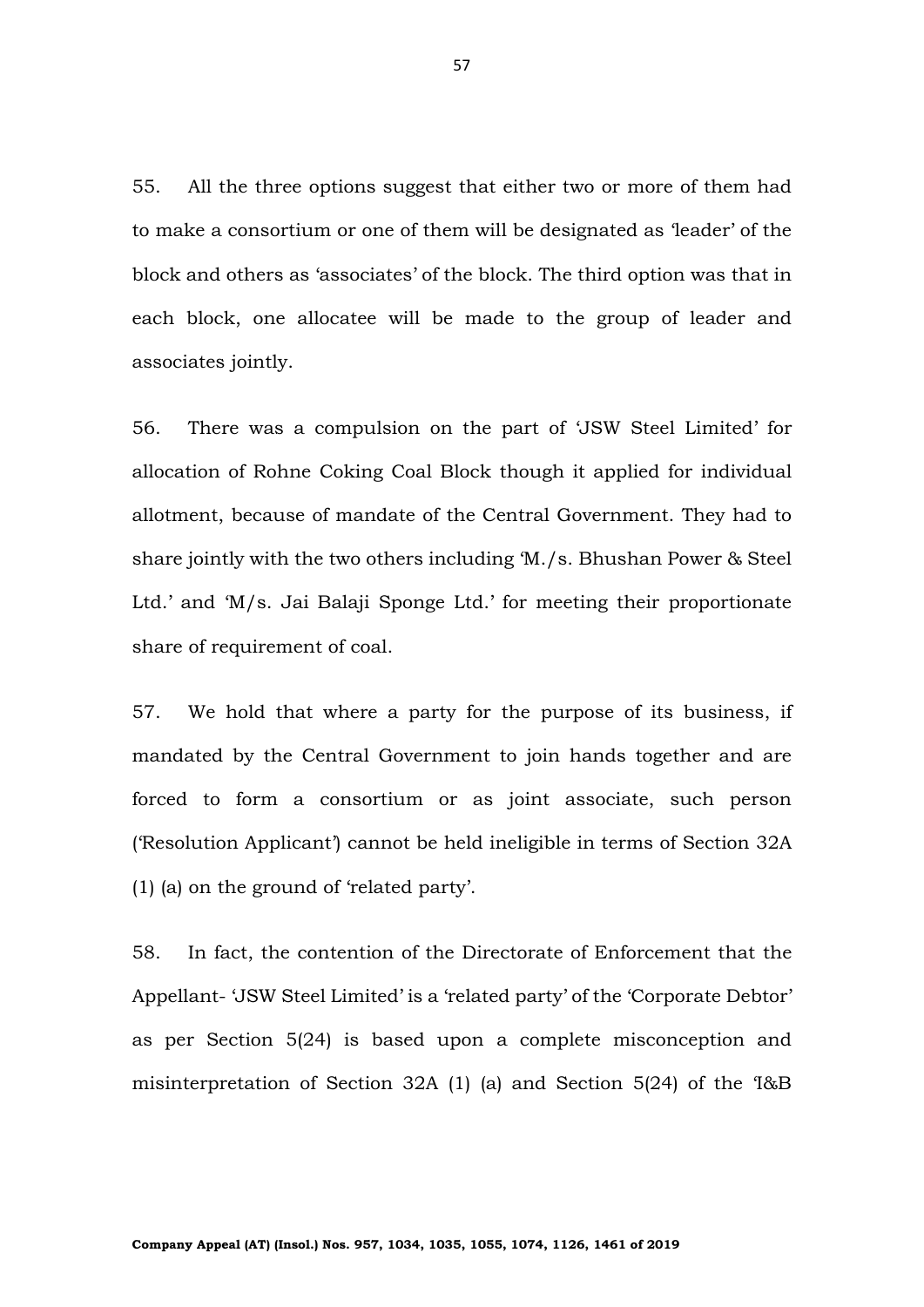Code'. To fall within the ambit of Section 32A (1) (a), a 'Resolution Applicant' has to be either:

- (i) A promoter of the Corporate Debtor; or
- (ii) In the management or control of the Corporate Debtor; or
- (iii) A related party of the Corporate Debtor.

In the context of the present case, the 'Resolution Applicant' i.e. 'JSW Steel Limited' does not fall in any of the aforesaid categories.

59. Section 5(24) provides 'related party' in relation to the 'Corporate Debtor' means a body corporate which is a holding, subsidiary or an associate company of the corporate debtor, or a subsidiary of a holding company to which a corporate debtor is a subsidiary.

60. Upon a perusal of Section 32A(1) (a) read with the aforesaid definition, it is *ex facie* evident that the Appellant- 'JSW Steel Limited' is not an associate company/ related party of the 'Corporate Debtor'. While 'Rohne Coal Company Private Limited' is an associate company of the 'Corporate Debtor' as well as of the 'JSW Steel Limited', but by virtue of both having investment in such downstream joint venture company, the 'JSW Steel Limited' and the 'Corporate Debtor' do not become related parties of each other.

61. The 'Resolution Professional' and the 'Committee of Creditors' vide their joint additional reply dated 22nd January, 2020 filed before this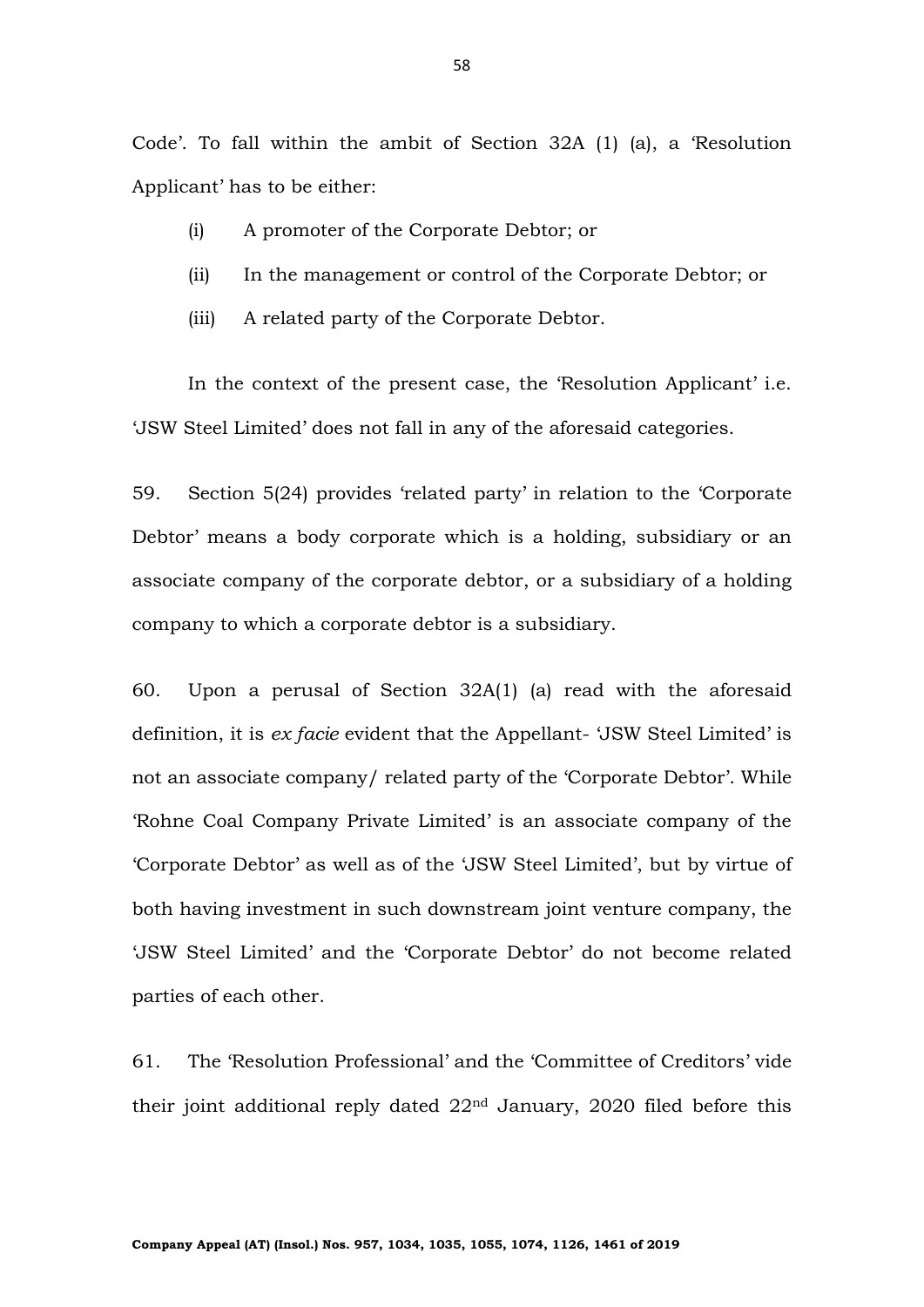Appellate Tribunal, have yet again certified that the Appellant- 'JSW Steel Limited' and the 'Corporate Debtor' are not related parties.

62. The question arises as to who are the Competent Authorities to decide ineligibility of the 'Resolution Applicant' under Section 29A or 32A (1) (a) and to find out whether it comes within the meaning of 'related party' for the purpose of ineligibility.

63. As per Section 30(1), the 'Resolution Applicant' while submitting 'Resolution Plan' has to file an Affidavit stating clearly that he is eligible or not eligible under Section 29A.

64. As per Section 30(3), the 'Resolution Professional' shall present to the 'Committee of Creditors for its approval such 'Resolution Plans' which confirm the conditions referred to in sub-section (2). It is only thereafter the 'Committee of Creditors' is empowered to find out whether the 'Resolution Applicant' is ineligible under Section 29A:

> *"30. Submission of resolution plan.─(1) A resolution applicant may submit a resolution plan [along with an affidavit stating that he is eligible under section 29A] to the resolution professional prepared on the basis of the information memorandum.*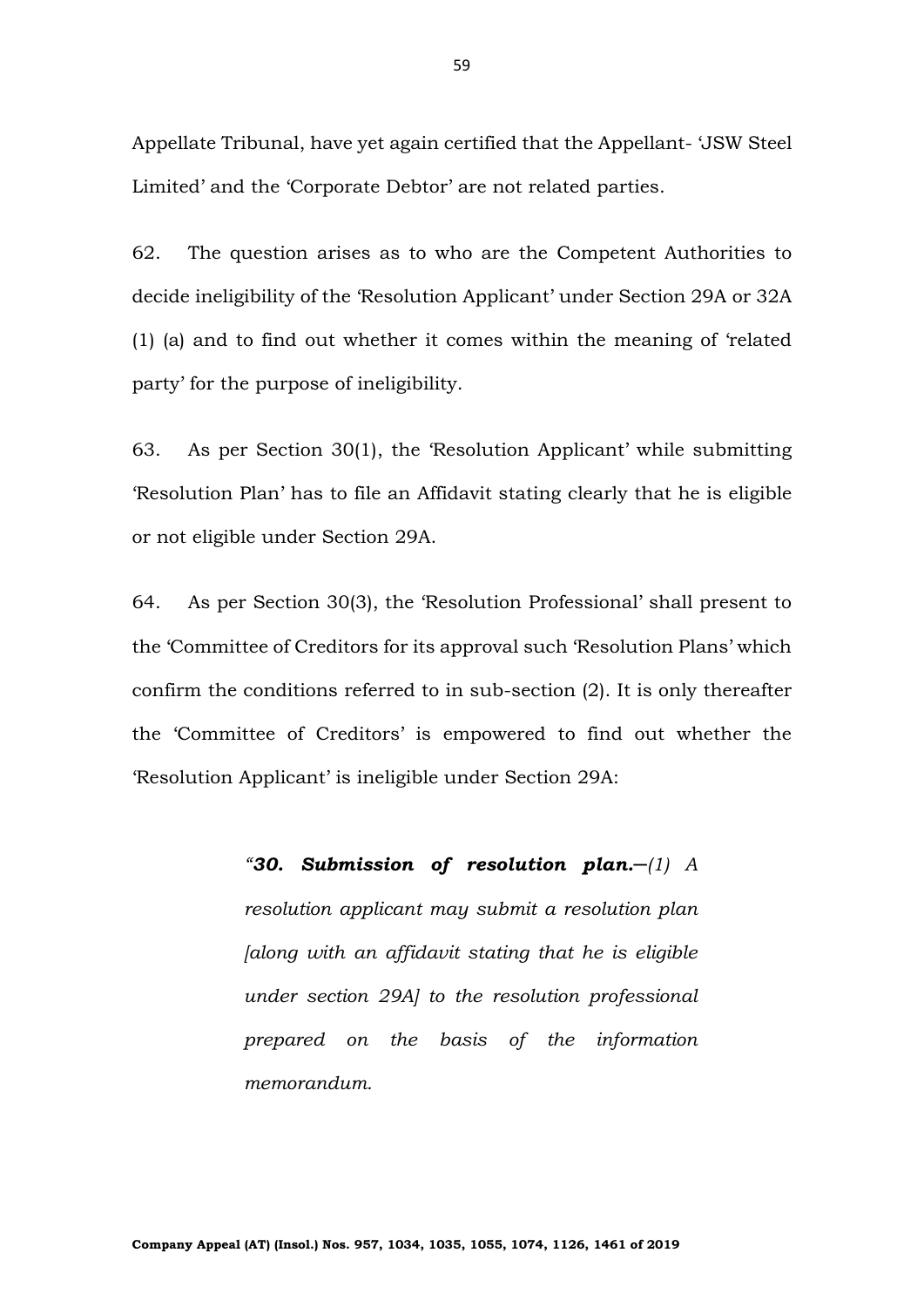*(3) The resolution professional shall present to the committee of creditors for its approval such resolution plans which confirm the conditions referred to in sub-section (2).* 

*[(4) The committee of creditors may approve a resolution plan by a vote of not less than [sixty-six] per cent. of voting share of the financial creditors, after considering its feasibility and viability, 4 [the manner of distribution proposed, which may take into account the order of priority amongst creditors as laid down in sub-section (1) of section 53, including the priority and value of the security interest of a secured creditor] and such other requirements as may be specified by the Board:*

*Provided that the committee of creditors shall not approve a resolution plan, submitted before the commencement of the Insolvency and Bankruptcy Code (Amendment) Ordinance, 2017 (Ord. 7 of 2017), where the resolution applicant is ineligible under section 29A and may require the resolution professional to invite a fresh resolution* 

60

*xxx xxx xxx xxx*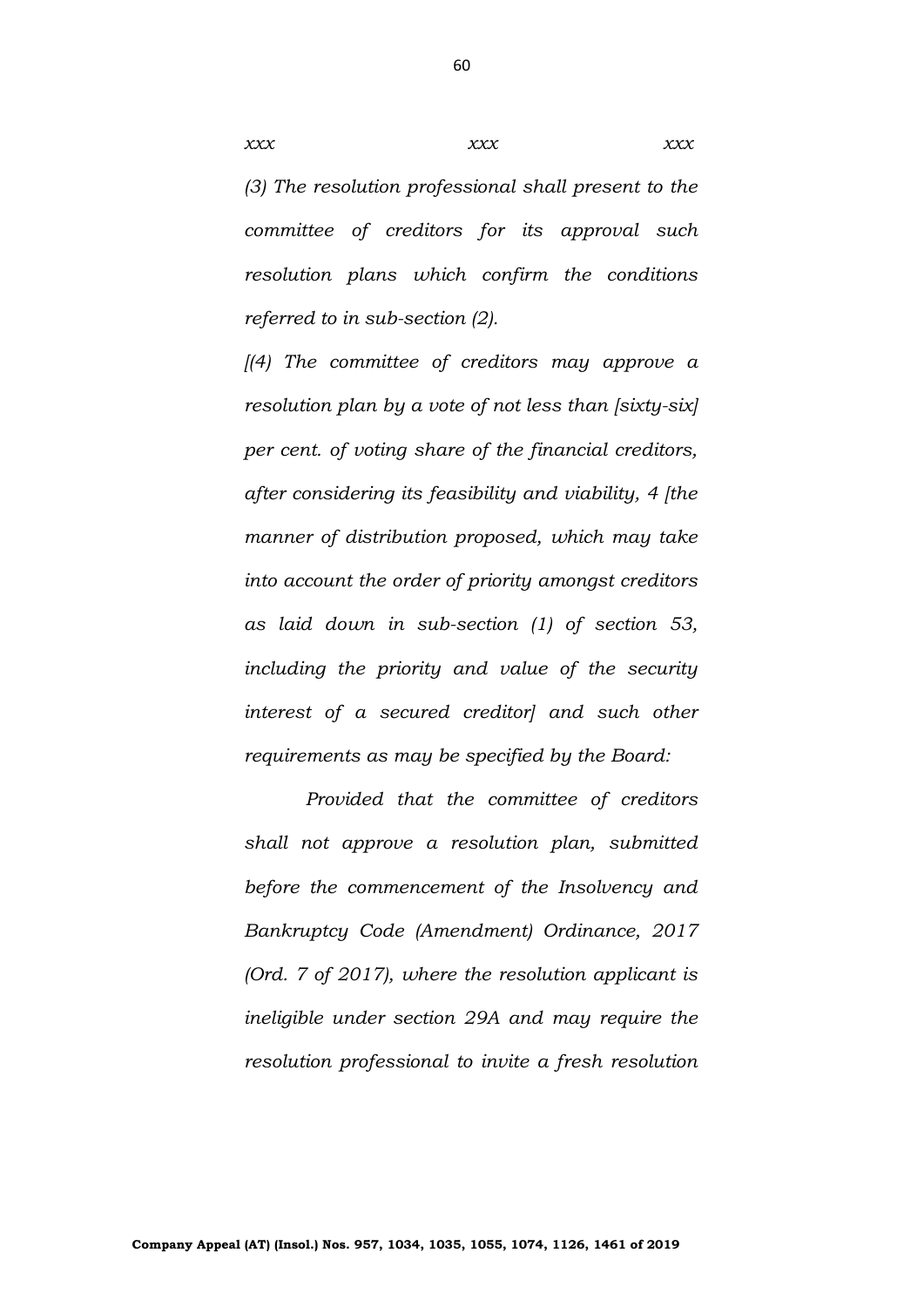*plan where no other resolution plan is available with it:* 

*Provided further that where the resolution applicant referred to in the first proviso is ineligible under clause (c) of section 29A, the resolution applicant shall be allowed by the committee of creditors such period, not exceeding thirty days, to make payment of overdue amounts in accordance with the proviso to clause (c) of section 29A:*

*Provided also that nothing in the second proviso shall be construed as extension of period for the purposes of the proviso to sub-section (3) of section 12, and the corporate insolvency resolution process shall be completed within the period specified in that subsection]:* 

*[Provided also that the eligibility criteria in section 29A as amended by the Insolvency and Bankruptcy Code (Amendment) Ordinance, 2018 shall apply to the resolution applicant who has not submitted resolution plan as on the date of commencement of the Insolvency and Bankruptcy Code (Amendment) Ordinance, 2018."*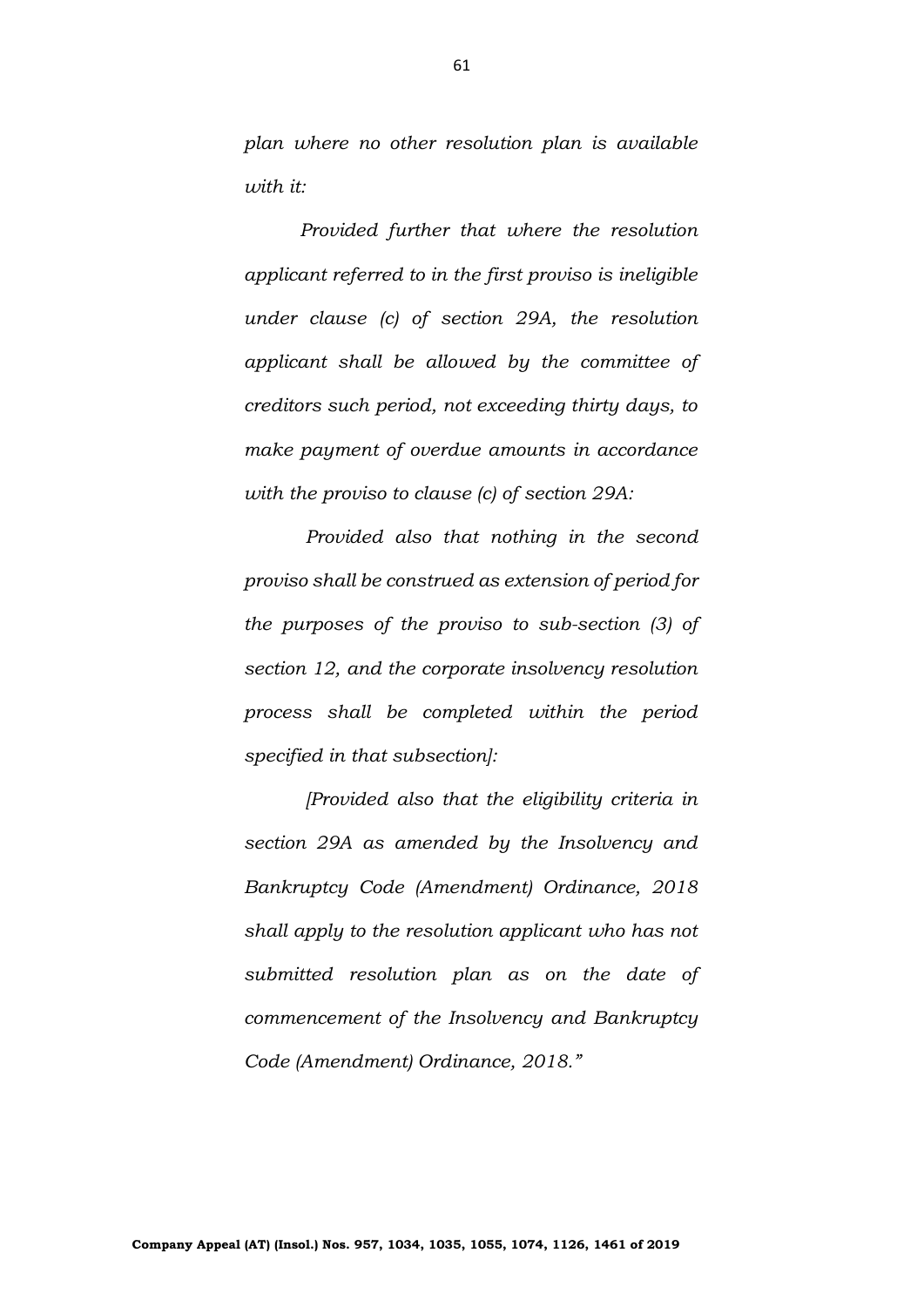65. It is only thereafter under Section 31, the Adjudicating Authority is to satisfy that the 'Resolution Plan' as approved by the 'Committee of Creditors' under sub-section (4) of Section 30 meets the requirements as referred to in sub-section (2) of Section 30.

66. The aforesaid provisions show that the following persons/ Authorities are empowered to decide whether a 'Resolution Applicant' is ineligible being 'related party' in terms of Section 29A or not:

(i) The 'Resolution Professional' in terms of Section 30(1) is to find out whether such statement has been made or not;

(ii) The 'Committee of Creditors' is empowered to decide whether the 'Resolution Applicant' is ineligible in terms of Section 29A. Thereby the 'Committee of Creditors' is also required to decide whether it is related party to the 'Corporate Debtor' or not.

(iii) The Adjudicating Authority while passing order under Section 31 can find out whether the 'Resolution Applicant' fulfils the conditions under Section 30(2) which includes Section 30(2) (e) and in terms of Section 29A can decide whether the 'Resolution Applicant' is a 'related party' to the 'Corporate Debtor'.

67. The Directorate of Enforcement has not been empowered under 'I&B Code' to decide the question. Even if the stand taken by the Directorate of Enforcement is accepted that 'JSW Steel Limited' is a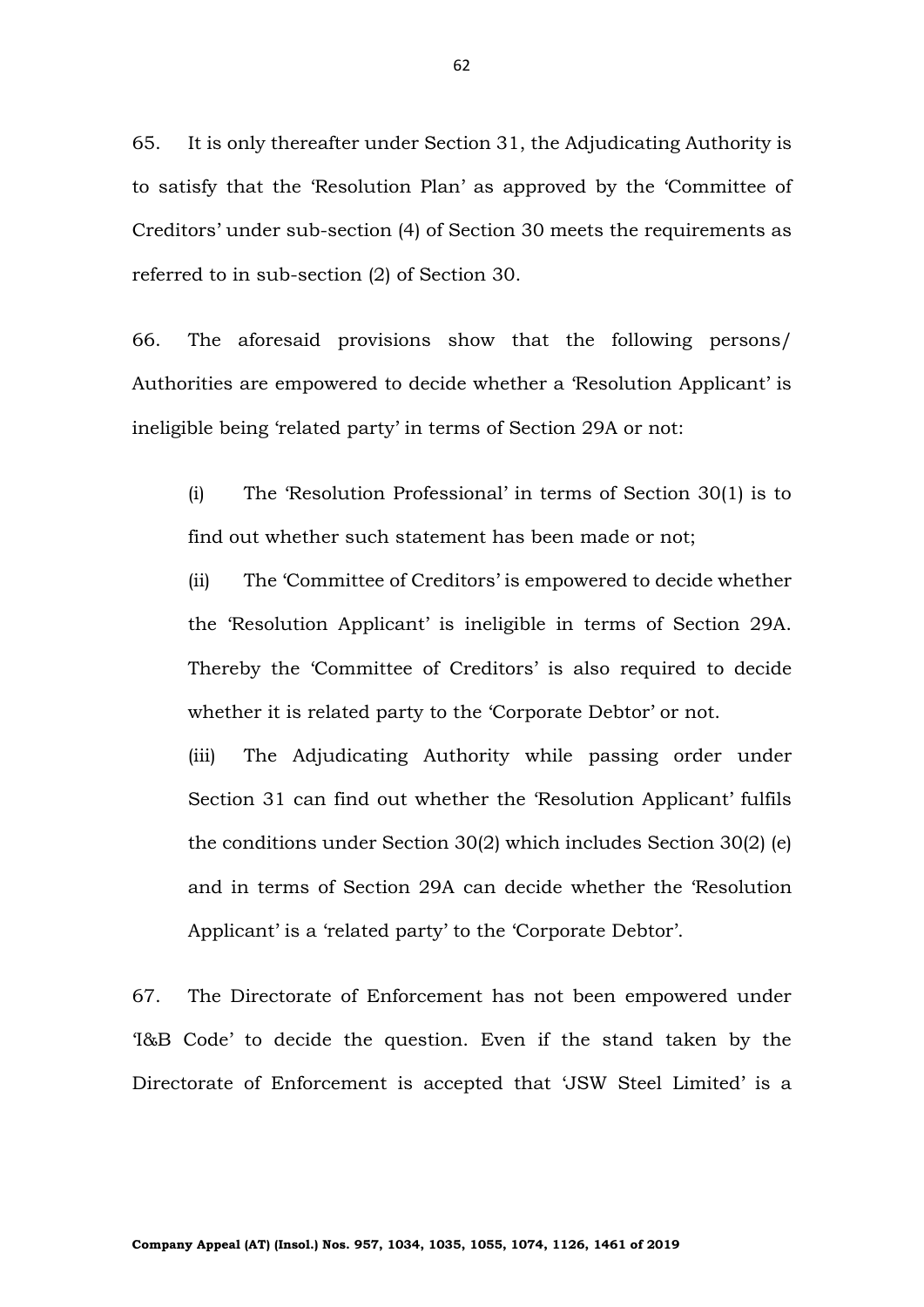'related party' of 'M./s. Bhushan Power & Steel Ltd.'- ('Corporate Debtor'), the Directorate of Enforcement cannot decide whether 'JSW Steel Limited' is ineligible under Section 29A or Section 32A (1) (a) which can be determined by the 'Committee of Creditors'/ Adjudicating Authority.

68. Section 29A was inserted by the Insolvency and Bankruptcy Code (Amendment) Act, 2018 dated 18th January, 2018 with retrospective effect i.e. from 23rd November, 2017. The main object that persons, who are ineligible in terms of clauses (a) to (j) are excluded from acquiring the company.

69. If a person becomes ineligible because of his own act, such person is not eligible to submit a 'Resolution Plan' individually or jointly or in concert with.

70. However, on the direction of the Central Government, if a person is asked to join hands with others for compliance of such direction a person cannot be held to be ineligible on the ground of 'related party'.

71. In view of the aforesaid discussion, we declare the attachment of assets of the 'Corporate Debtor' by the Directorate of Enforcement pursuant to order dated 10<sup>th</sup> October, 2019 as illegal and without jurisdiction.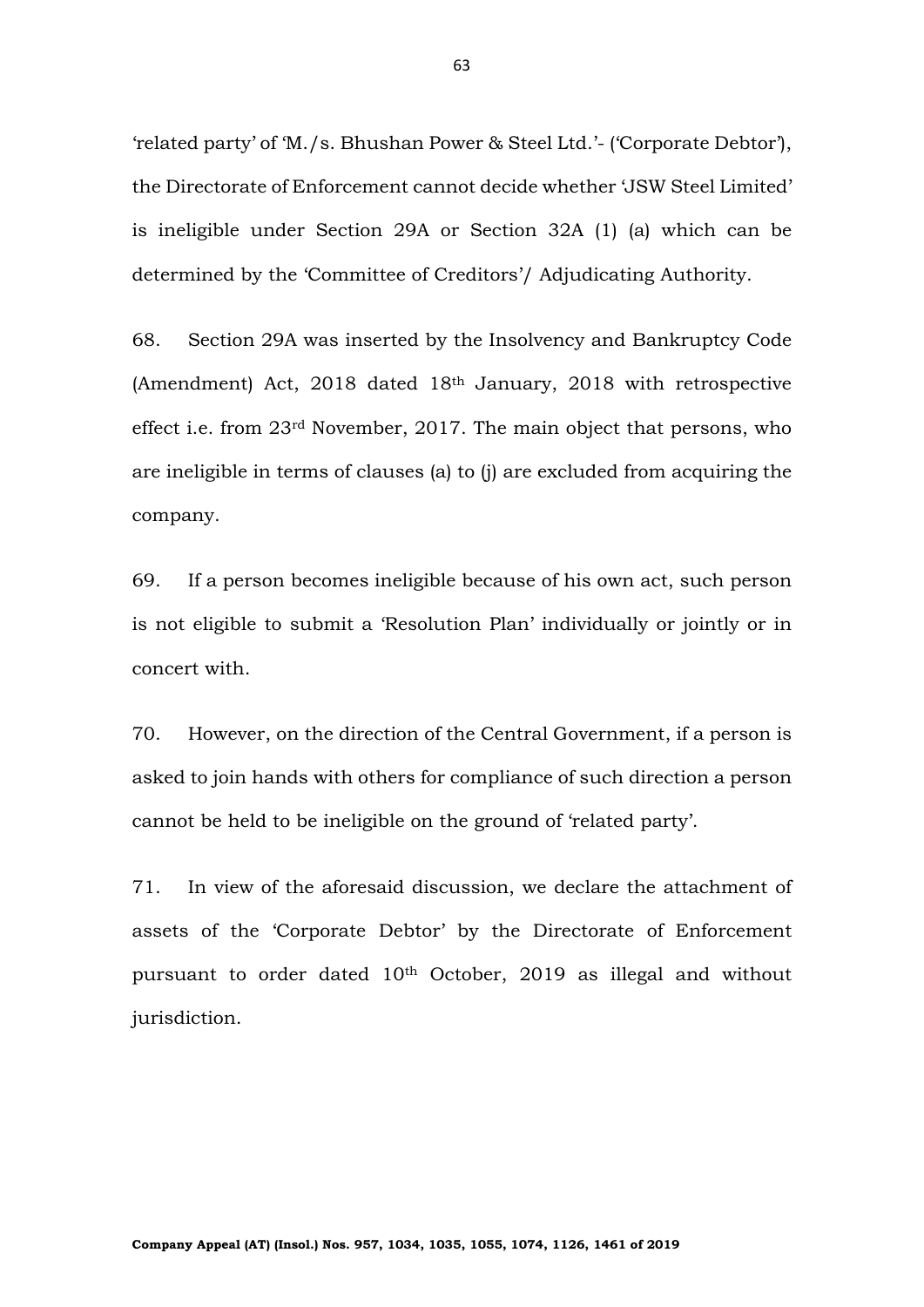72. In so far as the relief as sought for by 'JSW Steel Limited' in its appeal is concerned, it will be considered only after the decision in the connected appeals, as detailed below.

## **Appellant- Mr. Sanjay Singhal (Promoter)**

73. The Appellant is the Shareholder, Guarantor and erstwhile Promoter of 'Bhushan Power & Steel Limited'- ('Corporate Debtor'). The main ground taken by the Appellant- Mr. Sanjay Singhal is that 'JSW Steel Limited' is barred under Section 29A and is ineligible to file any 'Resolution Plan' since it is an 'associate company', a 'joint venture partner' and a 'related party' of 'Bhushan Power & Steel Limited'- ('Corporate Debtor').

74. Learned counsel for the Appellant placed reliance on Section 5(24) of the 'I&B Code' read with Section 2(6) & (27) of the Companies Act, 2013.

75. The aforesaid issue has already been discussed and decided in the preceding paragraphs which covers the argument of the Appellants. Therefore, the aforesaid ground taken by the Appellant (Promoter) is rejected.

76. In fact, Mr. Sanjay Singal and Anr. cannot take plea that they are involved in the matter under the PMLA Act, 2002. If their argument is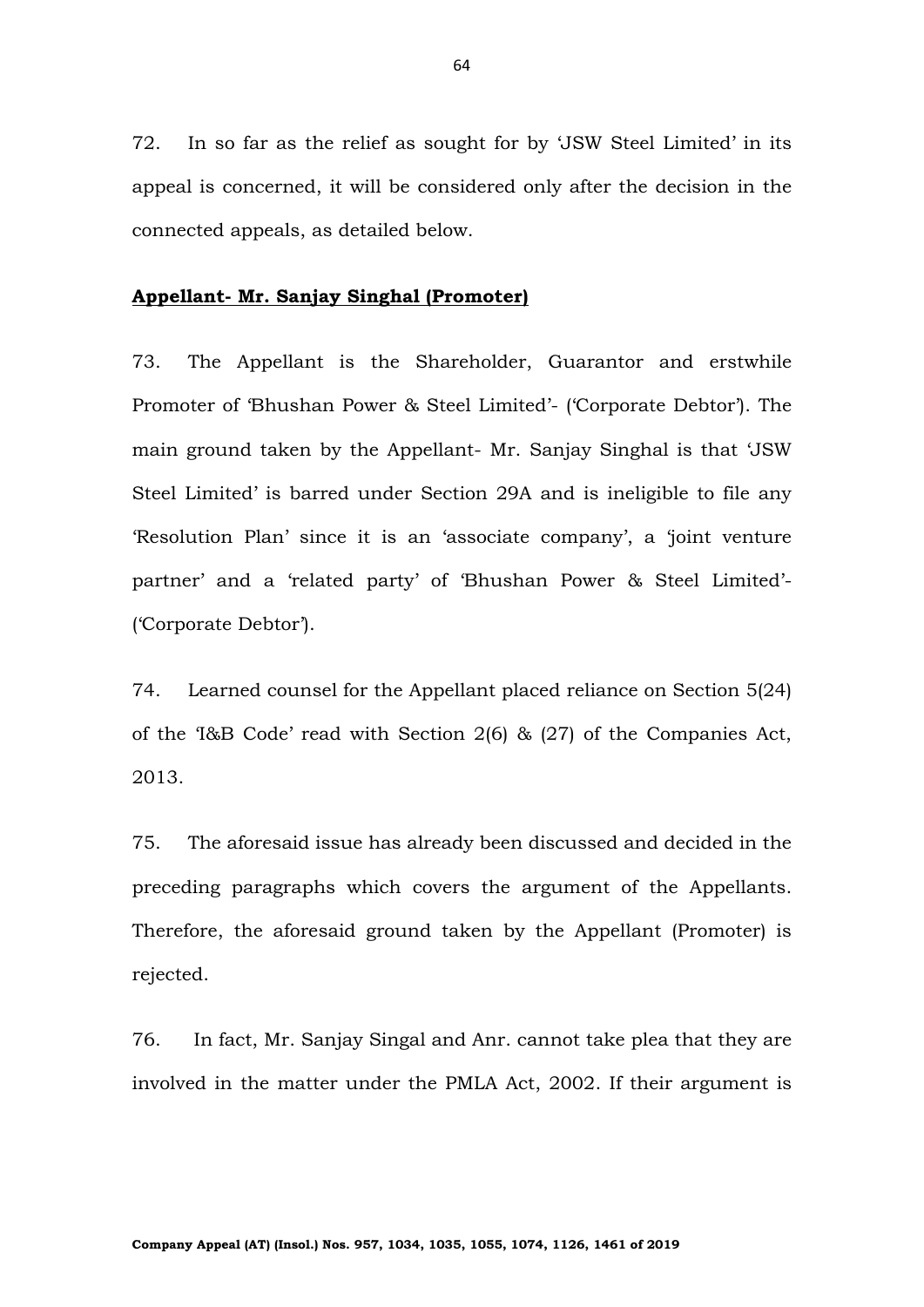accepted then it is to be accepted that they have been rightly made accused by the Directorate of Enforcement in money laundering case.

77. As the Appellants- Mr. Sanjay Singal and Anr. have not pleaded that the assets of the 'Corporate Debtor' is from 'proceeds of crime' and this Appellate Tribunal is not empowered to decide such issue, we hold that the Appellant- Mr. Sanjay Singal and Anr. should not raise such issue for determination by this Appellate Tribunal.

78. It was submitted that neither the **'RFP'** nor the 'Resolution Professional' stated that distribution of profit/ earnings before interest tax depreciation amortization generated by the 'Corporate Debtor' during the 'Corporate Insolvency Resolution Process' ("CIRP EBITDA") shall go to the 'Resolution Applicant'. According to them, the 'Committee of Creditors' has accepted that distribution of profit/ earnings before interest tax depreciation amortization generated by the 'Corporate Debtor' during the 'Corporate Insolvency Resolution Process' ("CIRP EBITDA") should go to the benefit of Creditors.

79. The Judgment of the Hon'ble Supreme Court in *"Committee of Creditors of Essar Steel India Limited v. Satish Kumar Gupta & Ors.─2019 SCC OnLine SC 1478"* is binding on all the Courts including the Tribunals and the 'Committee of Creditors'. It depends upon the commercial wisdom of the 'Committee of Creditors'. The 'Resolution Plan'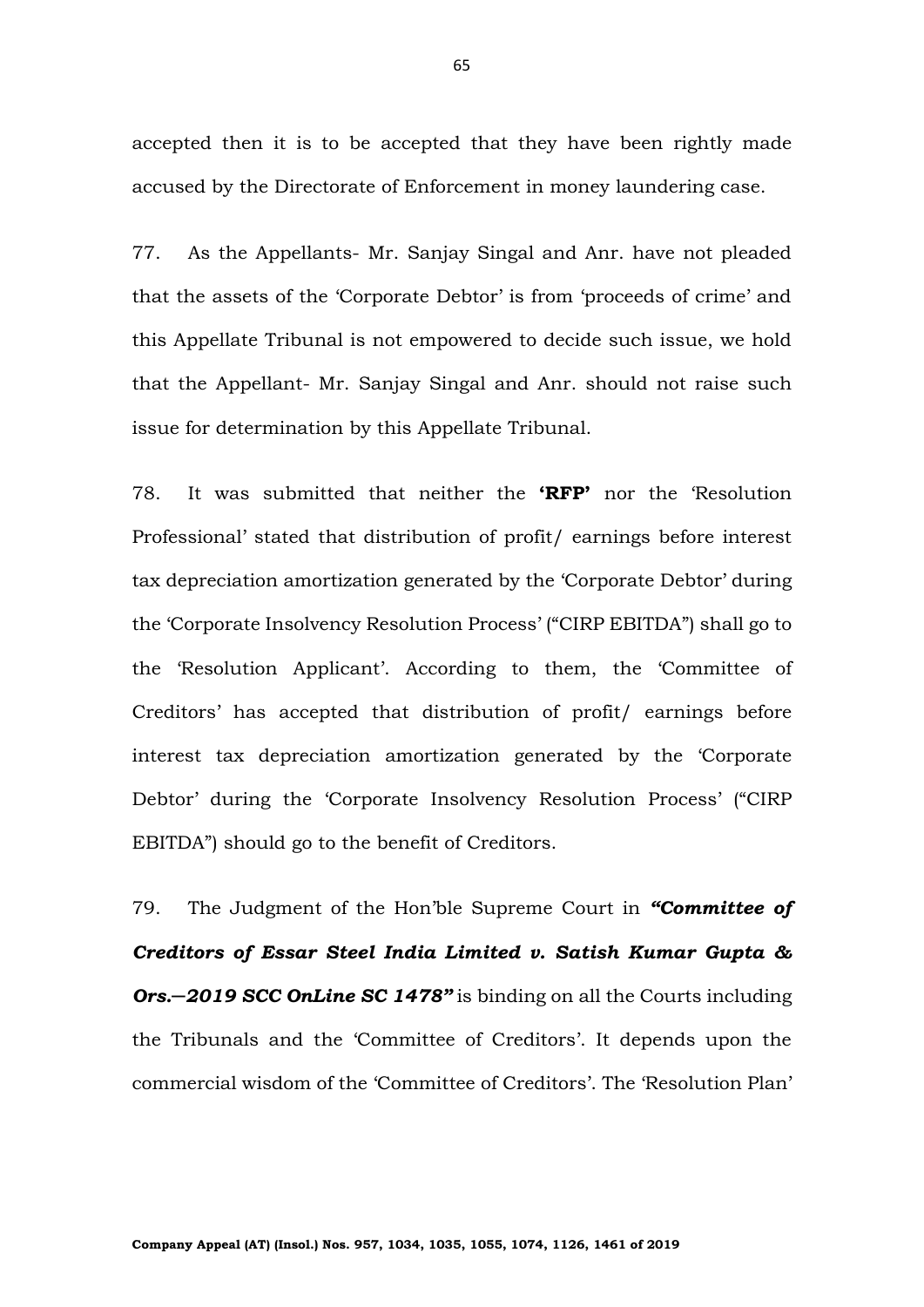submitted by 'JSW Steel Limited' has been approved by the Adjudicating Authority with modification by impugned order dated 5<sup>th</sup> September, 2019 and as the same has not been challenged by the 'Committee of Creditors', therefore, we are not inclined to interfere with the plan as approved by the Adjudicating Authority at the instance of ex-promoters/ shareholders Mr. Sanjay Singal & Anr. Further, as 'JSW Steel Limited' also raised this issue, we have discussed the same while deciding the appeal of 'JSW Steel Limited'.

80. It was submitted that the 'Resolution Professional' had not supplied the 'Resolution Plan' and other documents. However, we find that on 9th May, 2018, this Appellate Tribunal directed the 'Committee of Creditors' to consider the 'Resolution Plans', give reasons for rejecting any one or other 'Resolution Plans' and to provide it to the parties. The Appellants were given opportunity to peruse the 'Resolution Plan' on 26th July, 2018 as evident from the minutes of the 'Committee of Creditors' held on 27<sup>th</sup> July, 2018. At this stage, after availing such opportunity, it is not open to the Appellants- ex promoters to re-agitate same grievance.

81. In so far as the reliefs and concessions sought for by 'JSW Steel Limited' in its 'Resolution Plan' is concerned, it cannot be alleged to be hit by any existing law. No specific pleading has been made by Mr. Sanjay Singal- Ex-Promoters in this regard. If one or other party, ask for waiver of stamp duty for any transaction after the Insolvency Commencement

66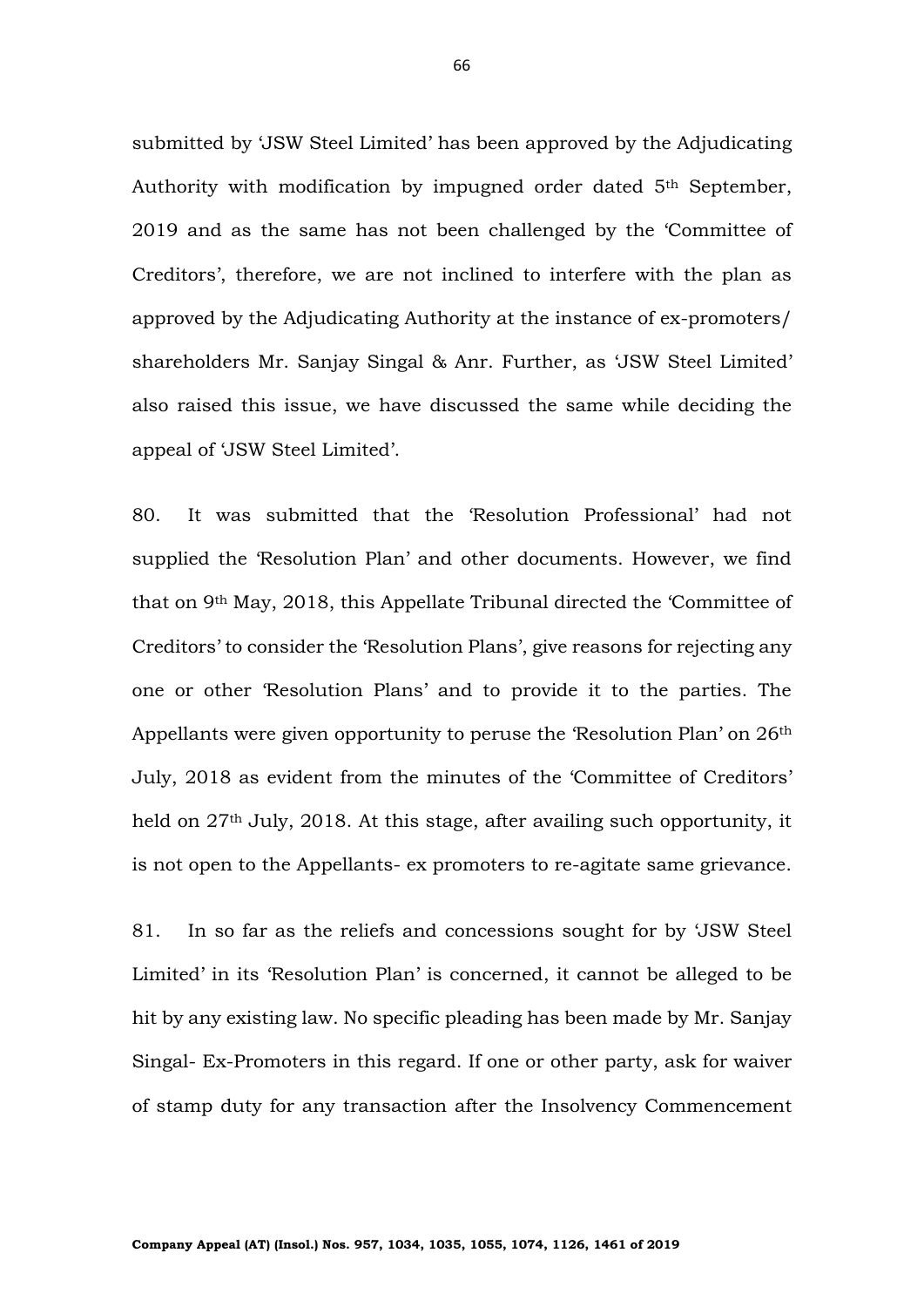Date and tax liabilities, it is merely a prayer made and it cannot be alleged that because of such prayer for relief, 'Resolution Plan' is hit by Section 30(2) (e) of the 'I&B Code'.

82. The issue relating to extinguishing the liabilities of the lenders like guarantor and/ or subrogation has been raised in other appeals. The issue whether 'JSW Steel Limited' can take benefit of Section 32A as inserted by Clause 10 of the Ordinance dated 28th December, 2019 has already been discussed and decided in the preceding paragraphs which is reiterated.

We find no merit in this appeal. The appeal preferred by 'Mr. Sanjay Singal and Anr.' is dismissed.

## **Appellant- Jaldhi Overseas Pte. Ltd.'**

83. The Appellant is a company incorporated in Singapore engaged in the business of freight and ship chartering operations and claims to be an 'Operational Creditor' of the 'Corporate Debtor' with the largest claim of Rs.151.37 Crores (in view of three International Arbitral Awards, pending execution as on the Insolvency Commencement Date).

84. Learned counsel for the Appellant submitted that even though the claim of the Appellant was admitted, suddenly in the third list of 'Operational Creditors' published by the 'Resolution Professional' on 21st September, 2017 the said admitted claim was unilaterally reduced to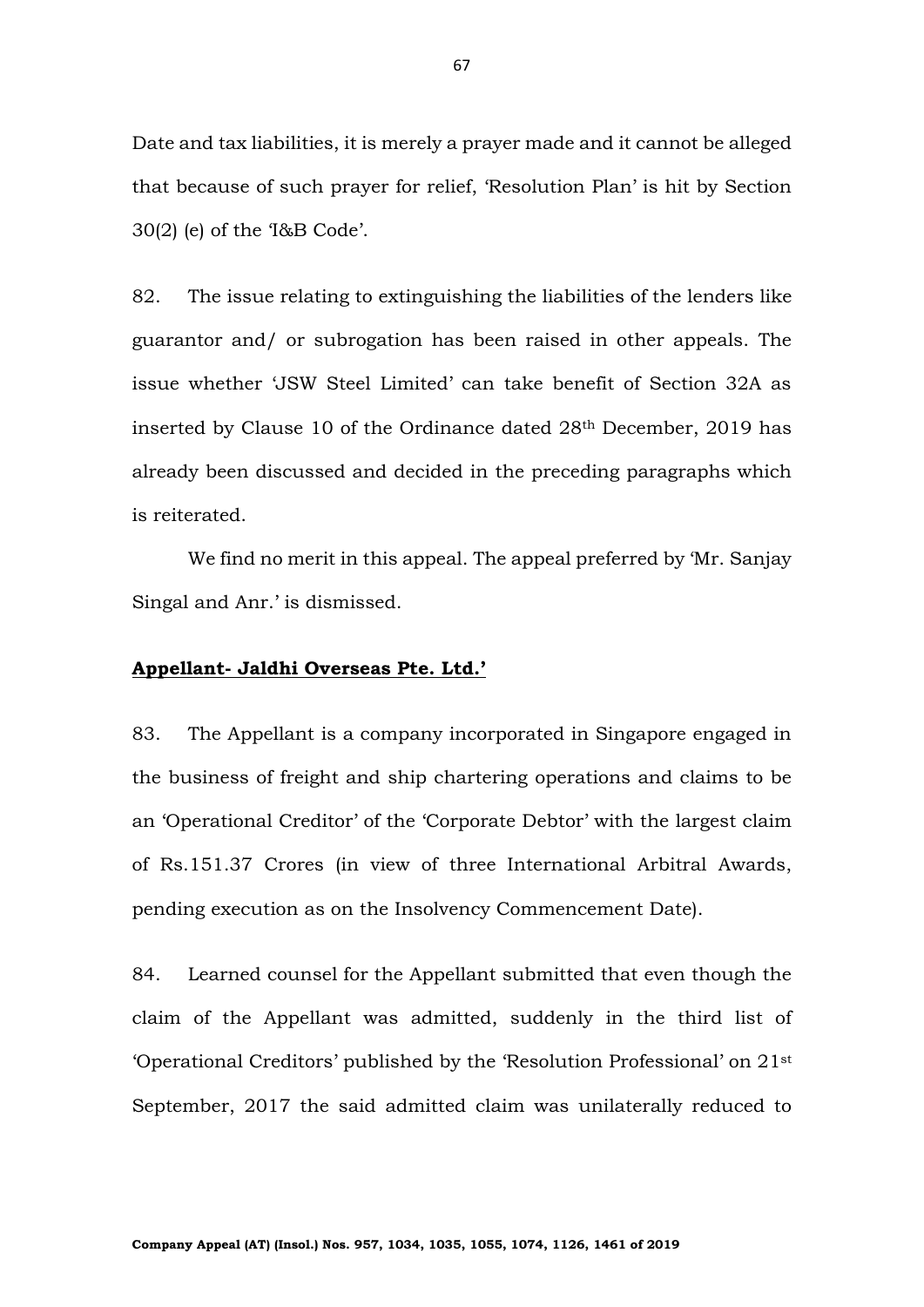Rs.70,31,538. In view thereof, the Appellant was constrained to approach the Adjudicating Authority seeking direction to the 'Resolution Professional' to rectify the gross error as the 'Resolution Professional' had failed to rectify the same despite follow up by the Appellant. Accordingly, the admitted claim was corrected by the 'Resolution Professional' pursuant to Adjudicating Authority's order dated 9th October, 2017.

85. It was submitted that in view of the said nature of functioning of the 'Resolution Professional' since the inception of the 'Corporate Insolvency Resolution Process', the Appellant, out of abundant caution, began to closely monitor the list of 'Operational Creditors' being regularly updated by the 'Resolution Professional'. In doing so, the Appellant noticed that on regular intervals the admitted amount indicated to select few 'Operational Creditors' were being revised by reduction in their amounts post admitting the same thereby clearly indicating, *inter alia*, that pre-Corporate Insolvency Resolution Process payments were being made towards admitted claims to such selective 'Operational Creditors' during the 'Corporate Insolvency Resolution Process'.

86. The Appellant being aggrieved by the above malafide act of the 'Resolution Professional', moved before the Adjudicating Authority challenging the legality of the making such pre-Corporate Insolvency Resolution Process payments by 'Resolution Professional' to select 'Operational Creditors', wherein the Appellant was allowed as an

68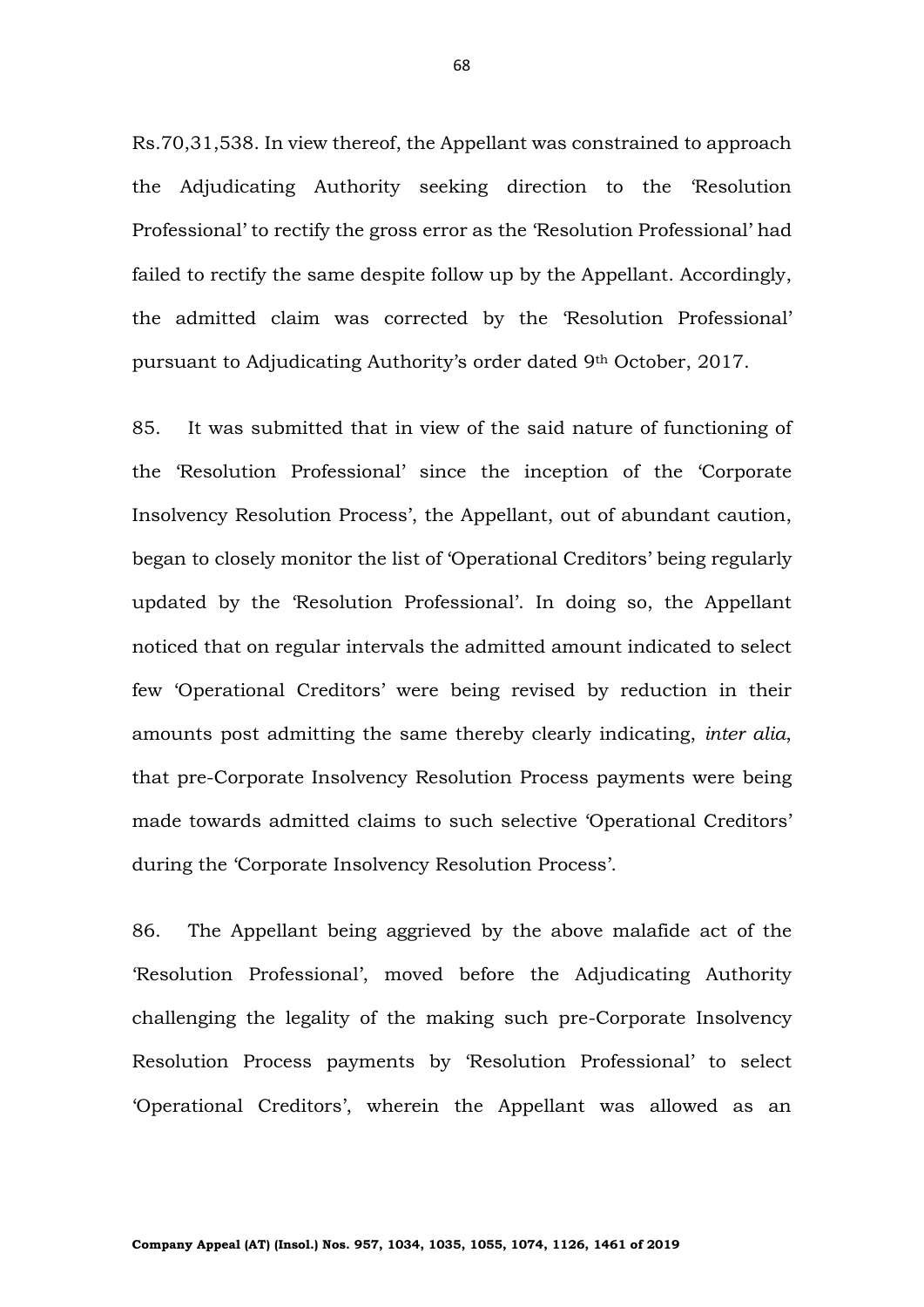Intervenor. In the said application, the 'Resolution Professional' had filed various pleadings, admitting to making such pre-Corporate Insolvency Resolution Process payments to select 'Operational Creditors'.

87. Learned counsel for the Appellant submitted that the Resolution Professional has undeniably made payments towards 'pre-Corporate Insolvency Resolution Process' dues/admitted claims to select 'Operational Creditors' during 'Corporate Insolvency Resolution Process'. This has resulted in a situation wherein such 'Operational Creditors' have been paid 100% of their admitted claims even before the approval and implementation of the 'Resolution Plan', while the remaining creditors would be paid amounts (if any) proportionately in terms of the 'Resolution Plan'. This act of the 'Resolution Professional' has resulted in inter-se discrimination between 'Operational Creditors'.

88. It was submitted that impermissibility in law to make 'pre-Corporate Insolvency Resolution Process' payment during 'Corporate Insolvency Resolution Process':

(i) Payments made towards 'pre- Corporate Insolvency Resolution Process' dues/ admitted claims of creditors during 'Corporate Insolvency Resolution Process' is also against the scheme of the 'I&B Code', as per which all past dues/ liabilities of the 'Corporate Debtor' cannot be recovered by the creditors during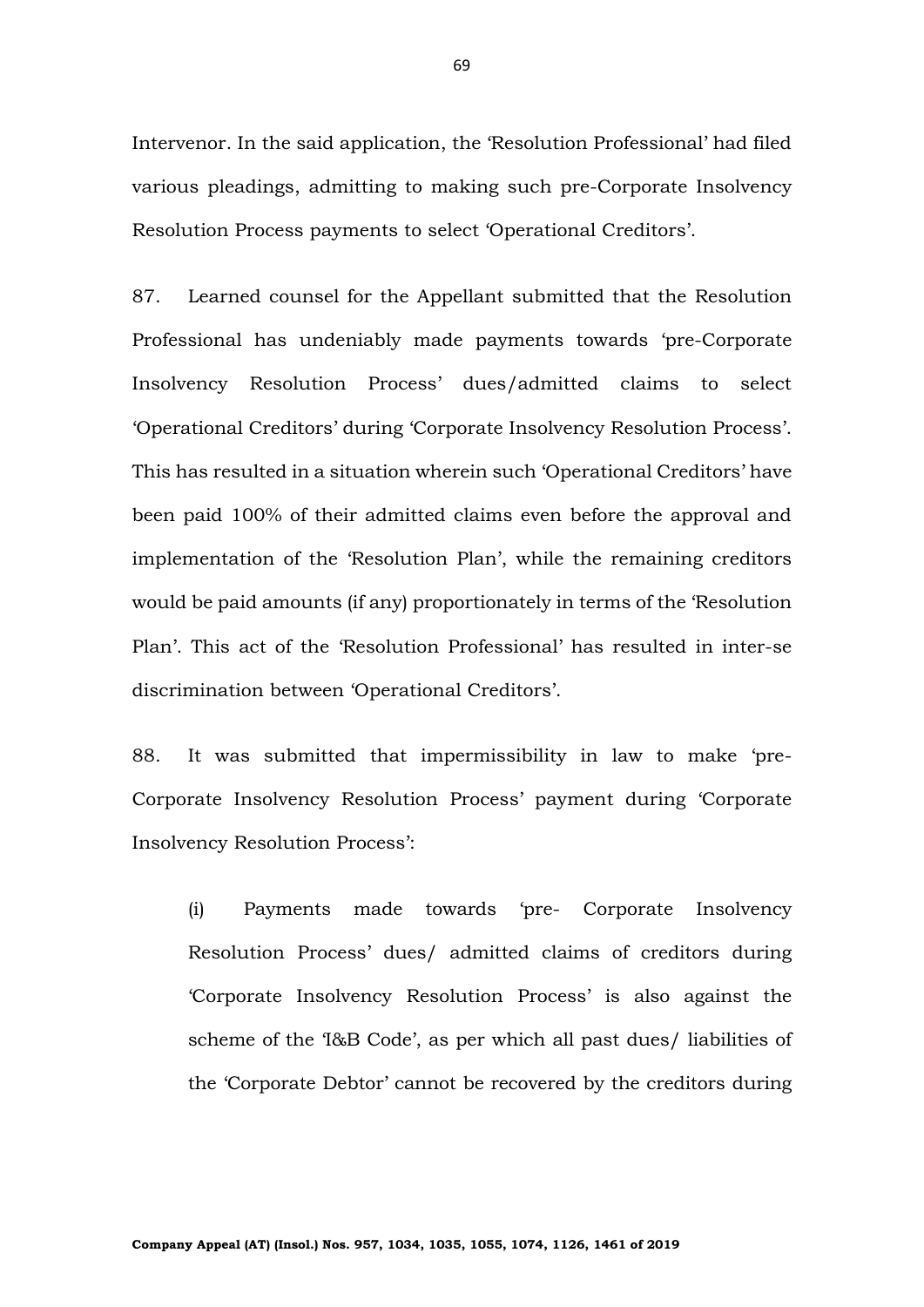'Corporate Insolvency Resolution Process' and become subject to the final 'Resolution Plan' approved by the 'Committee of Creditors' and the Adjudicating Authority.

(ii) The Insolvency and Bankruptcy Board of India's Circular No. IBBI/IP/013/2018 wherein it has been clarified that Insolvency Resolution Process Cost cannot include cost incurred, 'pre-Corporate Insolvency Resolution Process' or 'post- Corporate Insolvency Resolution Process'

(iii) Explanation to Section 14(2) of 'I&B Code' added by way of Ordinance dated 28th December, 2019, further emphasises that 'Operational Creditors' can only be paid towards supplies made by them during 'Corporate Insolvency Resolution Process'. The said provision is as below:

*"Where the IRP, or the RP as the case may be considers the supply of goods and services critical to protect and preserve the value of the Corporate Debtor and manage the operations of such Corporate Debtor as a going concern, then the supplier of such goods or services shall not be terminated, suspended or interrupted during the period of moratorium except where such Corporate Debtor has not paid dues arising from such supply during the moratorium period or in such circumstances as may be specified."*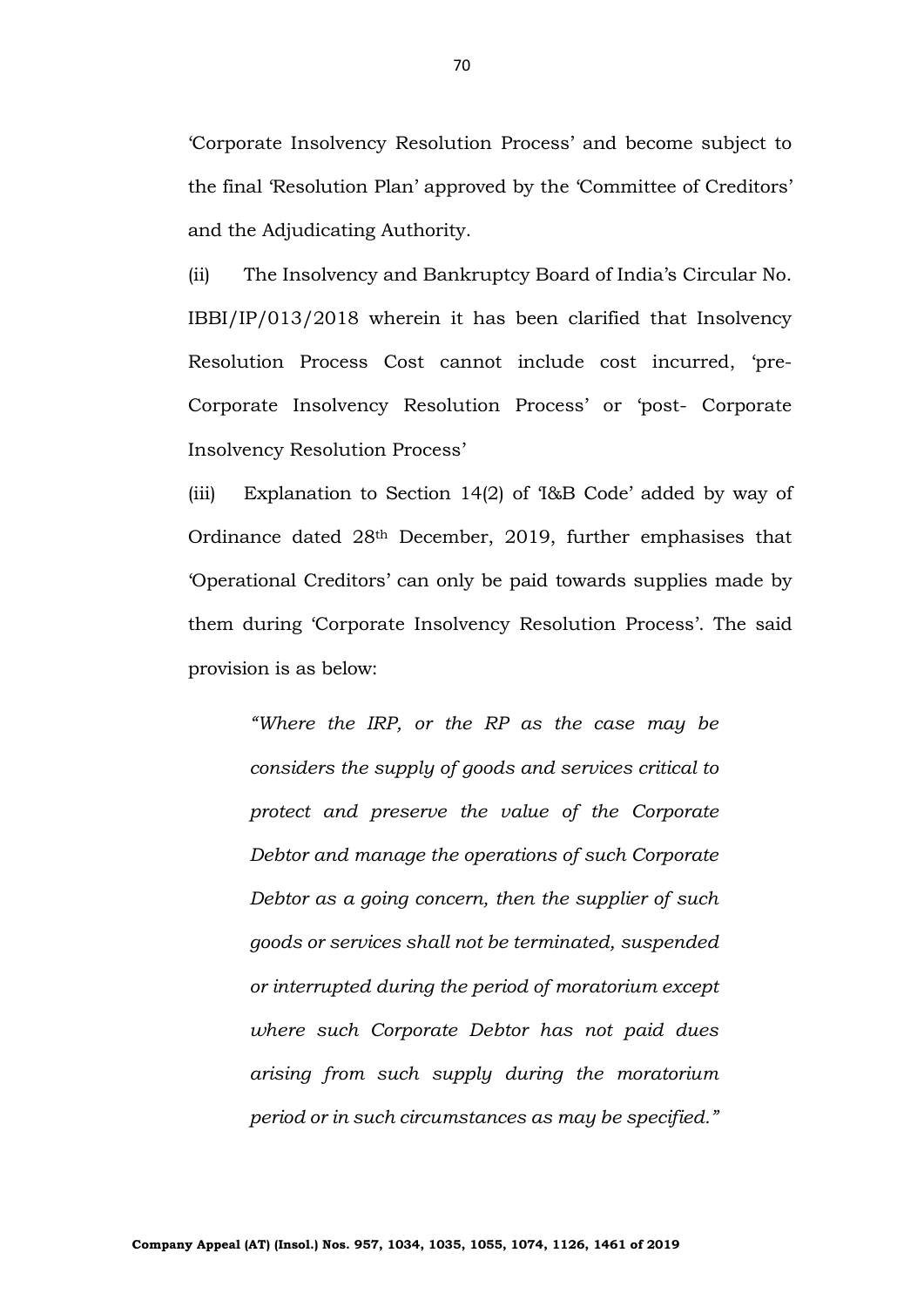89. This issue stands decided by the Hon'ble Supreme Court in *"Committee of Creditors of Essar Steel India Limited v. Satish Kumar Gupta & Ors.─2019 SCC OnLine SC 1478"*, wherein the Hon'ble Supreme Court observed:

> *"88. For the same reason, the impugned NCLAT judgment in holding that claims that may exist apart from those decided on merits by the resolution professional and by the Adjudicating Authority/Appellate Tribunal can now be decided by an appropriate forum in terms of [Section 60\(6\)](https://indiankanoon.org/doc/1233094/) of the Code, also militates against the rationale of [Section 31](https://indiankanoon.org/doc/895977/) of the Code. A successful resolution applicant cannot suddenly be faced with "undecided" claims after the resolution plan submitted by him has been accepted as this would amount to a hydra head popping up which would throw into uncertainty amounts payable by a prospective resolution applicant who successfully take over the business of the corporate debtor. All claims must be submitted to and decided by the resolution professional so that a prospective*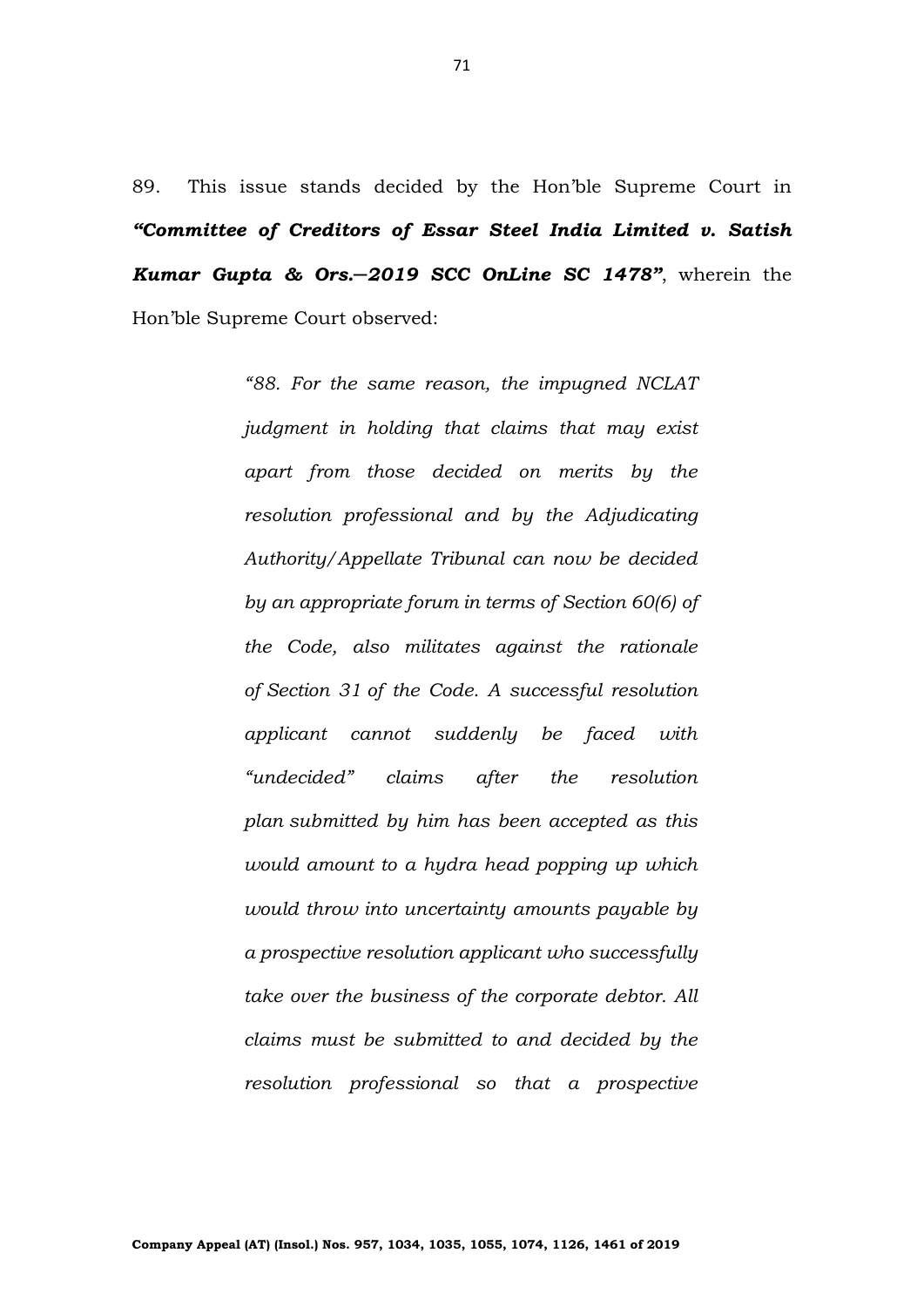*resolution applicant knows exactly what has to be paid in order that it may then take over and run the business of the corporate debtor. This the successful resolution applicant does on a fresh slate, as has been pointed out by us hereinabove. For these reasons, the NCLAT judgment must also be set aside on this count.*

*89. The RFP issued in terms of [Section 25](https://indiankanoon.org/doc/1588033/) of the Code and consented to by ArcelorMittal and the Committee of Creditors had provided that distribution of profits made during the corporate insolvency process will not go towards payment of debts of any creditor – see Clause 7 of the first addendum to the RFP dated 08.02.2018. On this short ground, this part of the judgment of the NCLAT is also incorrect."*

90. Further, it was submitted by the Appellant- 'Jaldhi Overseas Pte. Ltd.' that the Impugned Order has misconceived the provisions of the Code and held at para 104 therein that *"view of the Hon'ble NCLAT in Binani Industries case (supra) did not meet the Legislative approval. It is appropriate to notice that Section 30 (2) (b) of the 'I&B Code' has been amended vide notification dated 5th August, 2019. There is thus no*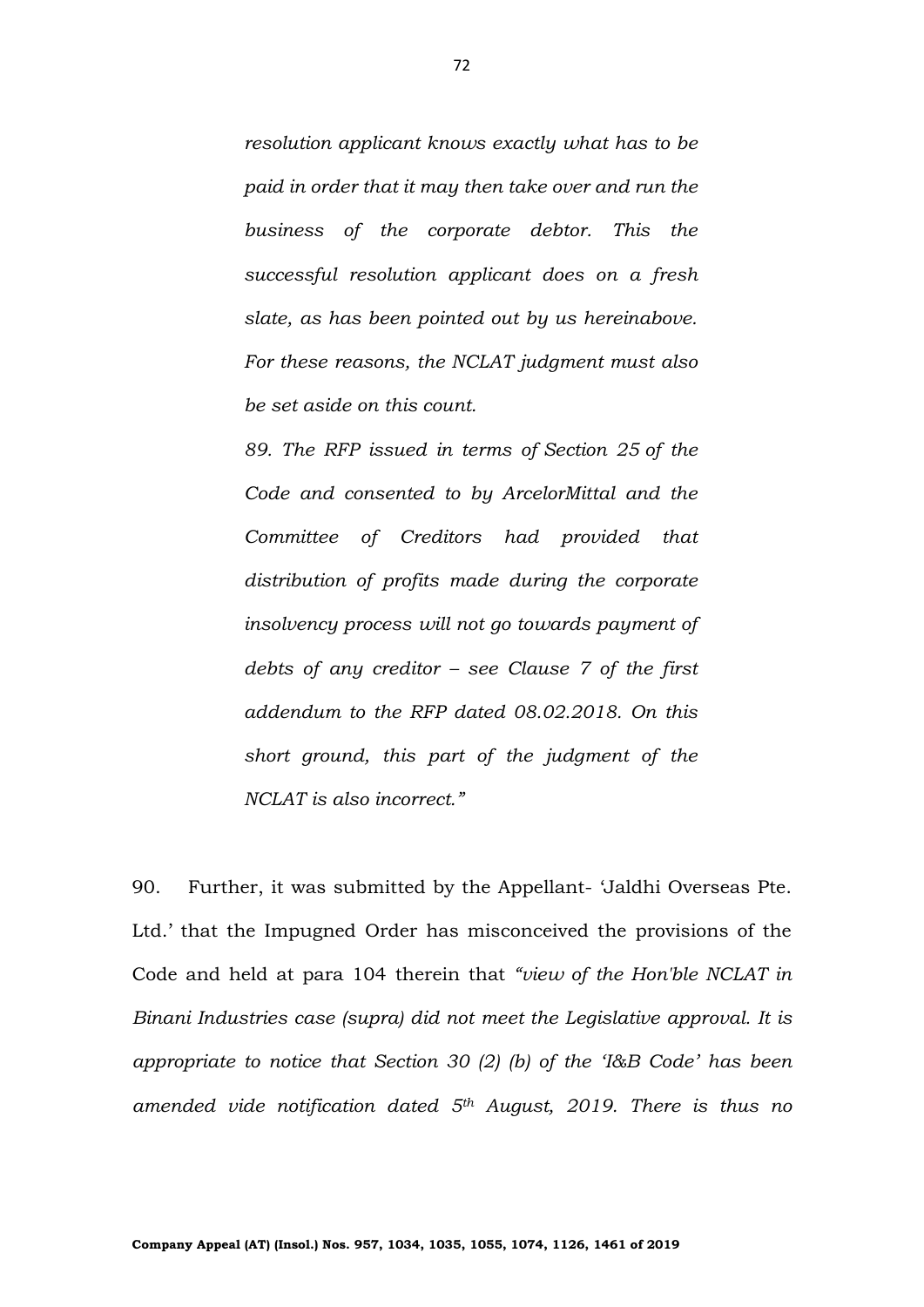*contravention of law under Section 30 (2) (e) of the 'I&B Code".* On the contrary, the said amendment, reverberates the ratio of the judgement passed by this Appellate Tribunal in *Binani Industries,* as the amendment clarifies that the distribution should be fair and equitable amongst creditors.

91. Learned counsel for the Appellant- 'Jaldhi Overseas Pte. Ltd.' submitted that the Appellant has been categorized as a 'contingent creditor' even though the 'Resolution Professional' has admitted the claim in full. In addition to the above discrimination, the 'Resolution Plan' approved by the Adjudicating Authority also further discriminates the Appellant. This is because while the 'Resolution Plan' proposes payment of 50% of all admitted claims of 'Operational Creditors' with a cap of Rs.350 Cr, the Appellant (which is the largest admitted 'Operational Creditor') was malafidely put in a different class namely 'identified contingent creditors'. As per the 'Resolution Plan', such identified contingent creditors (totalling to approximately Rs.5000 Crores) are to receive 10% of their claim, only and only if their claim crystalizes within a period of two years from date of approval of the 'Resolution Plan', subject to maximum of 35 Crores.

92. It was further submitted that the aforesaid categorization of the Appellant's admitted claim as an 'identified contingent creditor' was also contradictory to 'Resolution Professional's own letter of 20th February,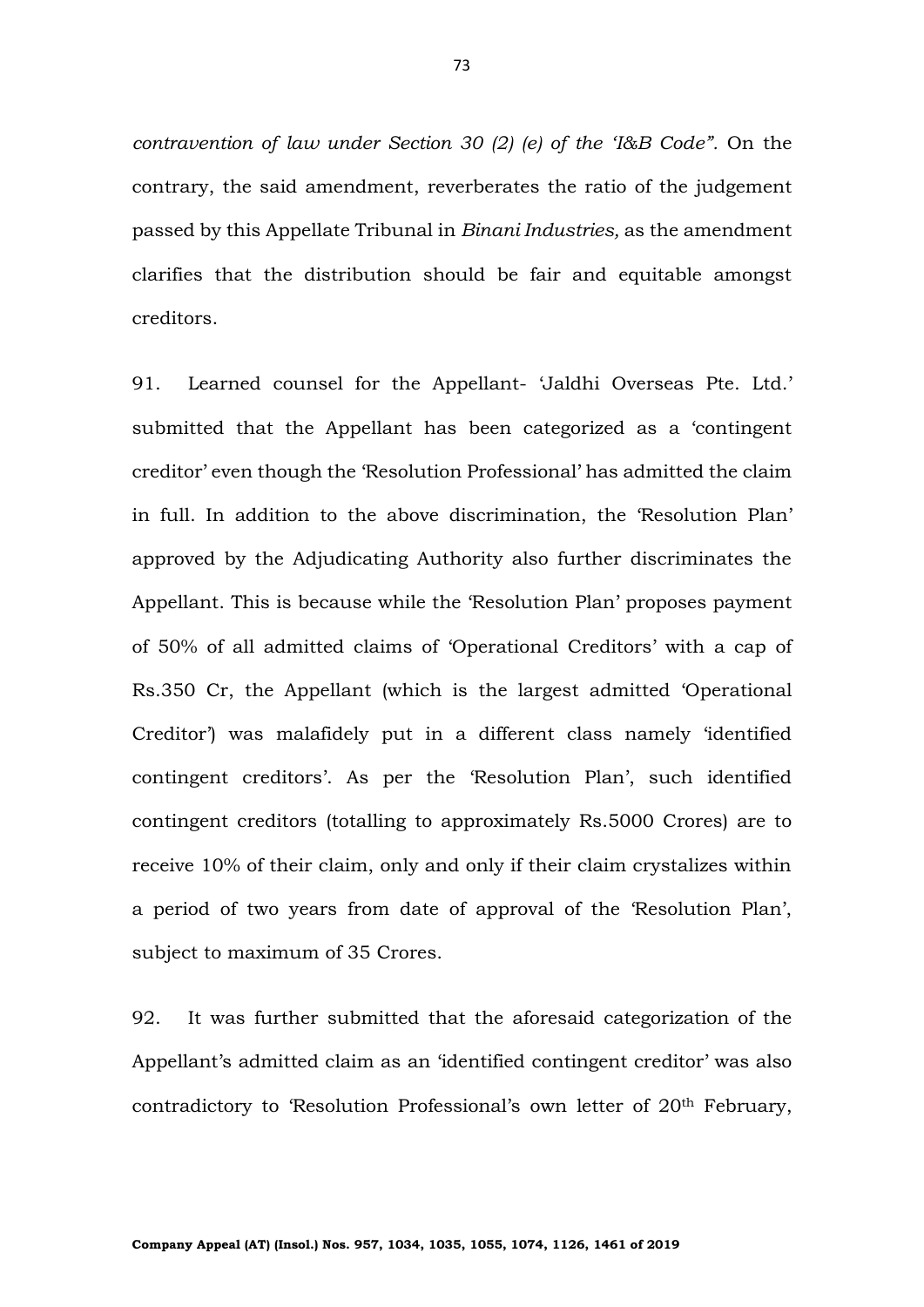2019, whereby the Appellant was informed that its status under the 'Resolution Plan' was as per the list of 'Operational Creditors' available on the website of the 'Corporate Debtor'. The Impugned Order, however, at para 106, has failed to appreciate that by treating the Appellant differently from other 'Operational Creditors', the 'Resolution Plan' is in derogation to Section 30 (2) (e) of the 'I&B Code' as it is not fair and equitable to all creditors.

93. In the present case, as the Appellant has been categorised as 'contingent creditor', we hold that the Appellant who claims to be 'Operational Creditor' but his claim has not been crystalized which made him 'contingent creditor' and as such cannot claim equitable treatment with all other Creditors.

Therefore, no ground is made out to interfere with the impugned order of approval of the plan.

## **Appellant- Medi Carrier Private Limited**

94. At the time of approval of the 'Resolution Plan' submitted by 'JSW Steel Limited', the Appellant- 'Medi Carrier Private Limited' ('Operational Creditor') moved application under Section 60(5) of the 'I&B Code' for *inter alia* seeking payment of its outstanding dues arising out of transportation services rendered between 27th July, 2017 to 31st March, 2018 i.e. during the 'Corporate Insolvency Resolution Process' period. The Adjudicating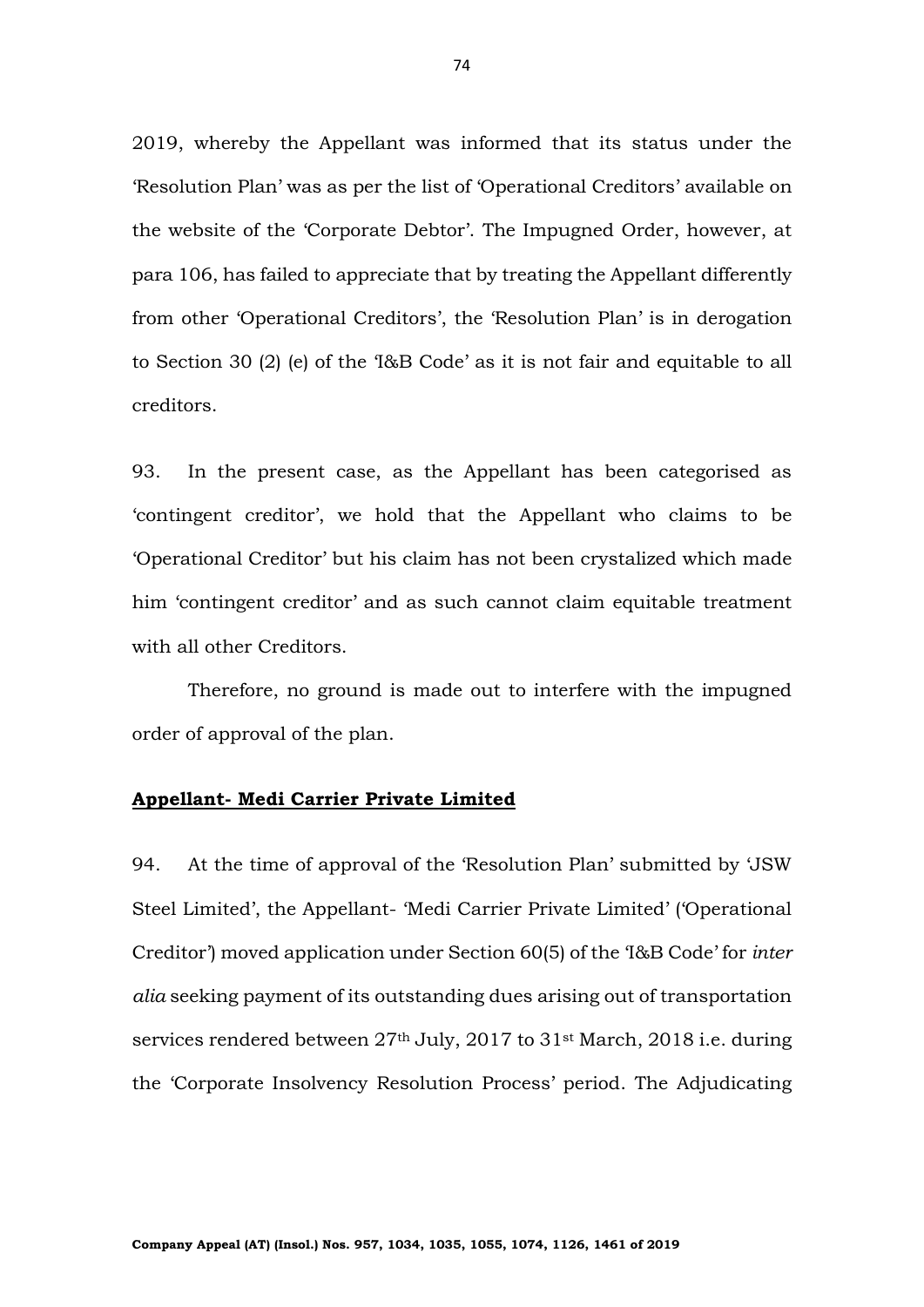Authority rejected the application under Section 60(5) while approving the plan of 'JSW Steel Limited' by impugned order dated 5th September, 2019.

95. According to counsel for the Appellant, it was involved in various ongoing contracts for transportation of final goods of the 'Corporate Debtor' since 2012 and has been transporting the goods at various critical locations of the 'Corporate Debtor'. On 9th August, 2017, the 'Corporate Insolvency Resolution Process' against the 'Corporate Debtor' was initiated and about that time, the Appellant having large outstanding showed its inability to carry on any further transportation works for the 'Corporate Debtor'. However, owing to the critical nature of the services rendered by the Appellant, the Appellant was identified as a critical trade creditor on the basis of criticality of services, the Appellant provided to the 'Corporate Debtor' during the 'Corporate Insolvency Resolution Process' on the advice of Technical Advisor.

96. Accordingly, the 'Resolution Professional' in order to incentivize the Appellant, entered into an agreement with the Appellant to clear its outstanding dues arising out of the transportation works carried before commencement of 'Corporate Insolvency Resolution Process' as a consideration for carrying out transportation works during the 'Corporate Insolvency Resolution Process' of the 'Corporate Debtor', so that the final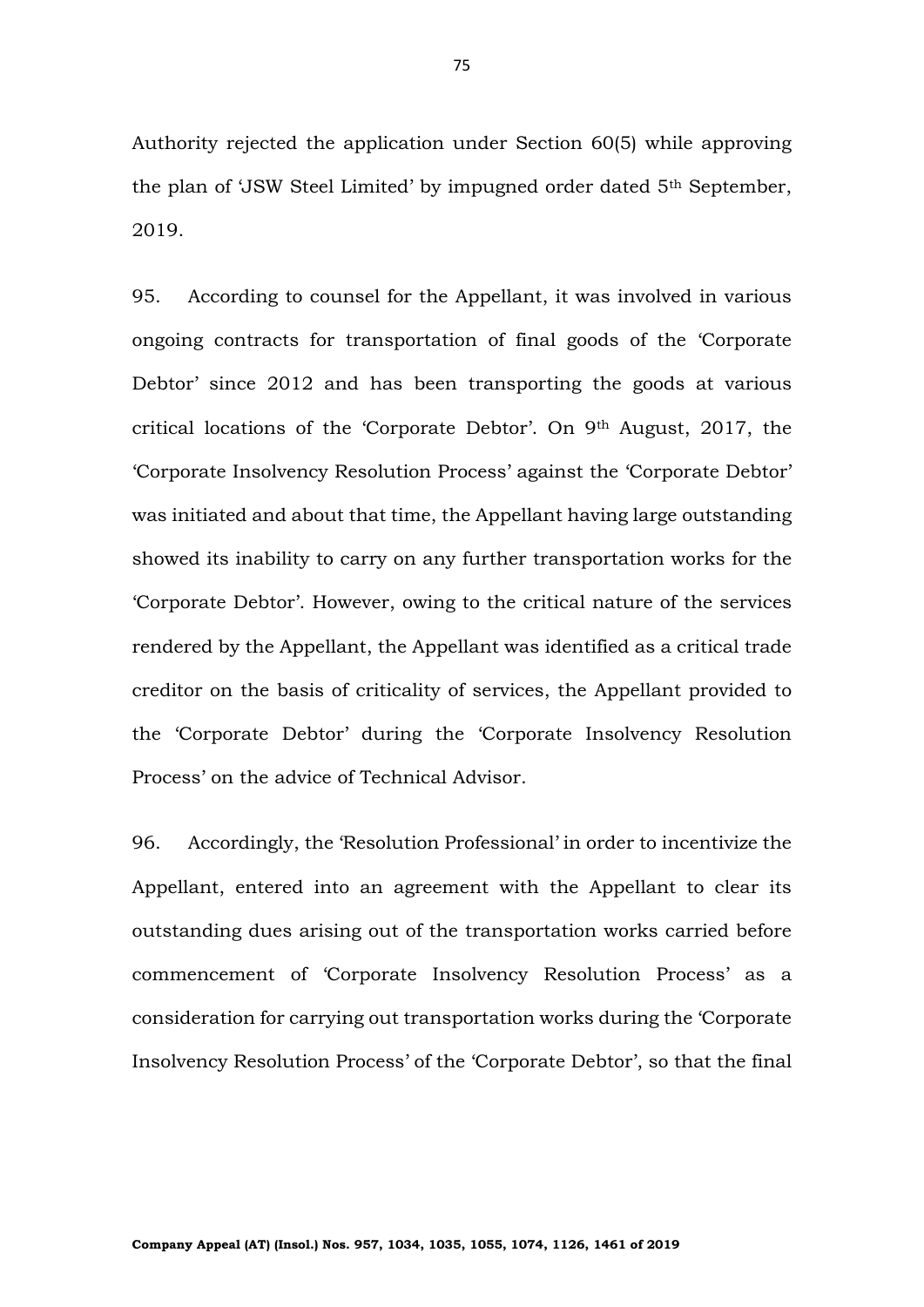goods could be transported to the buyers to keep the 'Corporate Debtor' as a going concern.

97. As per the said agreement, the 'pre-Corporate Insolvency Resolution Process' dues of the Appellant were cleared by the 'Resolution Professional' in a span of around 10 months from 27<sup>th</sup> July, 2017 and numerous payments were issued reflecting the invoice against which payments were made. Payments were released to the Appellant only after following the detailed 21 steps procedure in the Indent Processing. It is stated that after the Resolution Process, due to clerical mistake on the part of the 'Resolution Professional', it has not cleared the number of dues including the dues during the 'Corporate Insolvency Resolution Process'.

98. Learned counsel for the 'Resolution Professional' submitted that no directions were issued by him to make payments of 'pre-Corporate Insolvency Resolution Process' period claims and the admitted claim of the Appellant to the tune of Rs.7,62,47,071/- will be accordingly dealt with in accordance with the approved 'Resolution Plan'.

99. It was submitted by the 'Resolution Professional' that no promises were made and no assurances given to the Appellant to pay the outstanding dues, which have been paid only on completion of the 'Corporate Insolvency Resolution Process'.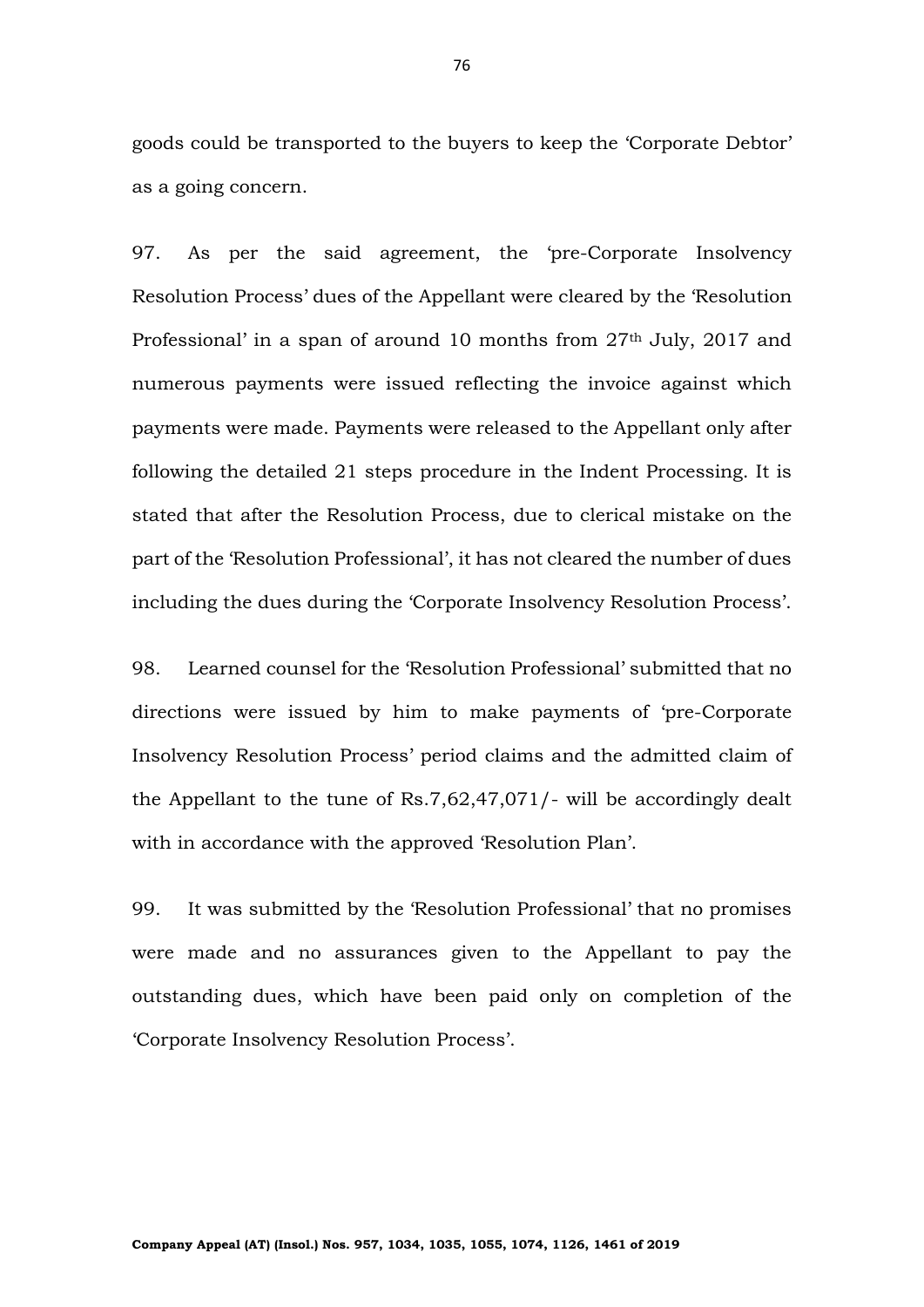100. It was further submitted that after gaining knowledge about the said mistake at the plant level, the 'Resolution Professional' took immediate corrective steps by issuing revised payment advices to all such 'Operational Creditors', including the Appellant herein clarifying that the payments were authorised only towards services availed during 'Corporate Insolvency Resolution Process' period of the 'Corporate Debtor'.

101. As the order of 'Moratorium' having issued under Section 14 of the 'I&B Code', the Appellant- 'Medi Carrier Private Limited' was not entitled to receive any amount towards 'pre- Corporate Insolvency Resolution Process' dues. It is accepted that in spite of the same, by virtue of socalled agreement, it was paid. After completion of the 'Corporate Insolvency Resolution Process' to treat the Appellant at par with other 'Operational Creditors' and if the amount wrongly paid was adjusted against the amount payable during the 'Corporate Insolvency Resolution Process', the Appellant cannot derive any advantage of any agreement which was against Section 14 of the 'I&B Code'.

The appeal is dismissed.

# **Appellant- 'Kalyani Transco'**

102. The Appellant- 'Kalyani Transco' is the 'Operational Creditor' of 'M/s. Bhushan Power & Steel Limited' ('Corporate Debor'), according to

77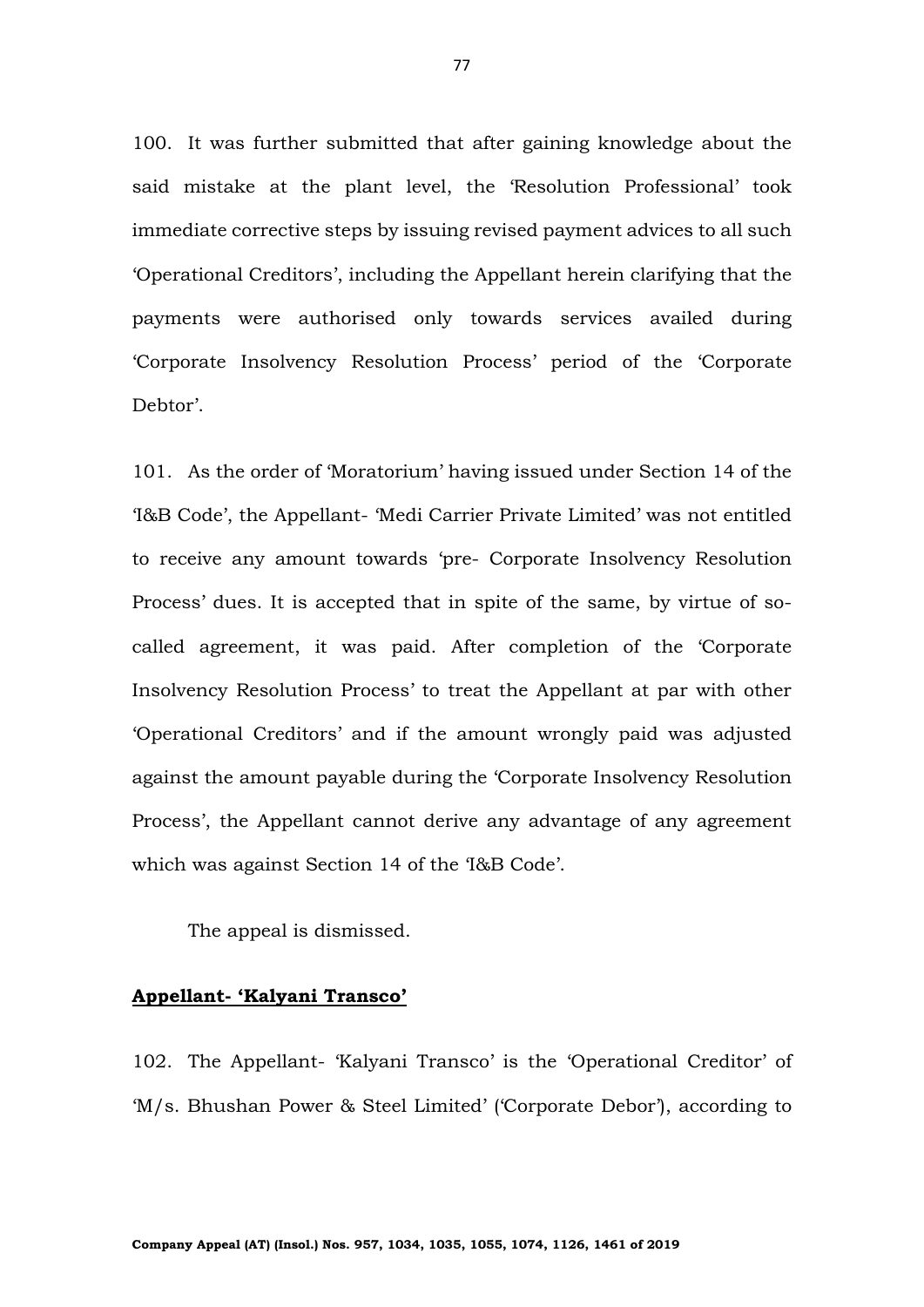it, the 'Corporate Debtor' owed a sum of Rs.5,21,64,476/- to the Appellant on account of transportation of solid waste.

103. It is alleged that the meaningful participation was denied to the 'Operational Creditors' since complete copies of relevant documents and 'Resolution Plans' were never shared with the 'Operational Creditors'.

104. In the present case, there is nothing on the record to suggest that the Appellant in its individual capacity as 'Operational Creditor' had more than 10% of the dues of the 'Operational Creditors' to remain present during the meeting of the 'Committee of Creditors'. Therefore, the question of supplying the complete copy of the relevant documents and 'Resolution Plan' does not arise.

105. The other ground taken in that 'JSW Steel Limited' is hit by Section 29A of the 'I&B Code' as it is a 'related party' of 'M/s. Bhushan Power & Steel Limited'. However, such plea cannot be accepted in view of the findings already recorded above.

We find no merit in this appeal preferred by Appellant- 'Kalyani Transco'. It is accordingly, dismissed.

## **Appellant- State of Odisha**

106. According to Appellant- 'State of Odisha', it is legally entitled to recover a sum of approx. Rs.139,15,80,504/- on account of entry tax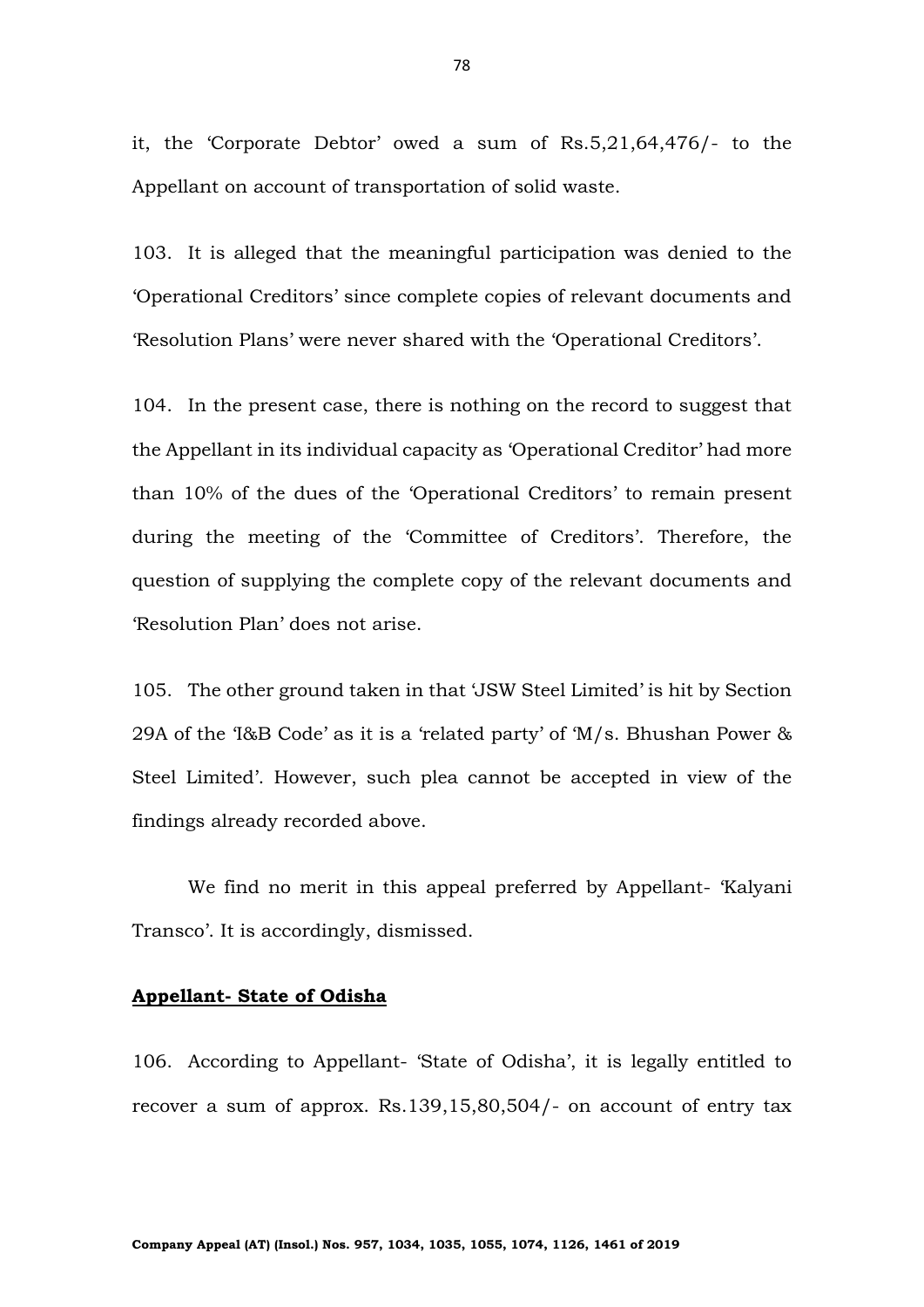dues in view of the finality of the issue with regard to the legality of the levy upheld by the Hon'ble Supreme Court vide Judgment reported in (2017) 12 SCC 1. The said case filed by State of Orissa wherein 'Bhushan Power & Steel Limited' was one of the Respondents also was decided by this Judgment) followed by the Judgment and order dated 9th October, 2017 passed by the Hon'ble Supreme Court in *"State of Kerala & Ors. v. Fr. William Fernandez etc.─ Civil Appeals No. 3381-3400 of* 

*1998"*. In the said case, the Hon'ble Supreme Court upheld the legislative competence of the State Legislature to impose entry tax on the goods imported from other State as well as outside the country.

107. Learned counsel appearing on behalf of the 'Resolution Professional' submitted that no claim was filed by the State of Odisha before the 'Resolution Professional'. The 'Committee of Creditors' approved the 'Resolution Plan' on 16th October, 2018. The Adjudicating Authority (NCLT) also approved the plan on 5th September, 2019. It is only after the approval of the plan by the Adjudicating Authority (NCLT), on 18th November, 2019, the Appellant filed the claim.

108. In the present case, as we find that the claim of the 'State of Odisha' was not filed during the 'Corporate Insolvency Resolution Process' after approval of the plan by the Adjudicating Authority (NCLT), claim filed by the Appellant (filed on 18th November, 2019) cannot be entertained.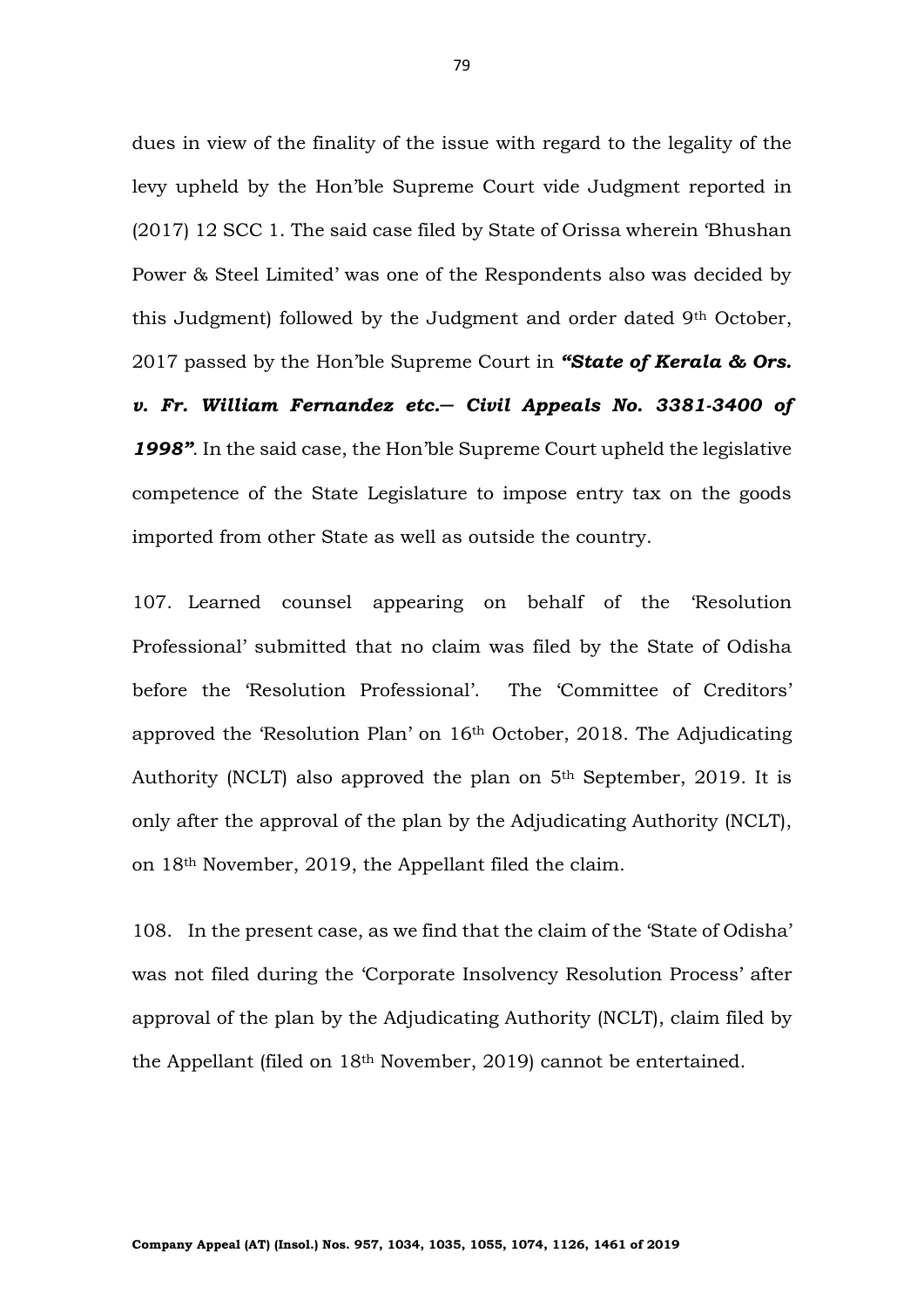109. In *"Committee of Creditors of Essar Steel India Limited v. Satish Kumar Gupta & Ors.─2019 SCC OnLine SC 1478"*, the Hon'ble Supreme Court held:

> *"88. For the same reason, the impugned NCLAT judgment in holding that claims that may exist apart from those decided on merits by the resolution professional and by the Adjudicating Authority/Appellate Tribunal can now be decided by an appropriate forum in terms of [Section 60\(6\)](https://indiankanoon.org/doc/1233094/) of the Code, also militates against the rationale of [Section 31](https://indiankanoon.org/doc/895977/) of the Code. A successful resolution applicant cannot suddenly be faced with "undecided" claims after the resolution plan submitted by him has been accepted as this would amount to a hydra head popping up which would throw into uncertainty amounts payable by a prospective resolution applicant who successfully take over the business of the corporate debtor. All claims must be submitted to and decided by the resolution professional so that a prospective resolution applicant knows exactly what has to be paid in order that it may then take over and run the*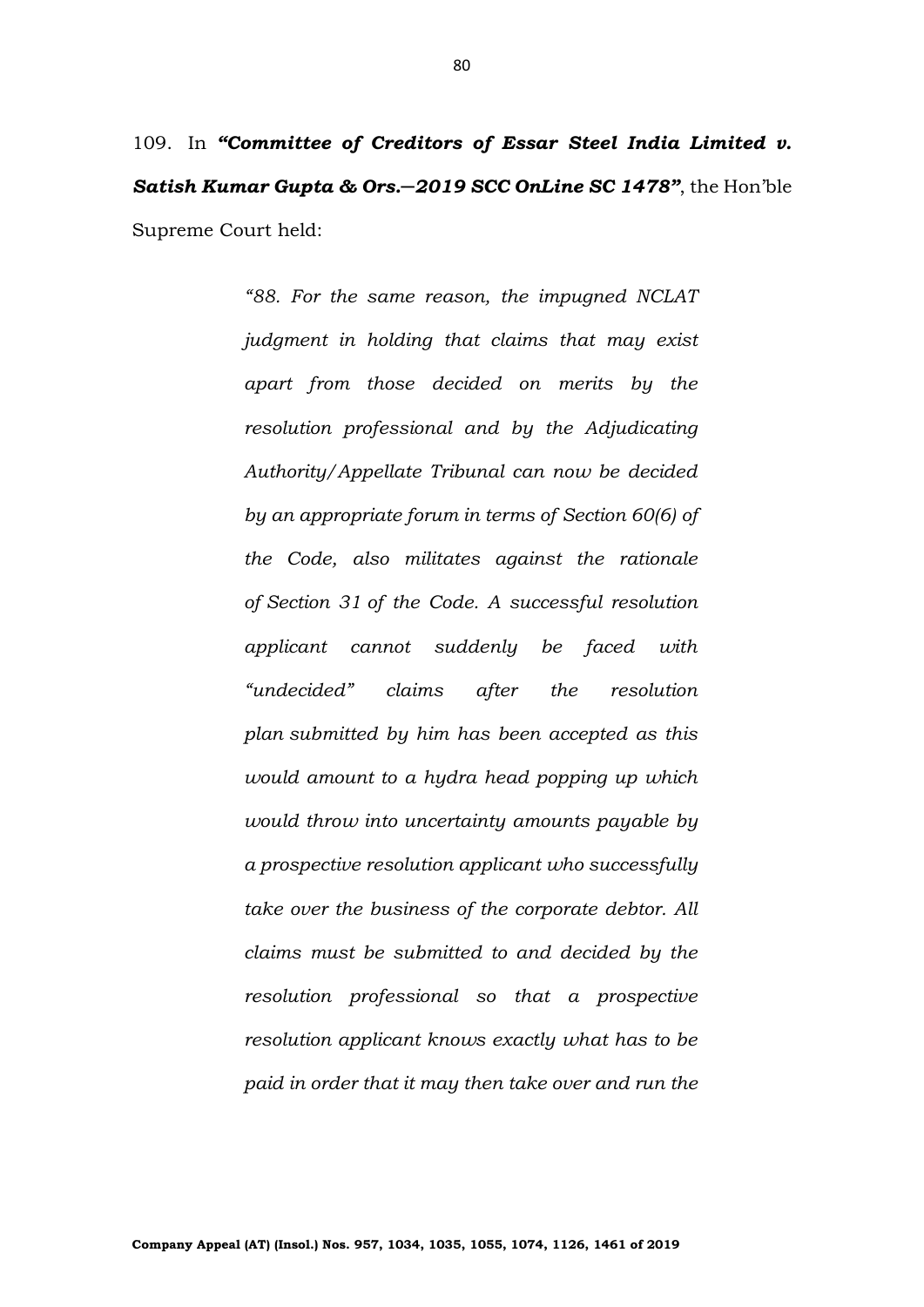*business of the corporate debtor. This the successful resolution applicant does on a fresh slate, as has been pointed out by us hereinabove. For these reasons, the NCLAT judgment must also be set aside on this count."*

110. In view of the decision of the Hon'ble Supreme Court, the 'State of Odisha' cannot recover any dues of earlier period of date of approval of the plan.

111. Apart from the fact the present appeal has been preferred by 'State of Odisha' much beyond the period of 15 days after 30 days' time of preferring the appeal. In such case also, in absence of any power of this Appellate Tribunal to condone the delay beyond 15 days after 30 days of preferring the appeal, in terms of Section 61(2) the present appeal is not maintainable.

We find no merit in the appeal preferred by 'State of Odisha'. It is accordingly dismissed.

### **Appellant- 'CJ Darcl Logistics Limited'**

112. The grievance of the Appellant- 'CJ Darcl Logistics Limited' is against collation of claim by the 'Resolution Professional'. It was submitted that the Adjudicating Authority while passing the impugned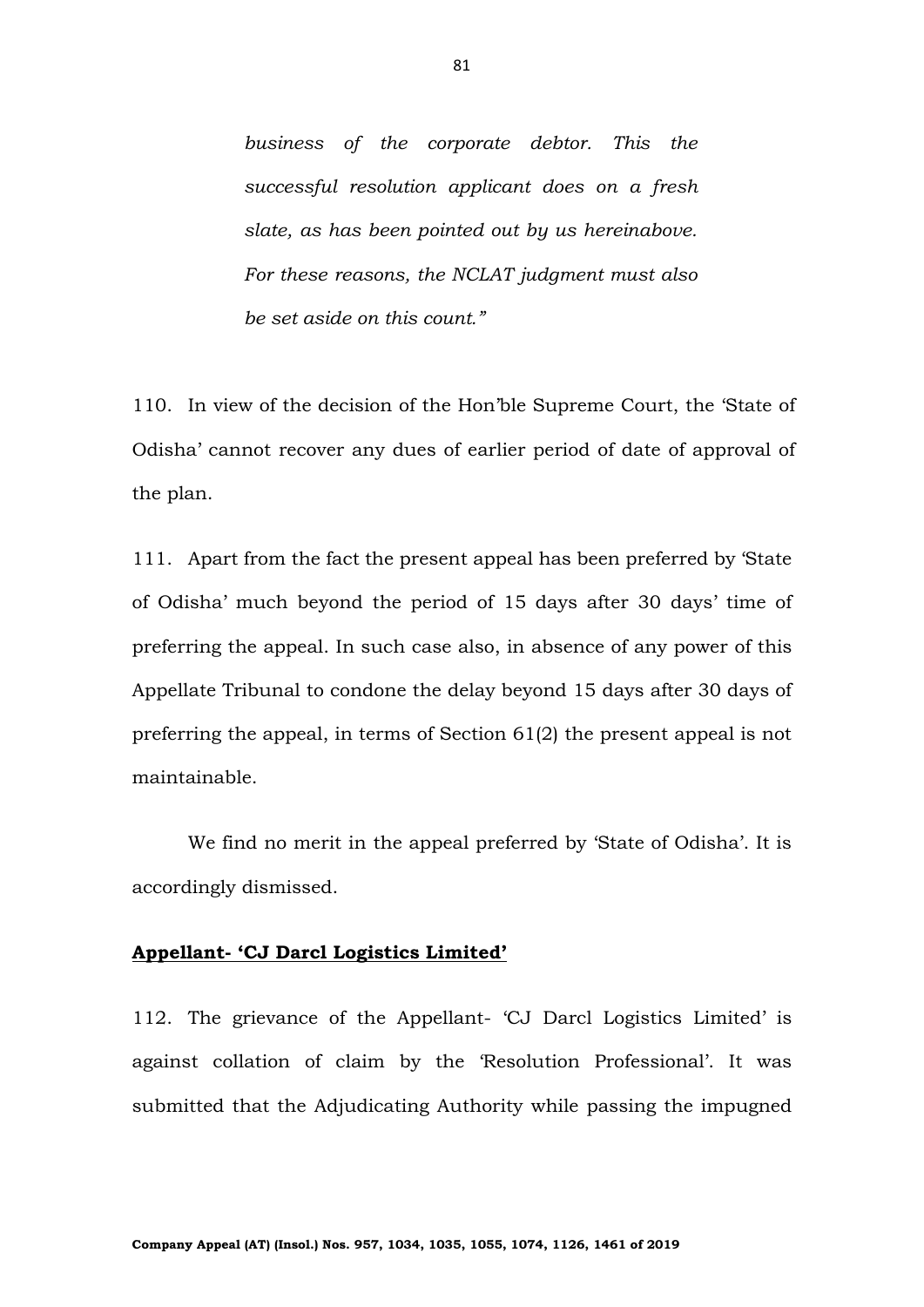order on 5th September, 2019 failed to adjudicate numerous issues pertaining to the illegal and void actions of the 'Resolution Professional' in relation to the total amount payable to the Appellant.

113. Learned counsel for the Appellant submitted that the Adjudicating Authority wrongly clubbed all the 'Operational Creditors' in one group and they have only adjudicated the issues arising in one 'Operational Creditor's matter as a lead matter instead of adjudicating the distinct issues of different 'Operational Creditors'.

114. It is alleged that the 'Resolution Professional' verified the claim amount of Rs.7,73,80,565/- but after approval of the plan, it was shown that part of the 'pre-Corporate Insolvency Resolution Process' was paid to the Appellant- 'Operational Creditor'. The 'Resolution Professional' had only shown one PDC amounting to Rs.15,00,000/- only and he remained silent on the rest of the deducted amount.

115. According to the Appellant, it is concerned on the difference in the amount which were paid to them as they have acknowledgement on various invoices.

116. However, as we find that the Appellant was paid amount towards 'pre- Corporate Insolvency Resolution Process', which is completely against the provisions of Section 14 of the 'I&B Code', the 'Resolution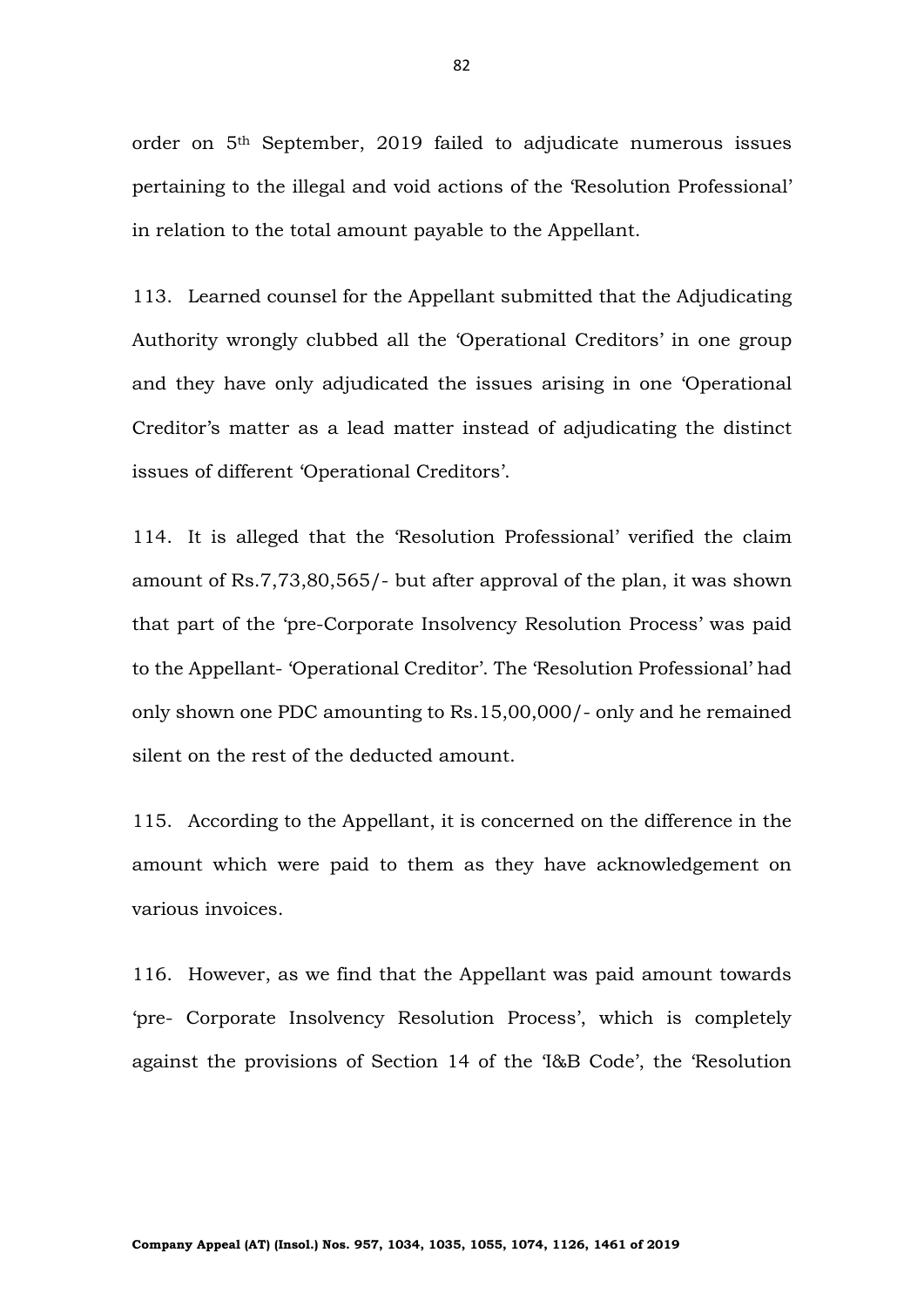Professional' has rightly adjusted the same while deciding the amount payable to the 'Operational Creditors'.

We find no case made out to interfere with the impugned order. Therefore, the prayer is rejected.

#### **Case of 'JSW Steel Limited' and its prayer:**

117. The grievance of the Appellant- 'JSW Steel Limited', as noticed earlier, is against part of the conditions imposed in paragraph 128 sub paras (e),  $(f)$ ,  $(g)$ ,  $(i)$ ,  $(j)$ ,  $(k)$  of the impugned order dated  $5<sup>th</sup>$  September, 2019. With respect to the specific conditions imposed in para 128 sub paras (e), (f), (g) and (i), there exists no *lis* between the parties as appears from record placed by the Appellant and the 'Committee of Creditors'. Reliance has been placed on the decision of the Hon'ble Supreme Court in *"Committee of Creditors of Essar Steel India Limited v. Satish Kumar Gupta & Ors.─2019 SCC OnLine SC 1478"*.

118. The protection from attachment of assets of the 'Corporate Debtor'/ protection from penal financial liability pursuant to action taken by the Directorate of Enforcement has already been dealt with in the preceding paragraphs. We have already held that the Directorate of Enforcement failed to show that the Appellant do not meet the criteria under Section 32A (1) (b) of the 'I&B Code'.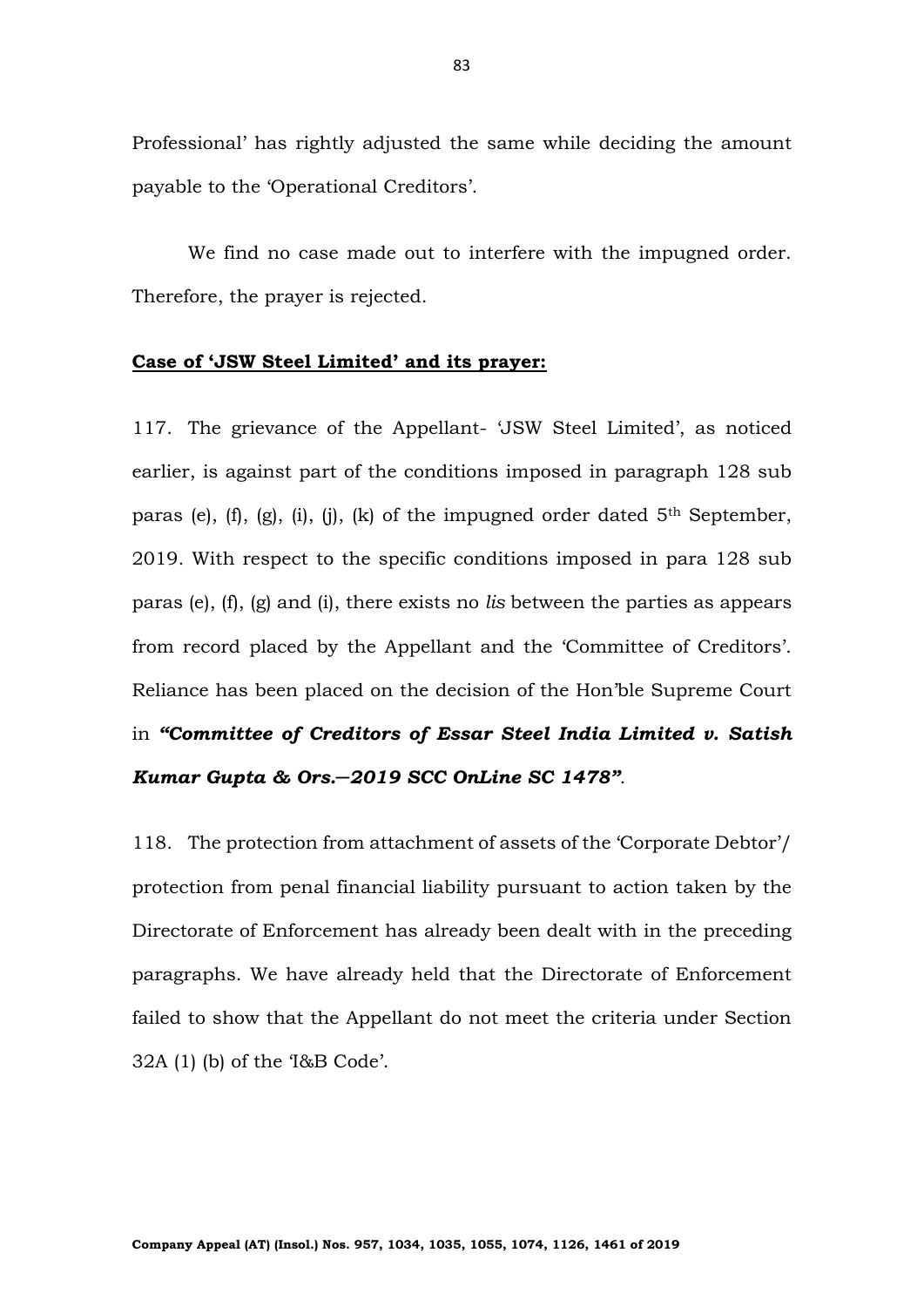119. In view of the findings as detailed above, we hold that the assets of the 'Corporate Debtor' ('Bhushan Power & Steel Limited') of which 'JSW Steel Limited' is a 'Successful Resolution Applicant' is immune from attachment by the Directorate of Enforcement.

120. The requirement of Section 32A (1) (b) of the 'I&B Code' is that the investigation agency must have reason to believe that the 'Resolution Applicant' had abetted or conspired for the commission of the offence on the basis of material in its possession as on date. The phrase "on the basis of material in its possession" along with the usage of the words "has" and "reason to believe that he had abetted or conspired.." has to be necessarily construed as, the material in the possession of investigating agency as on the date when such agency is called to provide its confirmation/ certification with respect to Section 32A (1) (b) of the 'I&B Code'.

121. If the investigating agency is permitted to keep such confirmation in abeyance till the investigation is complete in all respects then the object and purpose of introducing Section 32A (1) (b) will be defeated and no 'Resolution Applicant' would come forward to implement its 'Resolution Plan' for the fear of the assets of the 'Corporate Debtor' being attached.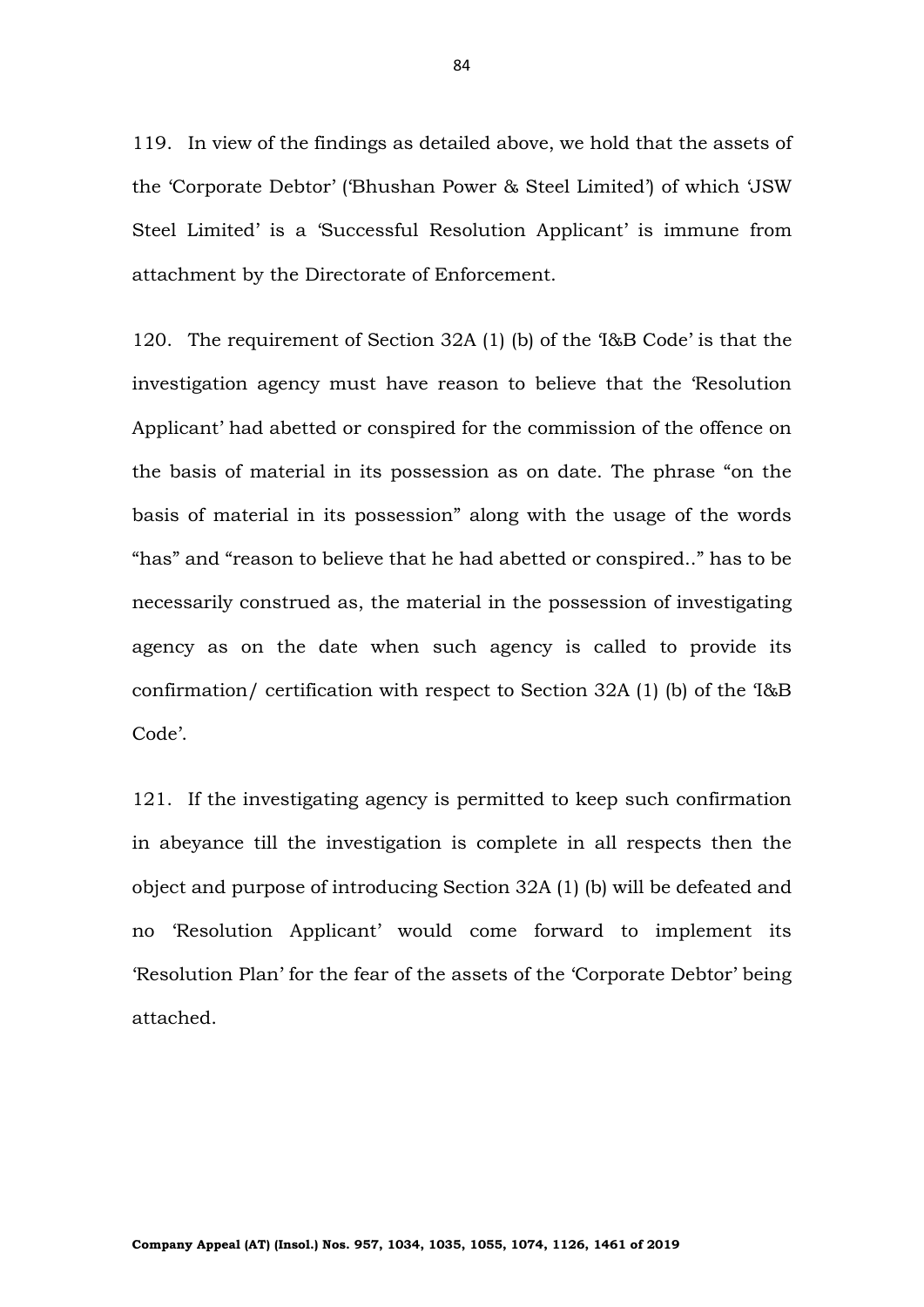122. The intent of the 'I&B Code' affected on attachment of the assets of the 'Corporate Debtor' by the Directorate of Enforcement after approval of the 'Resolution Plan'. In this background, the intent and purpose of the insertion of Section 32A is to provide certainty to the 'Resolution Applicant' that the assets of the 'Corporate Debtor' as represented to him and for which he proposes to pay value/ consideration in terms of the 'Resolution Plan', would be available to him in the same manner as at the time of submissions of the 'Resolution Plan'. Mere assertion of the Directorate of Enforcement in its reply, that it needs to further investigate the matter to examine or comment if there has been any abetment or conspiracy by the Appellant establishes that it has no reason to believe on the basis of material in possession of Directorate of Enforcement, as on date, that meets the criteria under Section 32A (1) (b) of the 'I&B Code' for denial of immunity to the Appellant and the 'Corporate Debtor'.

123. On merit, we have also held that the conditions as stipulated in Section 32A (1) (b) and ineligibility under Section 29A is not attracted. Therefore, the relief to the extent sought for by 'JSW Steel Limited' is allowed.

124. In so far as the conditions imposed in the impugned order in relation to distribution of profit/ earnings before interest tax depreciation amortization generated by the 'Corporate Debtor' during the 'Corporate Insolvency Resolution Process' ("CIRP EBITDA") is concerned, in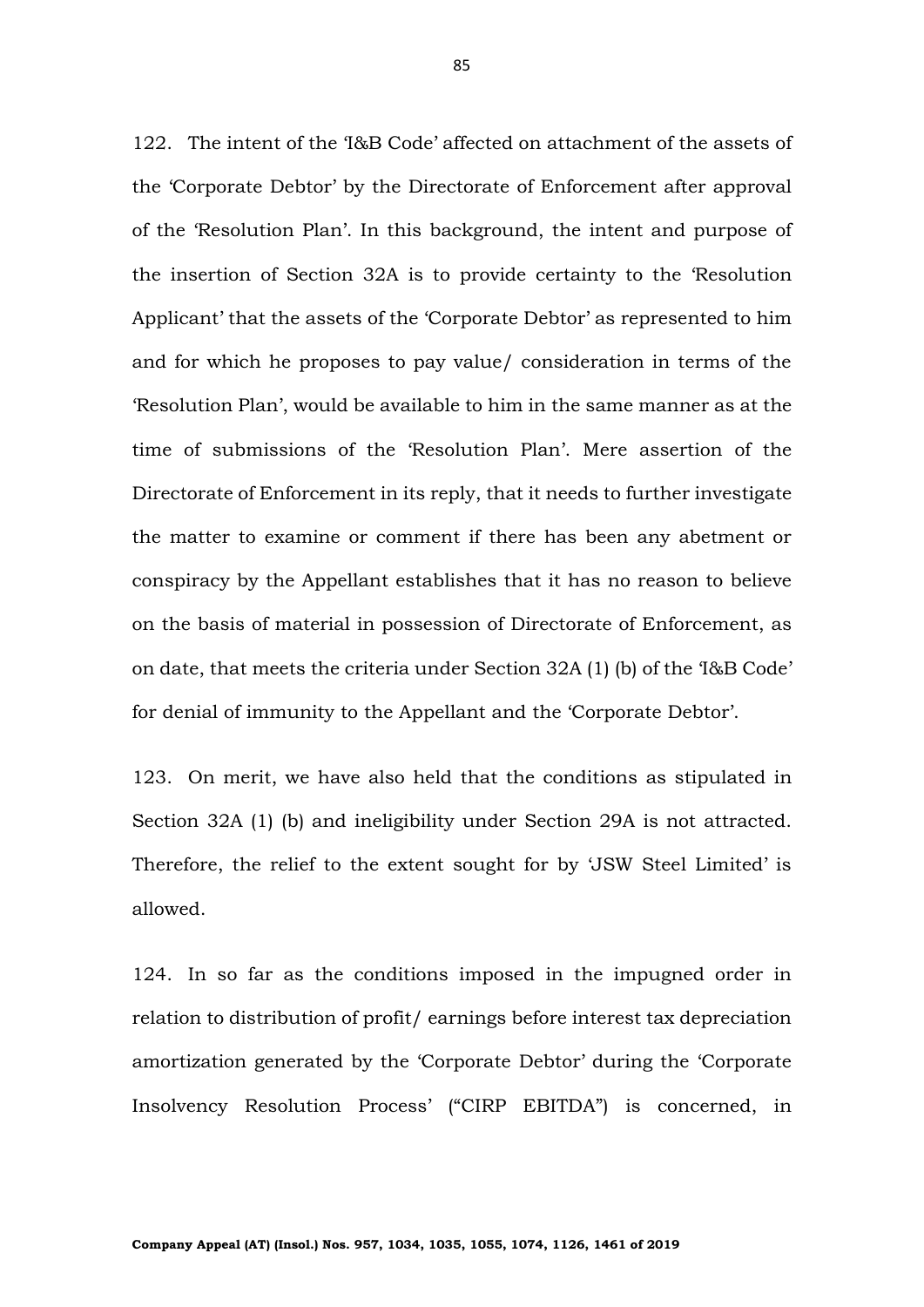paragraph 128(j), the Adjudicating Authority directed the 'Resolution Professional' to redistribute the profits earned by running the Corporate Debtor during the Corporate Insolvency Resolution Process in accordance with the judgment of this Appellate Tribunal in "*Standard Chartered Bank v. Satish Kumar Gupta, R.P. of Essar Steel Ltd. & Ors.,─Company Appeal (AT) (Ins.) No. 242 of 2019"* decided on 4th July, 2019 with further direction to the 'Resolution Professional' to take action accordingly.

125. The decision of this Appellate Tribunal in "*Standard Chartered Bank v. Satish Kumar Gupta, R.P. of Essar Steel Ltd. & Ors.*" (Supra) fell for consideration before the Hon'ble Supreme Court in *"Committee of Creditors of Essar Steel India Limited v. Satish Kumar Gupta & Ors.─2019 SCC OnLine SC 1478"*. The Hon'ble Supreme Court observed:

> *"89. The RFP issued in terms of [Section 25](https://indiankanoon.org/doc/1588033/) of the Code and consented to by ArcelorMittal and the Committee of Creditors had provided that distribution of profits made during the corporate insolvency process will not go towards payment of debts of any creditor – see Clause 7 of the first addendum to the RFP dated 08.02.2018. On this*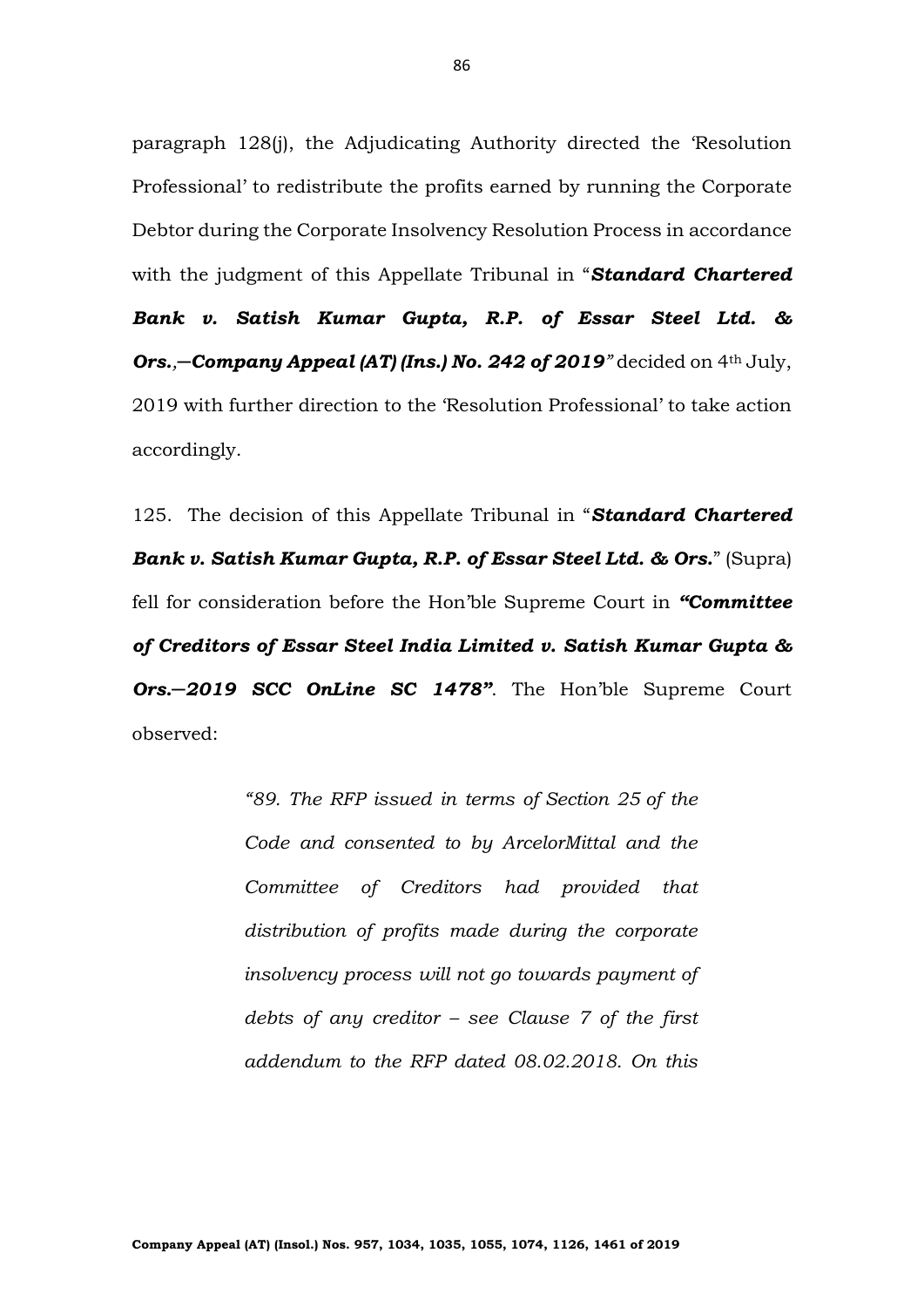*short ground, this part of the judgment of the NCLAT is also incorrect."*

126. The aforesaid decision having been reversed by the Hon'ble Supreme Court, we hold that the distribution on the profit made during the 'Corporate Insolvency Resolution Process' should be made in terms of addendum to the RFP as held by the Hon'ble Supreme Court.

127. We accordingly, set aside the part of the conditions as made in Paragraph 128 (j) of the impugned order dated 5<sup>th</sup> September, 2019 which relates to distribution of profit during the 'Corporate Insolvency Resolution Process'. The Monitoring Committee with the help of the 'Resolution Professional' will now go through the RPF issued in terms of Section 25 of the 'I&B Code' and as consented to by the 'Resolution Applicant' ('JSW Steel Limited') will make distribution of profit accordingly. The condition imposed at paragraph 128 (j) stands substituted with the aforesaid observations.

128. It is pleaded that there is ambiguity regarding List A which is mandatory part of the 'Resolution Plan'. Paragraph 128 (g) of the impugned order reads as follows:

> *"(e) Various reliefs sought from the statutory authorities under the Income Tax Act, 1961, Ministry of Corporate Affairs, Department of*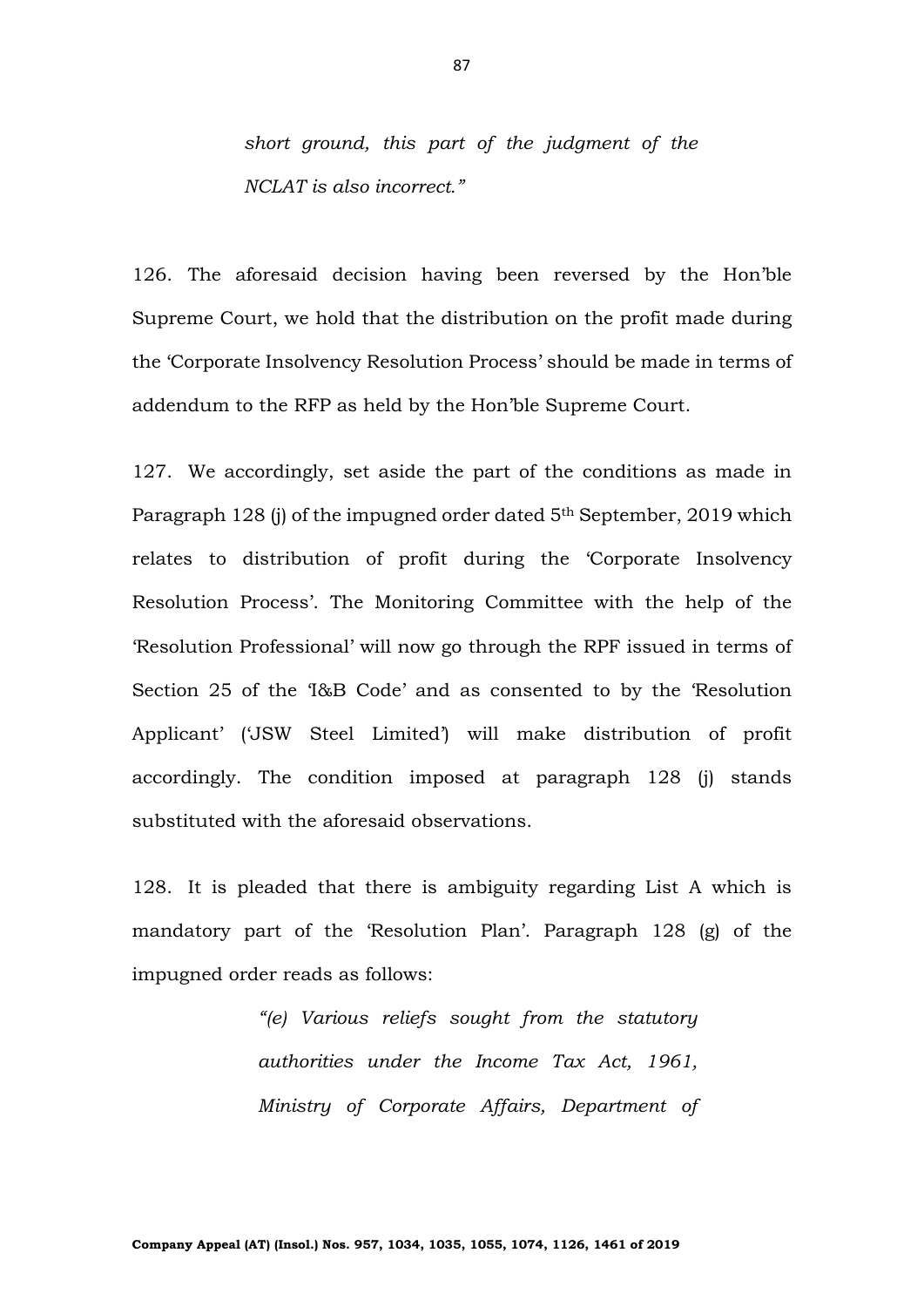*Registration and Stamps, Reserve Bank of India and others are also disposed of. We do not feel persuaded to accept the prayer made in the resolution plan yet the resolution plan applicant may file appropriate applications before the competent authorities which would be considered in accordance with law because it would not be competent for the Adjudicating Authority-NCLT to enter into any such area for granting relaxation, concession or waiver is wholly within the domain of competent authorities."*

129. Section 1.12 of the Resolution Plan deals with:

(i) **List 'A':** certain items forming an integral part of the Resolution Plan, which were deemed to have been granted by virtue of approval of the Resolution Plan by the Adjudicating Authority, as they are in the nature of standard and ordinary implications of any resolution plan approved by an Adjudicatory Authority which is binding on stakeholders.

(ii) **List 'B':** reliefs, concessions and entitlements for which specific orders were sought from the Adjudicating Authority as part of approval of the Resolution Plan.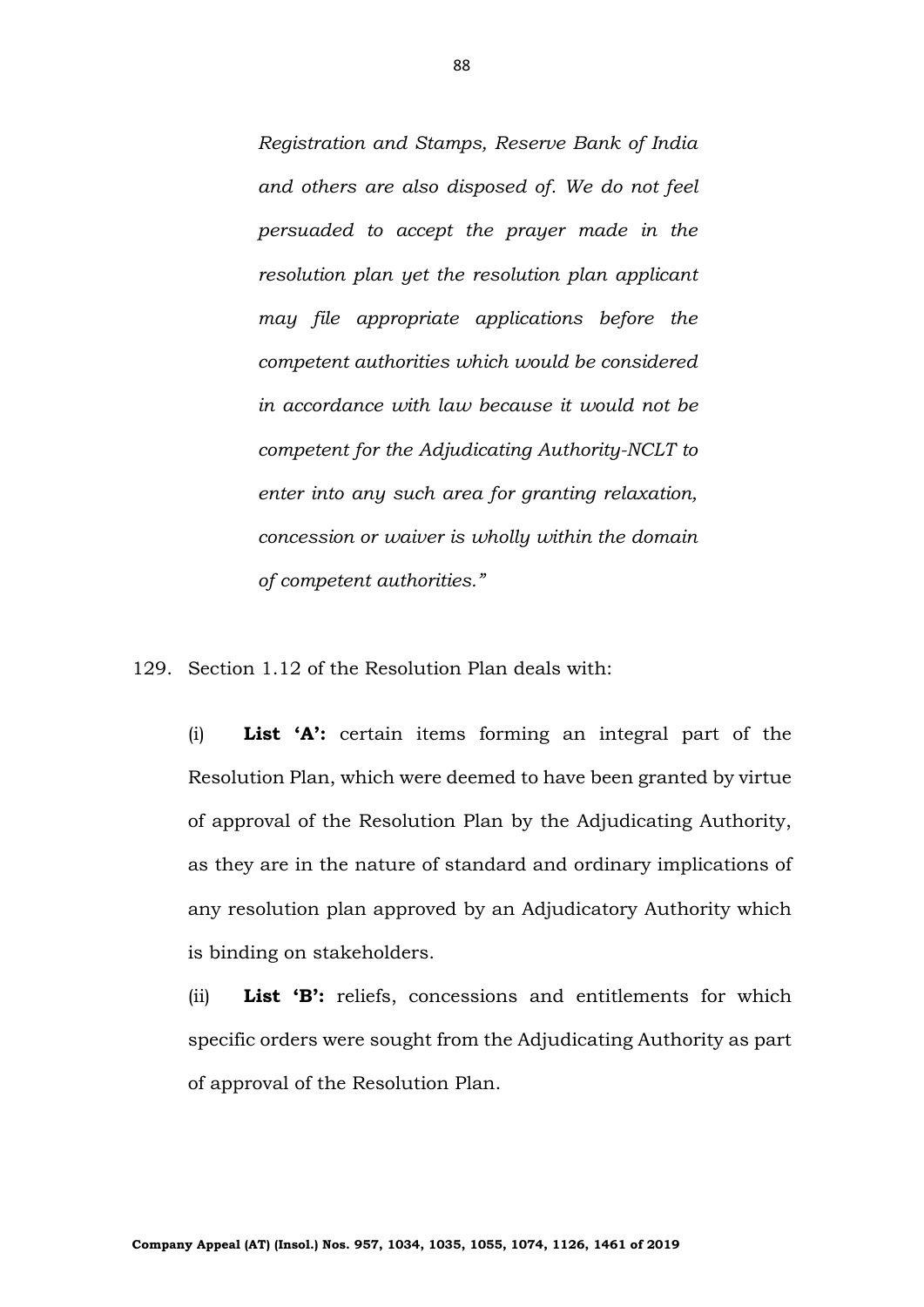130. However, the imposition of condition in Para 128(g) of the impugned order has created an ambiguity whether the same is intended to be limited to the reliefs and concessions set forth in List 'B' of Section 1.12 of the Resolution Plan or whether the aforesaid paragraph also relates to the matters in List 'A' of Section 1.12 of the Resolution Plan which constitute a mandatory part of the Resolution Plan.

131. While in para 121 of the impugned order, the Adjudicating Authority has separately dealt with List 'B' and has specifically observed that it cannot grant various concessions sought under List 'B', however, an ambiguity has crept in the concluding para 128(g) where it is unclear if such paragraph relates to only List 'B' or whether it extends to List 'A' also.

132. It was submitted that if para (g) of the impugned order also relates to 'List A', such condition would also amount to material modification of the Resolution Plan, without the consent of the Appellant, which has otherwise been found fit for approval.

133. List A is the integral part of the Resolution, therefore, the following orders shall be deemed to have been granted by virtue of approval of the Resolution Plan: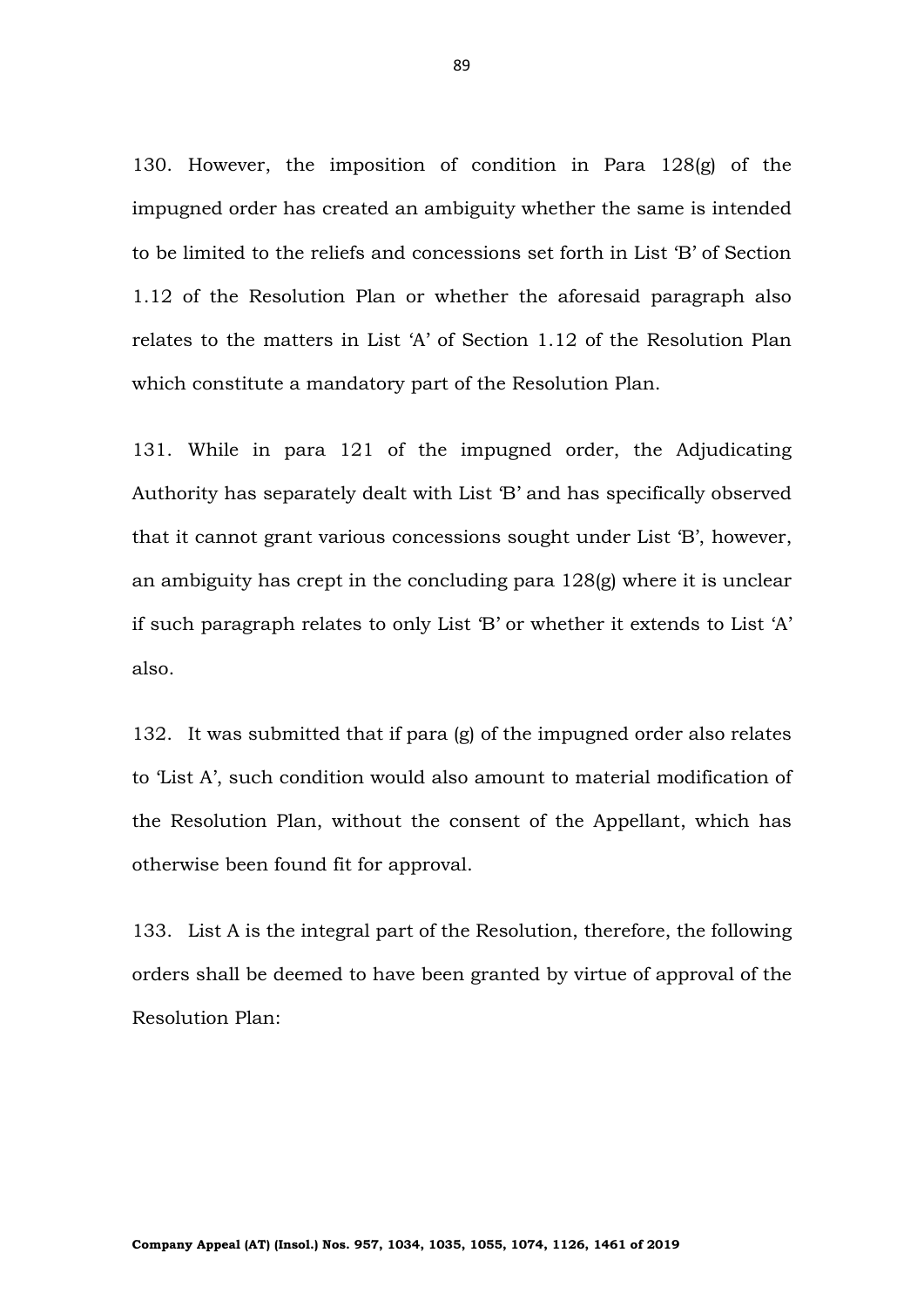- (i) approving the Capital Reduction in the manner as contemplated under the Resolution Plan;
- (ii) approving the Amalgamation in the manner as contemplated under the Resolution Plan;
- (iii) the Existing Board shall stand vacated and be replaced by the Reconstituted Board;
- (iv) All penalties, interest, delayed payment charges, any other liabilities for any non-compliance with statutory obligations including taxes, including delays in filing returns or payment of tax dues, against the Company shall stand settled in accordance with the provisions of this plan as approved by NCLT.
- (v) All penalties, interest, delayed payment charges, any other liabilities for any non-compliance with applicable labour and employment Laws shall stand settled to the extent and in the manner provided in this Resolution Plan as approved by NCLT.
- (vi) Any right of subrogation, reimbursement, or recompense against the Company under any corporate guarantee, letters of comfort or similar instruments, or any obligation provided by any promoter, affiliate or Related Party of the Company shall stand extinguished and become null and void as of the NCLT Approval Date.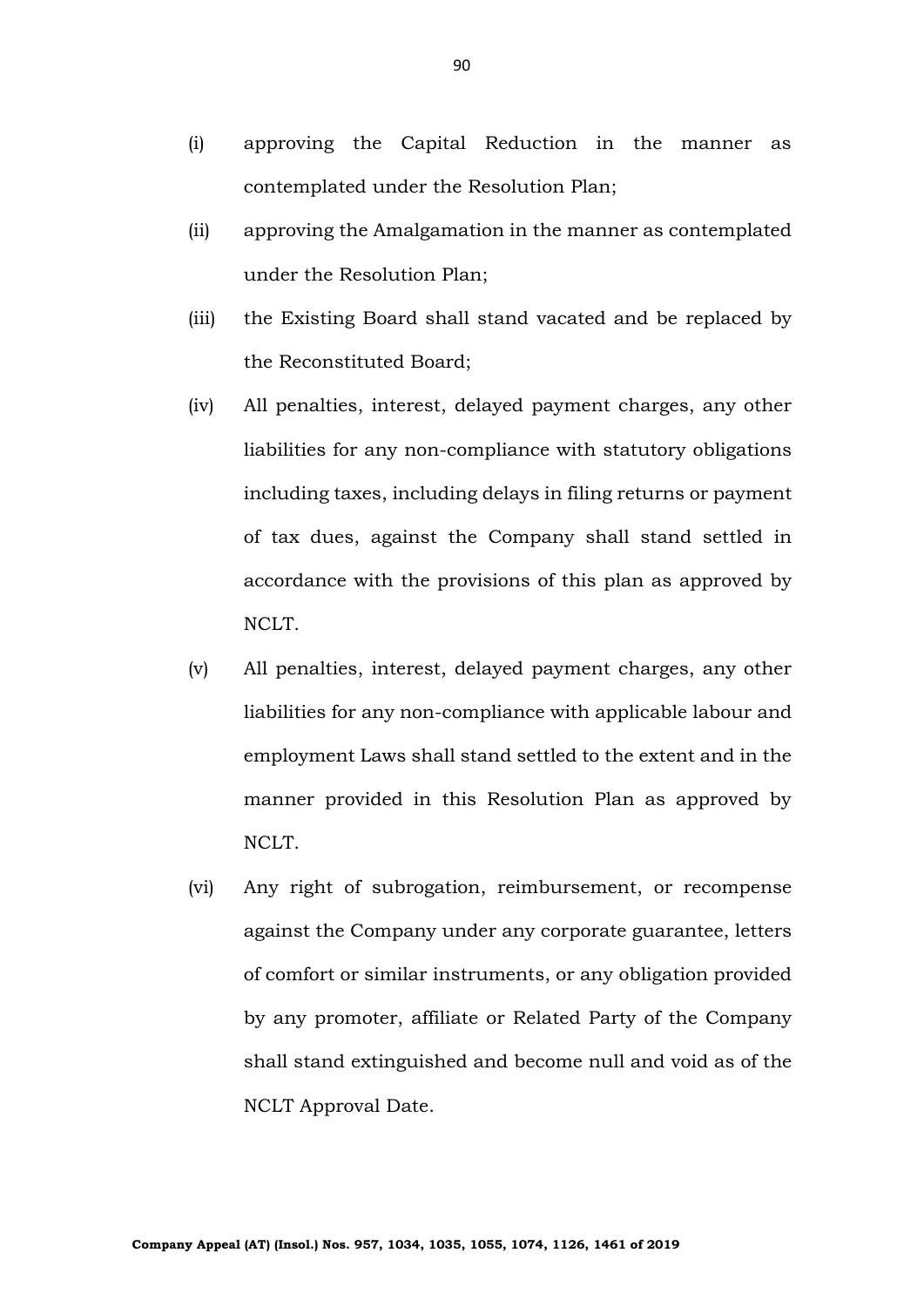- (vii) Any right of any shareholder of the company under any shareholder agreement with the Company shall stand extinguished as of the NCLT Approval Date and such shareholder agreement shall stand terminated as of the NCLT Approval Date and no such shareholder shall be entitled to exercise any right including objecting to any amendment of the articles of association of the Company on and from the NCLT Approval Date.
- 134. Paragraph 128 (i) of the impugned order is:

*"(i) The criminal proceedings initiated against the erstwhile Members of the Board of Directors and others shall not effect the JSW-H1 Resolution Plan Applicant or the implementation of the resolution plan by the Monitoring Agency comprising of CoC and RP. We leave it open to the Members of the CoC to file appropriate applications if criminal proceedings result in recovery of money which has been siphoned of or on account of tainted transactions or fabrication as contemplated under the provisions of the Code or any other law. Those applications shall be considered in accordance with the prevalent law."*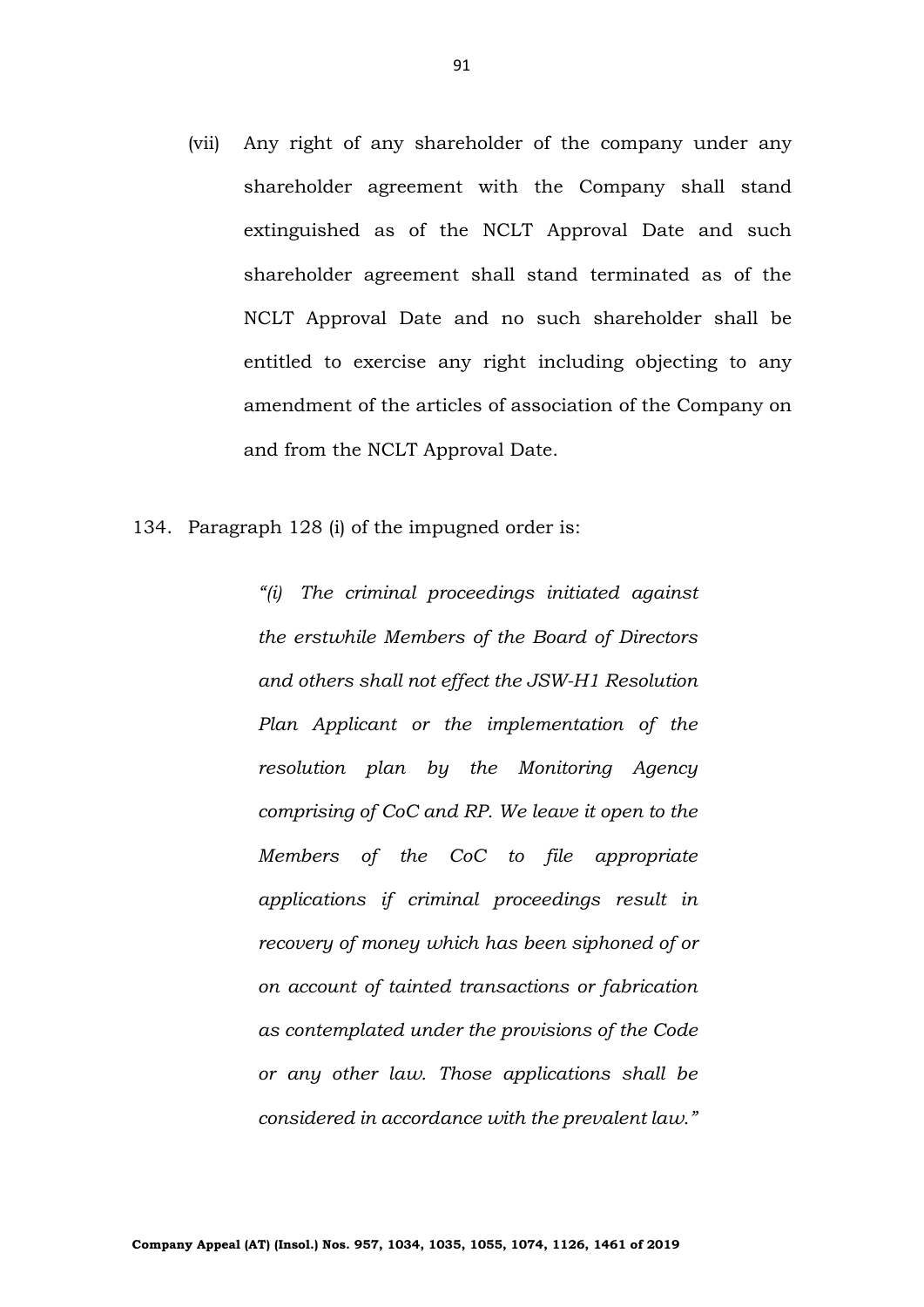135. We find that the second part of para 128 (i) of the impugned order is inconsistent with para 13 of the Addendum Letter forming part of the Resolution Plan, which plan has been duly approved by the 'Committee of Creditors' as well as the Adjudicating Authority. With respect to the beneficiary of monies received from tainted transactions, the 'Resolution Plan' states as under:

> *"In relation to any transactions entered into by the Company before the Insolvency Commencement Date that has been identified by the Resolution Professional as preferential, undervalued, extortionate credit transaction or fraudulent transaction under the S. 43 to 66 of the IBC and for which application is filed by the Resolution Professional with appropriate adjudicating authority under IBC ("Identified Transactions"), in the event such adjudicating authority orders the payment of any monies relation to such Identified Transactions to the Corporate Debtor and the Corporate Debtor has received such monies prior to the 3rd (third) anniversary of the Effective Date ("Recovered Monies"), then such amount of the Recovered Monies which pertain to and are prorate*

92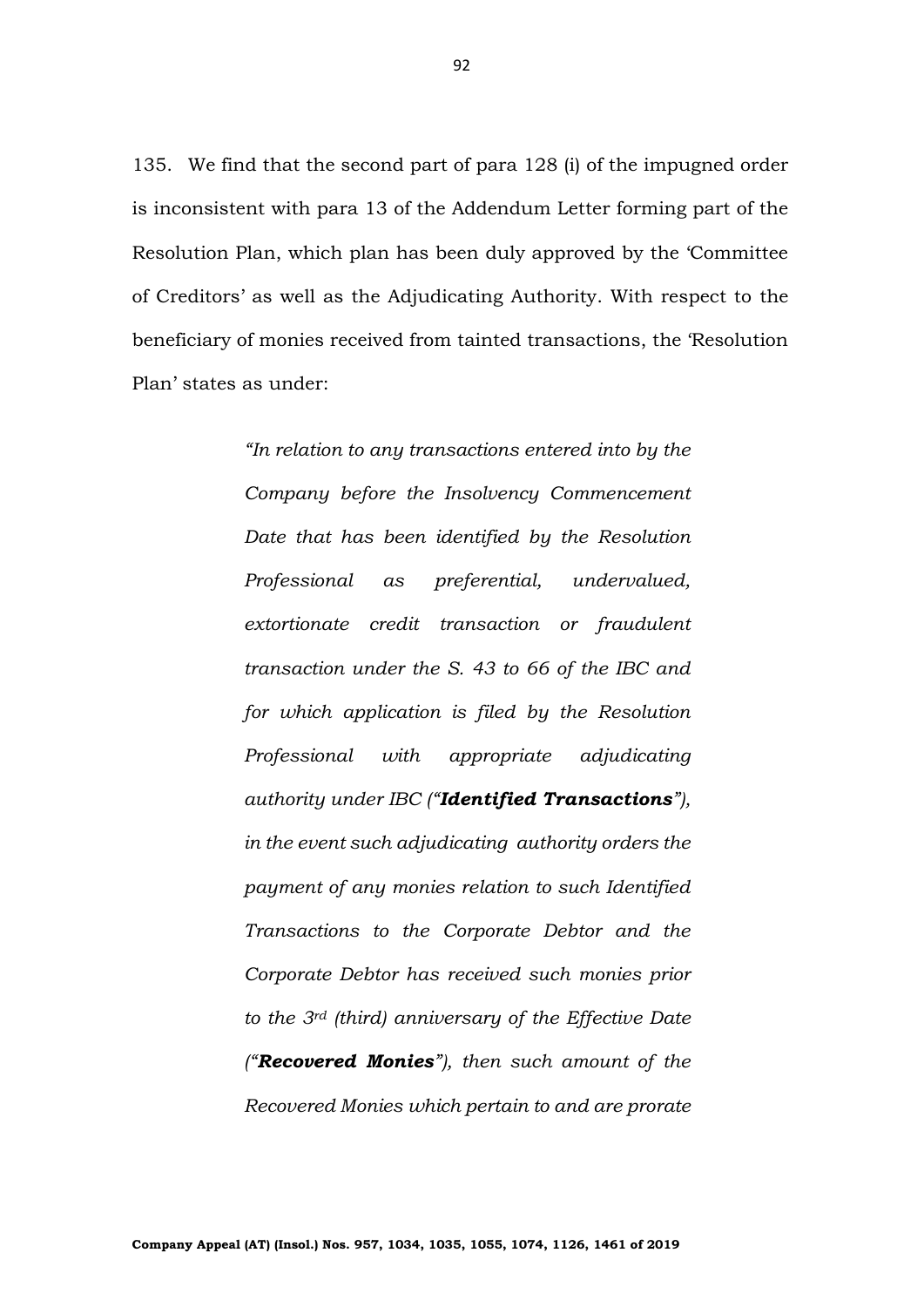*for the period prior to the Insolvency Commencement Date shall be paid by the Corporate Debtor to the Financial Creditors which is remaining after deducting (a) any and all costs or expenses incurred by the Corporate Debtor in relation to the recovery of such Recovered Moneys or for representing itself in any actions in relation to such Identified Transactions, including any appeals thereof, (b) any payments to be made by the Corporate Debtor pursuant to the avoidance of such Identified Transactions including any return or refund of any benefits availed or available by the Corporate Debtor, and (c) payment of any present or future potential taxes, levies and holdbacks (such balance of the Recovered Monies (pertaining to the period prior to the Insolvency Commencement Date and which is prorate for such period) hereinafter referred to as "Pass Through Monies")."*

136. Para 13 of the Addendum Letter stipulates that in the event that the Adjudicating Authority directed that monies were to be recovered on account of the Identified Transaction, only if the 'Corporate Debtor' had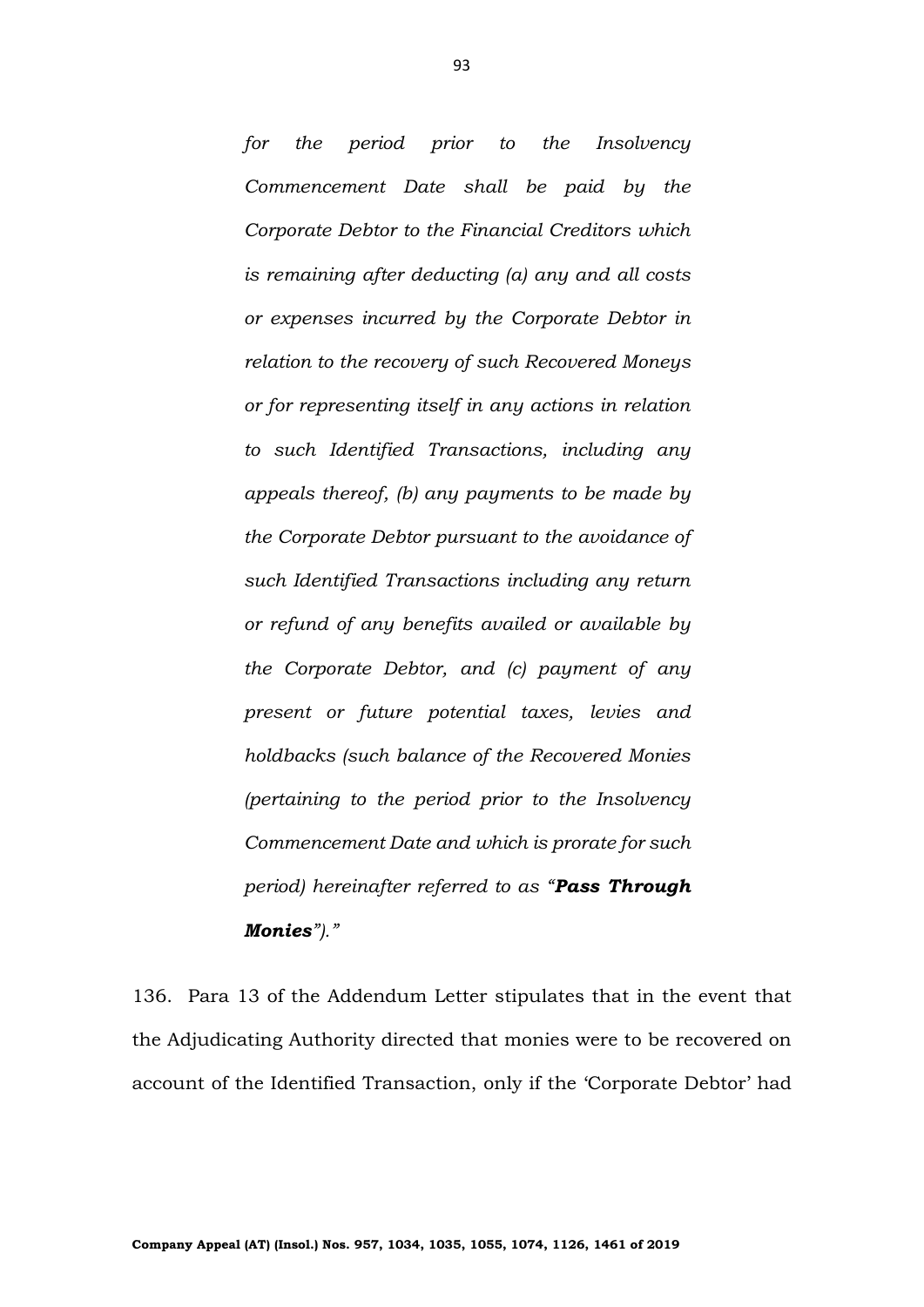received such monies prior to the 3rd anniversary of the Effective Date, then the beneficiary of such monies would be the 'Committee of Creditors' on a prorate basis (after deduction of Pass Through Monies as defined in the Resolution Plan).

137. Therefore, Para 128(i) of the impugned order ought not to have modified the specific *inter se* understanding between the 'Committee of Creditors' and the Appellant on sharing of such proceeds, which has been recorded in Para 13 of the Addendum Letter and forms a part of the 'Resolution Plan'. Further, since this is a matter which relates to a commercial understanding between the 'Committee of Creditors' and the Resolution Applicant as recorded in the 'Resolution Plan', in light of *"Committee of Creditors of Essar Steel India Limited v. Satish Kumar Gupta & Ors.─2019 SCC OnLine SC 1478"*, such commercial understanding be given effect to, without any modification.

138. In light of the above, we set aside the condition stipulated in second part of para 128(i) of the impugned order, regarding monies recovered from tainted and other such transactions, as being contrary to the agreed position in terms of para 13 of the Addendum Letter, which forms a part of the 'Resolution Plan'.

139. There is ambiguity regarding interim management mechanism.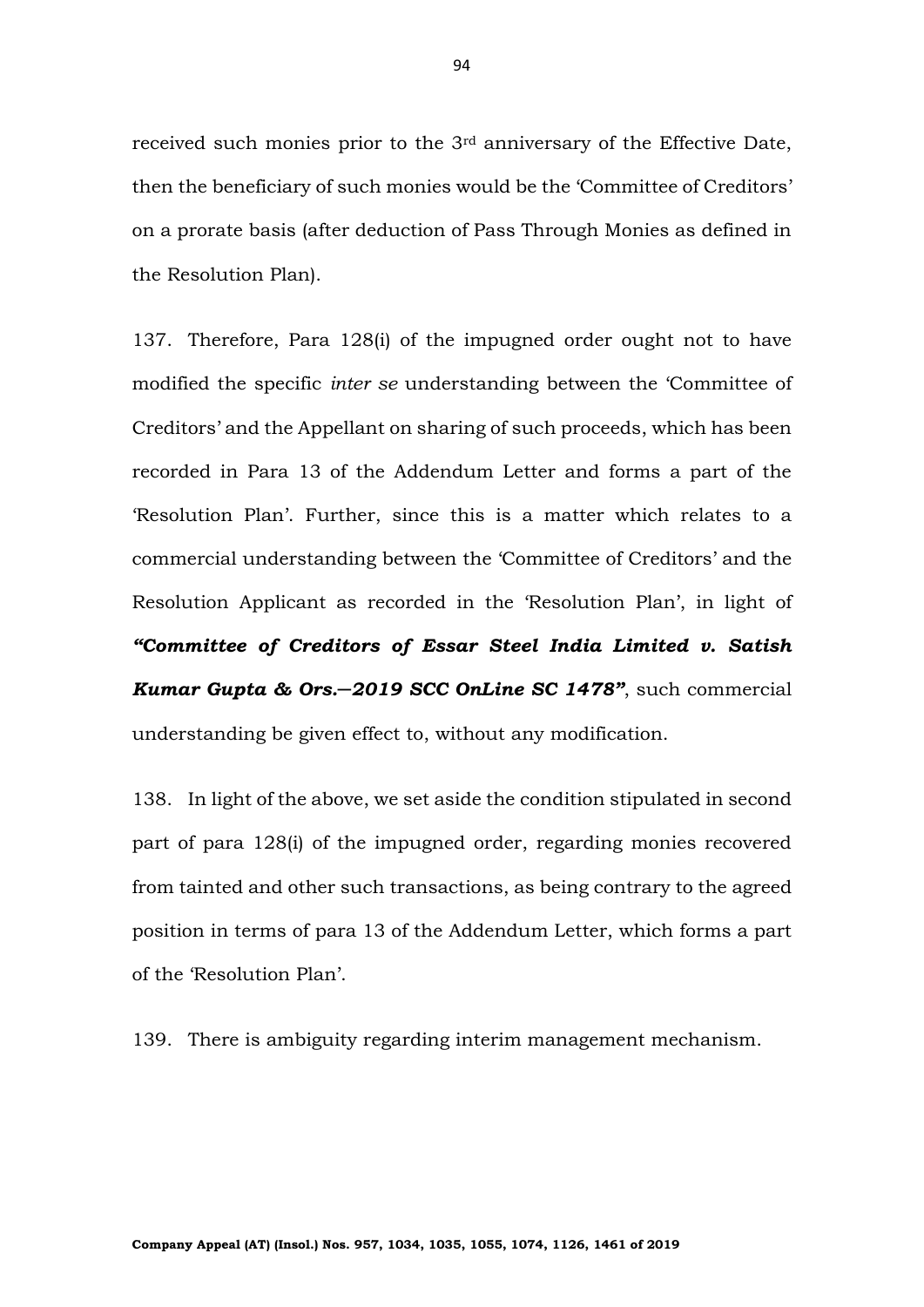**Para 128(e) of the impugned order** – "*We also approve the appointment of Monitoring Agency from the date of this order until the closing date. Accordingly, the CoC and the RP would continue as Monitoring Agency"*

**Para 128(f) of the Impugned order** : *"The power of the Board of Directors of the Corporate Debtor shall remain suspended until the closing date"*

140. The 'Resolution Plan' as submitted by the Appellant- 'JSW Steel Limited' provides for the interim management mechanism as under:

#### *"a) Appointment of turnaround experts*

*"On and from the NCLT Approval Date and until the Effective Date, it is proposed that the Company will continue to be managed and controlled by the Reconstituted Board (defined below). The representatives of 3 (three) Approving Financial Creditors which have the largest share in the Admitted Financial Debt (and who are also members of the CoC), shall form the Steering Committee" which shall have the sole obligation to recommend independent persons, to the Reconstituted Board. On the NCLT Approval Date, (i) the existing board of directors of the Company*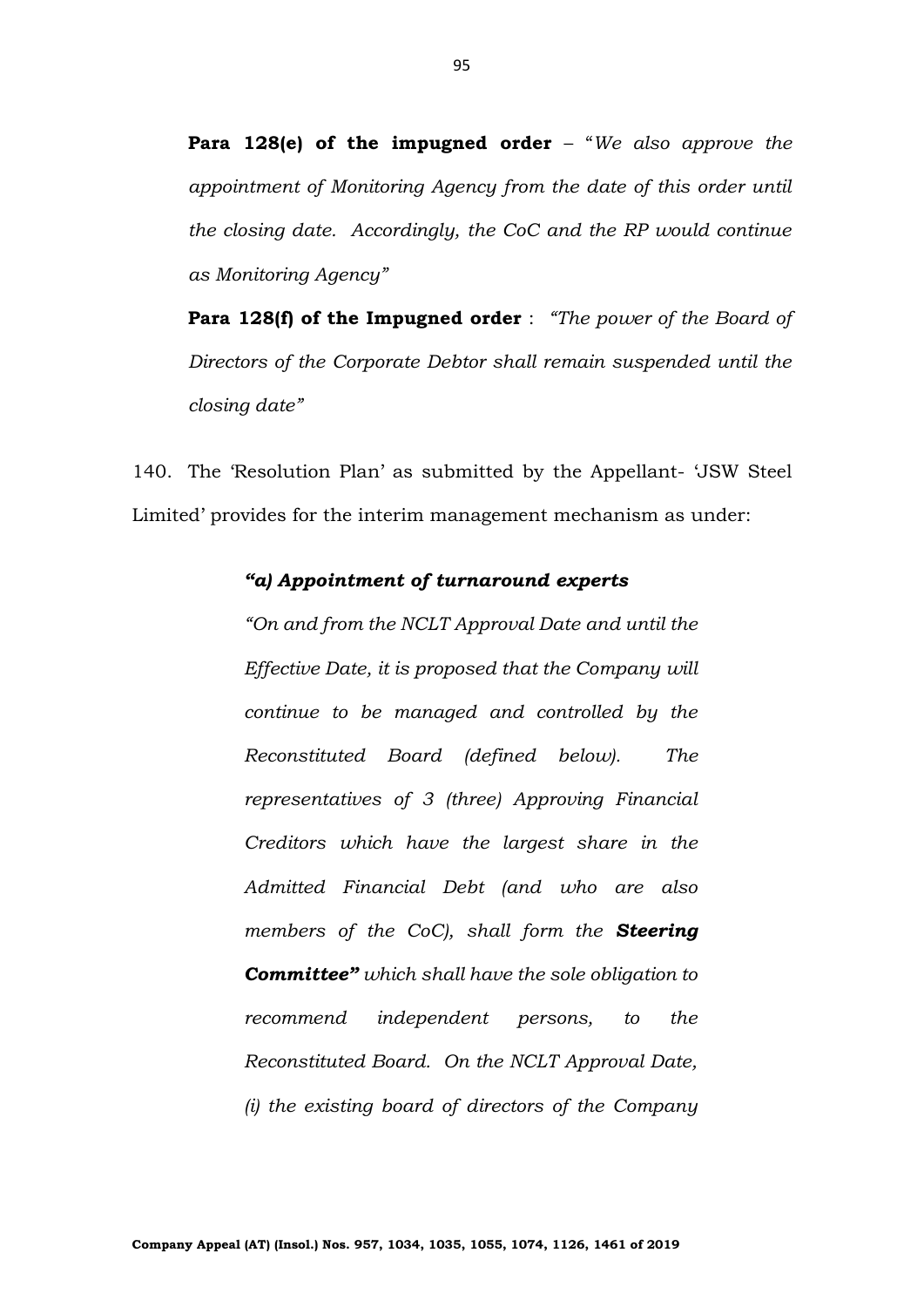*(the "Existing Board") shall be deemed to have resigned and board shall stand vacated; (ii) the persons recommended by the Steering Committee shall be inducted as directors of the Company ("Reconstituted Board"); (iii) the person acting erstwhile Resolution Professional shall be appointed as a monitoring professional (Monitoring Professional") who shall continue to perform the dues as were discharged by the Resolution Professional during the CIRP Period (subject to decisions of the Reconstituted Board, in accordance with Applicable Law), and the Resolution Applicant and the Company shall enter into suitable contractual arrangements with the Monitoring Professional to perform the aforementioned duties; and (iv) an independent O&M contractor (identified by the CoC from a list of O&M contractors provided by the Resolution Applicant) shall be responsible for the operation and maintenance of the Company's facilities." [Para 2(a) of Part A of the Resolution Plan at pg. 3]*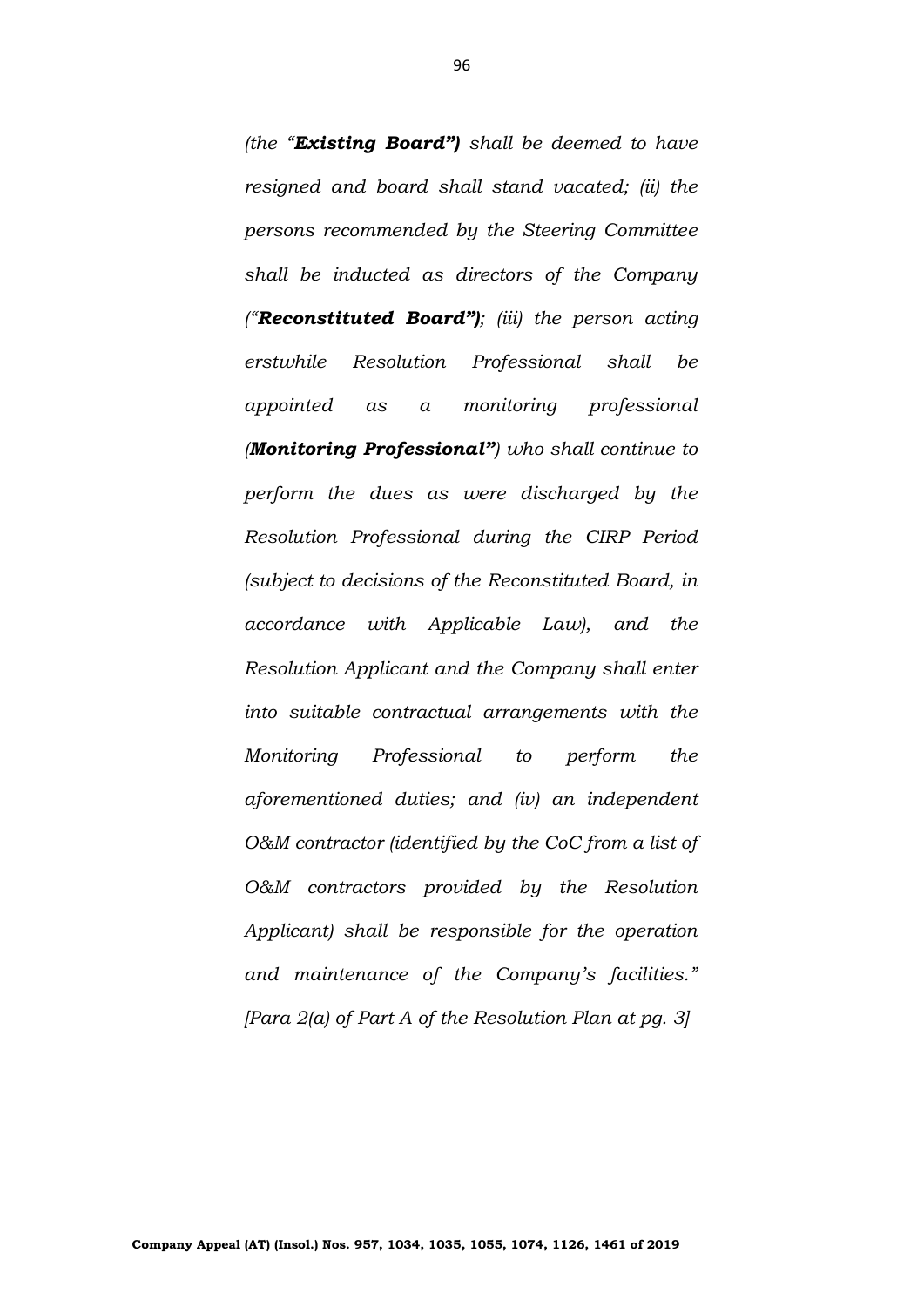141. In para 51 of the Impugned order, the Adjudicating Authority has acknowledged the entire scheme for interim management of the 'Corporate Debtor' until the implementation of the 'Resolution Plan'. There is no observation or holding in the impugned order that such process of interim management of the 'Corporate Debtor' has not been approved or has been carved out from the scope of approval of the 'Resolution Plan'.

142. However, in view of the observations of the Adjudicating Authority in para 128(e) of the impugned order, it is stated that the 'Resolution Professional' has interpreted that the 'Resolution Plan' has been modified to such extent. It is thus clarified that :

- (i) The direction in para 128(f) of the impugned order that the existing Board of Directors shall remain suspended until the closing date is only to ensure that the previous suspended board of directors does not stand revived on account of the completion of the CIR Process, and does not interfere with the interim management mechanism in the Resolution Plan.
- (ii) The Board of Directors of the Corporate Debtor would be reconstituted as per the Resolution Plan which provides that (a) existing board stands vacated, and

97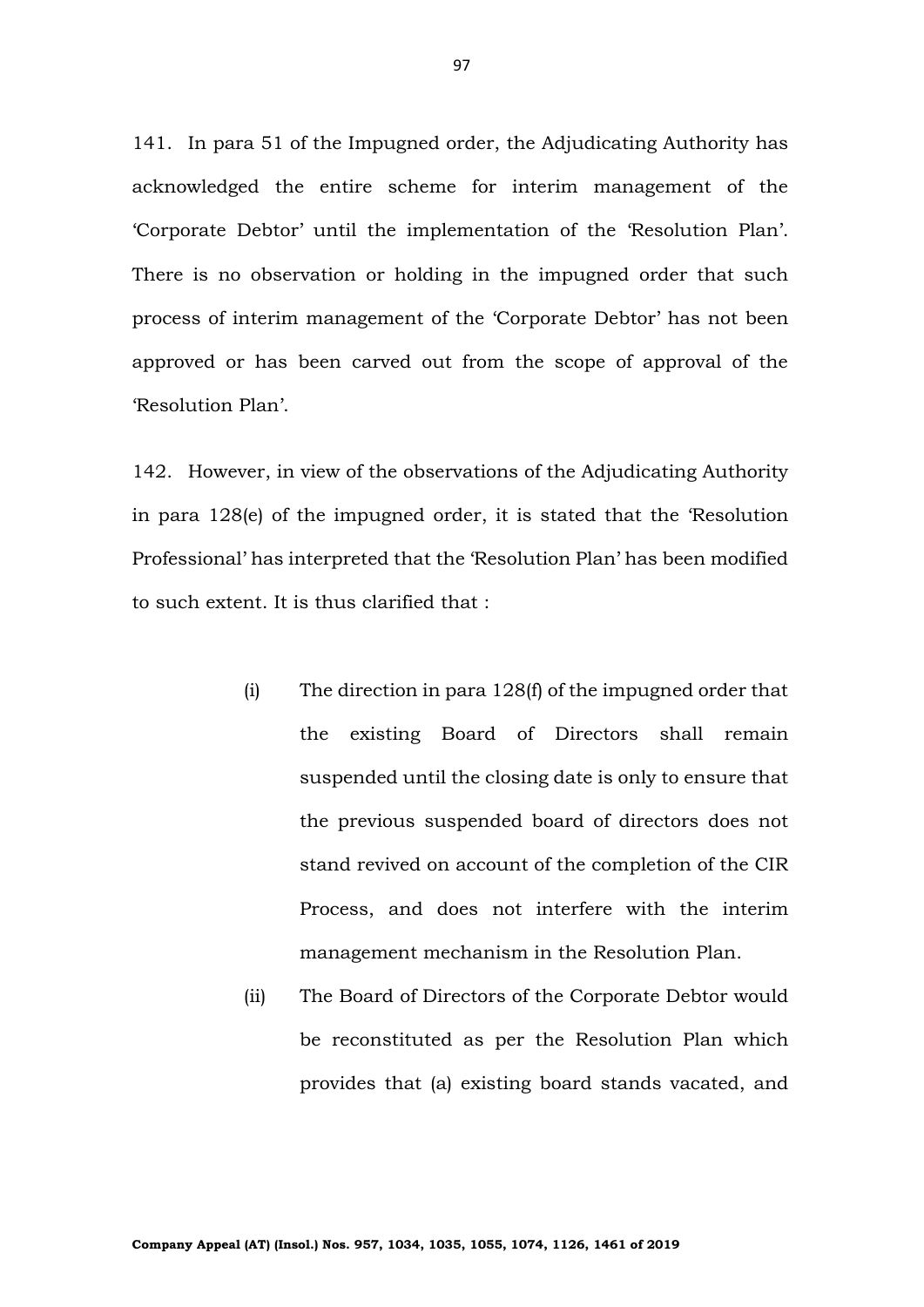(b) the 'Reconstituted Board' may be appointed by the 'Steering Committee' comprising of the representatives of 3 (three) approving Financial creditors which have the largest share of admitted financial debt in the Committee of Creditors.

- (iii) The reference to the 'Monitoring Agency' in the impugned order may be read as a reference to the Steering Committee and the Monitoring Professional as set out in the Resolution Plan and that the implementation of the Resolution Plan until the Effective Date would be by the 'Reconstituted Board', also in terms of the Resolution Plan.
- (iv) Any actions taken by the 'Monitoring Agency' as constituted in the impugned order in interim to be deemed to have been valid, without requiring any further action/ratification from the 'Reconstituted Board' so that the operations of the Corporate Debtor during the pendency of this Appeal is not affected.

143. In so far as condition imposed by the Adjudicating Authority at paragraph 128 (k) of the impugned order is concerned, the matter requires consideration in view of the decision of the Hon'ble Supreme Court in *"Committee of Creditors of Essar Steel India Limited v.*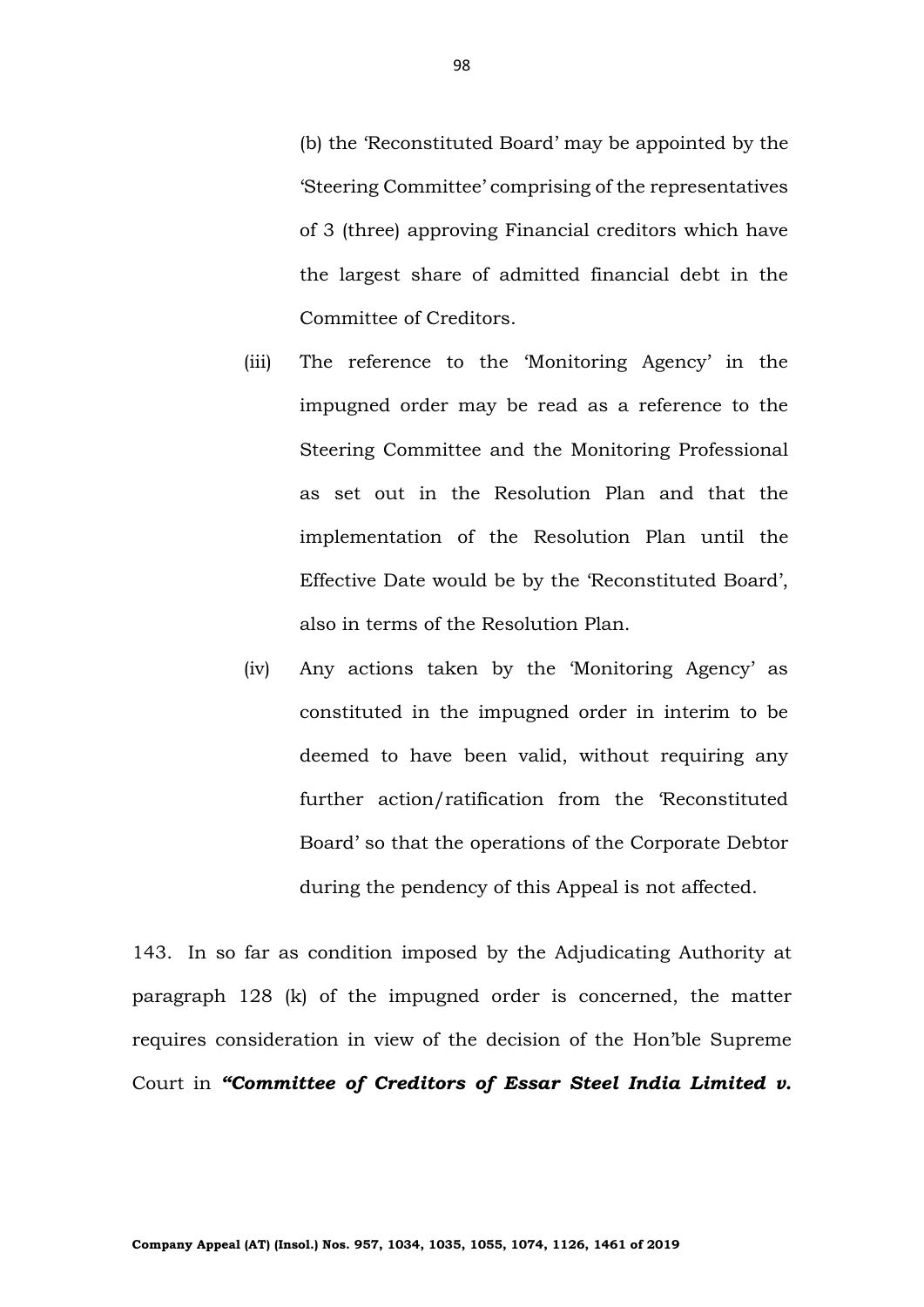*Satish Kumar Gupta & Ors.─2019 SCC OnLine SC 1478"*. In the said case, the Hon'ble Supreme Court held:

> *"88. For the same reason, the impugned NCLAT judgment in holding that claims that may exist apart from those decided on merits by the resolution professional and by the Adjudicating Authority/Appellate Tribunal can now be decided by an appropriate forum in terms of [Section 60\(6\)](https://indiankanoon.org/doc/1233094/) of the Code, also militates against the rationale of [Section 31](https://indiankanoon.org/doc/895977/) of the Code. A successful resolution applicant cannot suddenly be faced with "undecided" claims after the resolution plan submitted by him has been accepted as this would amount to a hydra head popping up which would throw into uncertainty amounts payable by a prospective resolution applicant who successfully take over the business of the corporate debtor. All claims must be submitted to and decided by the resolution professional so that a prospective resolution applicant knows exactly what has to be paid in order that it may then take over and run the business of the corporate debtor. This the*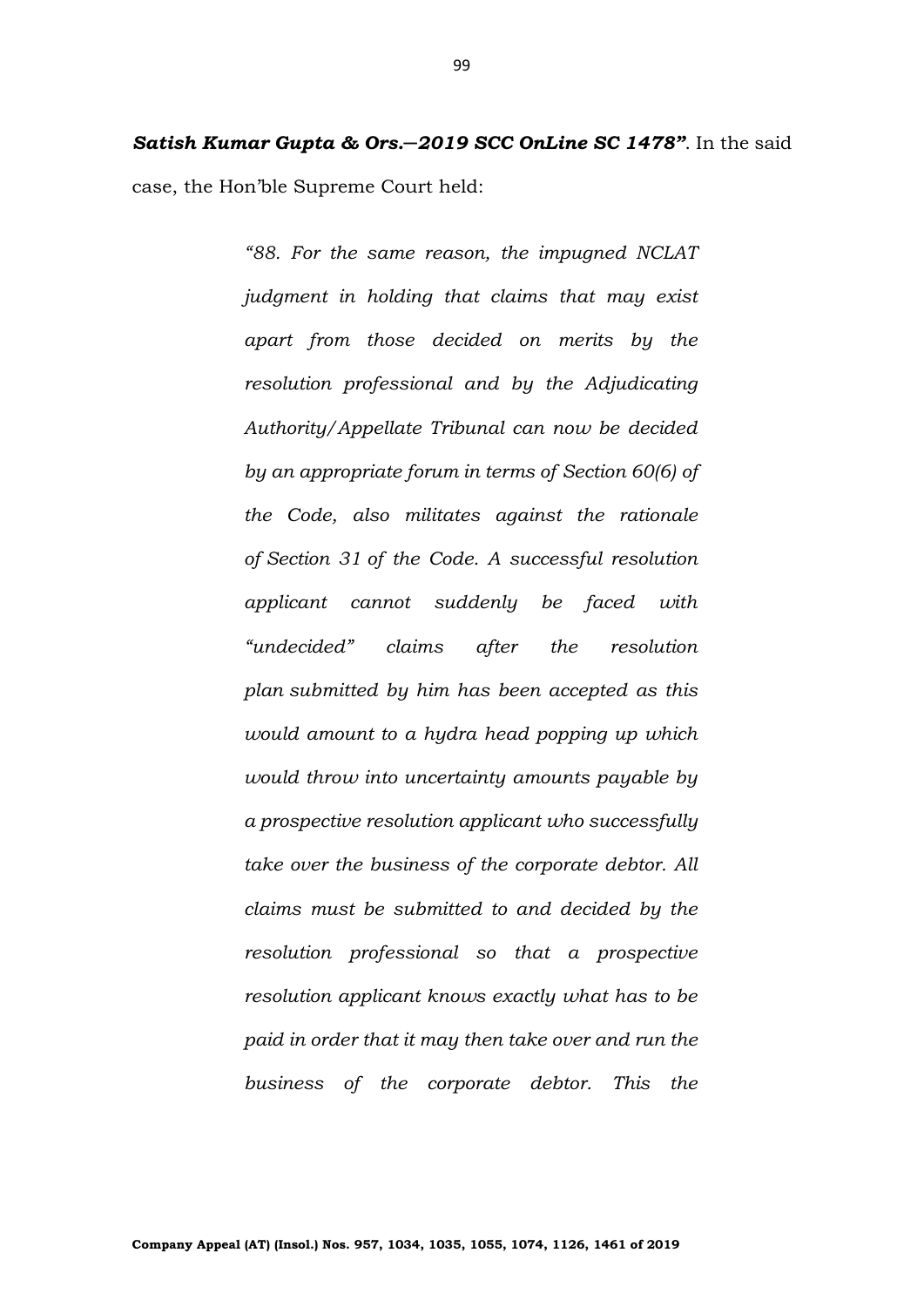*successful resolution applicant does on a fresh slate, as has been pointed out by us hereinabove. For these reasons, the NCLAT judgment must also be set aside on this count."*

144. Therefore, the conditions stipulated by the Adjudicating Authority at paragraph 128(k) of the impugned order being against the provisions of law, is set aside. The Appellant being the 'Successful Resolution Applicant' cannot be asked to face with undecided claims after the 'Resolution Plan' submitted by him and accepted by the 'Committee of Creditors' as this would amount to a hydra head popping up which would throw into uncertainty amounts payable by a prospective resolution applicant who successfully takes over the business of the 'Corporate Debtor', as held by the Hon'ble Supreme Court.

145. Learned counsel for the Appellant- 'JSW Steel Limited' submitted that 'Bhushan Power & Steel Limited'- ('Corporate Debtor') has 25.6% shares in 'Nova Iron Steel' after approval of the plan, 25.6% of the shares of 'Bhushan Power & Steel Limited' now stands transferred in favour of the 'Resolution Applicant'- 'JSW Steel Limited'. After such transfer, the 'Resolution Applicant'- 'JSW Steel Limited' cannot be treated as promoter of 'Nova Iron Steel'. Such declaration was sought for but not clarified by the Adjudicating Authority. Therefore, we have made it clear.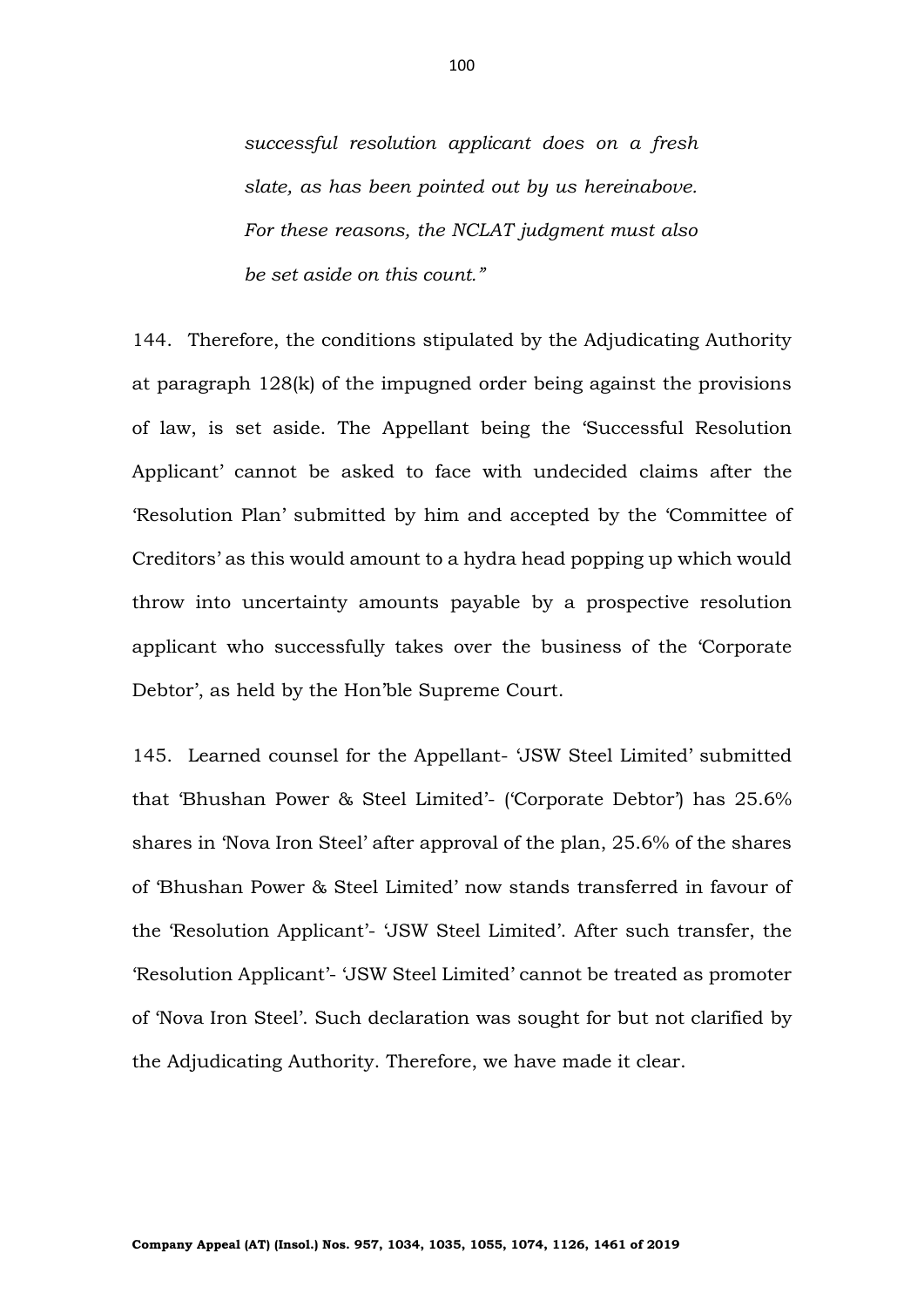146. Reliance has been placed on the decision of this Appellate Tribunal in *"JSW Steel Limited v. Ashok Kumar Gulla & Ors.─ Company Appeal (AT) (Insolvency) No. 467 of 2019"*. In the said case, when similar issue was brought to the notice of this Appellate Tribunal, this Appellate Tribunal by order dated  $11<sup>th</sup>$  December, 2019 clarified through its judgment dated 4th December, 2019 relating to such liberty. Similar prayer has been made before us.

147. Whether 'Bhushan Power & Steel Limited'- ('Corporate Debtor') has 25.6% shareholding in 'Nova Iron Steel' is a question of fact. However, if there is any such share of 'Bhushan Power & Steel Limited'- ('Corporate Debtor') in 'Nova Iron Steel', after approval of the plan and on acquisition of 'Bhushan Power & Steel Limited' by 'JSW Steel Limited', we hold:

(a) The Company on approval of the 'Resolution Plan' stand declassified as a promoter/ part of promoter group of any company or entity, including any subsidiaries or joint ventures or Associate Companies in which the 'Corporate Debtor' has made an investment including 'Nova Iron Steel' and shall not be required to follow any separate procedure for reclassification of the Company as 'public shareholders' of such companies.

(b) If the 'Corporate Debtor' has any right over 'subsidiary companies', 'associate companies', 'joint venture companies' of the 'Corporate Debtor', once 'Successful Resolution Applicant' ('JSW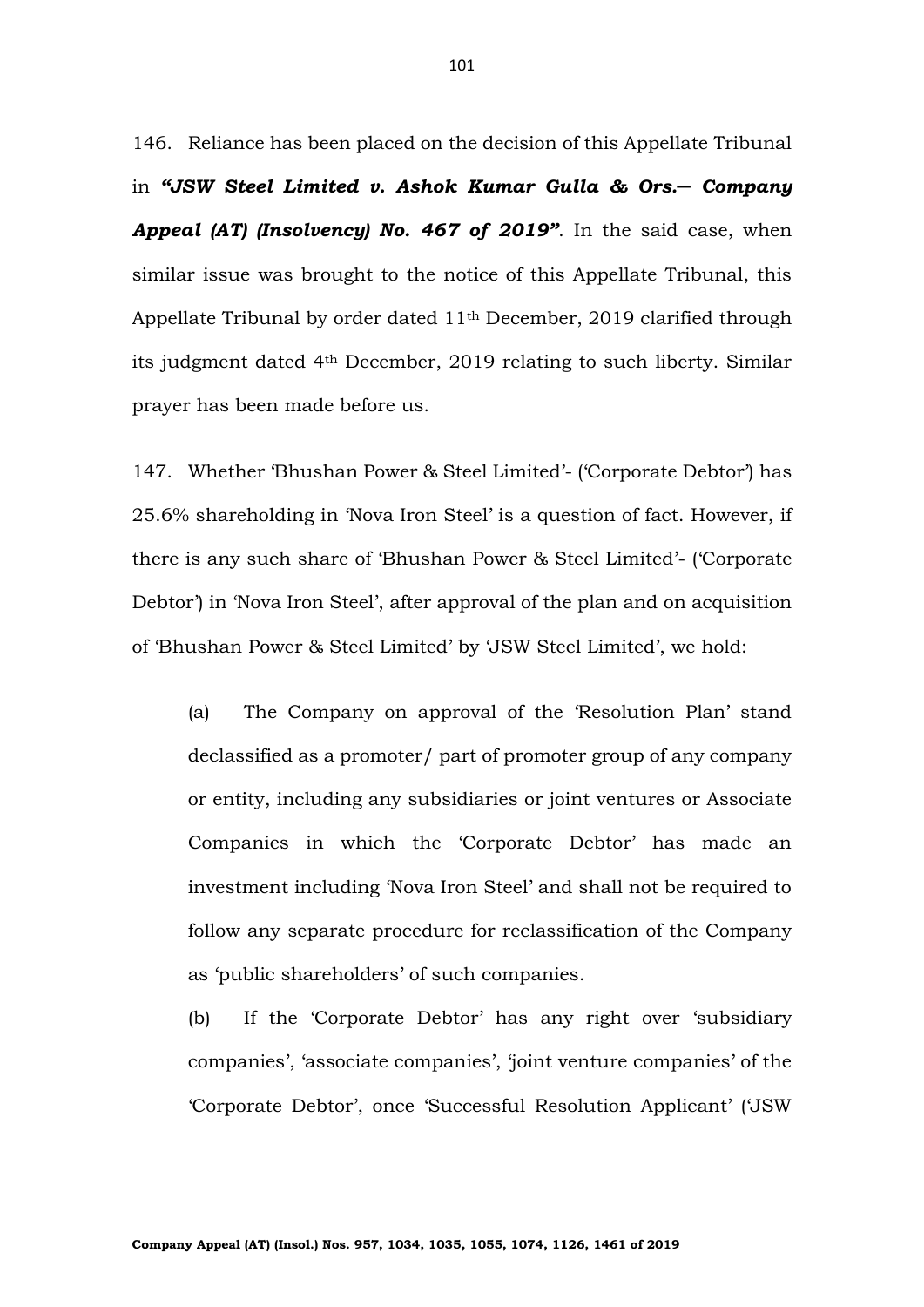Steel Limited') takes over the 'Corporate Debtor', it will be open to the 'Corporate Debtor' to decide whether it will continue with such right of 'subsidiary companies', 'associate companies', 'joint venture companies' or any other companies in which 'Corporate Debtor' has share.

(c) It is further ordered that the company on approval of the 'Resolution Plan' shall stand declassified as promoter/ part of promoter/ group of promoter of any company or entity, including any 'subsidiaries companies', 'associate companies', 'joint venture companies' including 'Nova Iron Steel' in which 'Corporate Debtor' has made an investment and it is not required to follow any separate procedure for reclassification of the company as "shareholders of such companies".

148. The impugned Judgment dated 5th September, 2019 passed by the Adjudicating Authority approving the plan submitted by 'JSW Steel Limited' is approved with aforesaid modification/ clarification as made above. The order of stay of implementation of the plan stands vacated. The approved plan be given effect immediately in the manner as ordered by the Adjudicating Authority and modified/ clarified by this Appellate Tribunal.

149. The appeal preferred by 'JSW Steel Limited' is allowed. The appeals preferred by 'Mr. Sanjay Singal', 'Kalyani Transco', 'Jaldhi Overseas Pte.